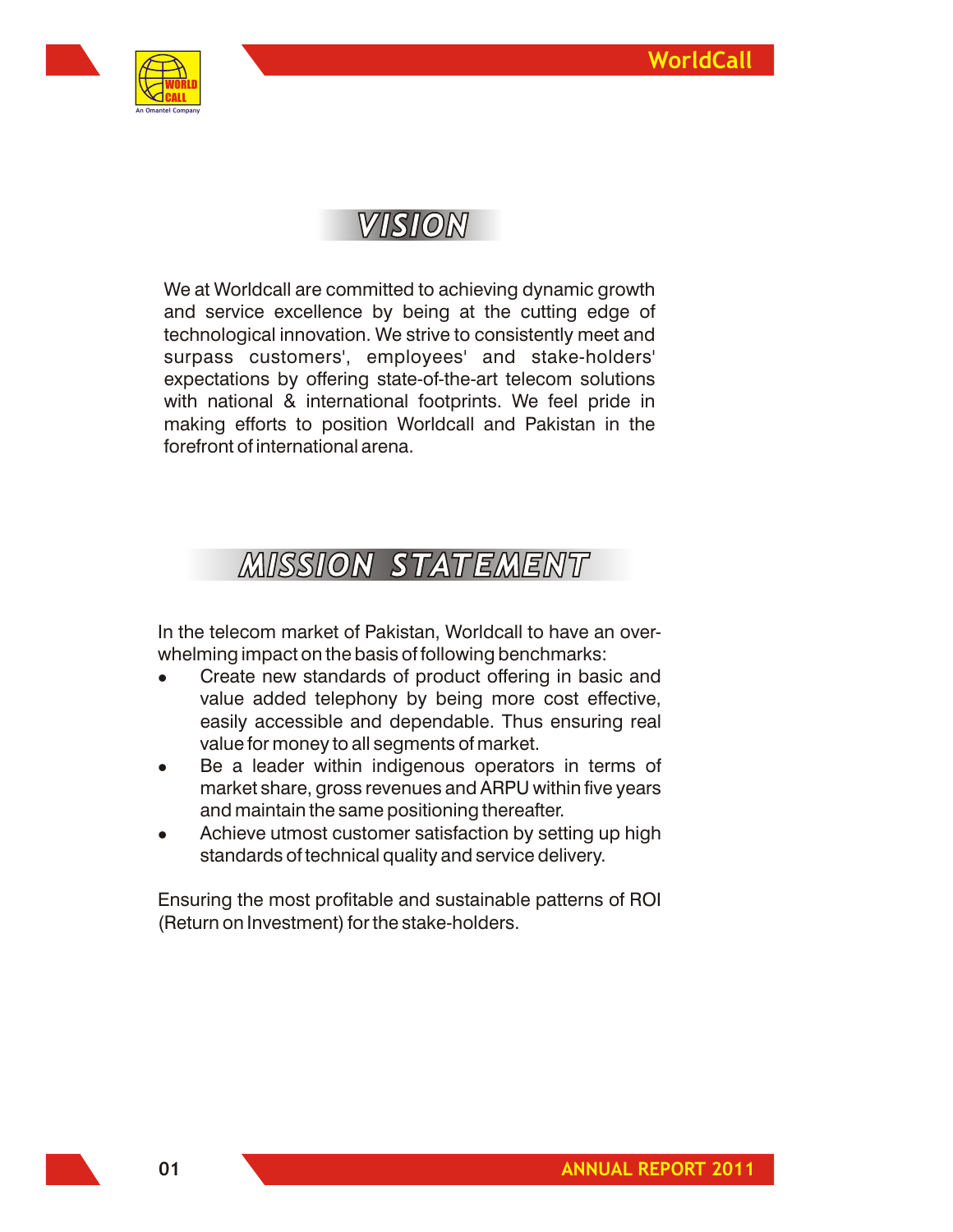

# **C O N T E N T S**

| <b>Company Information</b>                                                                     | 05  |
|------------------------------------------------------------------------------------------------|-----|
| <b>Notice of Annual General Meeting</b>                                                        | 07  |
| <b>Message from the Chairman</b>                                                               | 08  |
| <b>Directors' Report</b>                                                                       | 09  |
| <b>Key Financial Information</b>                                                               | 16  |
| Statement of Compliance with the best practices on Transfer Pricing                            | 17  |
| <b>Statement of Compliance with Code of Corporate Governance</b>                               | 18  |
| <b>Auditors' Review Report on Statement of Compliance</b><br>with Code of Corporate Governance | 20  |
| <b>Auditors' Report to the Members</b>                                                         | 21  |
| <b>Balance Sheet</b>                                                                           | 22  |
| <b>Profit and Loss Account</b>                                                                 | 23  |
| <b>Statement of Comprehensive Income</b>                                                       | 24  |
| <b>Cash Flow Statement</b>                                                                     | 25  |
| <b>Statement of Changes in Equity</b>                                                          | 26  |
| <b>Notes to the Financial Statements</b>                                                       | 27  |
| <b>Consolidated Financial Statements</b>                                                       | 71  |
| <b>Pattern of Shareholding</b>                                                                 | 127 |
| <b>Form of Proxy</b>                                                                           | 133 |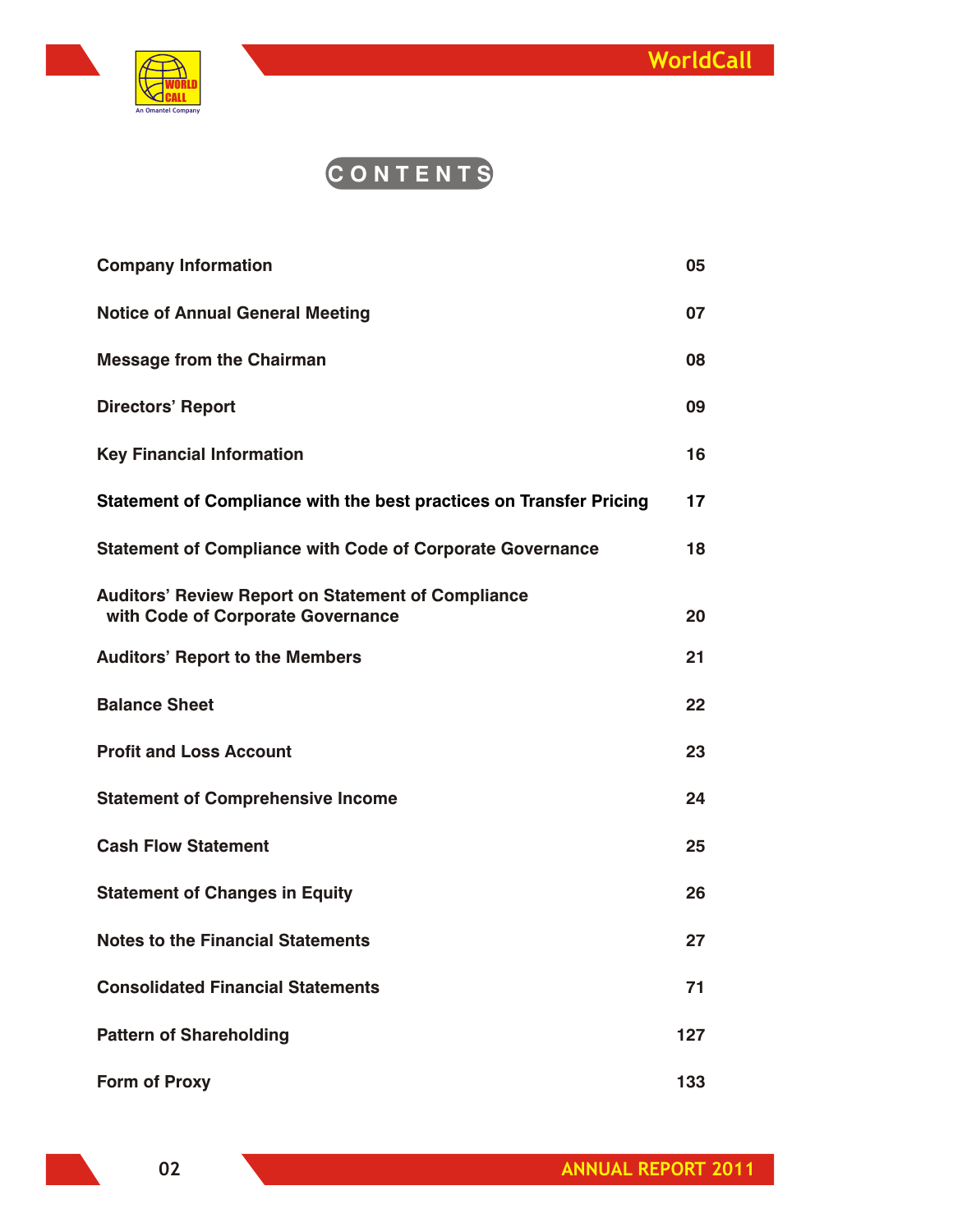

# **FINANCIAL STATEMENTS**

# **FOR THE YEAR ENDED 31 DECEMBER 2011**

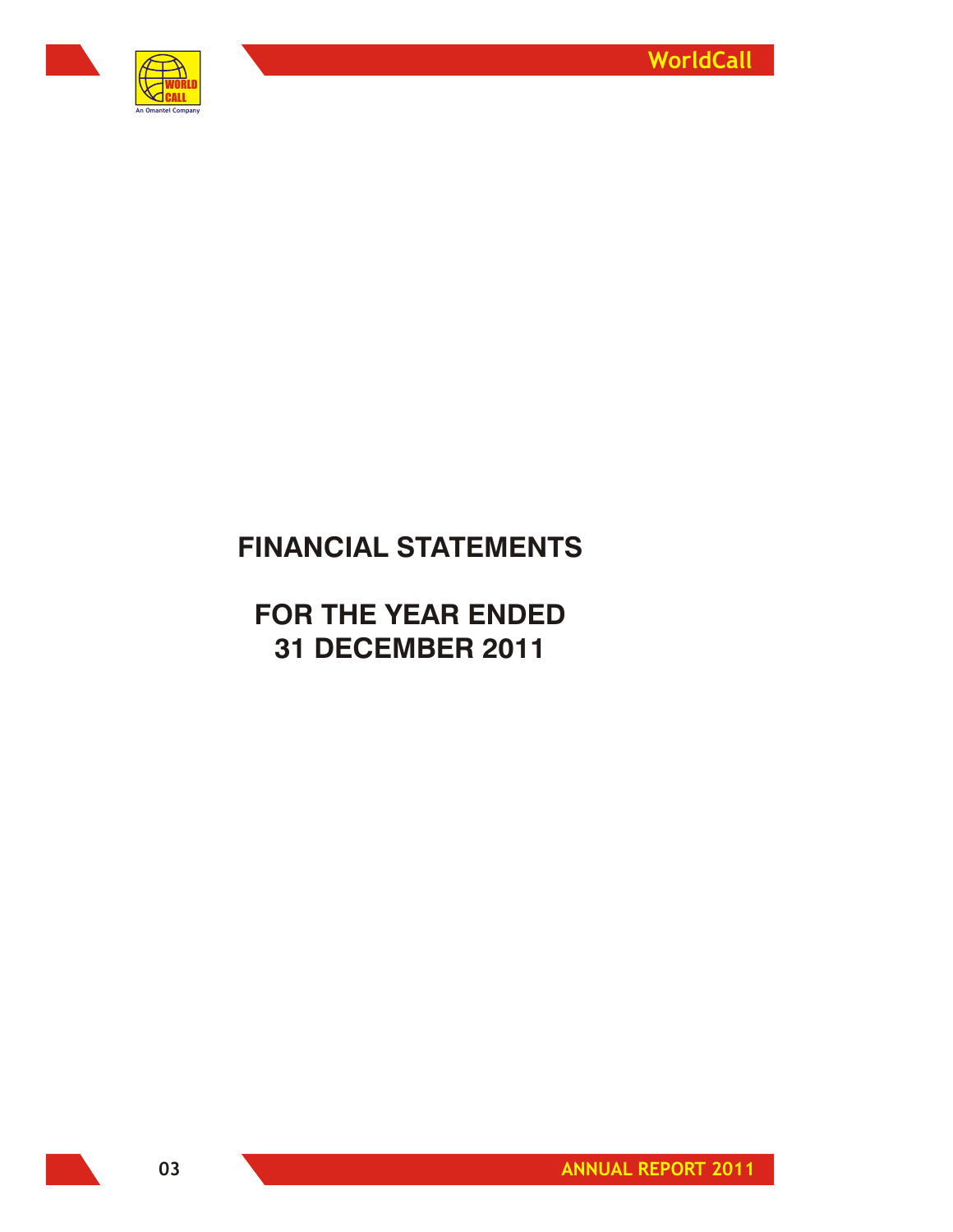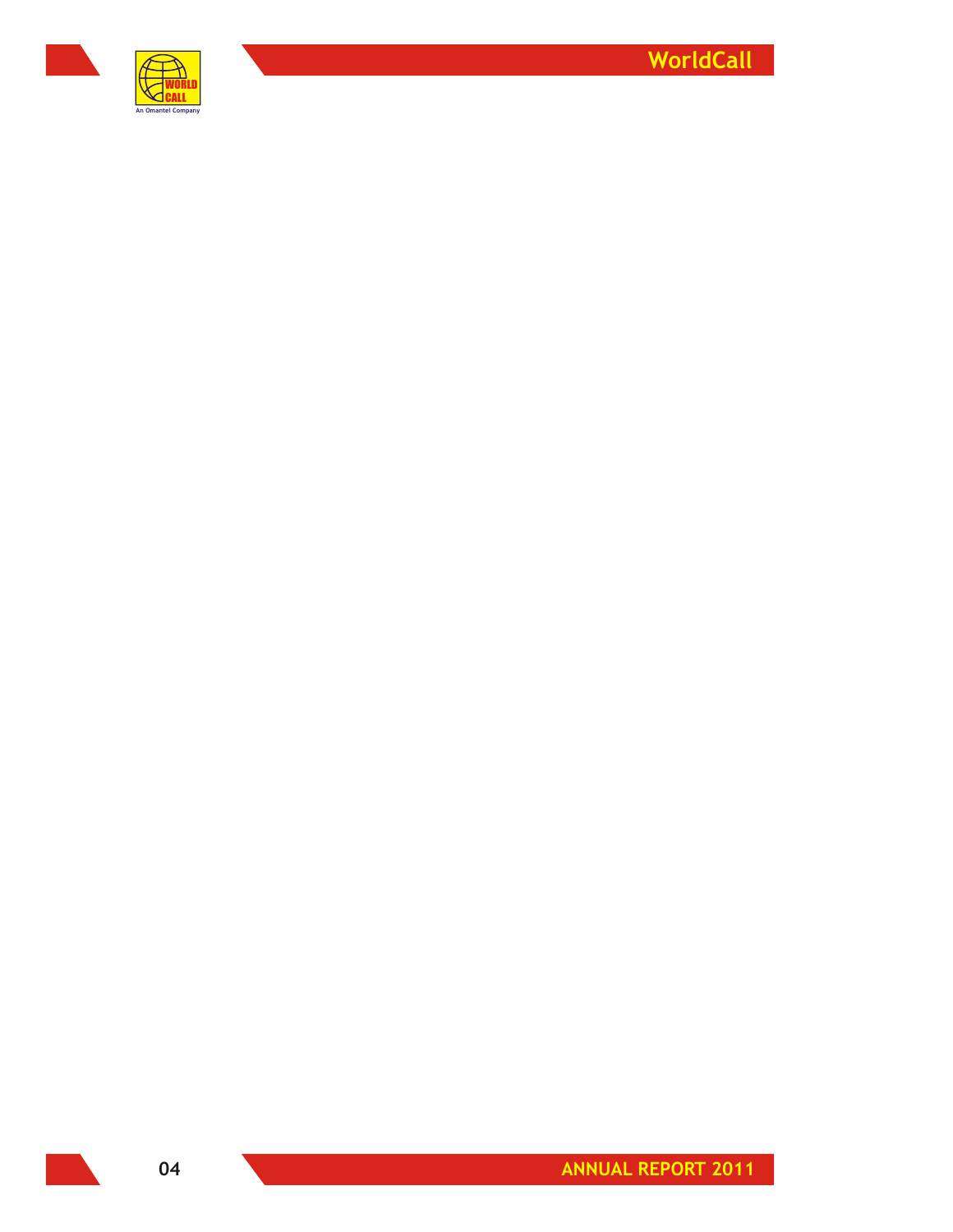

#### **COMPANY INFORMATION**

| Chairman                                    | Mehdi Mohammed Al Abduwani                                                                                                                                                                                                                                                                                                                                                                                                                                                                                                                                                                                                                                                                                                                                                                                                                                          |
|---------------------------------------------|---------------------------------------------------------------------------------------------------------------------------------------------------------------------------------------------------------------------------------------------------------------------------------------------------------------------------------------------------------------------------------------------------------------------------------------------------------------------------------------------------------------------------------------------------------------------------------------------------------------------------------------------------------------------------------------------------------------------------------------------------------------------------------------------------------------------------------------------------------------------|
| <b>Chief Executive Officer</b>              | Babar Ali Syed                                                                                                                                                                                                                                                                                                                                                                                                                                                                                                                                                                                                                                                                                                                                                                                                                                                      |
| Board of Directors (In Alphabetic order)    | Aimen bin Ahmed Al Hosni<br>Asadullah Khawaja<br>Mehdi Mohammed Al Abduwani (Chairman)<br>Samy Ahmed Abdulgadir Al Ghassany<br>Sohail Qadir<br>Shehryar Ali Taseer<br>Talal Said Marhoon Al-Mamari (Vice Chairman)                                                                                                                                                                                                                                                                                                                                                                                                                                                                                                                                                                                                                                                  |
| <b>Chief Financial Officer</b>              | Mohammad Noaman Adil                                                                                                                                                                                                                                                                                                                                                                                                                                                                                                                                                                                                                                                                                                                                                                                                                                                |
| <b>Executive Committee</b>                  | Mehdi Mohammed Al Abduwani (Chairman)<br>Aimen bin Ahmed Al Hosni (Member)<br>Sohail Qadir (Member)<br>Babar Ali Syed (Member)<br>Rizwan Abdul Hayi (Secretary)                                                                                                                                                                                                                                                                                                                                                                                                                                                                                                                                                                                                                                                                                                     |
| Audit Committee                             | Talal Said Marhoon Al-Mamari (Chairman)<br>Asadullah Khawaja (Member)<br>Aimen bin Ahmed Al Hosni (Member)<br>Rizwan Abdul Hayi (Secretary)                                                                                                                                                                                                                                                                                                                                                                                                                                                                                                                                                                                                                                                                                                                         |
| <b>Chief Internal Auditor</b>               | Mirghani Hamza Al-Madani                                                                                                                                                                                                                                                                                                                                                                                                                                                                                                                                                                                                                                                                                                                                                                                                                                            |
| <b>Company Secretary</b>                    | Rizwan Abdul Hayi                                                                                                                                                                                                                                                                                                                                                                                                                                                                                                                                                                                                                                                                                                                                                                                                                                                   |
| Auditors                                    | KPMG Taseer Hadi & Co.<br><b>Chartered Accountants</b>                                                                                                                                                                                                                                                                                                                                                                                                                                                                                                                                                                                                                                                                                                                                                                                                              |
| Legal Advisers                              | M/s Khan & Partners<br>Barristers & Solicitors                                                                                                                                                                                                                                                                                                                                                                                                                                                                                                                                                                                                                                                                                                                                                                                                                      |
| Bankers (In Alphabetic Order)               | Allied Bank Limited<br>Albaraka Bank (Pakistan) Limited<br>(formerly Emirates Global Islamic Bank Limited)<br>Askari Bank Limited<br>Barclays Bank Plc Pakistan<br>Burj Bank Limited<br>(formerly Dawood Islamic Bank Limited)<br>Citi Bank N.A.<br>Deutsche Bank AG<br>Faysal Bank Limited<br>First Dawood Investment Bank Limited<br>Habib Bank Limited<br>Habib Metropolitan Bank Limited<br><b>HSBC Bank Middle East Limited</b><br>IGI Investment Bank Limited<br>J S Bank Limited<br><b>KASB Bank Limited</b><br><b>MCB Bank Limited</b><br>National Bank of Pakistan<br>NIB Bank Limited<br>Oman International Bank S.A.O.G.<br>Pak Oman Investment Co. Limited<br>Soneri Bank Limited<br>Standard Chartered Bank (Pakistan) Limited<br>Summit Bank Limited<br>(formerly Arif Habib Bank Limited)<br>Tameer Micro Finance Bank Limtied<br>The Bank of Punjab |
| <b>Registrar and Shares Transfer Office</b> | THK Associates (Pvt.) Limited<br>Ground Floor, State Life Building No.3,<br>Dr. Zia-ud-Din Ahmed Road, Karachi.<br>Tel: (021) 111-000-322                                                                                                                                                                                                                                                                                                                                                                                                                                                                                                                                                                                                                                                                                                                           |
| Registered Office/Head Office               | 67-A, C/III, Gulberg-III,<br>Lahore, Pakistan<br>Tel: (042) 3587 2633-38<br>Fax: (042) 3575 5231                                                                                                                                                                                                                                                                                                                                                                                                                                                                                                                                                                                                                                                                                                                                                                    |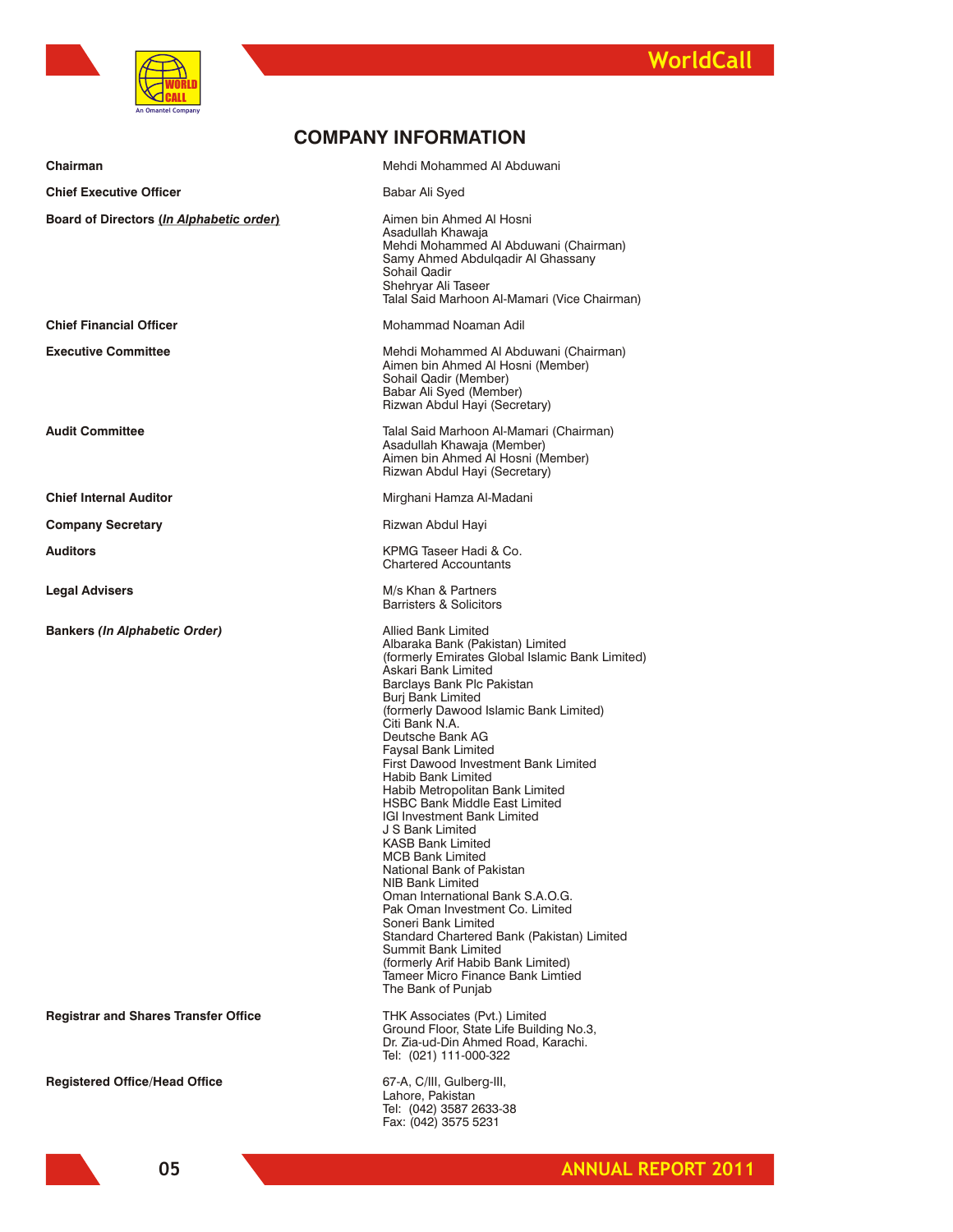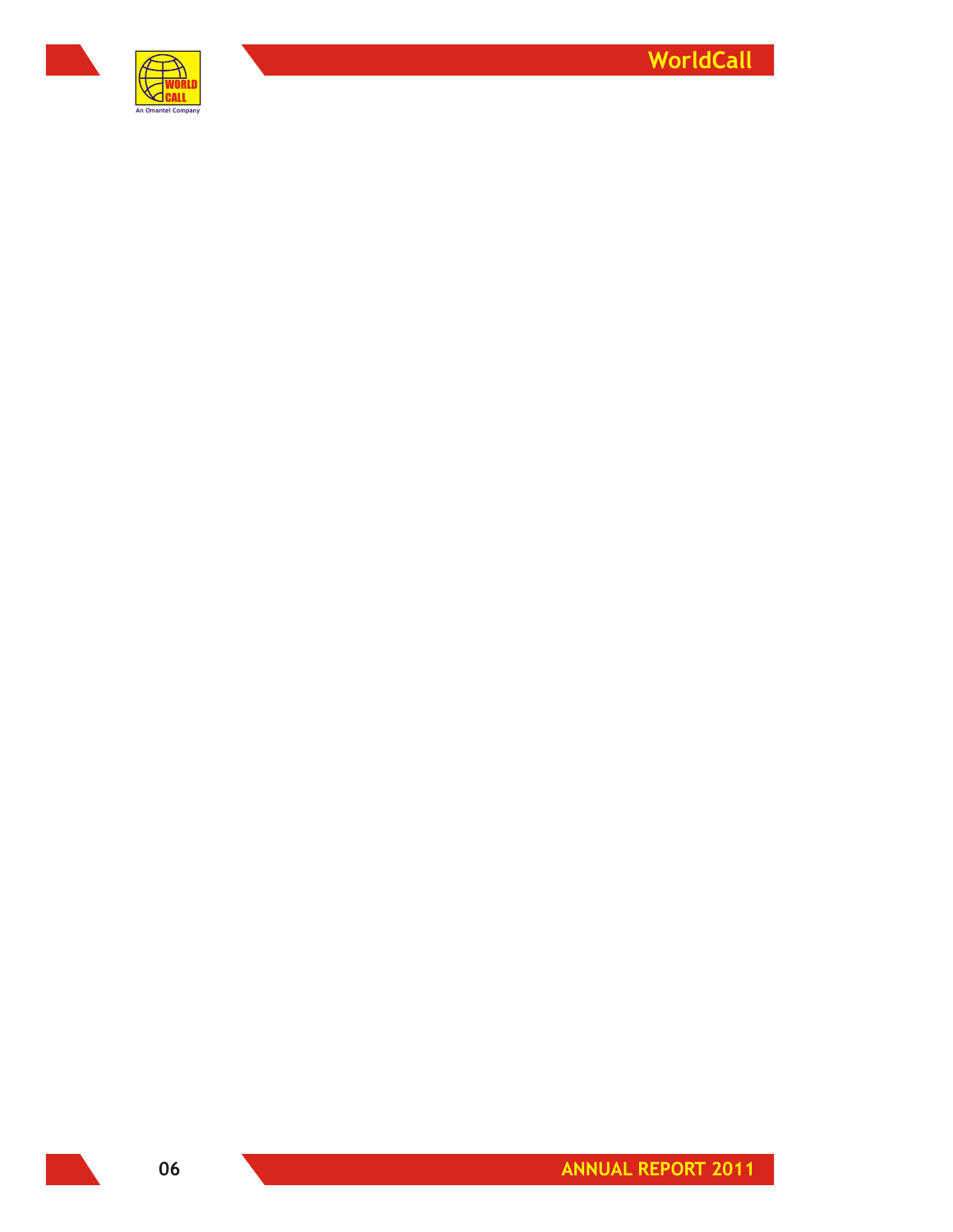

# **NOTICE OF ANNUAL GENERAL MEETING**

Notice is hereby given that 12<sup>th</sup> Annual General Meeting ("AGM") of the Shareholders of Worldcall Telecom Limited (**the "Company" or "WTL**") will be held on Monday, 30 April 2012 at 11:00 a.m. at Avari Hotel, 87, Shahrah-e-Quaid-e-Azam, Lahore to transact the following business:

- 1. To confirm the minutes of the 11<sup>th</sup> Annual General Meeting held on 31 March 2011;
- 2. To receive, consider and to adopt the financial statements of the Company for the year ended 31 December 2011 together with the Directors' and Auditors' reports thereon;
- 3. To appoint Auditors of the Company for the year ending 31 December 2012 and to fix their remuneration;
- 4. To transact any other business with the permission of Chair.

**By order of the Board**

**Lahore Babar Ali Syed** Chief Executive Officer

#### **Notes:**

- 1) The Register of Members will remain closed from 24 April 2012 to 30 April 2012 (both days inclusive). Transfers received at THK Associates (Pvt.) Limited, Ground Floor, State Life Building No. 3, Dr. Ziauddin Ahmed Road, Karachi, the Registrar and Shares Transfer Office of the Company, by the close of business on 21 April 2012 will be treated in time.
- 2) A member eligible to attend and vote at the meeting may appoint another member as proxy to attend and vote in the meeting. In order to be effective, proxies must be received by the Company at the Registered Office, not later than 48 hours before the time for holding the meeting.
- 3) In order to be valid, an instrument of proxy and the power of attorney or any other authority under which it is signed, or a notarized/ certified copy of such power of attorney, must be deposited at the Registered Office of the Company, not less than 48 hours before the time of the meeting.
- 4) a) Individual beneficial owners of CDC entitled to attend and vote at the meeting must bring his/her participant ID and account/sub-account number along with original CNIC or passport to authenticate his/her identity. In case of Corporate entity, resolution of the Board of Directors/Power of attorney with specimen signatures of nominees shall be produced (unless provided earlier) at the time of the meeting. CDC Account holders may also refer to Circular 1 dated 26 January 2000 issued by Securities & Exchange Commission of Pakistan for further information.
	- b) For appointing of proxies, the individual beneficial owners of CDC shall submit the proxy form as per above requirement along with participant ID and account/sub-account number together with an attested copy of their CNIC or Passport. The proxy form shall be witnessed by two witnesses with their names, addresses and CNIC numbers. The proxy shall produce his/her original CNIC or Passport at the time of meeting. In case of Corporate entity, resolution of the Board of Directors/Power of attorney along with specimen signatures shall be submitted (unless submitted earlier) along with the proxy form.
- 5) Members are requested to notify any change in their registered address immediately.

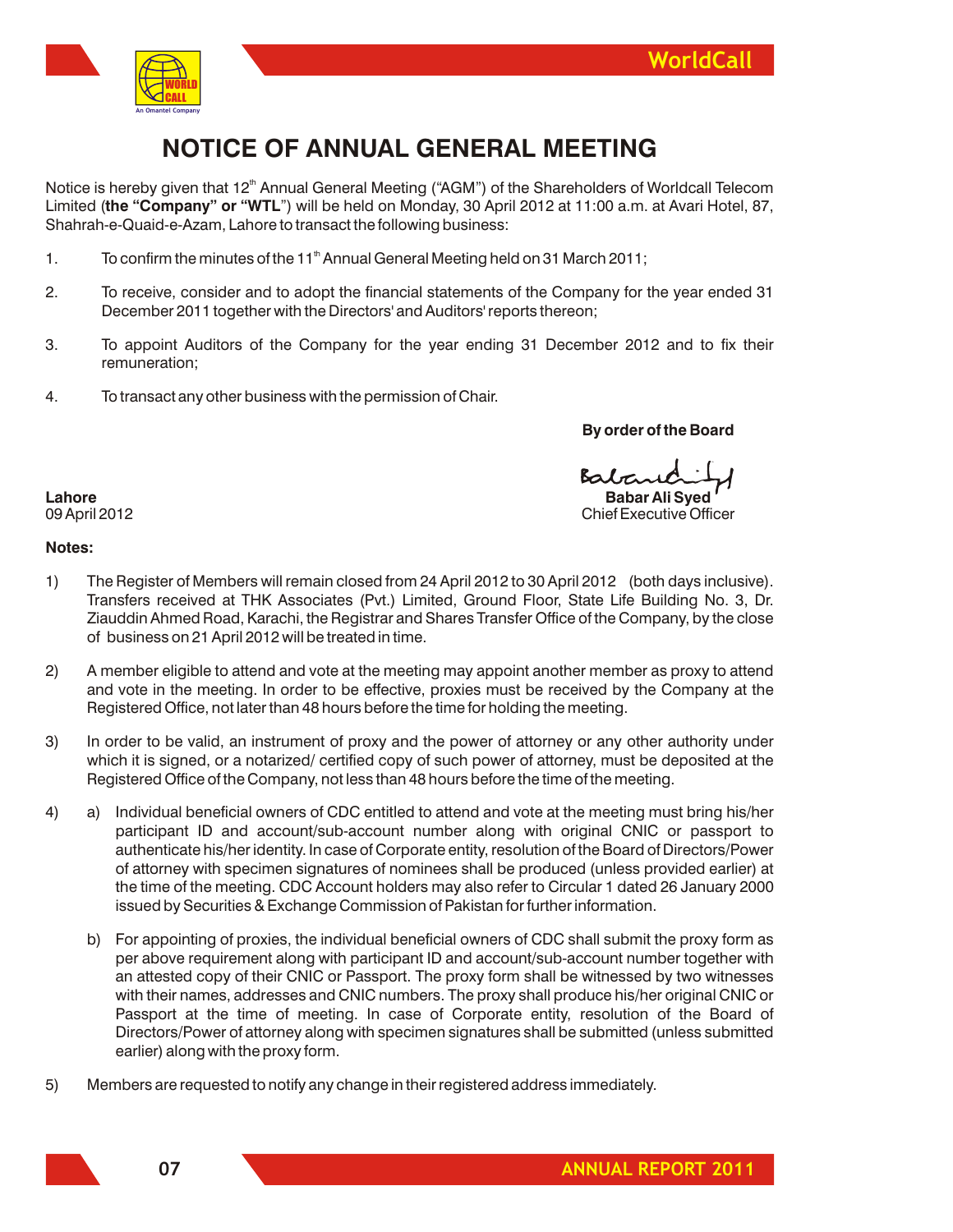

# **MESSAGE FROM THE CHAIRMAN**

Dear shareholders,

On behalf of the Board of Directors I would like to share my consideration of the performance of the Company in recent past and my vision for the future. The point of time where we stand now also holds immense importance in my eyes. We have successfully concluded a year where despite a slow commencement we have been able to achieve promising results.This achievement re-affirms my hopes and my trust in the potential of this Company and I hope that the future likely to unfold will also stand true to our positive expectations.

The Company has managed to turn the loss figures of the previous year into profits this year. The turnaround is remarkable in the sense that management stewardship has been able to achieve a sizeable operating profit despite plenty of challenges. The overall business environment also remained testing due to macroeconomic variables and the competitive playing field continued to offer challenges.

The management remained focused on the areas where performance margin can be reaped. Besides finding new opportunities for business development, management took many initiatives to curtail the costs and improve the margins. In addition to all this, injection of USD 35 million, through corporate guarantee of Omantel also provided a sizeable impetus for managing this turnaround. The overall outcome can be judged in the positive movement of the financial indicators as appearing in the financial statements.

It is evident that telecommunication sector was the leading beneficiary of the foreign investment that flew in the country over the past decade. Obviously this investment envisaged certain level of margins and market growth. The current market size and the potential of broad band market are proving true these expectations. The current initiative from the Government side to launch 3G technology licenses and the reciprocal enthusiasm from the market players also confirms the tremendous market size and opportunities available. WTL, I believe, shall be a long term beneficiary as the broad band market will experience growth in size and products offered.

Subsequent to year end the Company has received firm letter of commitment from Investors with respect to USD 35million funding. This shall be adding strength to the Company fiscal structure. In addition to this it would also help the Company in expeditiously completing various network upgrade projects currently in progress.

I feel convinced that the Company will produce positive outcomes in times ahead.

**Chairman, Board of Directors of Worldcall Telecom Limited**

 $H$ 

**Lahore: Mehdi Mohammed Al-Abduwani** 27 January 2012 **Chairman, Board of Directors of Worldcall Telecom Limited**

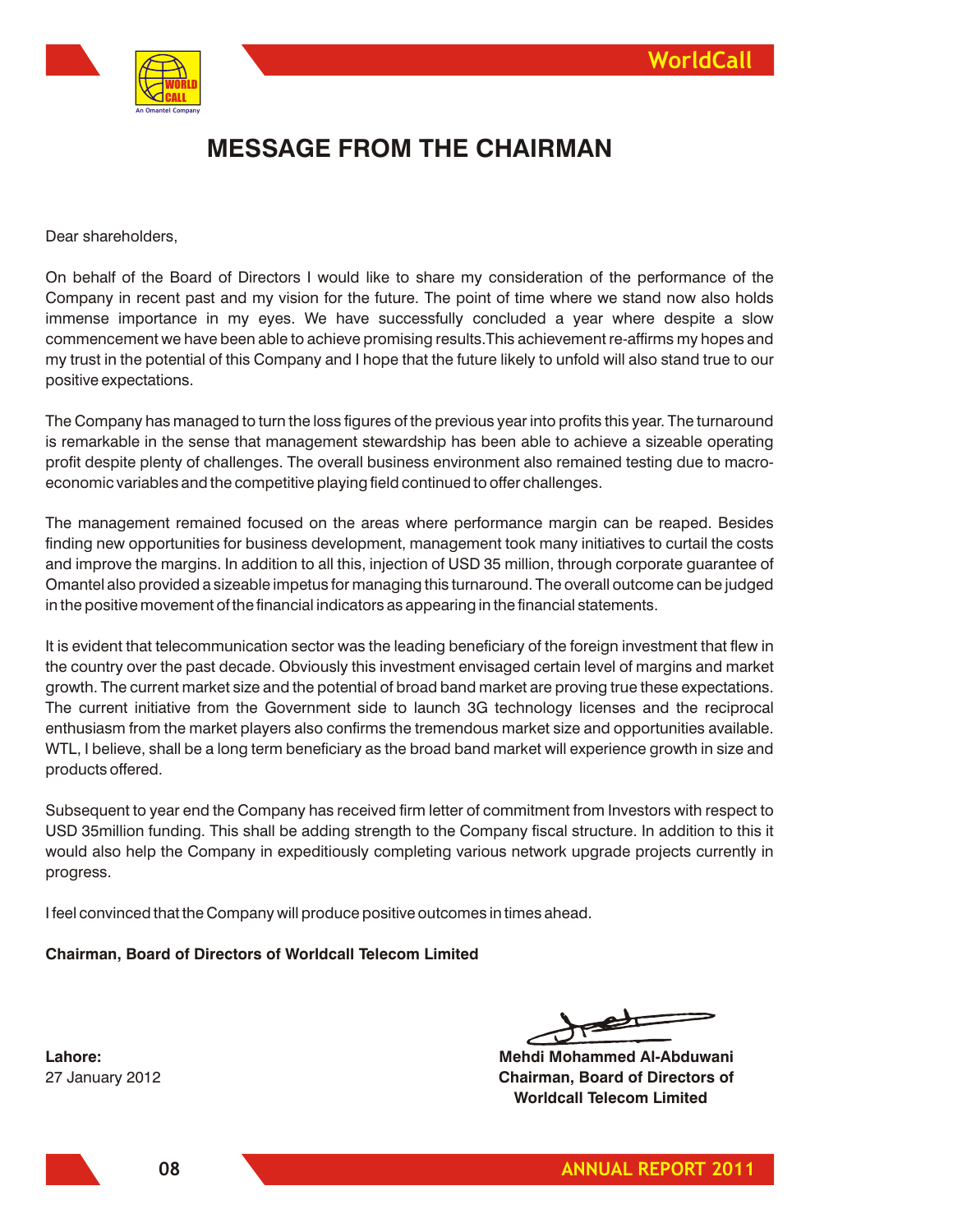

# **DIRECTORS' REPORT**

The Directors of Worldcall Telecom Limited ("Worldcall" or "the Company"), are pleased to present audited financial statements of the Company and a review of its performance for the year ended 31December 2011.

#### **Financial Overview**

The year under review can be considered as eventful, highly challenging and remarkable. The management came up with a concerted effort and was able to put up a healthy operating profit of Rs 528 million. The success came from rigorous effort on different dimensions particularly from successful delivery of ongoing projects, optimization of operational costs and effective curtailing of non productive expenditures. As featured across the whole telecom sector, the Company also faced the complications of working with diminishing margins coupled with escalating costs of doing business. General macro economic factors also impacted the whole sector. Speaking of market segments, the LDI stream remained under pressure due to price uncertainties and falling termination rate. The voice and WLL business also kept a low profile due to stagnant network outreach, severe competition from cellular sector and slower penetration in masses. However, broad band segment showed growth in the number of subscribers as the Company realigned its strategies to confront new market entrants.

The Company posted revenue of Rs 8,001 million which reflects an increase of 7% as compared with the last year figure. Direct costs registered a 9% saving as the result of Initiatives taken by management. The Company keenly pursued various supply side arrangements so as to create financial leverage and to maintain margins despite falling ARPUs. The operating costs also witnessed saving as a result of continuous efforts of management to limit operational and non-productive expenses. Other operating expenses mainly represent exchange losses on foreign currency denominated long term loans. After accounting for taxation, the year is being closed on a positive note with a net profit of Rs 290 million. The management considers the appearance of positive figures at the bottom line as a promising sign especially in the backdrop of a net loss of Rs 1,147 million last year.

Major financial line items compared with the last year figures have been summarized in the following table.

|                                | <b>Year 2011</b> | <b>Year 2010</b><br>-------(Rupees in Million)------ |
|--------------------------------|------------------|------------------------------------------------------|
| <b>Revenues</b>                | 8,001            | 7,464                                                |
| <b>Direct Cost</b>             | (6, 013)         | (6, 616)                                             |
| <b>Gross Profit</b>            | 1,988            | 848                                                  |
| <b>Operating Cost</b>          | (1,460)          | (1,610)                                              |
| <b>Operating Profit/(Loss)</b> | 528              | (762)                                                |
| <b>Finance Cost</b>            | (715)            | (743)                                                |
| Other operating income         | 504              | 58                                                   |
| Other operating expenses       | (190)            | ۰                                                    |
| Profit/(Loss) after tax        | 290              | (1, 147)                                             |
| <b>EPS</b>                     | 0.34             | (1.33)                                               |

#### **Operational Performance Review**

The Company successfully completed all in hand projects with respect to USF. The achievement is noteworthy as the progress work was seriously hampered in these areas due to widespread floods. Nevertheless the Company with a concentrated effort pursued the targets and was able to accomplish it during the year.

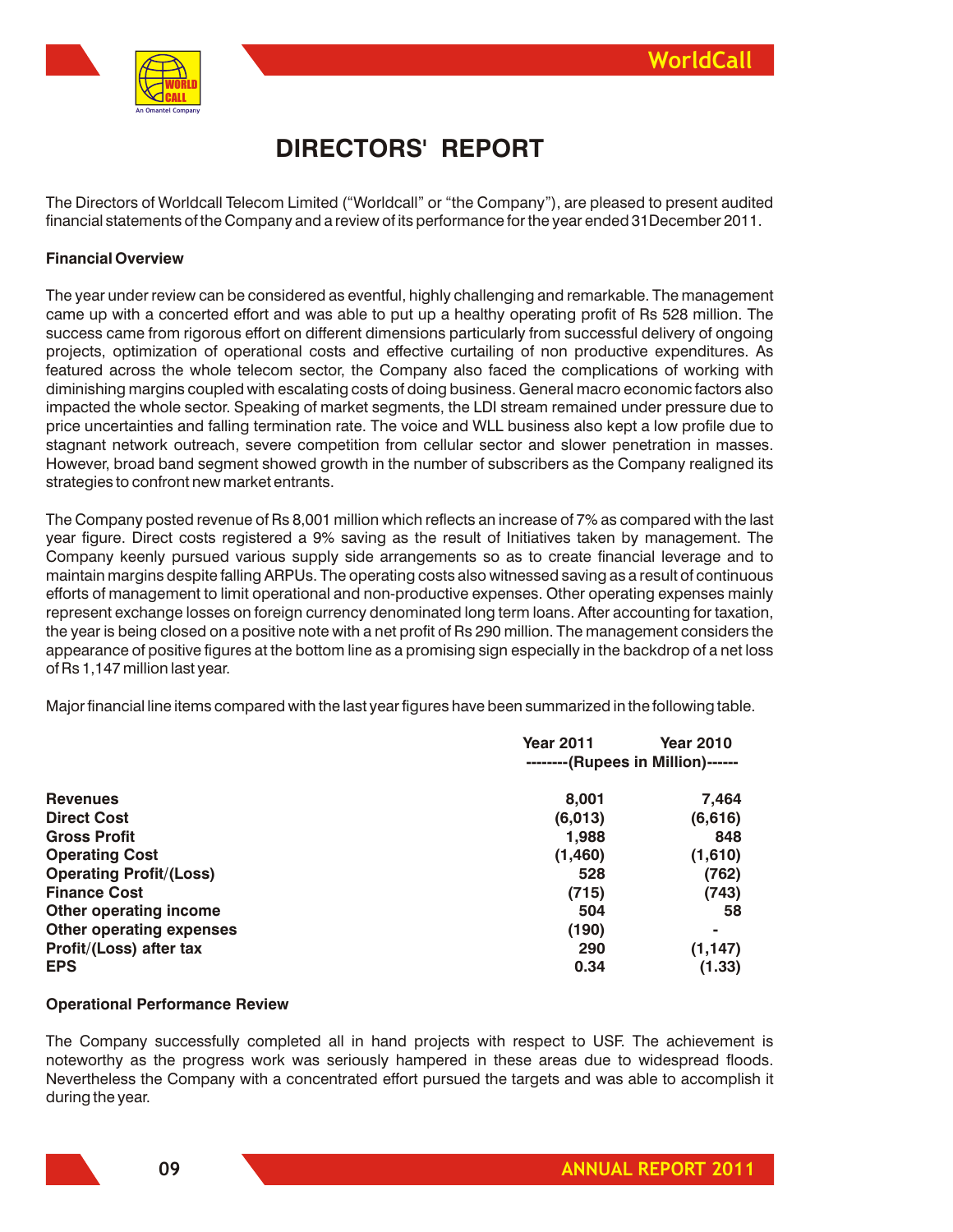

The Company has completely paid off TFC II while two installments of TFC III were also paid off during the period. Total principal payments made to service the TFCs during the year amounts to Rs. 1,212 million. The honoring of liabilities can be considered as a good indicator for the future.

Despite the excessive power outages and overdue network upgrade the Company kept on providing smooth and continuous services to its subscribers. The same was also witnessed in the recent report of PTA where it announced the results of the second nationwide WLL quality of service survey. As per the results of survey, the service standards of the Company were satisfactory in terms of all the tested KPIs and rated among the best in the industry.

The expansion of the market share on the broad band during the year is also a promising sign. The latent potential of this segment has been widely heard and debated at all forums. The current growth trends bear testimony to the claims. The Company has the sizeable presence in this segment as it accounts for 10% of the market share. During the year the market saw active operations of new participants to which the Company responded in a proactive manner.

Due to stress on operational costs, the management pursued a cautious approach to create maximum supply side economy, that led to maximum capacity utilizations with least cost. The results of these endeavors led to favorable movements in direct costs during the year.

#### **Funding Update**

The first phase of funding comprising term facility of USD 35 million has been successfully accomplished in the first quarter of the year. The funding was primarily used to pay off high cost liabilities to financial institutions and to settle long outstanding vendor payments. A portion was also channeled to some necessary capital expenditure.

The Company, is now in the process of negotiating the second phase of funding of another USD 35 million. Due diligence exercise in respect of this has been successfully concluded subsequent to year end and the Company has received firm letter of commitment from investors. The management has planned to utilize the major portion of this funding to upgrade the network and infrastructure.

#### **The future outlook and way forward**

The management of the Company is looking forward to the new challenges with dynamic vision and vigorous approach. The management is currently pursuing different policy initiatives all aimed to address the emerging market dynamics. The management intends to bring its corporate and general selling practices in line with the latest practices suited to the ongoing market. The management is well aware of the need to create an image of reliability and quality with respect to all of its products particularly the EVDO and cable services. Enthusiastic sales force is being developed to promote the brand awareness and customer loyalty. The service delivery channels and the after sale service points are also being reshaped. New sales and services centers are being set up which are expected to reflect fresh ambiance and renewed image of the Company.

Besides revamp of commercial strategy the management has extensive plans for network upgrade and infrastructure enhancement once the second tranche funding of USD 35 million is released. These upgrades will not only lead to better coverage but would also ensure improved service quality. The future vision of the market depicts that success will be dependent on network coverage and subscribers volumes. ARPUS are expected to decline further consequently the volume growth will become the sole factor for determining the long term success. Agreements for the upgrade with various service providers are in place and management intends to expedite the process as soon as the funding is available.

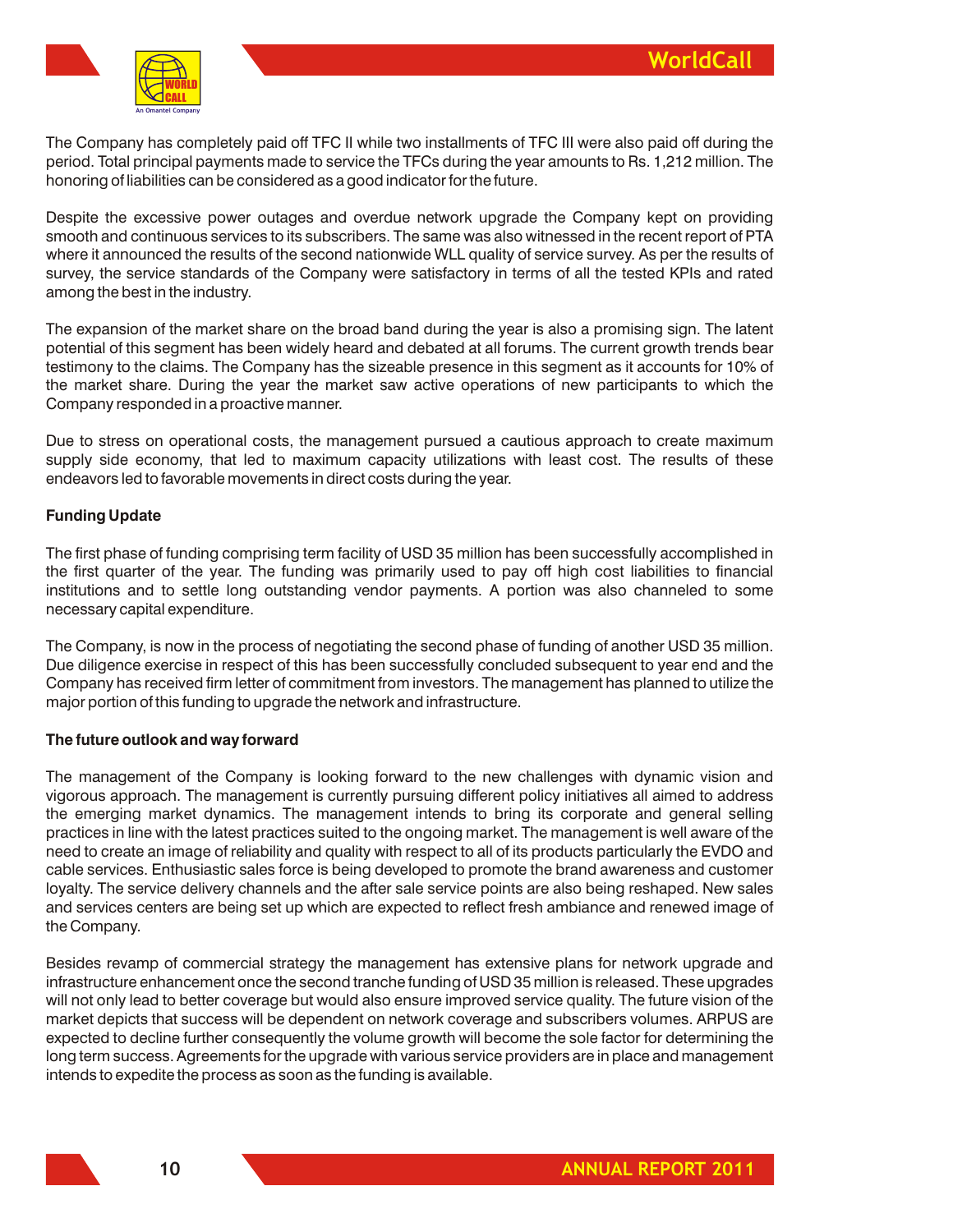

In terms of developing new business opportunities, the management is currently in the process of negotiating various contracts for P2P connectivity. Management is aiming to utilize its network resources and expertise in offering unique solutions to cater for the specialized needs of the market.

#### **Changes in the Board of Directors**

Election of Directors was held on 31 March 2011 and the following Directors were elected in the Annual General meeting of the Company:

| Mr. Mehdi Mohammed Al Abduwani        | Chairman        |
|---------------------------------------|-----------------|
| Mr. Talal Said Marhoon Al-Mamari      | Vice Chairman   |
| Mr. Aimen bin Ahmed Al Hosni          | <b>Director</b> |
| Mr. Samy Ahmed Abdulgadir Al Ghassany | <b>Director</b> |
| Mr. Sohail Qadir                      | <b>Director</b> |
| Mr. Shehryar Ali Taseer               | <b>Director</b> |
| Mr. Asadullah Khawaja                 | <b>Director</b> |

The Board of Directors appointed Mr. Mehdi Mohammed Al Abduwani as Chairman and Mr. Talal Said Marhoon Al-Mamari as Vice Chairman of the Board.

#### **Re-appointment of Chief Executive Officer**

Tenure of Mr. Babar Ali Syed, Chief Executive Officer completed on 12 August 2011. He was re-appointed for the next term by the Board of Directors on the same date. His remuneration package also remained the same.

#### **Appointment of Company Secretary**

The Board of Directors of the Company appointed Mr. Rizwan Abdul Hayi as Company Secretary in place of Mr. Saud Mansoor Al-Mazroui in the meeting held on 28 April 2011. The Board of Directors placed on record their appreciation for the commendable job done by Mr. Saud Mansoor Al-Mazroui during his tenure. The Board of Directors also wished him success in his role in the parent Company (Omantel).

#### **Board Meetings during the period**

Five meetings of the Board of Directors were held during the period. Attendance by each director is as under:

| Name of Board Member                  | <b>Meeting Attended</b> |
|---------------------------------------|-------------------------|
| Mr. Mehdi Mohammed Al Abduwani        | 5                       |
| Mr. Talal Said Marhoon Al-Mamari      | 5                       |
| Mr. Aimen bin Ahmed Al Hosni          | 4                       |
| Mr. Samy Ahmed Abdulgadir Al Ghassany | 3                       |
| Mr. Sohail Qadir                      | 5                       |
| Mr. Shehryar Ali Taseer               | 3                       |
| Mr. Asadullah Khawaja                 | 5                       |

The directors who could not attend the meeting were duly granted leave of absence.

#### **Audit Committee**

The Board of Directors, in compliance with the Code of Corporate Governance has established an Audit Committee consisting of the following:

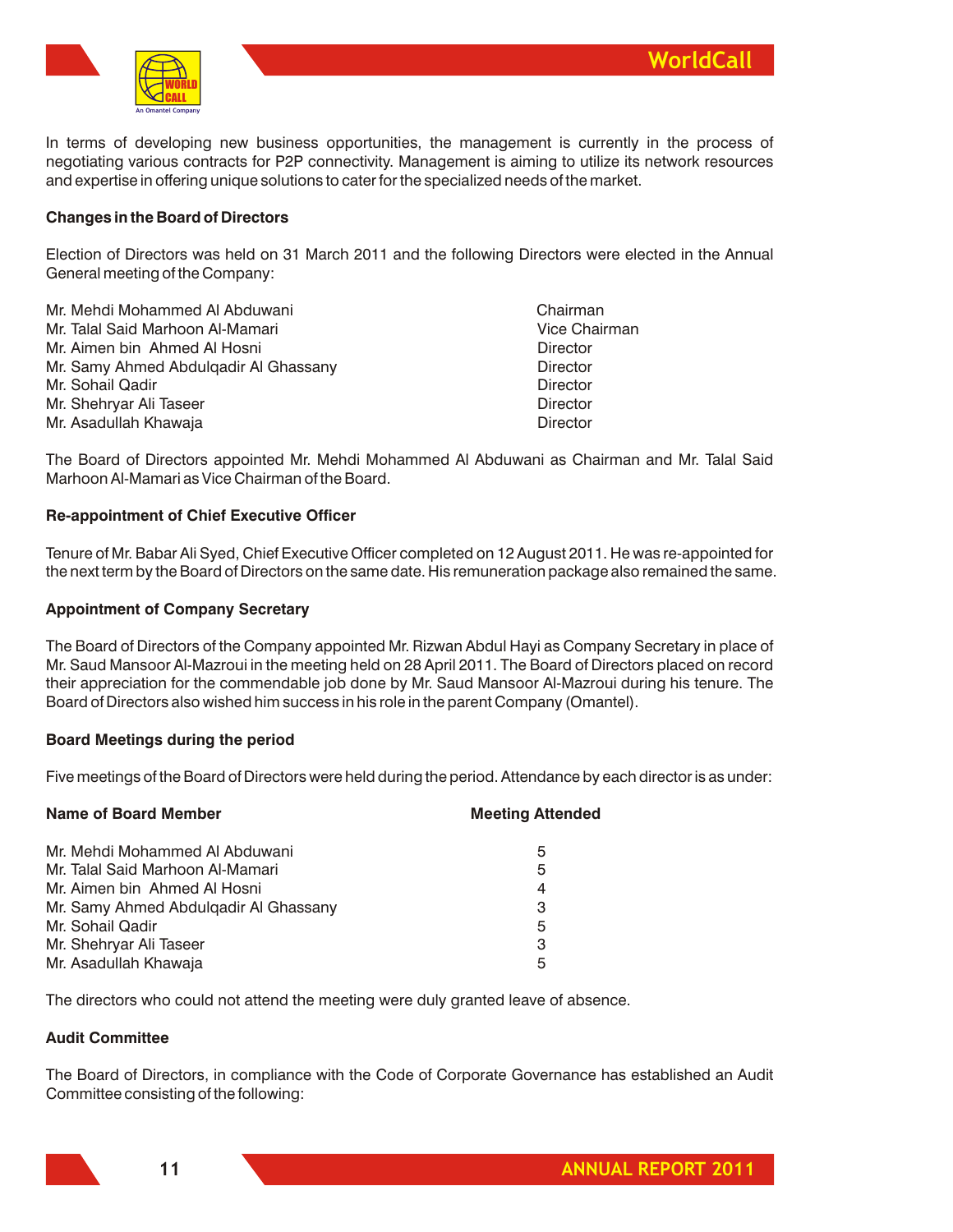

**WorldCall**

Mr. Talal Said Marhoon Al-Mamari Chairman Mr. Asadullah Khawaja (Mr. Asadullah Khawaja Member 1999) Member (Mr. Aimenber 1999) Member (Mr. Aimenber 1999)<br>Member (Mr. Aimen bin Ahmed Al Hosni Mr. Aimen bin Ahmed Al Hosni and a state of the Member Member Member and Member and Member and Member and Member<br>Mr. Mirahani Hamza Al-Madani and a state of the Member and Member and Auditor and Member and Auditor Mr. Mirghani Hamza Al-Madani Mr. Rizwan Abdul Havi Secretary Secretary Secretary Secretary

During the year 5 meetings of the Audit Committee were held. The Chief Executive Officer and the Chief Financial Officer attend meetings of the Committee on standing invitation. The Chief Internal Auditor reports directly to the Chairman of the Audit Committee.

The role and responsibilities of the Audit Committee include determining appropriate measures to safeguard the company's assets and reviewing quarterly, half yearly and annual financial statements of the Company and preliminary announcements of results before approval by the Board of Directors and their publication.

The Audit Committee assists the Board of Directors in monitoring the framework of managing business risks and internal controls. The Committee seeks assurance on the measures taken by the management in identification, evaluation and mitigation of relevant business risks.

It also monitors the performance of the Internal Audit Department which adopts a risk based approach for planning and conducting business process audits consistent with the Company's established work practices.

#### **Executive Committee**

This Committee conducts its business under the chairmanship of Mr. Mehdi Mohammed Al-Abduwani and has the following structure:

| Chairman  |
|-----------|
| Member    |
| Member    |
| Member    |
| Secretary |
|           |

The Committee is entrusted with the tasks to recommend for approval both short term and long term finance options, administrative and control policies adopted by the Board and monitoring compliance thereof. The Committee is also responsible for dealing on the Board's behalf with matters of an urgent nature when the Board of Directors is not in session, in addition to other duties delegated by the Board.

During the year 10 meetings of the Executive Committee were held.

#### **HR Committee**

Subsequent to the year end, the Board of Directors, in compliance with the Code of Corporate Governance has established HR Committee consisting of the following:

| Mr. Talal Said Marhoon Al-Mamari | Member |
|----------------------------------|--------|
| Mr. Aimen bin Ahmed Al Hosni     | Member |
| Mr. Sohail Qadir                 | Member |

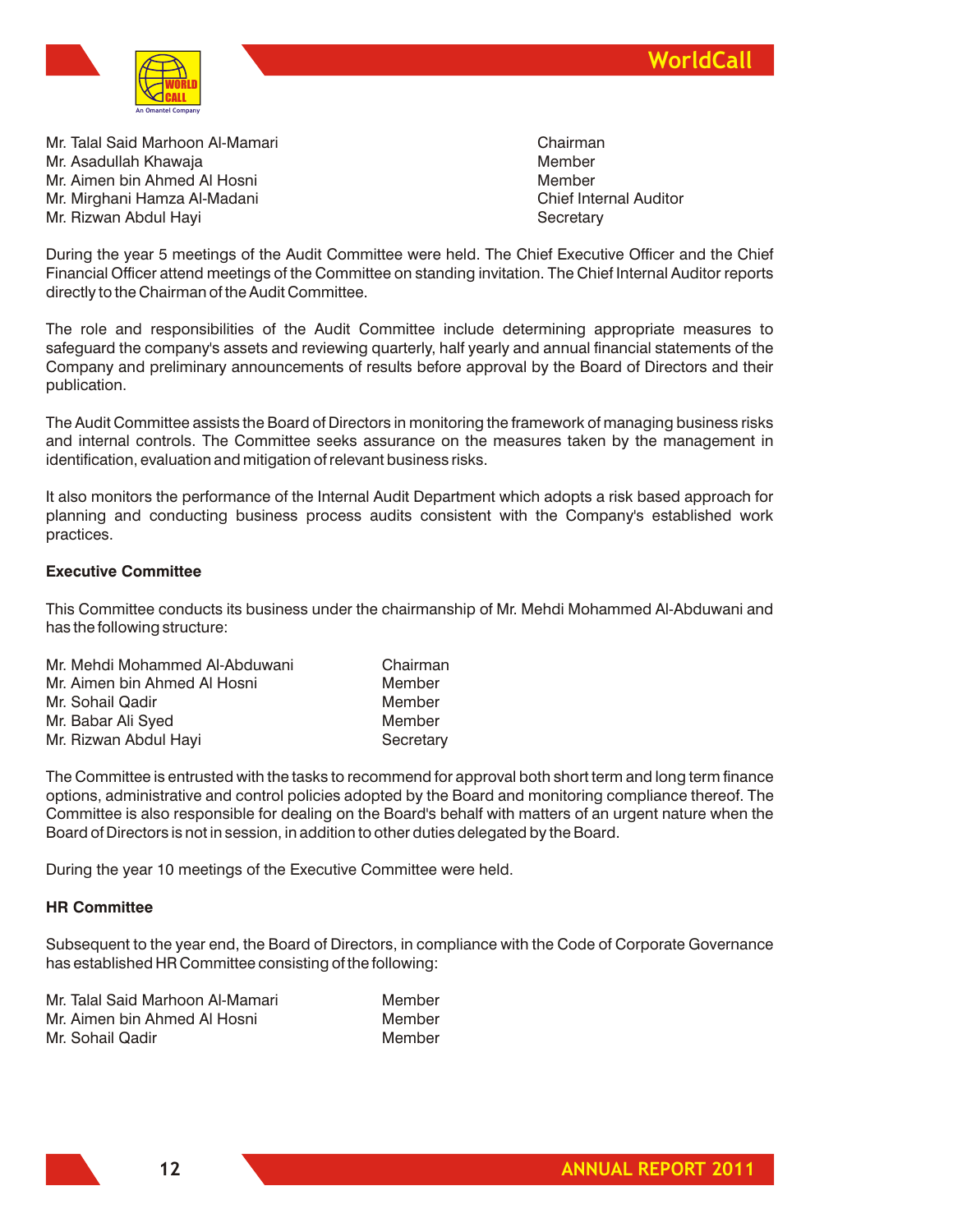

#### **Auditors**

The present auditors M/s KPMG Taseer Hadi & Co., Chartered Accountants retire and offer themselves for reappointment. As suggested by the Audit Committee, the Board of Directors has recommended their reappointment as Auditors of the company for the year ending December 31, 2012, at a fee to be mutually agreed. They have confirmed achieving satisfactory rating by the Institute of Chartered Accountants of Pakistan (ICAP) and compliance with the Guide-lines on the Code of Ethics of the International Federation of Accountants (IFAC) as adopted by ICAP.

#### **Compliance with the Code of Corporate Governance**

The requirements of the Code of Corporate Governance set out by the Karachi and Lahore Stock Exchanges in their Listing Regulations, relevant for the year ended December 31, 2011 have been adopted by the Company and have been duly complied with. A statement to this effect is annexed to the Report.

#### **Material Changes**

There have been no material changes since December 31, 2011 except as disclosed in this annual report and the company has not entered into any commitment, which would affect its financial position at the date except for those mentioned in the audited financial statements of the company for the year ended December 31, 2011.

#### **Statutory Compliance**

During the year the company has complied with all applicable provisions, filed all returns / forms and furnished all the relevant particulars as required under the Companies Ordinance, 1984 and allied rules, the Securities and Exchange Commission of Pakistan (SECP) Regulations and the listing requirements.

#### **Duties & Taxes (Contribution to the National Exchequer)**

Information about taxes and levies is given in the respective notes to the accounts. **Web Presence**

Updated information regarding the company can be accessed at Company website: www.worldcall.com.pk. The website contains the latest financial results of the company together with company's profile.

#### **Dividend / Payout**

Considering the cash flow situation and future expansion plans, the Directors have not recommended any dividend / payout for the year.

#### **Pattern of Shareholding**

A statement of the Pattern of Shareholding of different classes of shareholders as at December 31, 2011, whose disclosure is required under the reporting framework, is included in the annexed Shareholders' Information.

The Directors, CEO, CFO, Company Secretary and their spouses or minor children did not carry out any trade in the shares of the company during the year, except as given in Annexure I.

#### **Statement of Compliance in accordance with the Code of Corporate Governance ("CCG")**

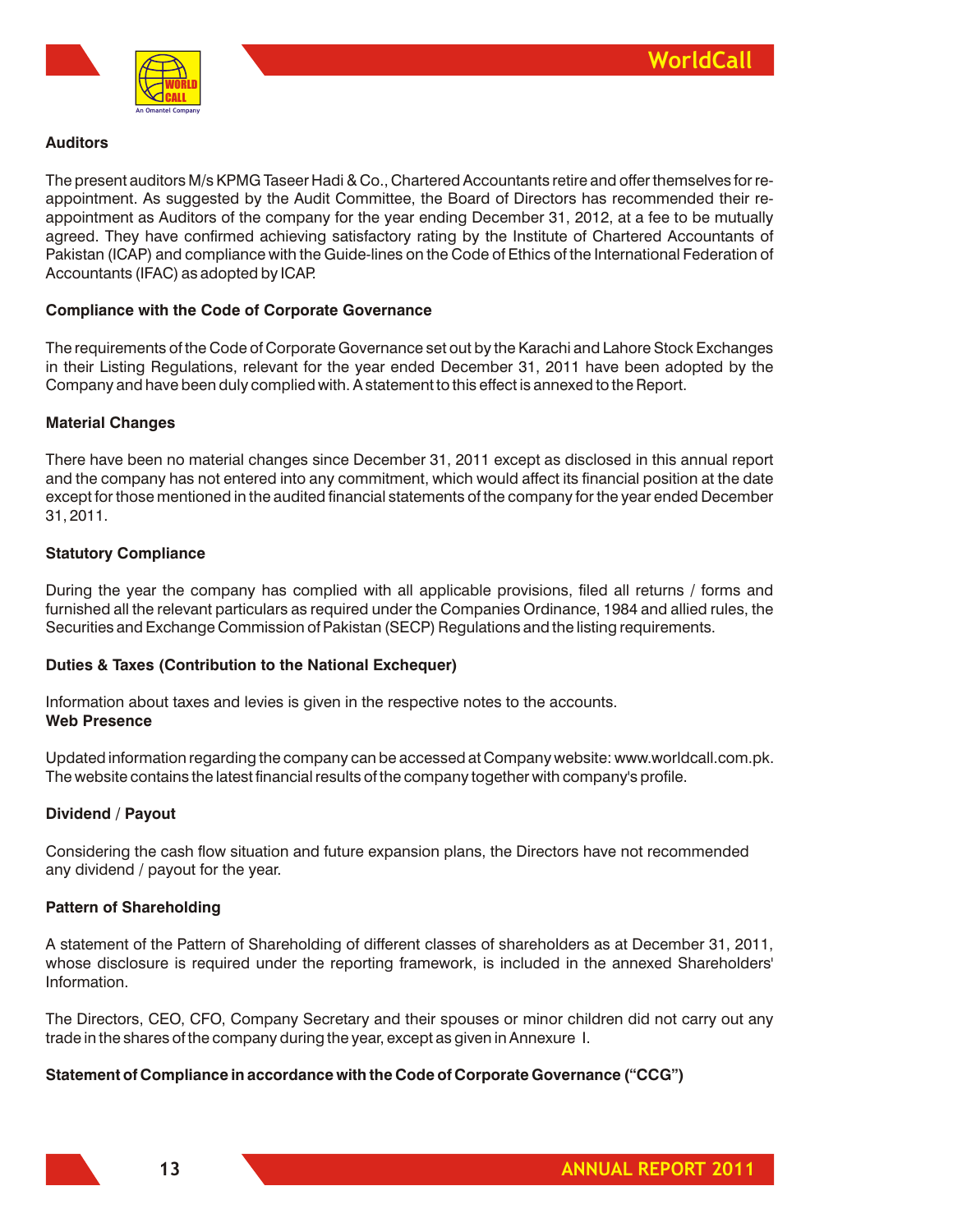**WorldCall**



- 1. The financial statements, prepared by the management of the Company, fairly present its state of affairs, the result of its operations, cash flows and change in the equity.
- 2. Proper books of accounts of the Company have been maintained.
- 3. Appropriate accounting policies have been consistently applied in preparation of the financial statements and accounting estimates are based on reasonable and prudent judgment.
- 4. International Financial Reporting Standards, as applicable in Pakistan, have been followed in preparation of the financial statements.
- 5. The system of internal control is sound in design and has been effectively implemented and monitored.
- 6. There are no significant doubts upon the Company's ability to continue as a going concern.
- 7. There has been no material departure from the best practices of corporate governance, as detailed in the listing regulations.
- 8. The key financial data of five years is summarized in the report.
- 9. Information regarding outstanding taxes and levies is given in notes to the accounts of the financial statements.
- 10. The Company has followed the best practices of corporate governance, as detailed in the Listing Regulations of Stock Exchanges.

#### **Holding Company information**

The Company is a subsidiary of Omantel Telecommunications Company SAOG, which has been incorporated in Sultanate of Oman and is also the largest communication service provider of Oman.

#### **Consolidated Financial Statements**

Consolidated financial statements of the Company and its subsidiary, Worldcall Telecommunications Lanka (Pvt) Ltd (Incorporated in Sri Lanka) are submitted herewith.

#### **Acknowledgment**

The Board of Directors wishes to place on record here, appreciation and gratitude for the continued support and trust of our valuable customers, suppliers, contractors and stakeholders. We appreciate their cooperation and assistance which helped us in meeting the challenges and improving our performance.

It goes without saying that all the achievements of the Company have been possible only due to the ceaseless and untiring efforts of its dedicated employees. Their professionalism, commitment to work and ability to perform remarkably well even in certain adverse conditions helped the Company to sustain during the worst economic recession. The Company remains thankful to all of its employees for their persistent efforts and valuable contributions. The Board also appreciates the helpful role played by members of audit and executive committee in assisting the management on various governance matters. We would also like to appreciate the positive and highly constructive role played by PTA in the success and development of the telecom sector.

Apart from this we are also thankful for the continued support and assistance extended to us by our Parent Company throughout the year. This support has been highly pivotal in encouraging the management and employees and in meeting the formidable challenges.

For and on behalf of the Board of Directors

**BABAR ALI SYED**  $\mathbf{r}$ 

**BABAR ALI SYED** CHIEF EXECUTIVE OFFICER

**Lahore:** 27 January 2012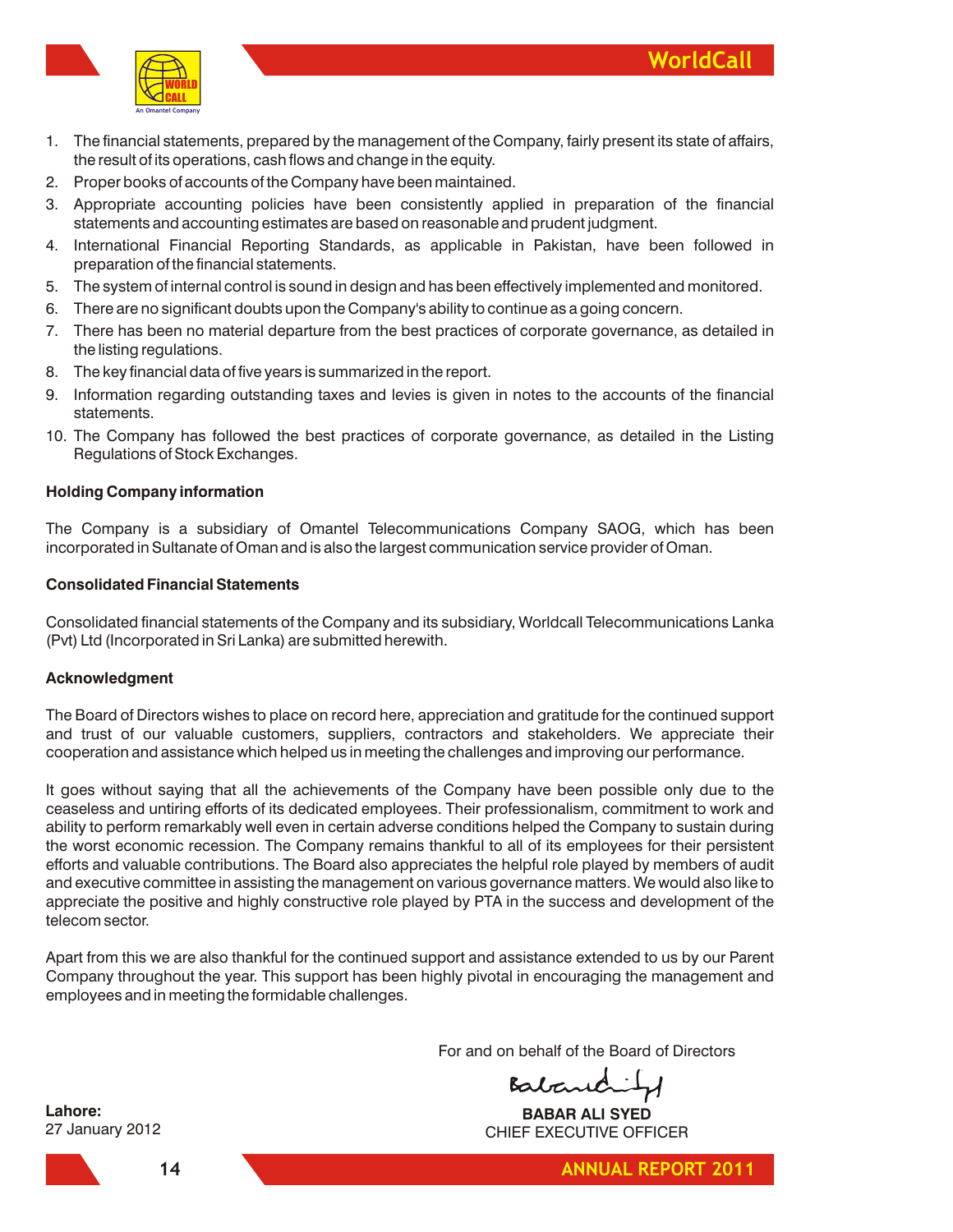

|                                                                       |                                                   |                                                                                                                                                                                                                                                                                                                                                                                                              |                                                    | <b><i>o</i>rldCall</b>                                                 |
|-----------------------------------------------------------------------|---------------------------------------------------|--------------------------------------------------------------------------------------------------------------------------------------------------------------------------------------------------------------------------------------------------------------------------------------------------------------------------------------------------------------------------------------------------------------|----------------------------------------------------|------------------------------------------------------------------------|
| <b>An Omantel Company</b><br>Annexure-                                | 31-Dec-201<br><b>Balance</b><br>Closing<br>as of  | 500<br>75<br>20,500<br>500<br>500<br>575<br>100,000<br>500<br>35,281<br>$\overline{1}$                                                                                                                                                                                                                                                                                                                       |                                                    | 20,000<br>1                                                            |
|                                                                       | Sale                                              | $\frac{80}{500}$<br>500<br>$\alpha$ , $\alpha$<br>$\bar{\bar{1}}$                                                                                                                                                                                                                                                                                                                                            |                                                    | f,                                                                     |
|                                                                       | <b>Bonus</b>                                      |                                                                                                                                                                                                                                                                                                                                                                                                              |                                                    |                                                                        |
|                                                                       | Purchase                                          | 500<br>$-500$<br>$\mathcal{A}^{\mathrm{c}}$ and<br>$\mathcal{L}_{\mathbf{d}}$                                                                                                                                                                                                                                                                                                                                |                                                    | 20,000<br>1                                                            |
| OARD MEMBERS, COMPANY SECRETARY, CFO<br>THEIR SPOUSE & MINOR CHILDREN | 31-Dec-2010<br>Opening<br><b>Balance</b><br>as on | 88<br>88<br>500<br>575<br>100,000<br>500<br>20,500<br>75<br>35,281                                                                                                                                                                                                                                                                                                                                           |                                                    |                                                                        |
| <b>AND</b><br><b>TRADING BY B</b>                                     | <b>Directors</b>                                  | Mr. Bernhard Heinichen Van Der Merwe (Resigned)<br>Mr. Samy Ahmed Abdulqadir Al Ghassany<br>Mr. Saud bin Ahmed al Nahari (Resigned)<br>Mr. Mehdi Mohammed AI Abduwani<br>Mr. Talal Said Marhoon Al-Mamari<br>Mr. Salmaan Taseer (Deceased)<br>Mr. Aimen bin Ahmed AI Hosni<br>Mr. Zafar Iqbal (Resigned)<br>Mr. Babar Ali Syed (CEO)<br>Mr. Shehryar Ali Taseer<br>Mr. Asadullah Khawaja<br>Mr. Sohail Qadir | Mr. Mohamad Noaman Adil<br>Chief Financial Officer | Spouses / Minor Children<br>Mr. Rizwan Abdul Hayi<br>Company Secretary |
| 15                                                                    |                                                   |                                                                                                                                                                                                                                                                                                                                                                                                              | ANNUAL                                             | <b>REPORT</b><br>201                                                   |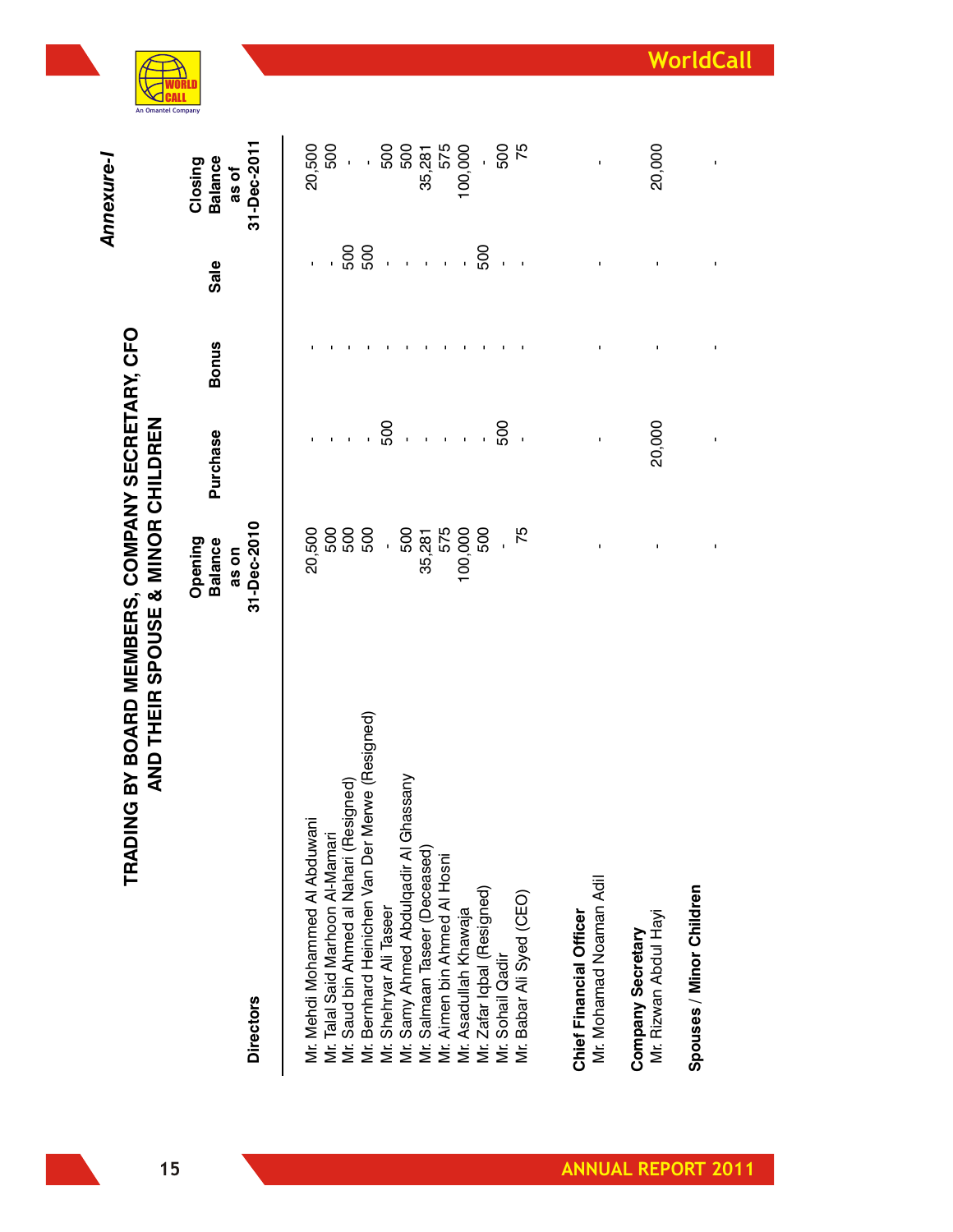

# **FIVE YEAR FINANCIAL PERFORMANCE INCOME STATEMENTS**

|                                                                | Year ended<br>31 December<br>2011     | Year ended<br>31 December<br>2010   | Year ended<br>31 December<br>2009     | <b>Period ended</b><br>31 December<br>2008            | Restated<br>Year ended<br>30 June<br>2008 |
|----------------------------------------------------------------|---------------------------------------|-------------------------------------|---------------------------------------|-------------------------------------------------------|-------------------------------------------|
|                                                                |                                       |                                     |                                       | -----------------(Rupees in '000)-------------------- |                                           |
| Revenue -net<br>Direct cost<br><b>Gross profit</b>             | 8,001,013<br>(6,012,774)<br>1,988,239 | 7,464,404<br>(6,615,984)<br>848,420 | 8,408,275<br>(7,036,603)<br>1,371,672 | 3,091,482<br>(2,260,757)<br>830,725                   | 4,319,539<br>(2,854,820)<br>1,464,719     |
| Operating cost<br><b>Operating (loss)/profit</b>               | (1,460,237)<br>528,002                | (1,610,041)<br>(761, 621)           | (1,356,317)<br>15,355                 | (1, 133, 279)<br>(302, 554)                           | (1,210,139)<br>254,580                    |
| Finance cost                                                   | (714, 654)<br>(186, 652)              | (743, 413)<br>(1.505.034)           | (523, 025)<br>(507, 670)              | (163, 182)<br>(465, 736)                              | (460, 569)<br>(205, 989)                  |
| Gain on re-measurement<br>of investment at fair value          |                                       |                                     |                                       |                                                       | 3,844                                     |
| Gain on re-measurement of<br>investment property at fair value |                                       | 1,378                               |                                       |                                                       | 4,012                                     |
| Impairment loss on available for<br>sale financial assets      | (26, 508)                             | (65, 894)                           | (167, 865)                            |                                                       |                                           |
| Other operating income                                         | 504,213                               | 58,097                              | 103,993                               | 98,568                                                | 93,355                                    |
| Other expenses<br>(Loss)/Profit before taxation                | (190, 216)<br>100,837                 | (1,511,453)                         | (51, 981)<br>(623, 523)               | (23, 113)<br>(390, 281)                               | (29, 941)<br>(134, 719)                   |
| Taxation<br>(Loss)/Profit after taxation                       | 189,413<br>290,250                    | 364,447<br>(1,147,006)              | 132,704<br>(490,819)                  | 90,993<br>(299, 288)                                  | 88,365<br>(46,354)                        |
| <b>Bonus Shares</b>                                            |                                       |                                     |                                       |                                                       |                                           |
| (Loss)/earning per share -<br>basic and diluted                | 0.34                                  | (1.33)                              | (0.57)                                | (0.35)                                                | (0.06)                                    |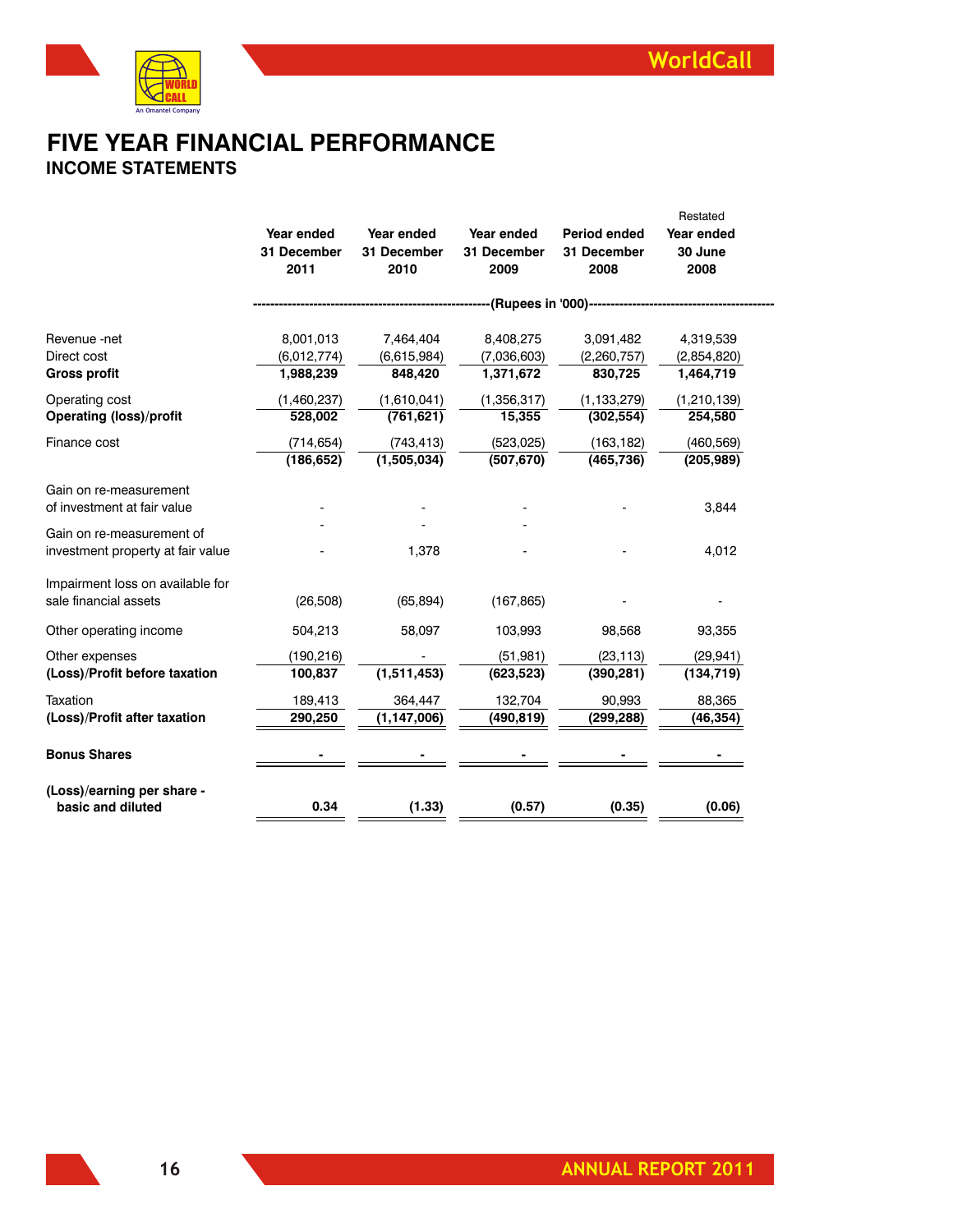

# **STATEMENT OF COMPLIANCE WITH THE BEST PRACTICES ON TRANSFER PRICING FOR THE YEAR ENDED 31 DECEMBER 2011**

The Company has fully complied with the best practices on Transfer Pricing as contained in the listing regulations of Stock Exchanges where the Company is listed.

For and on behalf of the Board

**Lahore:** 27 January 2012

Babardity

**BABAR ALI SYED** CHIEF EXECUTIVE OFFICER

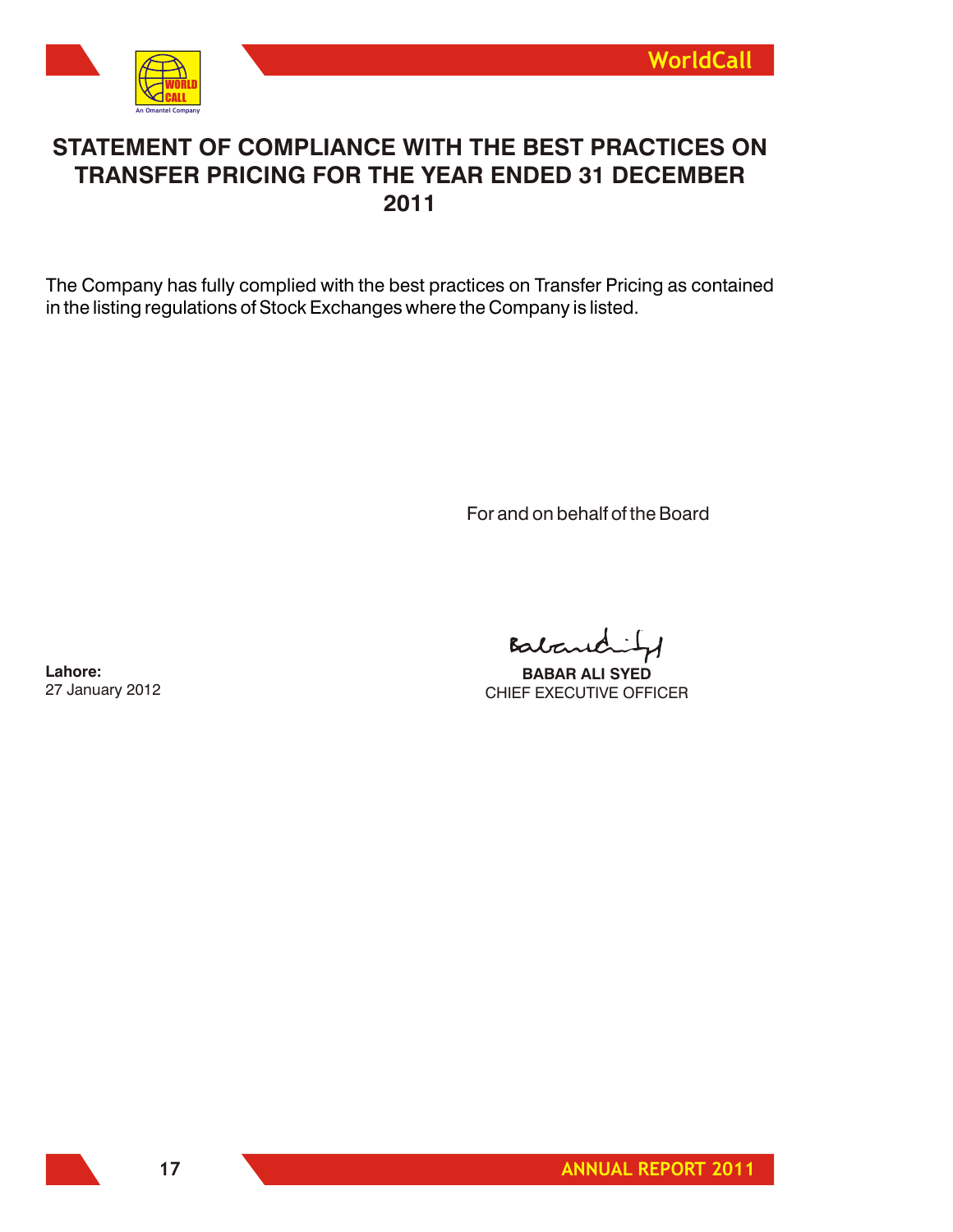

# **STATEMENT OF COMPLIANCE WITH THE CODE OF CORPORATE GOVERNANCE FOR THE YEAR ENDED 31 DECEMBER 2011**

This statement is being presented to comply with the Code of Corporate Governance contained in listing regulations of Karachi Stock Exchange (Guarantee) Limited and Lahore Stock Exchange (Guarantee) Limited for the purpose of establishing a framework of good governance, whereby a listed company is managed in compliance with the best practices of corporate governance.

The Company has applied the principles contained in the Code in the following manner:

- 1) The Company encourages representation of independent non-executive directors and directors representing minority interest on its Board of Directors. At present the Board constitutes all nonexecutive Directors except CEO, out of which 1 director is an independent non-executive director and 2 directors represent minority shareholders.
- 2) The directors have confirmed that none of them is serving as a director in more than ten listed companies, including this Company.
- 3) All the resident directors of the Company are registered as taxpayers and none of them has convicted by a Court of competent jurisdiction as a defaulter in payment of any loan to a banking company, a DFI or an NBFI. No one is a member of Stock Exchange.
- 4) All casual vacancies occurring in the Board were filled up by the directors within 30 days thereof.
- 5) The Company has prepared a 'Statement of Ethics and Business Practices', which has been signed by all the directors and employees of the Company.
- 6) The board has developed a vision/mission statement, overall corporate strategy and significant policies of the Company. A complete record of particulars of significant policies along with the dates on which they were approved or amended has been maintained.
- 7) All the powers of the board have been duly exercised and decisions on material transactions, including appointment and determination of remuneration and terms and conditions of employment of the CEO and other executive directors, have been taken by the board.
- 8) The meetings of the board were presided over by the Chairman and, in his absence, by a director elected by the board for this purpose and the board met at least once in every quarter. Written notices of the board meetings, along with agenda and working papers, were circulated at least seven days before the meetings. The minutes of the meetings were appropriately recorded and circulated.
- 9) The Board arranged orientation courses for its directors during the year to apprise them of their duties and responsibilities.
- 10) The Board has approved appointment of Company Secretary, Chief Financial Officer and Chief Internal Auditor including remuneration and terms and conditions of employment, as determined by the CEO.
- 11) The directors' report for this year has been prepared in compliance with the requirements of the Code and fully describes the salient matters required to be disclosed.

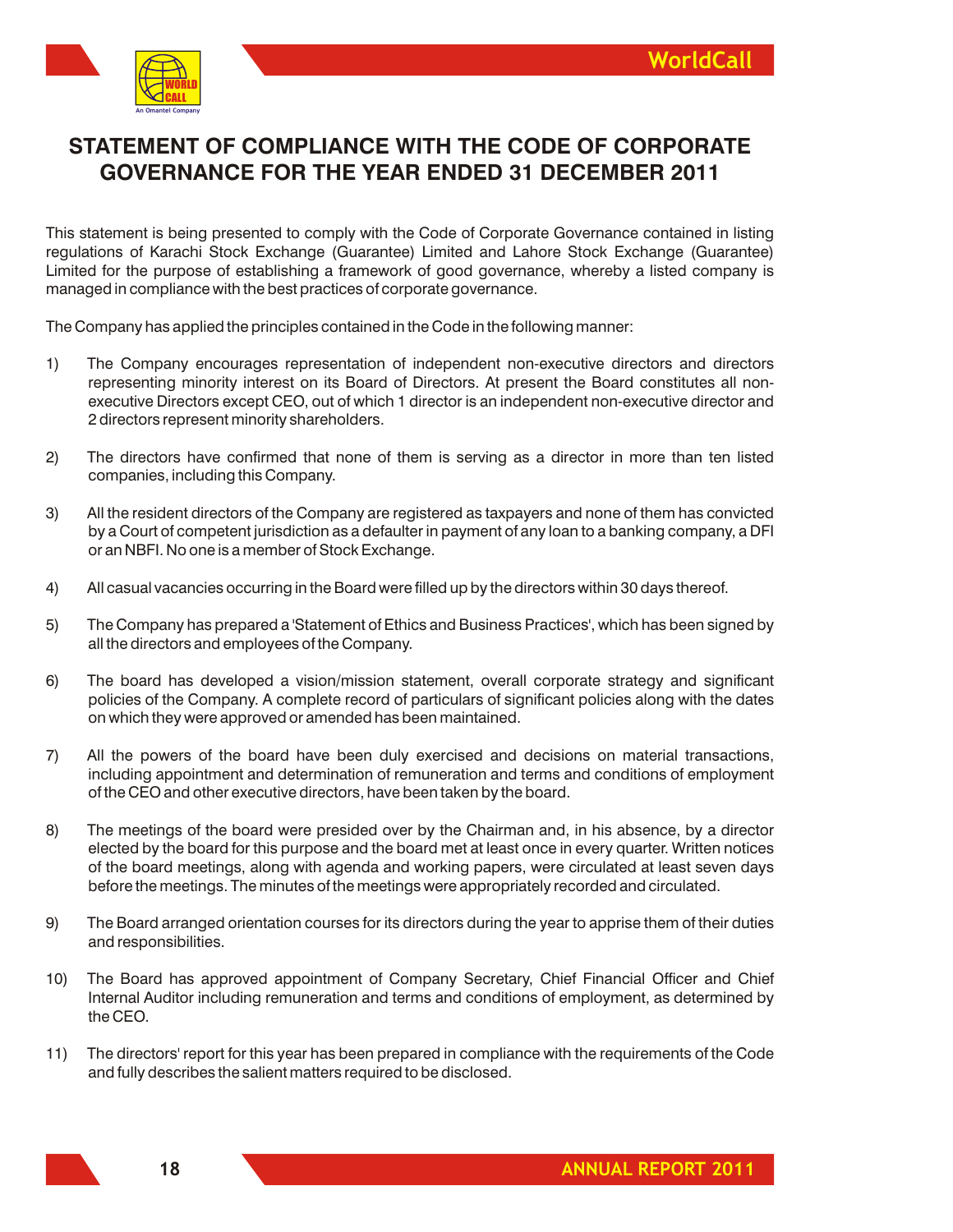

- 12) The financial statements of the Company were duly endorsed by CEO and CFO before approval of the Board.
- 13) The directors, CEO and executives do not hold any interest in the shares of the Company other than that disclosed in the pattern of shareholding.
- 14) The Company has complied with all the corporate and financial reporting requirements of the Code.
- 15) The Board has formed an audit committee. At present the committee includes three non-executive directors including the chairman of the committee.
- 16) The meetings of the audit committee were held at least once every quarter prior to approval of interim and final results of the Company and as required by the Code. The terms of reference of the committee have been formed and advised to the committee for compliance.
- 17) The Board has set-up an effective internal audit function having suitable qualified and experienced personal who are conversant with the policies and procedures of the Company.
- 18) The statutory auditors of the Company have confirmed that they have been given a satisfactory rating under the quality control review program of the Institute of Chartered Accountants of Pakistan, that they or any of the partners of the firm, their spouses and minor children do not hold shares of the Company and that the firm and all its partners are in compliance with International Federation of Accountants (IFAC) guidelines on code of ethics as adopted by Institute of Chartered Accountants of Pakistan.
- 19) The statutory auditors or the persons associated with them have not been appointed to provide other services except in accordance with the listing regulations and the auditors have confirmed that they have observed IFAC guidelines in this regard.
- 20) The related party transactions have been placed before the Audit Committee and approved by the Board of Directors with necessary justifications for non arm's length transactions and pricing methods for transactions that were made on terms equivalent to those that prevail in the arm's length transactions only if such terms can be sustained.
- 21) The Management of the Company is committed to good corporate governance, and appropriate steps are taken to comply with the best practices.
- 22) We confirm that all other material principles contained in the Code have been complied with.

For and on behalf of the Board

Babarie

**BABAR ALI SYED** CHIEF EXECUTIVE OFFICER

**Lahore:** 27 January 2012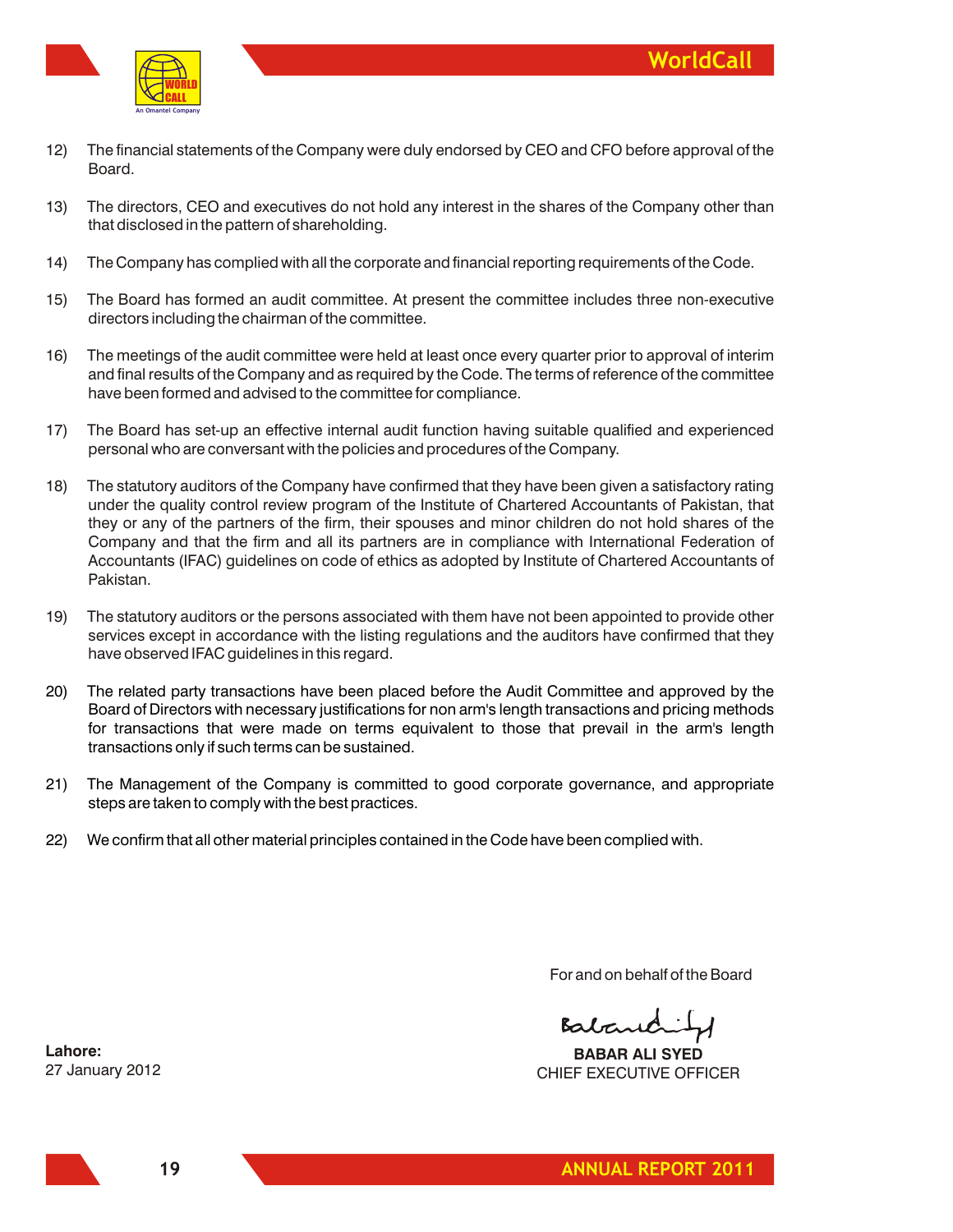

# **REVIEW REPORT TO THE MEMBERS ON STATEMENT OF COMPLIANCE WITH BEST PRACTICES OF CODE OF CORPORATE GOVERNANCE**

We have reviewed the Statement of Compliance with the best practices contained in the Code of Corporate Governance prepared by the Board of Directors of Worldcall Telecom Limited ("the Company") to comply with the Listing Regulations of Karachi and Lahore Stock Exchanges where the company is listed.

The responsibility for compliance with the Code of Corporate Governance is that of the Board of Directors of the Company. Our responsibility is to review, to the extent where such compliance can be objectively verified, whether the Statement of Compliance reflects the status of the Company's compliance with the provisions of the Code of Corporate Governance and report if it does not. A review is limited primarily to inquiries of the Company personnel and review of various documents prepared by the Company to comply with the Code.

As part of our audit of financial statements we are required to obtain an understanding of the accounting and internal control systems sufficient to plan the audit and develop an effective audit approach. We are not required to consider whether the board's statement on internal control covers all risks and controls, or to form an opinion on the effectiveness of such internal controls, the company's corporate governance procedures and risks.

Further, listing Regulations of the Karachi and Lahore stock exchanges require the Company to place before the Board of Directors for their consideration and approval related party transactions distinguishing between transactions carried out on terms equivalent to those that prevail in arm's length transactions and transactions which are not executed at arm's length price recording proper justification for using such alternate pricing mechanism. Further, all such transactions are also required to be separately placed before the audit committee. We are only required and have ensured compliance of requirement to the extent of approval of related party transactions by the Board of Directors and placement of such transactions before the audit committee. We have not carried out any procedures to determine whether the related party transactions were under taken at arm's length price or not.

Based on our review, nothing has come to our attention which causes us to believe that the Statement of Compliance does not appropriately reflect the Company's compliance, in all material respects, with the best practices contained in the Code of Corporate Governance as applicable to the Company for the year ended 31 December 2011.

 $k^{p}$ 

**Lahore: KPMG Taseer Hadi & Co.** 27 January 2012 **Chartered Accountants (Kamran Iqbal Yousafi)**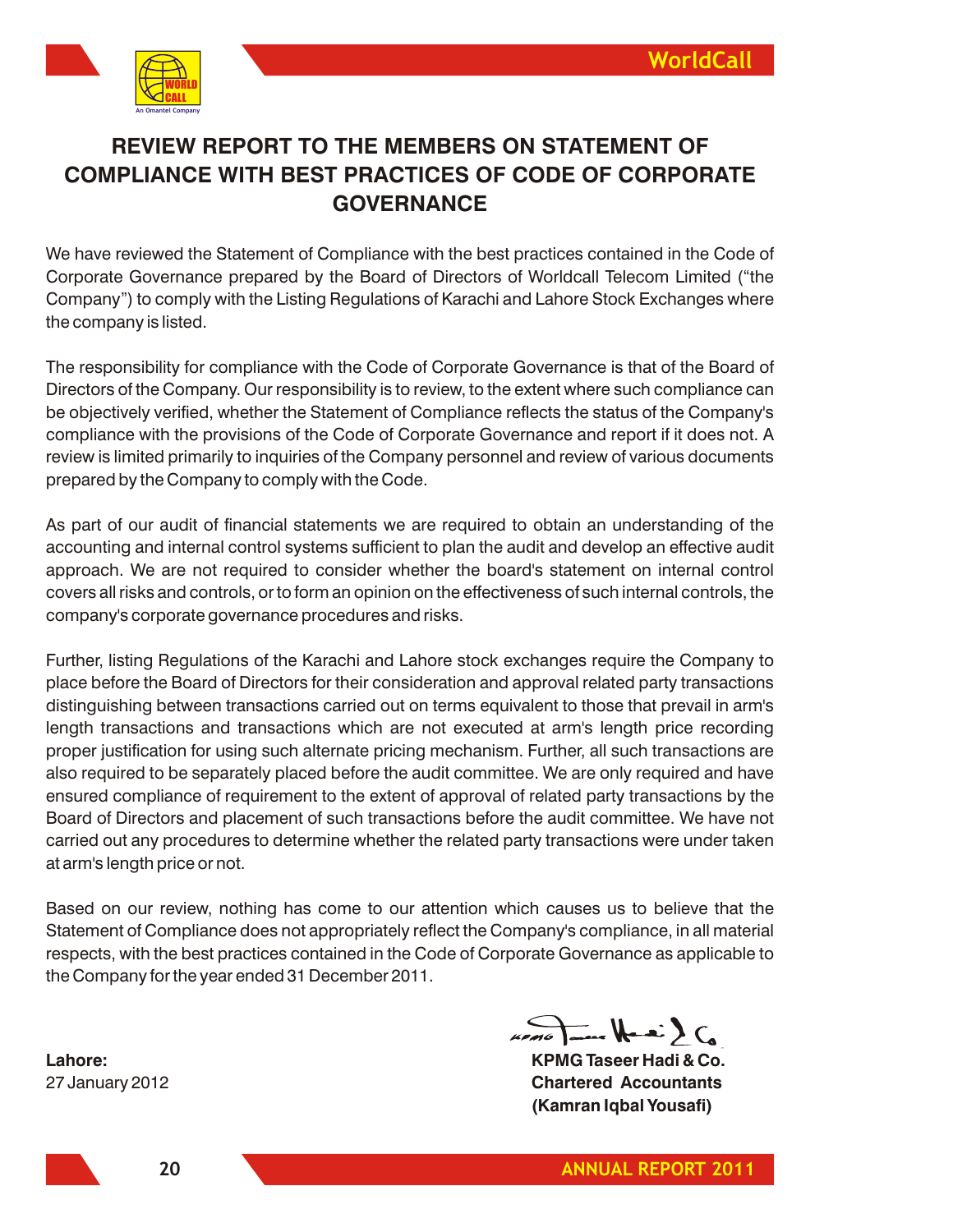

# **AUDITORS' REPORT TO THE MEMBERS**

We have audited the annexed balance sheet of **Worldcall Telecom Limited ("the Company")** as at 31 December 2011 and the related profit and loss account, statement of other comprehensive income, cash flow statement and statement of changes in equity together with the notes forming part thereof, for the year then ended and we state that we have obtained all the information and explanations which, to the best of our knowledge and belief, were necessary for the purposes of our audit.

It is the responsibility of the Company's management to establish and maintain a system of internal control, and prepare and present the above said statements in conformity with the approved accounting standards and the requirements of the Companies Ordinance, 1984. Our responsibility is to express an opinion on these statements based on our audit.

We conducted our audit in accordance with the auditing standards as applicable in Pakistan. These standards require that we plan and perform the audit to obtain reasonable assurance about whether the above said statements are free of any material misstatement. An audit includes examining on a test basis, evidence supporting the amounts and disclosures in the above said statements. An audit also includes assessing the accounting policies and significant estimates made by the management, as well as, evaluating the overall presentation of the above said statements. We believe that our audit provides a reasonable basis for our opinion and, after due verification, we report that:

- a) in our opinion, proper books of account have been kept by the Company as required by the Companies Ordinance, 1984;
- b) in our opinion:
- i) the balance sheet and profit and loss account together with the notes thereon have been drawn up in conformity with the Companies Ordinance, 1984, and are in agreement with the books of account and are further in accordance with accounting policies consistently applied;
- ii) the expenditure incurred during the year was for the purpose of the Company's business; and
- iii) the business conducted, investments made and the expenditure incurred during the year were in accordance with the objects of the Company;
- c) in our opinion and to the best of our information and according to the explanations given to us, the balance sheet, profit and loss account, statement of comprehensive income, cash flow statement and statement of changes in equity together with the notes forming part thereof conform with approved accounting standards as applicable in Pakistan, and, give the information required by the Companies Ordinance, 1984, in the manner so required and respectively give a true and fair view of the state of the Company's affairs as at 31 December 2011 and of the profit, its comprehensive income, its cash flows and changes in equity for the year then ended; and
- d) in our opinion no Zakat was deductible at source under the Zakat and Ushr Ordinance, 1980 (XVIII of 1980).

 $\sum_{\mu\nu\neq 0}$ 

**Lahore: KPMG Taseer Hadi & Co.** 27 January 2012 **Chartered Accountants (Kamran Iqbal Yousafi)**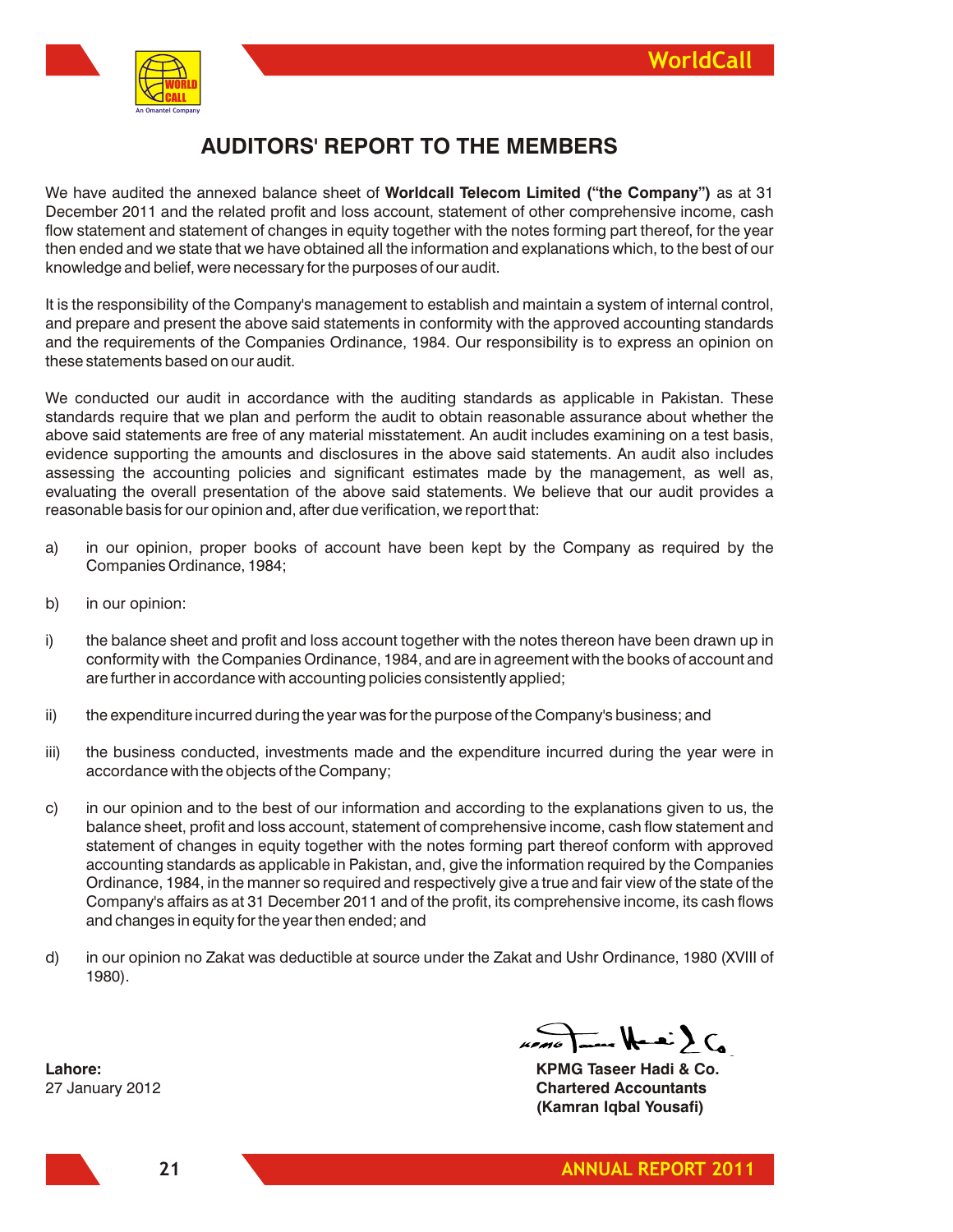

# **BALANCE SHEET AS AT 31 DECEMBER 2011**

|                                                                                                                                   | <b>Note</b> | 31 December<br>2011                      | 31 December<br>2010    |
|-----------------------------------------------------------------------------------------------------------------------------------|-------------|------------------------------------------|------------------------|
| <b>NON CURRENT ASSETS</b>                                                                                                         |             | -------------(Rupees in '000)----------- |                        |
|                                                                                                                                   |             |                                          |                        |
| Tangible fixed assets<br>Property, plant and equipment                                                                            | 3           | 13,527,048                               | 12,795,044             |
| Capital work-in-progress                                                                                                          | 4           | 650,986                                  | 751,378                |
|                                                                                                                                   |             | 14,178,034                               | 13,546,422             |
| Intangible assets                                                                                                                 | 5           | 5,183,628                                | 4,606,312              |
| <b>Investment properties</b><br>Long term investment- classified as held for sale                                                 | 6<br>7      | 146,074                                  | 89,900                 |
| Long term trade receivable                                                                                                        | 8           | 18,092                                   | 46,805                 |
| <b>Deferred taxation</b>                                                                                                          | 9           | 288,499                                  | 18,953                 |
| Long term advances and deposits                                                                                                   | 10          | 132,323<br>19,946,650                    | 63,439<br>18,371,831   |
| <b>CURRENT ASSETS</b>                                                                                                             |             |                                          |                        |
| Stores and spares                                                                                                                 | 11          | 235,415                                  | 192,075                |
| Stock in trade                                                                                                                    | 12          | 201,901                                  | 192,917                |
| Trade debts                                                                                                                       | 13<br>14    | 3,252,683                                | 2,016,418              |
| Loans and advances - considered good<br>Deposits and prepayments                                                                  | 15          | 1,058,229<br>142,945                     | 778,826<br>174,051     |
| Other receivables                                                                                                                 | 16          | 86,212                                   | 24,999                 |
| Short term investments-available for sale                                                                                         | 17          | 114,489                                  | 310,472                |
| Income tax recoverable-net                                                                                                        |             | 163,943                                  | 155,433                |
| Cash and bank balances                                                                                                            | 18          | 327,028<br>5,582,845                     | 183,960<br>4,029,151   |
| <b>CURRENT LIABILITIES</b>                                                                                                        |             |                                          |                        |
| Current maturities of non-current liabilities                                                                                     | 19          | 2,095,116                                | 1,224,671              |
| Running finance under mark-up arrangements - secured                                                                              | 20          | 979,373                                  | 1,170,964              |
| Short term borrowings<br>License fee payable                                                                                      | 21<br>22    | 118,503                                  | 200,000                |
| Trade and other payables                                                                                                          | 23          | 1,021,500<br>4,589,727                   | 1,021,500<br>5,044,715 |
| Interest and mark-up accrued                                                                                                      | 24          | 140,183                                  | 170,569                |
|                                                                                                                                   |             | 8,944,402                                | 8,832,419              |
| <b>NET CURRENT LIABILITIES</b>                                                                                                    |             | (3,361,557)                              | (4,803,268)            |
| <b>NON CURRENT LIABILITIES</b>                                                                                                    |             |                                          |                        |
| Term finance certificates - secured                                                                                               | 25          | 1,081,213                                | 2,166,079              |
| Long term loan<br>Deferred Income                                                                                                 | 26<br>27    | 3,060,004<br>166,300                     | 254,716                |
| <b>Retirement benefits</b>                                                                                                        | 28          | 300,075                                  | 226,979                |
| Liabilities against assets subject to finance lease                                                                               | 29          | 89,471                                   | 15,962                 |
| Long term payables                                                                                                                | 30          | 1,494,620                                | 631,645                |
| Long term deposits                                                                                                                |             | 42,661<br>6,234,344                      | 43,208<br>3,338,589    |
| Contingencies and commitments                                                                                                     | 31          |                                          |                        |
|                                                                                                                                   |             | 10,350,749                               | 10,229,974             |
| <b>Represented by</b><br>Share capital and reserves<br>Authorized capital<br>900,000,000 (31 December 2010: 900,000,000) ordinary |             |                                          |                        |
| shares of Rs. 10 each                                                                                                             |             | 9,000,000                                | 9,000,000              |
| Issued, subscribed and paid up capital                                                                                            | 32          | 8,605,716                                | 8,605,716              |
| Share premium                                                                                                                     | 33          | 837,335                                  | 837,335                |
| Fair value reserve                                                                                                                |             | (242, 023)                               | (72, 548)              |
| Accumulated profit                                                                                                                |             | 806,476<br>10,007,504                    | 521,111                |
| Surplus on revaluation                                                                                                            | 34          | 343,245                                  | 9,891,614<br>338,360   |
|                                                                                                                                   |             | 10,350,749                               | 10,229,974             |
| The annexed notes 1 to 48 form an integral part of these financial statements.                                                    |             |                                          |                        |

**Lahore:** 27 January 2012



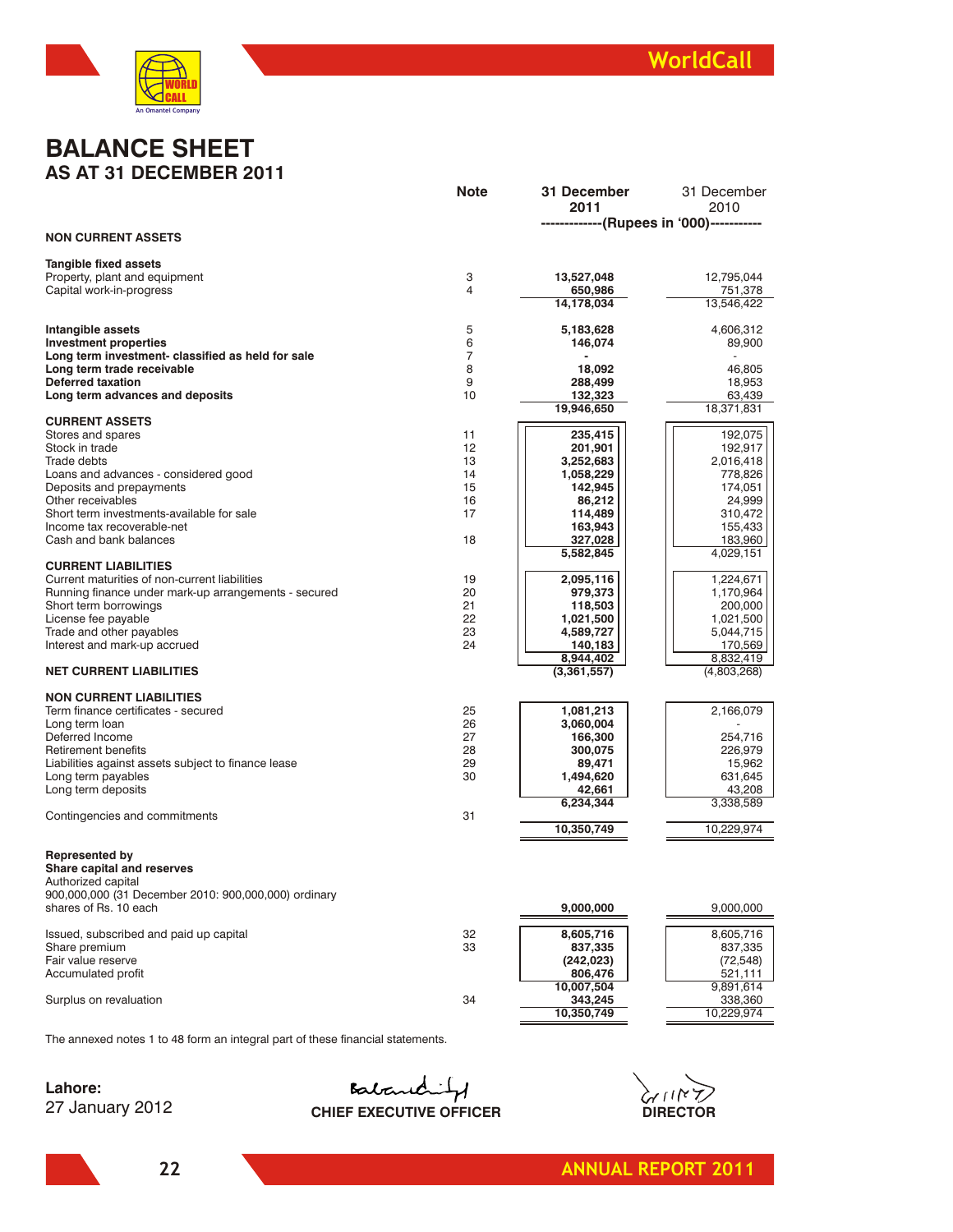

## **PROFIT AND LOSS ACCOUNT FOR THE YEAR ENDED 31 DECEMBER 2011**

|                                                                | <b>Note</b> | 31 December<br>2011<br>------------(Rupees in '000)---------- | 31 December<br>2010 |
|----------------------------------------------------------------|-------------|---------------------------------------------------------------|---------------------|
| Revenue -net                                                   | 35          | 8,001,013                                                     | 7,464,404           |
| Direct cost                                                    | 36          | (6,012,774)                                                   | (6,615,984)         |
| <b>Gross profit</b>                                            |             | 1,988,239                                                     | 848,420             |
| Operating cost                                                 | 37          | (1,460,237)                                                   | (1,610,041)         |
| <b>Operating profit/(loss)</b>                                 |             | 528,002                                                       | (761, 621)          |
| Finance cost                                                   | 38          | (714, 654)                                                    | (743, 413)          |
|                                                                |             | (186, 652)                                                    | (1,505,034)         |
| Gain on re-measurement of investment property<br>at fair value |             |                                                               | 1,378               |
| Impairment loss on available for sale<br>financial assets      |             | (26, 508)                                                     | (65, 894)           |
| Other operating income                                         | 39          | 504,213                                                       | 58,097              |
| Other operating expenses                                       |             | (190, 216)                                                    |                     |
| Profit/(loss) before taxation                                  |             | 100,837                                                       | (1,511,453)         |
| <b>Taxation</b>                                                | 40          | 189,413                                                       | 364,447             |
| Profit/(loss) after taxation                                   |             | 290,250                                                       | (1, 147, 006)       |
| Earning/(loss) per share - basic and diluted (Rupees)          | 41          | 0.34                                                          | (1.33)              |

The annexed notes 1 to 48 form an integral part of these financial statements.

**Lahore:** 27 January 2012

**CHIEF EXECUTIVE OFFICER** DIRECTOR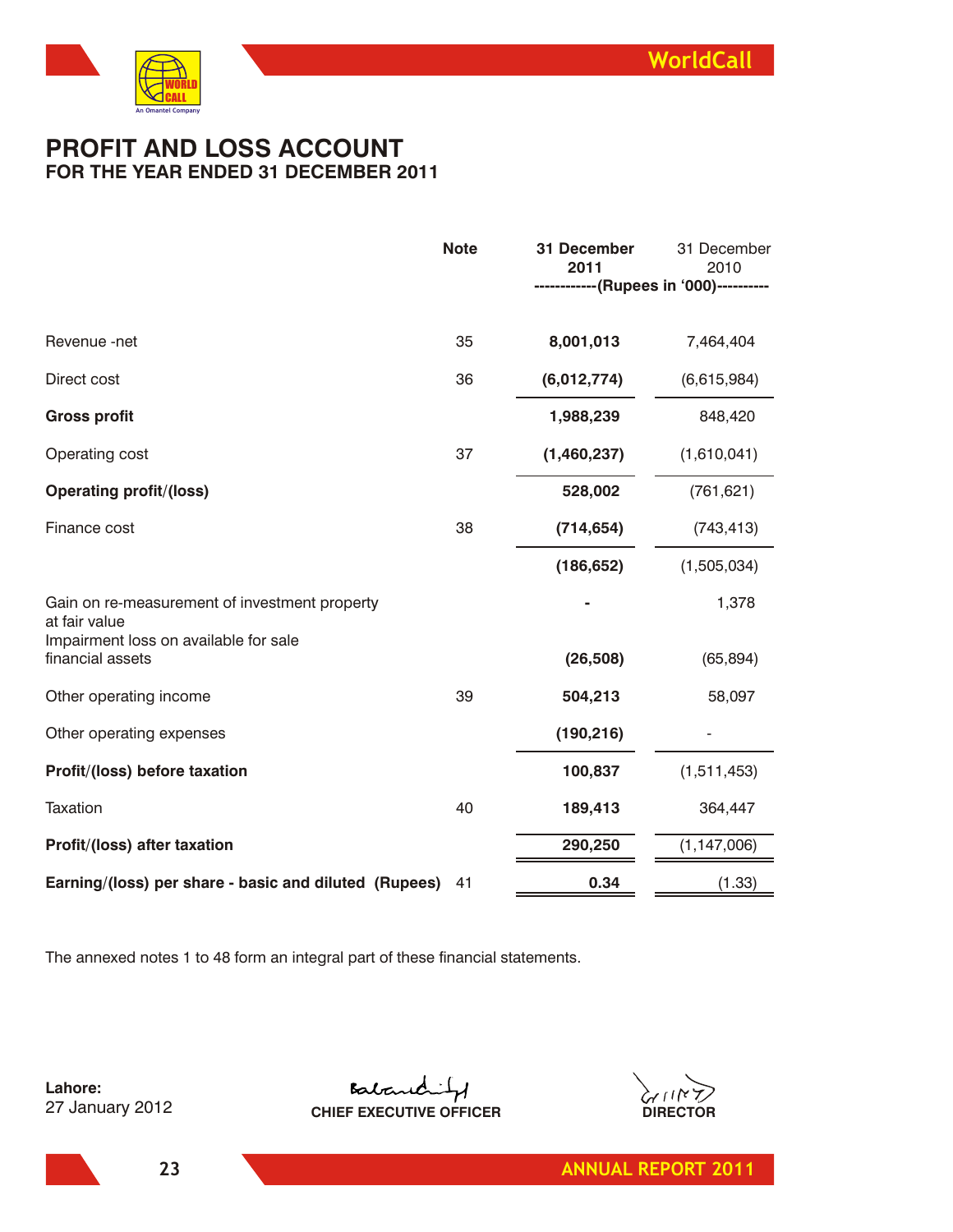

# **STATEMENT OF COMPREHENSIVE INCOME FOR THE YEAR ENDED 31 DECEMBER 2011**

|                                                                 | 31 December<br>2011<br>---------(Rupees in '000)--------- | 31 December<br>2010 |
|-----------------------------------------------------------------|-----------------------------------------------------------|---------------------|
| Profit/(loss) for the year                                      | 290,250                                                   | (1, 147, 006)       |
| Other comprehensive income/(loss)-net of tax:                   |                                                           |                     |
| Net change in fair value of available for sale financial assets | (195, 983)                                                | (67, 967)           |
| Impairment loss transferred to profit and loss account          | 26,508                                                    | 65,894              |
|                                                                 | (169, 475)                                                | (2,073)             |
| Total comprehensive income/(loss) for the year                  | 120,775                                                   | (1, 149, 079)       |

The annexed notes 1 to 48 form an integral part of these financial statements.

**Lahore:** 27 January 2012

**CHIEF EXECUTIVE OFFICER DIRECTOR** 

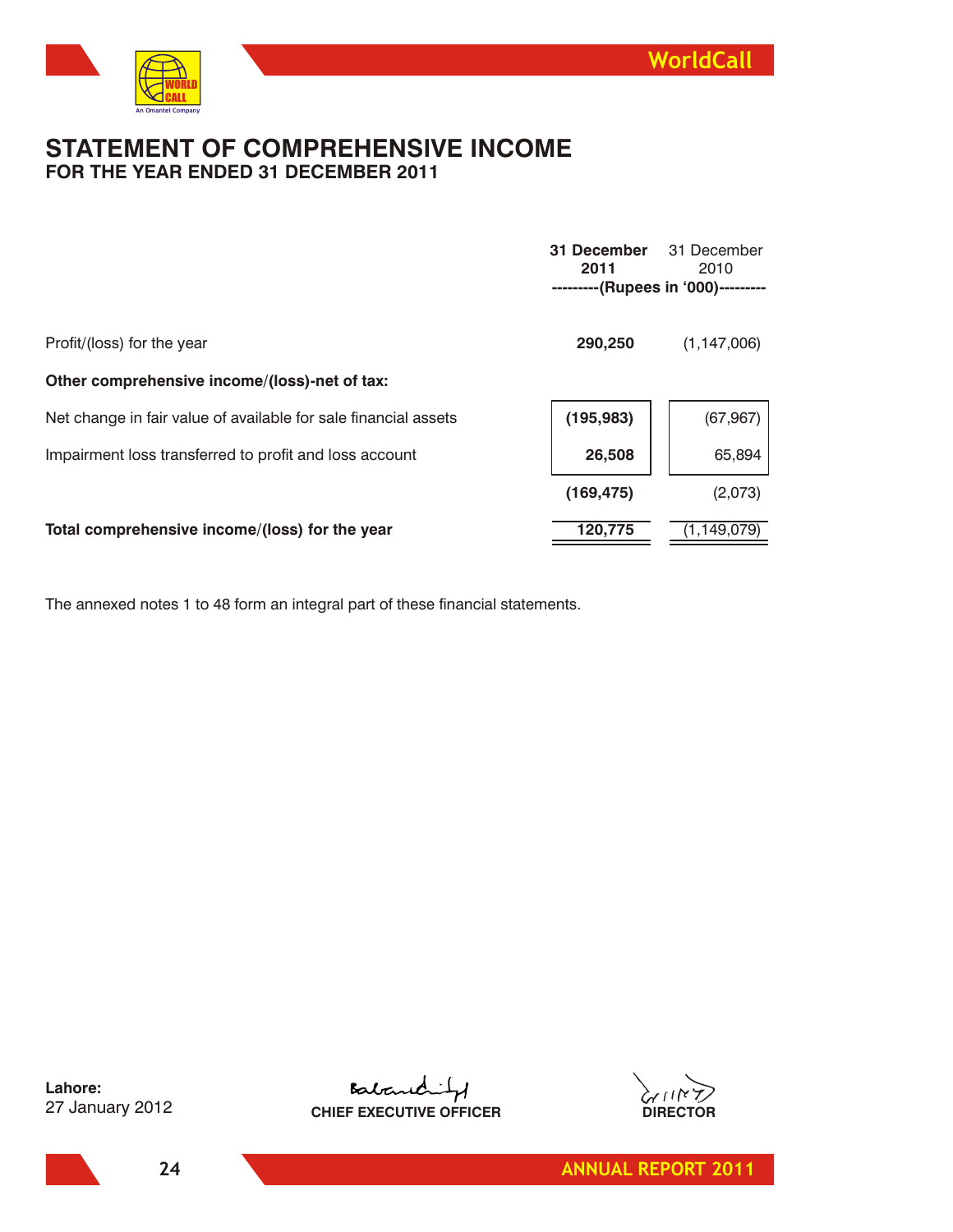

# **CASH FLOW STATEMENT FOR THE YEAR ENDED 31 DECEMBER 2011**

|                                                                                                             | <b>Note</b>        | 31 December<br>2011                 | 31 December<br>2010    |  |
|-------------------------------------------------------------------------------------------------------------|--------------------|-------------------------------------|------------------------|--|
|                                                                                                             |                    | ----------(Rupees in '000)--------- |                        |  |
| Cash flows from operating activities                                                                        |                    |                                     |                        |  |
| Cash generated from operations                                                                              | 43                 | 484,505                             | 3,013,732              |  |
| (Increase)/decrease in long term deposits receivable                                                        |                    | (68, 884)                           | 5,362                  |  |
| Decrease/(Increase) in long term trade receivable                                                           |                    | 28,713                              | (60, 191)              |  |
| Decrease in long term deposits payable                                                                      |                    | (547)                               | (952)                  |  |
| Decrease in deferred income                                                                                 |                    | (88, 416)                           |                        |  |
| Increase/(decrease) in long term payables                                                                   |                    | 1,163,889                           | (622, 161)             |  |
| Retirement benefits paid                                                                                    |                    | (21, 717)                           | (43, 828)              |  |
| Finance cost paid<br>Taxes paid                                                                             |                    | (753, 786)                          | (738, 229)             |  |
| Net cash generated from operating activities                                                                |                    | (88, 643)<br>655,114                | (64, 950)<br>1,488,783 |  |
|                                                                                                             |                    |                                     |                        |  |
| <b>Cash flows from investing activities</b>                                                                 |                    |                                     |                        |  |
| Fixed capital expenditure                                                                                   |                    | (1,228,347)                         | (1, 113, 451)          |  |
| Acquisition of intangible asset                                                                             |                    | (784, 800)                          |                        |  |
| Proceeds from property, plant and equipment                                                                 |                    | 85,990                              | 20,435                 |  |
| License fee paid                                                                                            |                    |                                     | (113,500)              |  |
| Net cash used in investing activities                                                                       |                    | (1,927,157)                         | (1, 206, 516)          |  |
| Cash flows from financing activities                                                                        |                    |                                     |                        |  |
| Repayment of long term finances                                                                             |                    |                                     | (37, 494)              |  |
| Receipts of long term finances                                                                              |                    | 2,943,855                           |                        |  |
| Running finance-net                                                                                         |                    | (191, 591)                          | 125,304                |  |
| (Repayment)/receipt of short term borrowings- net                                                           |                    | (81, 497)                           | 200,000                |  |
| Repayment of term finance certificates                                                                      |                    | (1,212,397)                         | (665, 254)             |  |
| Repayment of finance lease liabilities                                                                      |                    | (43, 259)                           | (57, 343)              |  |
| Net cash generated from/(used in) financing activities                                                      |                    | 1,415,111                           | (434, 787)             |  |
|                                                                                                             |                    |                                     |                        |  |
| Net increase/(decrease) in cash and cash equivalents<br>Cash and bank balances at the beginning of the year | 143,068<br>183,960 | (152, 520)<br>336,480               |                        |  |
| Cash and bank balances at the end of the year                                                               | 327,028            | 183,960                             |                        |  |
|                                                                                                             |                    |                                     |                        |  |

The annexed notes 1 to 48 form an integral part of these financial statements.

**Lahore:** 27 January 2012 **CHIEF EXECUTIVE OFFICER** 

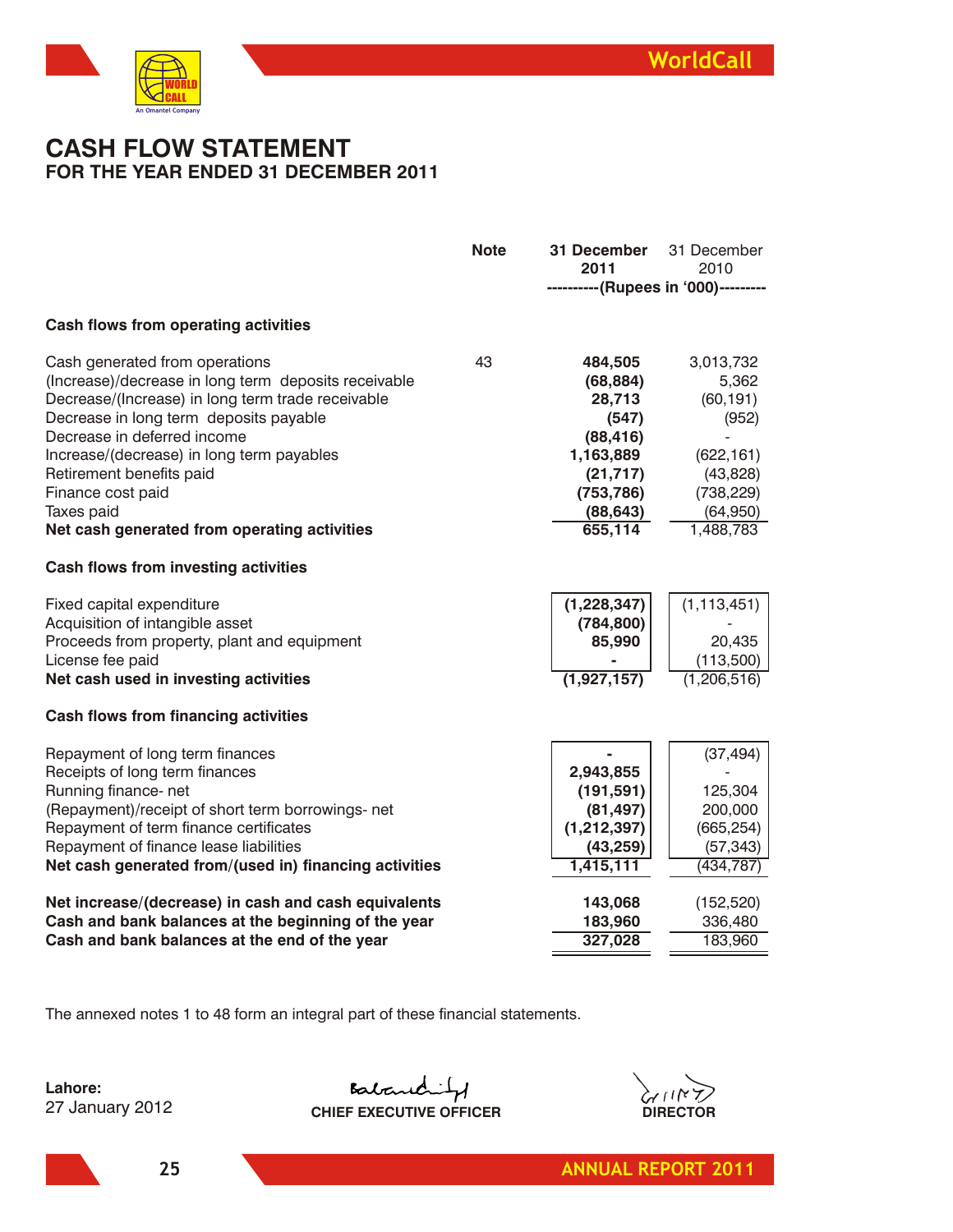

# **STATEMENT OF CHANGES IN EQUITY FOR THE YEAR ENDED 31 DECEMBER 2011**

|                                                   | <b>Share</b><br>capital | <b>Revaluation</b><br>reserve | Total      |               |         |               |
|---------------------------------------------------|-------------------------|-------------------------------|------------|---------------|---------|---------------|
| Balance as at 31 December 2009                    | 8,605,716               | 837,335                       | (70, 475)  | 1,674,903     | 331,574 | 11,379,053    |
| Transfer to surplus on revaluation                |                         |                               |            | (6,786)       | 6,786   |               |
| Total comprehensive loss for the year             |                         |                               | (2,073)    | (1, 147, 006) | -       | (1, 149, 079) |
| Balance as at 31 December 2010                    | 8,605,716               | 837,335                       | (72, 548)  | 521,111       | 338,360 | 10,229,974    |
| Transfer to surplus on revaluation                |                         |                               |            | (4,885)       | 4,885   |               |
| Total comprehensive loss/(profit)<br>for the year |                         |                               | (169, 475) | 290,250       |         | 120,775       |
| Balance as at 31 December 2011                    | 8,605,716               | 837,335                       | (242, 023) | 806,476       | 343,245 | 10,350,749    |

The annexed notes 1 to 48 form an integral part of these financial statements.

**Lahore:** 27 January 2012

**CHIEF EXECUTIVE OFFICER** DIRECTOR

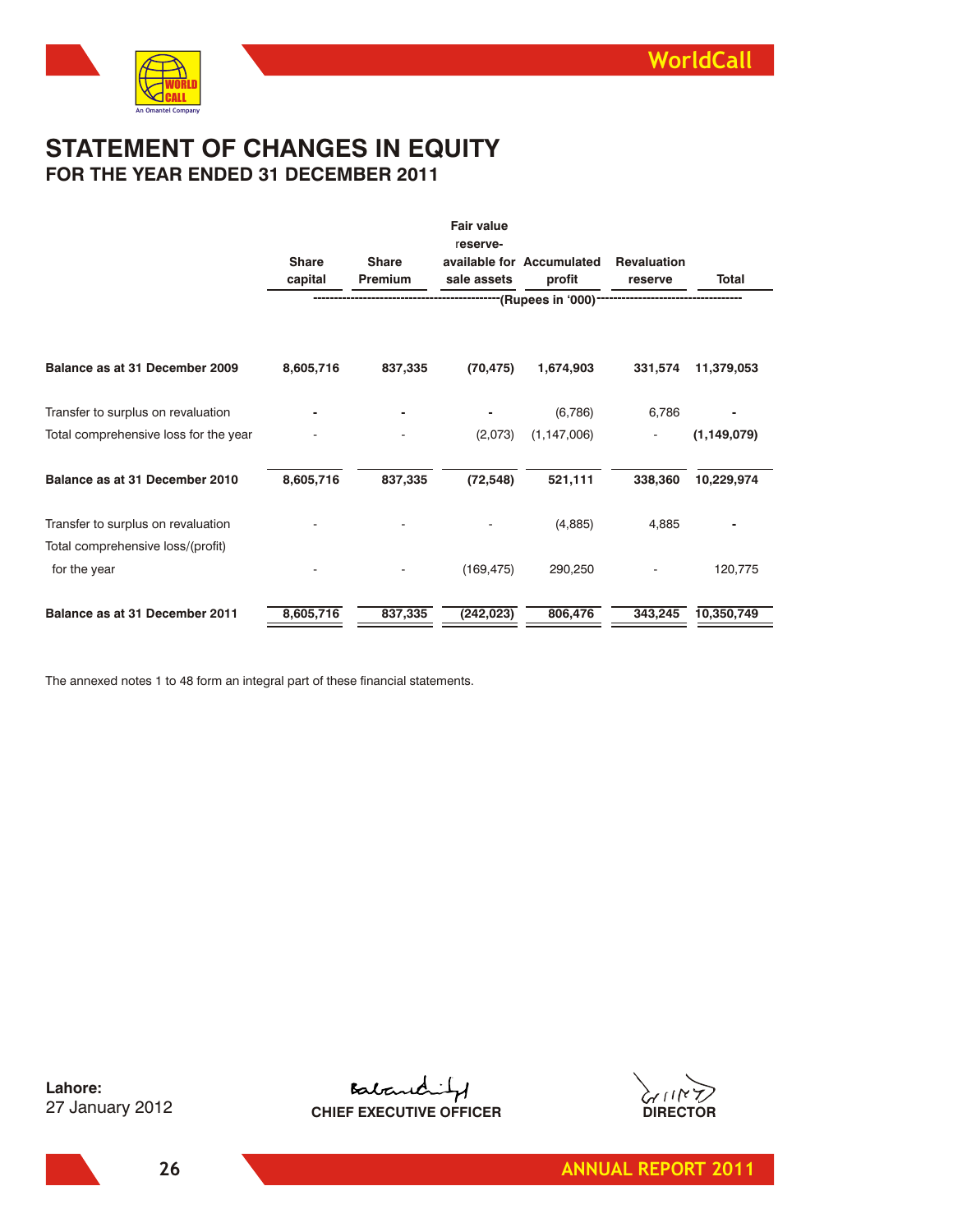

# **NOTES TO THE FINANCIAL STATEMENTS FOR THE YEAR ENDED 31 DECEMBER 2011**

#### **1 Legal status and nature of business**

Worldcall Telecom Limited ("the Company") is a public limited company incorporated in Pakistan on 15 March 2001 under the Companies Ordinance, 1984 and its shares are quoted on the Karachi and Lahore Stock Exchanges. The Company commenced its operations on 01 December 2004 and is engaged in providing Wireless Local Loop ("WLL") and Long Distance & International ("LDI") services in Pakistan, operation and maintenance of public payphones network and re-broadcasting international/national satellite/terrestrial wireless and cable television and radio signals as well as interactive communication and to establish, maintain and operate the licensed telephony services. The Company has been licensed by Pakistan Telecommunication Authority ("PTA") and Pakistan Electronic Media Regulatory Authority ("PEMRA") for these purposes. The registered office of the Company is situated at 67A-CIII, Gulberg III, Lahore. In the year ended 30 June 2008, 56.80% shares (488,839,429 ordinary shares) had been acquired by Oman Telecommunications Company SAOG ("the Parent company").

#### **2 Summary of significant accounting policies**

The significant accounting policies adopted in preparation of these financial statements are set out below:

#### **2.1 Statement of compliance**

These financial statements have been prepared in accordance with approved accounting standards as applicable in Pakistan and the requirements of the Companies Ordinance, 1984. Approved accounting standards comprise of such International Financial Reporting Standards as are notified under the provisions of the Companies Ordinance, 1984. Wherever the requirements of the Companies Ordinance, 1984 or directives issued by the Securities and Exchange Commission of Pakistan (SECP) differ with the requirements of these standards, requirements of the Companies Ordinance, 1984 or requirements of the said directives take precedence.

#### **2.2 Accounting convention and basis of preparation**

These financial statements have been prepared under the historical cost convention, except for revaluation of investment properties, plant and equipment, intangible assets and certain financial assets at fair value, and recognition of certain employee benefits and financial liabilities at present value.

#### **2.3 Significant accounting judgments and estimates**

The preparation of financial statements in conformity with approved accounting standards requires management to make judgments, estimates and assumptions that affect the application of policies and reported amounts of assets and liabilities, income and expenses. The estimates and associated assumptions and judgments are based on historical experience and various other factors that are believed to be reasonable under the circumstances, the result of which form the basis of making the judgments about carrying values of assets and liabilities that are not readily apparent from other sources. Actual results may differ from these estimates.

The estimates and underlying assumptions are reviewed on an ongoing basis. Revision to accounting estimates are recognized in the year in which the estimate is revised if the revision

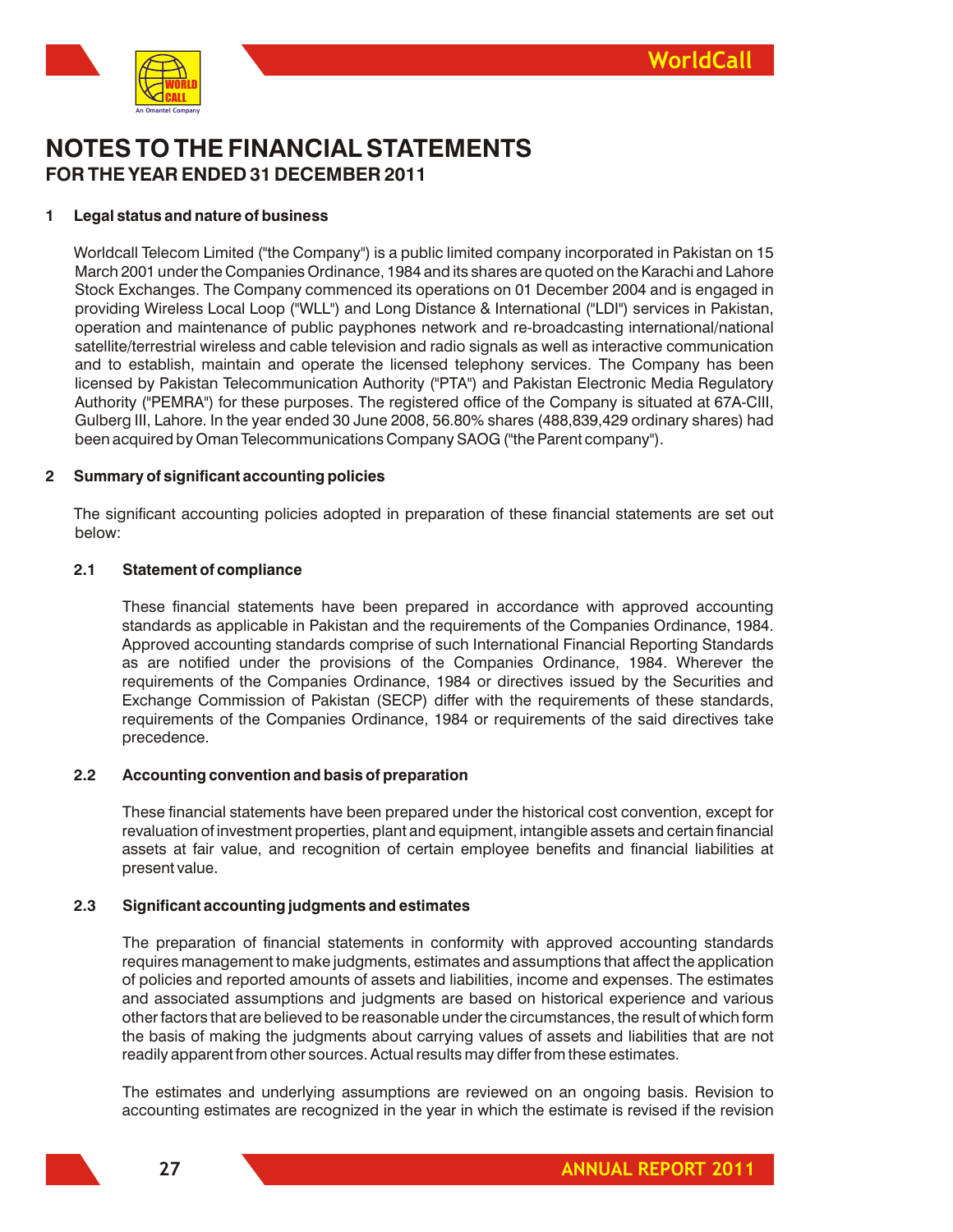



affects only that year, or in the year of revision and future years if the revision affects both current and future years. The areas where various assumptions and estimates are significant to the Company's financial statements or where judgments were exercised in application of accounting policies are as follows:

- Useful life of depreciable assets and amortization of intangible assets- (note 2.4, 2.5, 3 & 5)
- Staff retirement benefits- (note 2.13 & 28)
- Taxation- (note  $2.8 \& 40$ )
- Provisions and contingencies- (note 2.18 & 31)
- Investment properties- (note 2.6 & 6)
- Impairment testing of Goodwill (note 5.4)

#### **2.4 Fixed capital expenditure and depreciation**

#### *Property, plant and equipment*

Property, plant and equipment (except freehold land and plant & equipment) are stated at cost less accumulated depreciation and any identified impairment loss. Freehold land is stated at cost and plant & equipment are stated at revalued amount less accumulated depreciation and any identified impairment loss.

Cost in relation to self constructed assets includes direct cost of material, labour and other allocable expenses.

Depreciation is charged to income on the straight line method whereby cost of an asset is written off over its estimated useful life at the rates given in note 3.

Residual value and the useful life of assets are reviewed at least at each financial year end and adjusted if impact on depreciation is significant.

Incremental/decremental depreciation on revalued assets is transferred net of deferred tax from/to surplus on revaluation to/from retained earnings (unappropriated profit).

Depreciation on additions is charged on a pro-rata basis from the month in which the asset is put to use, while for disposals, depreciation is charged up to the month of disposal. Where an impairment loss is recognized, the depreciation charge is adjusted in the future years to allocate the assets' revised carrying amount over its estimated useful life.

During the year the Company has changed the accounting estimates. Please refer note 3.3 of the financial statements.

Maintenance and repairs are charged to income as and when incurred. Renewals and improvements are capitalized when it is probable that respective future economic benefits will flow to the Company and the cost of the item can be measured reliably, and the assets so replaced, if any, are retired. Gains and losses on disposal of assets are included in income and the related surplus on revaluation of plant and equipment is transferred directly to retained earnings (unappropriated profit).

#### *Finance leases*

Leases in terms of which the Company has substantially all the risks and rewards of ownership are classified as finance leases. Assets subject to finance lease are stated at the lower of its

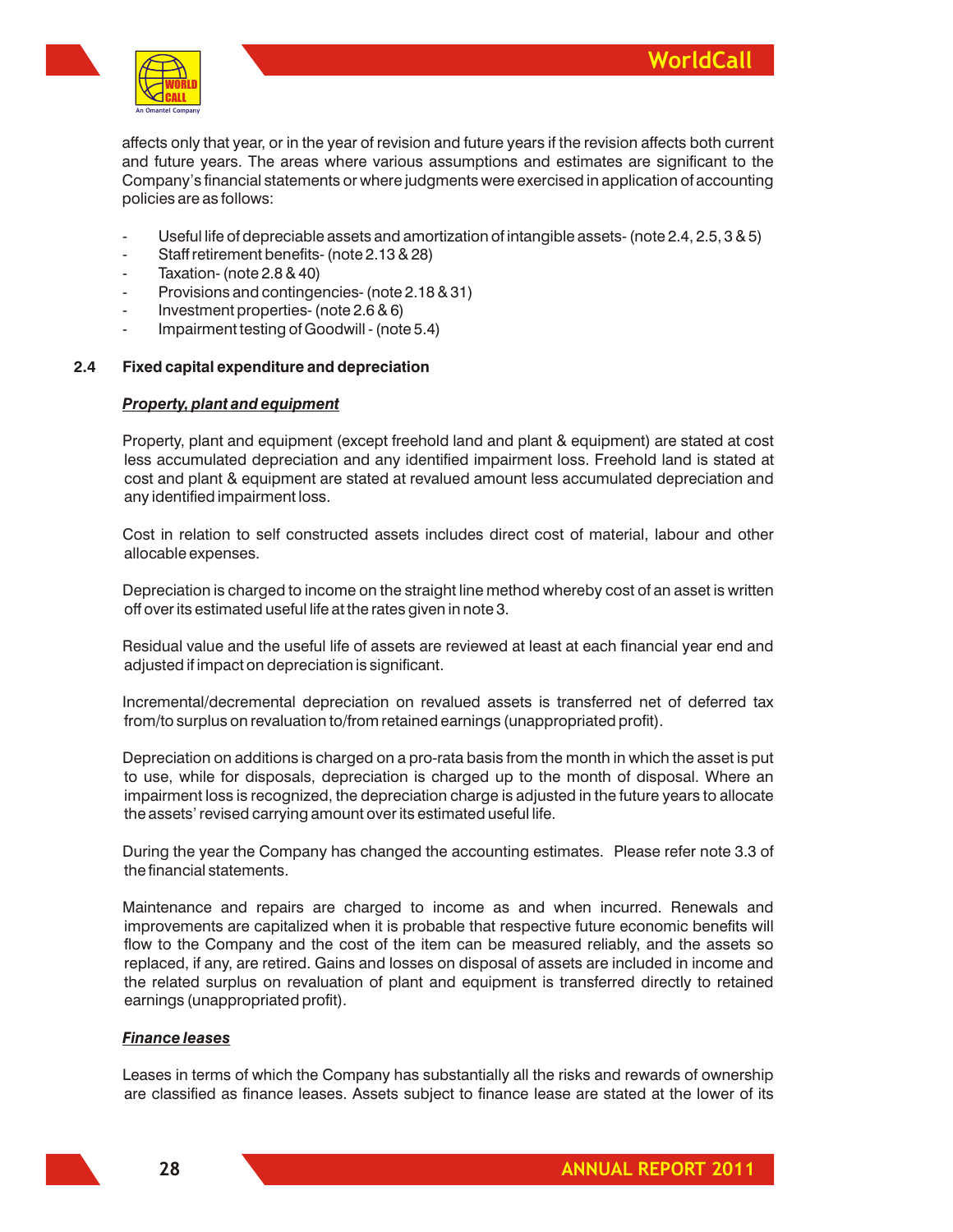

revalued amount less accumulated depreciation and any identified impairment loss and present value of minimum lease payments at the date of commencement of lease.

The related rental obligations, net of finance costs are classified as current and long term depending upon the timing of the payment.

Each lease payment is allocated between the liability and finance costs so as to achieve a constant rate on the balance outstanding.

Assets acquired under a finance lease are depreciated over the estimated useful life of the asset on a straight-line method at the rates given in note 3. Depreciation of leased assets is charged to income.

Residual value and the useful life of leased assets are reviewed at least at each financial year end and adjusted if impact on depreciation is significant.

Depreciation on additions to leased assets is charged from the month in which an asset is acquired while no depreciation is charged for the month in which the asset is disposed off.

#### *Capital work-in-progress*

Capital work-in-progress is stated at cost less any identified impairment loss.

#### **2.5 Intangible assets**

#### *Goodwill*

Goodwill represents the difference between the cost of the acquisition (fair value of consideration paid) and the fair value of the net identifiable assets acquired.

#### *Other intangible assets*

Other intangible assets are stated at revalued amount less accumulated amortization except for patents and copy rights, which are stated at cost less accumulated amortization.

Other intangible assets are amortized using the straight line method at the rates given in note 5. Amortization on licenses is charged to the profit and loss account from the month in which the related operations are commenced. Amortization on additions to other intangible assets is charged on a pro-rata basis from the month in which asset is put to use, while for disposals amortization is charged up to the month of disposal.

Indefeasible right to use (IRU) contracts are recognised at cost as an intangible asset when the Company has the specific indefeasible right to use an identified portion of the underlying asset, generally optical fibers or dedicated bandwidth, and the duration of the right is for the major part of the underlying asset's economic life. They are amortised on a straight line basis over the period of the contract.

Incremental amortization on revalued intangible assets is transferred net of deferred tax from surplus on revaluation to retained earnings (unappropriated profit).

Subsequent expenditure on intangible assets is capitalized only when it increases the future economic benefits embodied in the specific asset to which it relates. All other expenditures are charged to income as and when incurred.

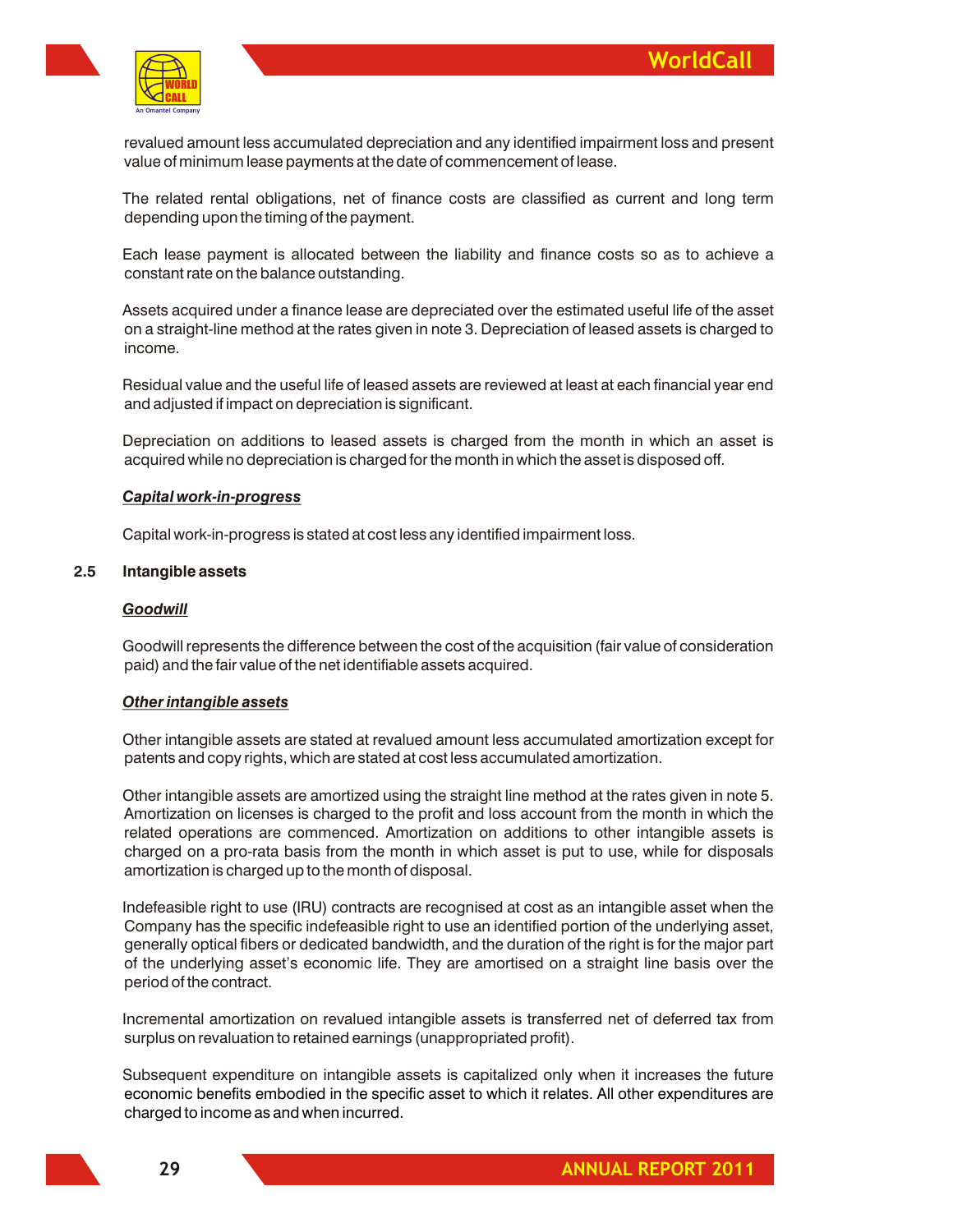

Gain or loss arising on disposal and retirement of intangible asset is determined as a difference between net disposal proceeds and carrying amount of the asset and is recognized as income or expense in the profit and loss account. Related surplus on revaluation of intangible asset is transferred directly to retained earnings (unappropriated profit).

#### **2.6 Investment properties**

Investment properties are properties which are held either to earn rental income or for capital appreciation or for both. Investment properties are initially recognized at cost, being the fair value of the consideration given, subsequent to initial recognition these are stated at fair value. The fair value is determined annually by an independent approved valuer. The fair values are based on market values, being the estimated amount for which a property could be exchanged on the date of valuation between knowledgeable and willing buyer and seller in an arms length transaction.

Any gain or loss arising from a change in fair value is recognized in the profit and loss account. Rental income from investment property is accounted for as described in note 2.16

When an item of property, plant and equipment is transferred to investment property following a change in its use, any differences arising at the date of transfer between the carrying amount of the item immediately prior to transfer and its fair value is recognized in surplus on revaluation of property, plant and equipment, if it is a gain. Upon disposal of the item the related surplus on revaluation of property, plant and equipment is transferred to retained earnings. Any loss arising in this manner is recognized immediately in the profit and loss account.

If an investment property becomes owner-occupied, it is reclassified as property, plant and equipment and its fair value at the date of reclassification becomes its cost for accounting purposes of subsequent recording.

#### **2.7 Investments**

The Company classifies its investments in following categories.

#### *Investments in equity instruments of subsidiary*

"Investment in subsidiary where the Company has significant influence is measured at cost less impairment in the Company's financial statements. Cost in relation to investments made in foreign currency is determined by translating the consideration paid in foreign currency into rupees at exchange rates prevailing on the date of transactions.

The Company is required to issue consolidated financial statements along with its separate financial statements, in accordance with the requirements of IAS 27 'Consolidated and Separate Financial Statements'. "

#### *Available for sale investments*

Available for sale investments are initially recognized at cost, being the fair value of the consideration given. Subsequent to initial recognition these are recognized at fair value unless fair value can not be reliably measured. The investments for which quoted market price is not available are measured at cost. Changes in carrying value are recognized in equity until investment is sold or determined to be impaired at which time the cumulative gain or loss previously recognized in equity is included in profit or loss account.

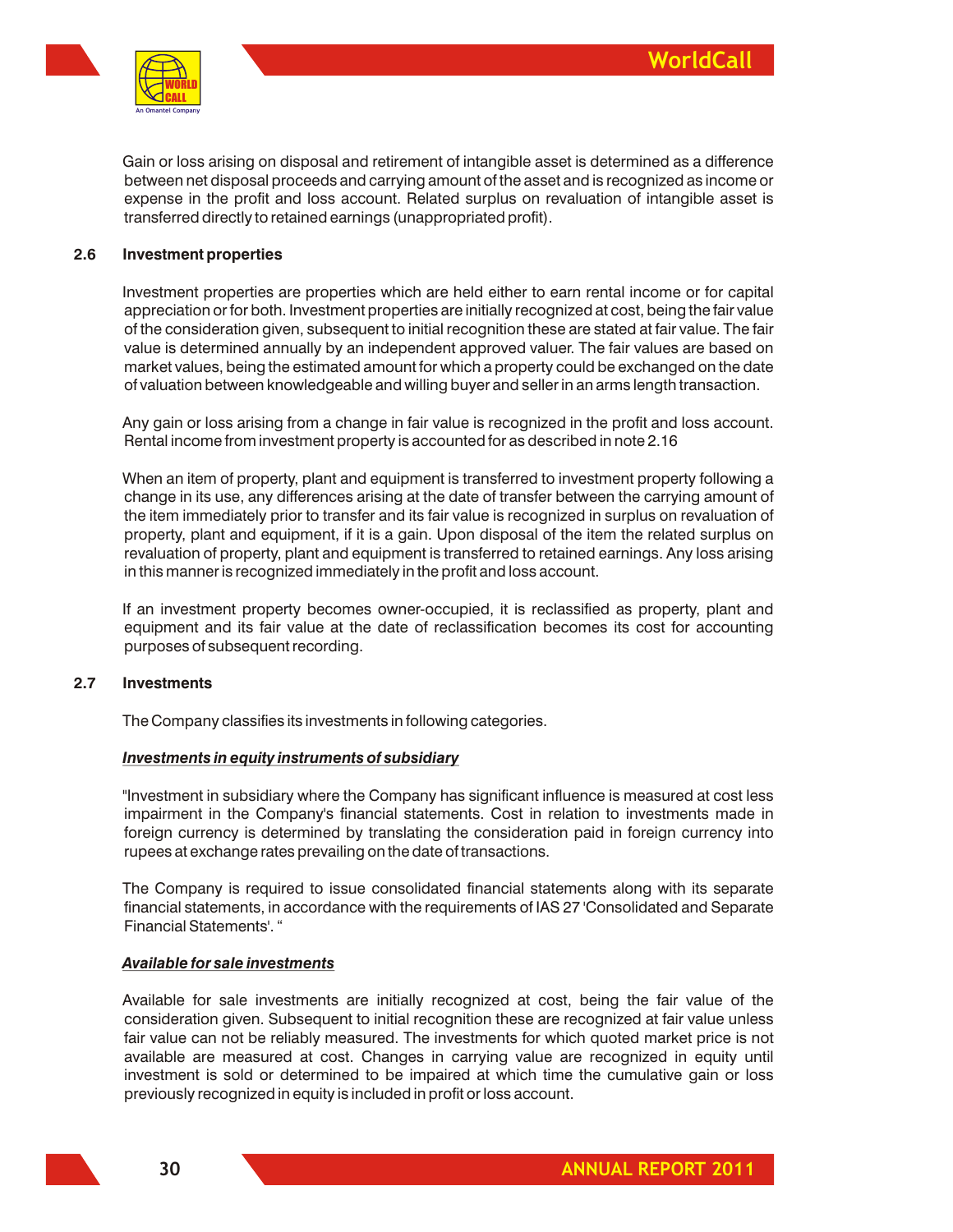

All "regular way" purchase and sale of listed shares are recognized on the trade date i.e. the date that the Company commits to purchase/sell the asset.

The fair value of investments classified as held for trading and available for sale is their quoted bid price at the balance sheet date.

#### **2.8 Taxation**

Income tax on the profit or loss for the year comprises of current and deferred tax.

#### *Current*

Provision of current tax is based on the taxable income for the year determined in accordance with the prevailing law for taxation of income. The charge for current tax is calculated using prevailing tax rates or tax rates expected to apply to the profit for the year if enacted after taking into account tax credits, rebates and exemptions, if any. The charge for current tax also includes adjustments, where considered necessary, to provision for tax made in previous years arising from assessments framed during the year for such years.

#### *Deferred*

Deferred tax is provided using the balance sheet liability method in respect of all temporary differences arising from differences between the carrying amount of assets and liabilities in the financial statements and the corresponding tax bases used in the computation of the taxable profit. Deferred tax liabilities are generally recognized for all taxable temporary differences and deferred tax assets are recognized to the extent that it is probable that taxable profits will be available against which the deductible temporary differences, unused tax losses and tax credits can be utilized.

The carrying amount of deferred tax asset is reviewed at each balance sheet date and reduced to the extent that it is no longer probable that sufficient taxable profit will be available to allow all or part of the deferred tax asset to be utilized.

Deferred tax assets and liabilities are calculated at the rates that are expected to apply to the period when the asset is realized or the liability is settled, based on the tax rates (and tax laws) that have been enacted or substantially enacted by the balance sheet date. Deferred tax is charged or credited in the profit and loss account, except in the case of items credited or charged to equity in which case it is included in equity.

#### **2.9 Inventories**

Inventories, except for stock in transit, are stated at lower of cost and net realizable value. Items in transit are valued at cost comprising invoice value plus other charges paid thereon. Cost is determined as follows:

#### *Stores and spares*

Useable stores and spares are valued principally at weighted average cost, while items considered obsolete are carried at nil value.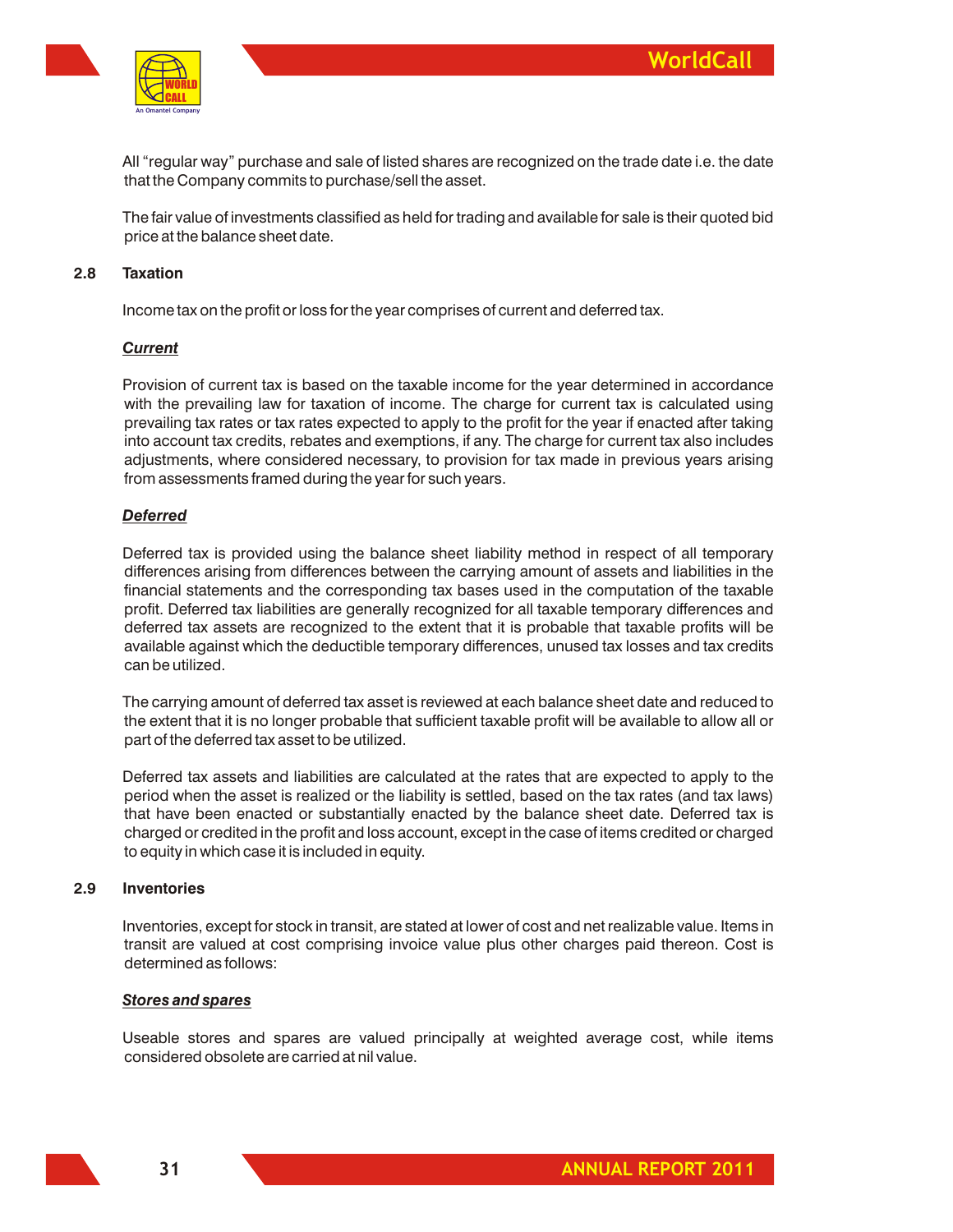

#### *Stock in trade*

Cost is determined on weighted average basis.

Net realizable value is the estimated selling price in ordinary course of business, less estimated incidental selling cost.

#### **2.10 Trade debts and other receivables**

Trade debts and other receivables are recognized initially at fair value and subsequently measured at amortized cost less any identified impairment loss. A provision for impairment of trade and other receivables is established when there is objective evidence that the Company will not be able to collect all amounts due according to the original terms of receivables.

#### **2.11 Financial liabilities**

Financial liabilities are classified according to substance and related accrued interest of the contractual arrangements entered into. Significant financial liabilities include long term payables, license fee payable, borrowings, trade and other payables.

#### *Interest bearing borrowings*

Interest bearing borrowings are recognized initially at fair value less attributable transaction cost. Subsequent to initial recognition, these are stated at amortized cost with any difference between cost and redemption value being recognized in the profit and loss over the period of the borrowings on an effective interest rate basis.

#### *Term finance certificates*

Term finance certificates are stated at amortized cost using effective interest rate.

#### *Other financial liabilities*

All other financial liabilities are initially recognized at fair value plus directly attributable cost, if any, and subsequently at amortized cost using effective interest rate method.

#### **2.12 Trade and other payables**

Trade and other payables are initially recognized at fair value and subsequently at amortized cost using effective interest rate method.

#### **2.13 Retirement and other benefits**

#### *Defined benefit plan*

The Company operates an unfunded defined benefit gratuity plan for all permanent employees, having a service period of more than one year. Provisions are made in the financial statements to cover obligations on the basis of actuarial valuations carried out annually under the projected unit credit method.

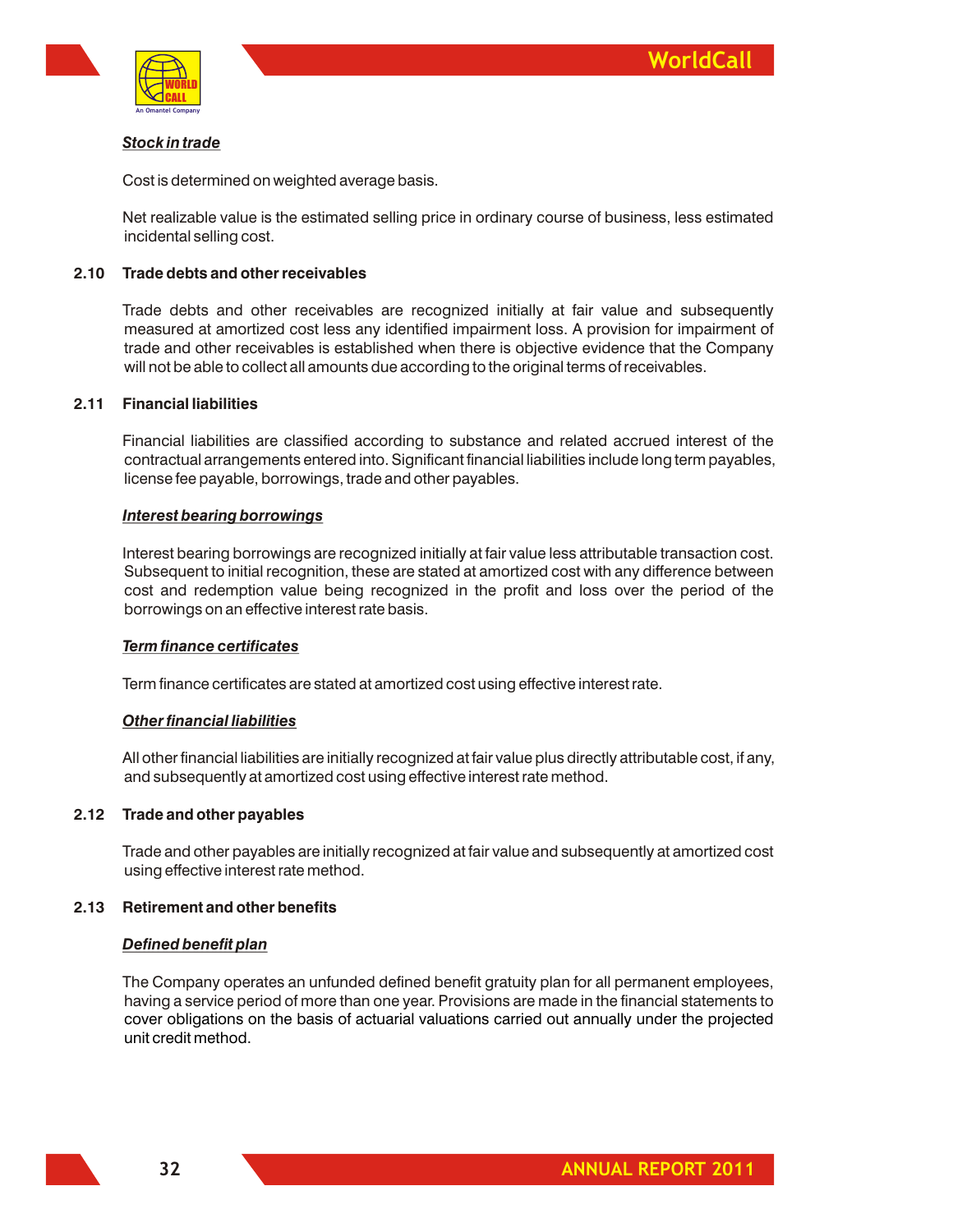

The Company recognizes actuarial gains/losses over the expected average remaining working lives of the current employees, to the extent that cumulative unrecognized actuarial gain/loss exceeds 10 per cent of present value of defined benefit obligation.

#### *Accumulating compensated absences*

Employees are entitled to take earned leave 20 days every year.

The unutilized earned leave can be accumulated upto a maximum of 40 days and can be utilized at any time subject to the approval. Earned leaves in excess of 40 days shall lapse. An employee will be entitled to encash the accumulated earned leaves at the time of leaving Company service. The earned leave encashment is made on last drawn gross salary.

Provisions are made annually to cover the obligation for accumulating compensated absences and are charged to profit.

#### **2.14 Impairment losses**

The carrying amount of the Company's assets except for, inventories, investment property and deferred tax asset, are reviewed at each balance sheet date to determine whether there is any indication of impairment loss. If any such indication exists, the asset's recoverable amount is estimated in order to determine the extent of the impairment loss, if any. For goodwill, the recoverable amount is estimated at each balance sheet date.

An impairment loss is recognized whenever the carrying amount of an asset or its cash generating unit exceeds its recoverable amount. Impairment losses are recognized in the profit and loss.

Impairment losses are reversed when there is an indication that the impairment loss may no longer exist and there has been a change in the estimate used to determine the recoverable amount. An impairment loss is reversed only to the extent that the asset's carrying amount does not exceed the carrying amount that would have been determined, net of depreciation and amortization, if no impairment loss had been charged. An impairment loss in respect of goodwill is not reversed.

#### **2.15 Foreign currencies**

Transactions in foreign currencies are translated into rupees at exchange rates prevailing at the date of transaction. All monetary assets and liabilities in foreign currencies are translated into rupees at exchange rates prevailing at the balance sheet date.

Non-monetary assets and liabilities that are measured in terms of historical cost in a foreign currency are translated into rupees at exchange rates prevailing at the date of transaction. Nonmonetary assets and liabilities denominated in foreign currency that are stated at fair value are translated into rupees at exchange rates prevailing at the date when fair values are determined. Exchange gains and losses are included in the income currently.

#### **2.16 Revenue recognition**

Revenue represents the fair value of the consideration received or receivable for services rendered, net of discounts and sales tax. Revenue is recognized when it is probable that the economic benefits associated with the transaction will flow to the Company and the amount of revenue, and the associated cost incurred, or to be incurred, can be measured reliably.

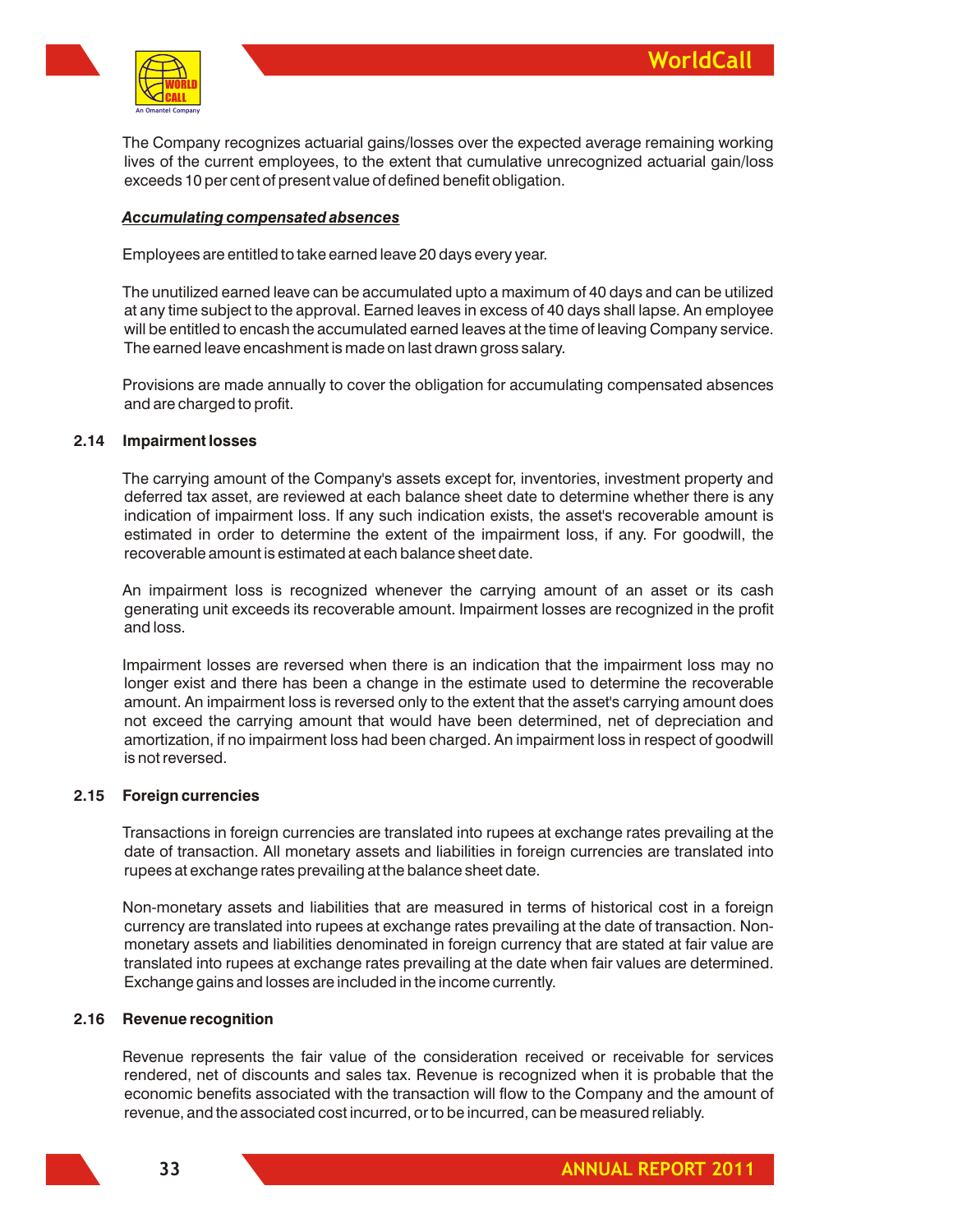

Revenue from different sources is recognized as follows:

- Revenue from terminating minutes is recognized at the time the call is made over the network of the Company.
- Revenue from originating minutes is recognized on the occurrence of calls both for prepaid and postpaid subscribers.
- Subscription revenue from Cable TV, EVDO, internet over cable and channels subscription fee is recognized on provision of services.
- Connection and membership fee is recognized at the time of sale of connection.
- Sale of goods is recognized on dispatch of goods to customer.
- Advertisement income is recognized on the basis of spots run when commercials are aired on the network.
- Interest income is accrued on a time proportion basis by reference to the principal outstanding and the applicable rate of return.
- Revenue from metro fiber connectivity/sale is recognized on delivery of services.
- Rental income from investment property is recognized in the profit and loss account on accrual basis
- Revenue from prepaid cards is recognized as credit is used.
- Dividend income is recognized when the right to receive payment is established.

The revenue under Universal Service Fund (USF) services and subsidy agreement is recognized under IAS-18 based on stage of completion with reference to the achievement of each milestone as provided in the agreement.

#### **2.17 Borrowing cost**

Mark up, interest and other charges on borrowings are capitalized upto the date of commissioning of the related qualifying assets, acquired out of the proceeds of such borrowings. All other markup, interest and other charges are recognized as an expense in the period in which they are incurred.

#### **2.18 Provisions**

Provisions are recognized in the balance sheet when the Company has a legal or constructive obligation as a result of past events and it is probable that outflow of economic benefits will be required to settle the obligation and a reliable estimate of the amount can be made. However, provisions are reviewed at each balance sheet date and adjusted to reflect current best estimate.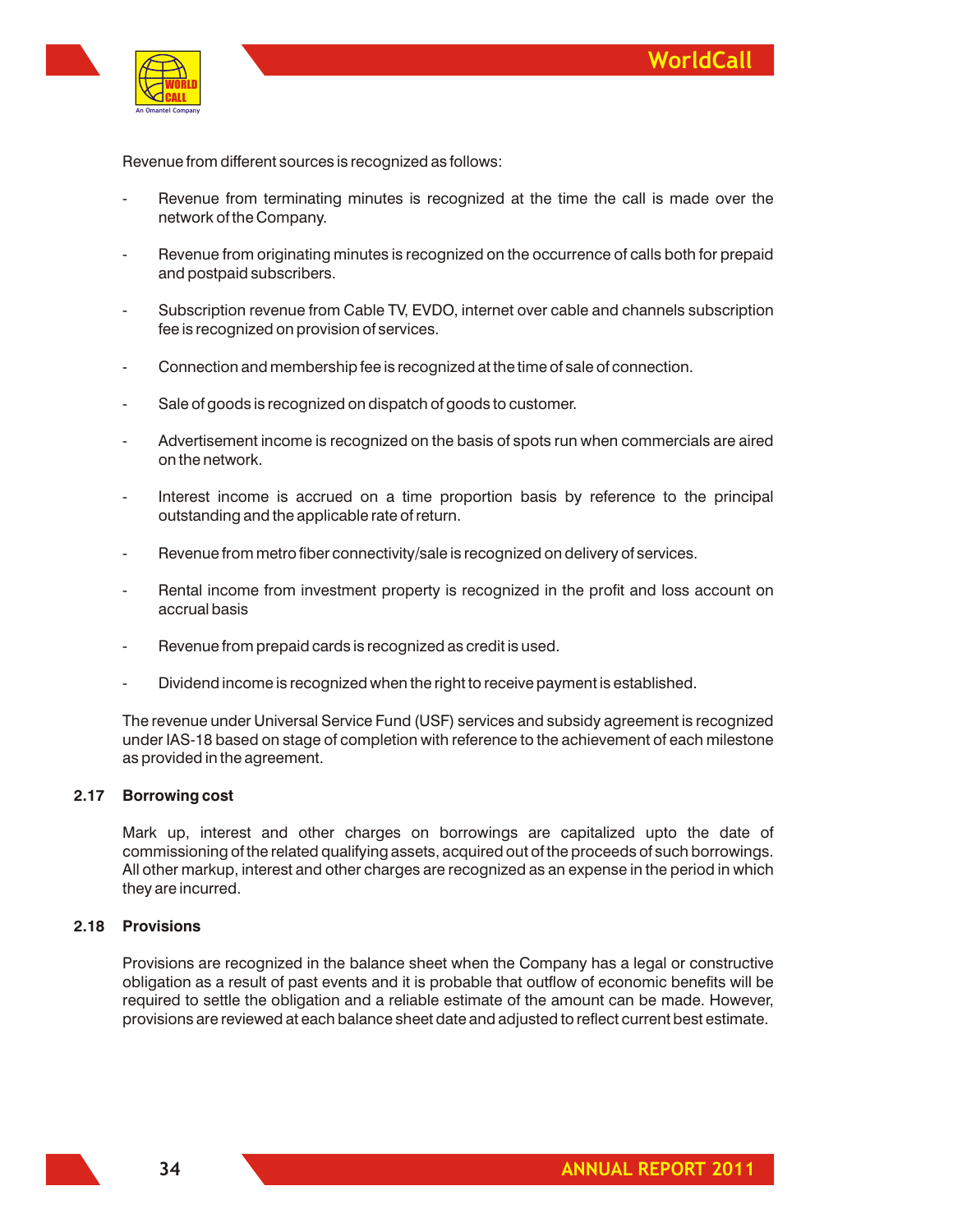

#### **2.19 Cash and bank balances**

Cash and cash equivalents are carried in the balance sheet at cost. Cash and cash equivalents comprise cash in hand and demand deposits.

#### **2.20 Financial instruments**

All financial assets and liabilities are recognized at the time when the Company becomes a party to the contractual provisions of the instrument. Financial assets are de-recognized when the Company loses control of the contractual right that comprises the financial assets. Financial liabilities are de-recognized when they are extinguished i.e. when the obligation specified in the contract is discharged, cancelled or expired. Any gain or loss on derecognizing of the financial assets and financial liabilities is taken to profit and loss account currently. The particular measurement methods adopted are disclosed in the individual policy statements associated with each item.

#### *Offsetting of financial assets and financial liabilities*

A financial asset and a financial liability is offset and the net amount is reported in the balance sheet if the Company has a legally enforceable right to set-off the recognized amounts and intends either to settle on a net basis or to realize the asset and settle the liability simultaneously.

#### **2.21 Related party transactions**

The Company enters into transactions with related parties on an arm's length basis. Prices for transactions with related parties are determined using admissible valuation methods, except in extremely rare circumstances where, subject to approval of the Board of Directors, it is in the interest of the Company to do so.

#### **2.22 Dividend**

Dividend distribution to the Company's shareholders is recognized as a liability in the Company's financial statements in the period in which the dividends are approved.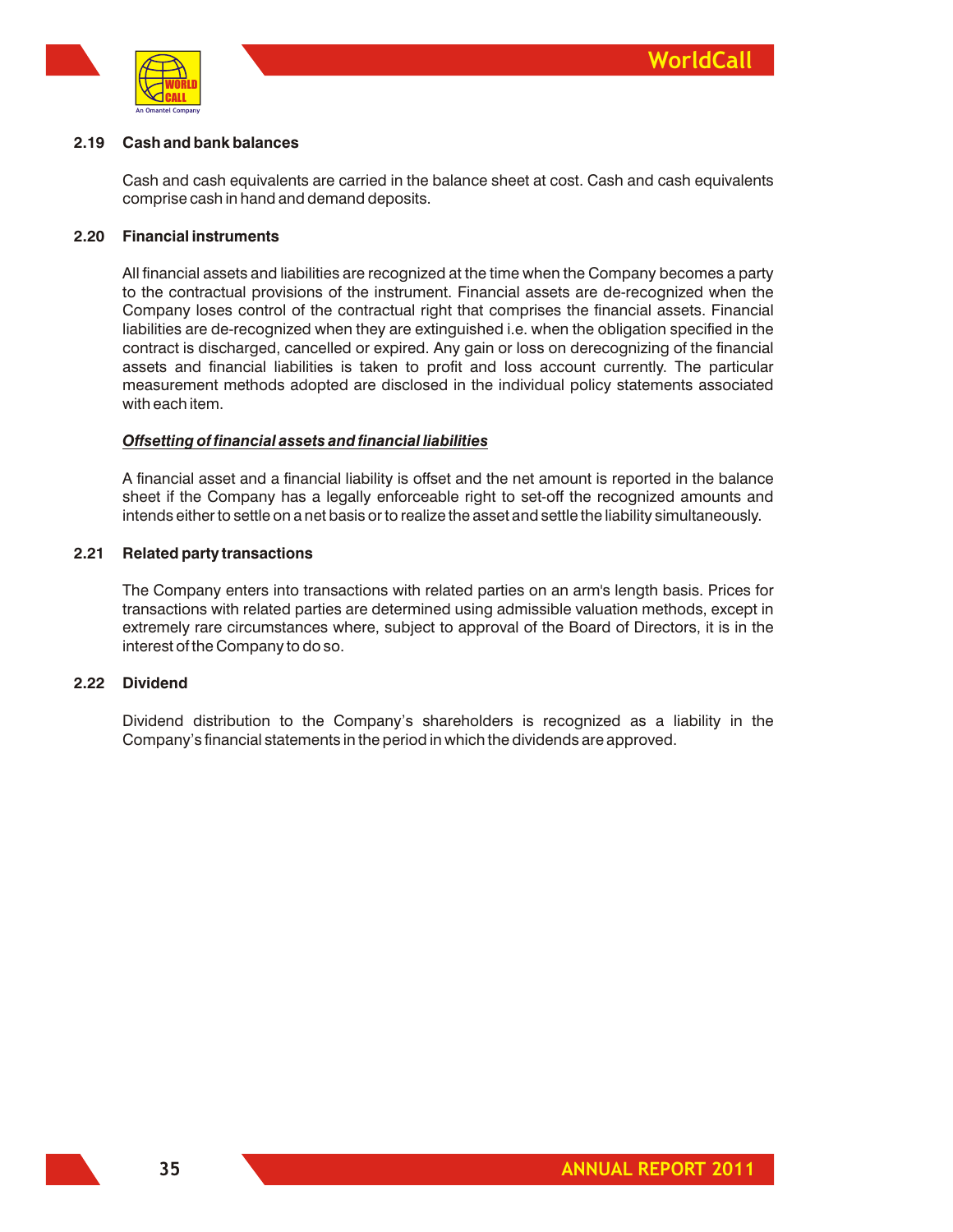# 3 Property, plant and equipment **Property, plant and equipment**

# 3.1 The statement of property, plant and equipment is as follows: **3.1 The statement of property, plant and equipment is as follows:**

|               |               | <b>Depreciation</b>                                                                            | rate %                  |  |
|---------------|---------------|------------------------------------------------------------------------------------------------|-------------------------|--|
| Net book      |               | value as at<br>31 December                                                                     | <b>2011</b>             |  |
| Accumulated   |               |                                                                                                | 2011                    |  |
|               |               |                                                                                                | (Disposals) Adjustments |  |
| epreciation   |               |                                                                                                |                         |  |
|               |               | Accumulated charge for the represent over the comber ⇒<br>- a sear fransfers/ at 31 December → | t 01 Jan 2011           |  |
| Cost/revalued |               | amount as at<br>31 December                                                                    | 2011                    |  |
|               |               | Transfers/                                                                                     | Adjustments             |  |
|               |               |                                                                                                |                         |  |
|               | Cost/revalued | Amount as at Additions/<br>)1 Jan 2011 (Disposals)                                             |                         |  |
|               |               |                                                                                                |                         |  |
|               |               |                                                                                                |                         |  |
|               |               |                                                                                                |                         |  |



| ntel Company<br>$\frac{1}{2}$<br>33<br>$\frac{1}{2}$<br>$\overline{20}$<br>20-33<br>4-33.33<br>$10 - 20$<br>$\overline{C}$<br>$\infty$<br>4-33.33<br>ı<br>13,527,048<br>19,800<br>43,328<br>11,004<br>12,838,279<br>541,708<br>57,414<br>54,983<br>16,942<br>5,467<br>688,769<br>12,629,341<br>147,061<br>5,419<br>ı<br>6,321,867<br>6,315,122<br>ı<br>13,710<br>73,950<br>15,713<br>1,326<br>6,745<br>79,053<br>5,986,943<br>41,588<br>104,165<br>$\bar{\phantom{a}}$<br>ı<br>21,986<br>21,986<br>t<br>47,864<br>4,251<br>52,115<br>47,864<br>(21, 986)<br>(21, 986)<br>4,251<br>12,298<br>2,613<br>2,558<br>13,574<br>1,241,086<br>1,172,023<br>11,272<br>18,892<br>6,333<br>1,523<br>1,224,954<br>16,132<br>(1,534)<br>(154)<br>(154)<br>(115,413)<br>(4,636)<br>(309)<br>$\odot$<br>(108, 773)<br>(115, 259)<br>------ (DOO, ul seedn bl.<br>5,144,079<br>66,755<br>4,819,556<br>ı<br>30,625<br>11,104<br>106,540<br>14,190<br>86,807<br>2,861<br>5,641<br>8,502<br>5,135,577<br>ï<br>19,848,915<br>19,800<br>90,892<br>21,180<br>99,002<br>159,148<br>24,714<br>695,514<br>18,616,284<br>547,127<br>148,387<br>19,153,401<br>122,381<br>J,<br>28,670<br>$\mathbf{I}$<br>28,670<br>ı<br>(28, 670)<br>47,864<br>51,928<br>47,677<br>4,251<br>(28, 670)<br>4,251<br>(187)<br>$\blacksquare$<br>ł<br>5,983<br>(1,824)<br>280<br>$(11)$<br>528<br>(125,306)<br>575<br>1,323,915<br>518,835<br>$\blacksquare$<br>155,041<br>(1,537)<br>673,876<br>1,248,551<br>(10, 173)<br>6,437<br>(138, 390)<br>1,997,791<br>(1,076)<br>61,561<br>(1,537)<br>(139, 927)<br>17,377,906<br>17,939,123<br>19,800<br>24,445<br>116,398<br>93,828<br>139,136<br>17,891,529<br>20,605<br>28,292<br>19,302<br>47,594<br>99,411<br>Leasehold improvements<br>Lab and other equipment<br>Furniture and fixtures<br>Plant and equipment<br>Plant and equipment<br>Office equipment<br>Office equipment<br>Leased assets<br>Owned assets<br>Freehold Land<br>Computers<br>Vehicles<br>Vehicles<br>36<br><b>ANNUAL REPORT 2011</b> |  |  |  |  |  |  |  | WorldCall |  |
|----------------------------------------------------------------------------------------------------------------------------------------------------------------------------------------------------------------------------------------------------------------------------------------------------------------------------------------------------------------------------------------------------------------------------------------------------------------------------------------------------------------------------------------------------------------------------------------------------------------------------------------------------------------------------------------------------------------------------------------------------------------------------------------------------------------------------------------------------------------------------------------------------------------------------------------------------------------------------------------------------------------------------------------------------------------------------------------------------------------------------------------------------------------------------------------------------------------------------------------------------------------------------------------------------------------------------------------------------------------------------------------------------------------------------------------------------------------------------------------------------------------------------------------------------------------------------------------------------------------------------------------------------------------------------------------------------------------------------------------------------------------------------------------------------------------------------------------------------------------------------------------------------------------------------------------------------------------------------------------------------------|--|--|--|--|--|--|--|-----------|--|
|                                                                                                                                                                                                                                                                                                                                                                                                                                                                                                                                                                                                                                                                                                                                                                                                                                                                                                                                                                                                                                                                                                                                                                                                                                                                                                                                                                                                                                                                                                                                                                                                                                                                                                                                                                                                                                                                                                                                                                                                          |  |  |  |  |  |  |  |           |  |
|                                                                                                                                                                                                                                                                                                                                                                                                                                                                                                                                                                                                                                                                                                                                                                                                                                                                                                                                                                                                                                                                                                                                                                                                                                                                                                                                                                                                                                                                                                                                                                                                                                                                                                                                                                                                                                                                                                                                                                                                          |  |  |  |  |  |  |  |           |  |
|                                                                                                                                                                                                                                                                                                                                                                                                                                                                                                                                                                                                                                                                                                                                                                                                                                                                                                                                                                                                                                                                                                                                                                                                                                                                                                                                                                                                                                                                                                                                                                                                                                                                                                                                                                                                                                                                                                                                                                                                          |  |  |  |  |  |  |  |           |  |
|                                                                                                                                                                                                                                                                                                                                                                                                                                                                                                                                                                                                                                                                                                                                                                                                                                                                                                                                                                                                                                                                                                                                                                                                                                                                                                                                                                                                                                                                                                                                                                                                                                                                                                                                                                                                                                                                                                                                                                                                          |  |  |  |  |  |  |  |           |  |
|                                                                                                                                                                                                                                                                                                                                                                                                                                                                                                                                                                                                                                                                                                                                                                                                                                                                                                                                                                                                                                                                                                                                                                                                                                                                                                                                                                                                                                                                                                                                                                                                                                                                                                                                                                                                                                                                                                                                                                                                          |  |  |  |  |  |  |  |           |  |
|                                                                                                                                                                                                                                                                                                                                                                                                                                                                                                                                                                                                                                                                                                                                                                                                                                                                                                                                                                                                                                                                                                                                                                                                                                                                                                                                                                                                                                                                                                                                                                                                                                                                                                                                                                                                                                                                                                                                                                                                          |  |  |  |  |  |  |  |           |  |
|                                                                                                                                                                                                                                                                                                                                                                                                                                                                                                                                                                                                                                                                                                                                                                                                                                                                                                                                                                                                                                                                                                                                                                                                                                                                                                                                                                                                                                                                                                                                                                                                                                                                                                                                                                                                                                                                                                                                                                                                          |  |  |  |  |  |  |  |           |  |
|                                                                                                                                                                                                                                                                                                                                                                                                                                                                                                                                                                                                                                                                                                                                                                                                                                                                                                                                                                                                                                                                                                                                                                                                                                                                                                                                                                                                                                                                                                                                                                                                                                                                                                                                                                                                                                                                                                                                                                                                          |  |  |  |  |  |  |  |           |  |
|                                                                                                                                                                                                                                                                                                                                                                                                                                                                                                                                                                                                                                                                                                                                                                                                                                                                                                                                                                                                                                                                                                                                                                                                                                                                                                                                                                                                                                                                                                                                                                                                                                                                                                                                                                                                                                                                                                                                                                                                          |  |  |  |  |  |  |  |           |  |
|                                                                                                                                                                                                                                                                                                                                                                                                                                                                                                                                                                                                                                                                                                                                                                                                                                                                                                                                                                                                                                                                                                                                                                                                                                                                                                                                                                                                                                                                                                                                                                                                                                                                                                                                                                                                                                                                                                                                                                                                          |  |  |  |  |  |  |  |           |  |
|                                                                                                                                                                                                                                                                                                                                                                                                                                                                                                                                                                                                                                                                                                                                                                                                                                                                                                                                                                                                                                                                                                                                                                                                                                                                                                                                                                                                                                                                                                                                                                                                                                                                                                                                                                                                                                                                                                                                                                                                          |  |  |  |  |  |  |  |           |  |
|                                                                                                                                                                                                                                                                                                                                                                                                                                                                                                                                                                                                                                                                                                                                                                                                                                                                                                                                                                                                                                                                                                                                                                                                                                                                                                                                                                                                                                                                                                                                                                                                                                                                                                                                                                                                                                                                                                                                                                                                          |  |  |  |  |  |  |  |           |  |
|                                                                                                                                                                                                                                                                                                                                                                                                                                                                                                                                                                                                                                                                                                                                                                                                                                                                                                                                                                                                                                                                                                                                                                                                                                                                                                                                                                                                                                                                                                                                                                                                                                                                                                                                                                                                                                                                                                                                                                                                          |  |  |  |  |  |  |  |           |  |
|                                                                                                                                                                                                                                                                                                                                                                                                                                                                                                                                                                                                                                                                                                                                                                                                                                                                                                                                                                                                                                                                                                                                                                                                                                                                                                                                                                                                                                                                                                                                                                                                                                                                                                                                                                                                                                                                                                                                                                                                          |  |  |  |  |  |  |  |           |  |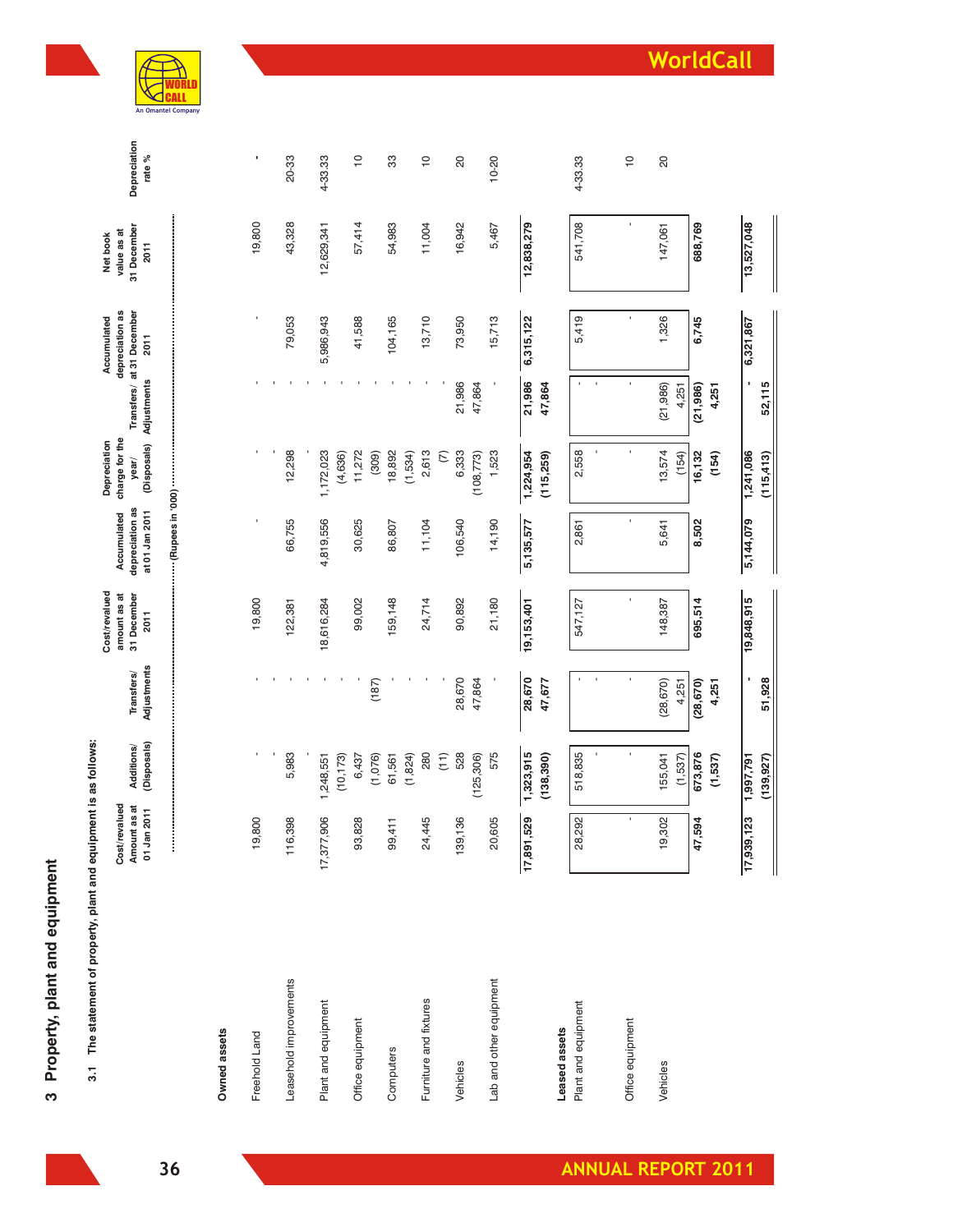

|                     |              | Depreciation<br>rate %                                                          |                         |  |
|---------------------|--------------|---------------------------------------------------------------------------------|-------------------------|--|
| Net book            |              | value as at<br>31 December<br>2010                                              |                         |  |
|                     |              | Accumulated<br>depreciation as<br>Transfers/ at 31 December<br>Adiustments 2010 |                         |  |
| <b>Jepreciation</b> |              | charge for the<br>year/                                                         | (Disposals) Adjustments |  |
|                     |              | Accumulated ch<br>depreciation as<br>at 01 Jan 2010 (I                          |                         |  |
|                     |              | Cost/revalued<br>amount as at<br>31 December<br>2010                            |                         |  |
|                     |              | <b>Transfers/</b>                                                               | djustment               |  |
|                     |              | Additions/<br>(Disposals)                                                       |                         |  |
|                     | ost/revalued | Amount as at /<br>01 Jan 2010 (1                                                |                         |  |
|                     |              |                                                                                 |                         |  |

| <b>An Omantel Company</b> |
|---------------------------|

a a

|                          |               |                        |                     |                    |                   |                        |                 |                         |            |           |               |                     |                   |                           |                      | WorldCall              |
|--------------------------|---------------|------------------------|---------------------|--------------------|-------------------|------------------------|-----------------|-------------------------|------------|-----------|---------------|---------------------|-------------------|---------------------------|----------------------|------------------------|
| ntel Company             |               |                        |                     | $\overline{1}$     | 33                | $\overline{0}$         |                 |                         |            |           |               |                     | $\overline{C}$    |                           |                      |                        |
|                          |               | 20-33                  | 4-33.33             |                    |                   |                        | $\overline{c}$  | $10 - 20$               |            |           |               | 4-33.33             |                   | $\rm ^2$                  |                      |                        |
|                          | 19,800        | 49,643                 | 12,558,350          | 63,203             | 12,604            | 13,341                 | 32,596          | 6,415                   | 12,755,952 |           |               | 25,431              |                   | 13,661                    | 39,092               | 12,795,044             |
|                          | p             | 66,755                 | 4,819,556           | 30,625             | 86,807            | 11,104                 | 106,540         | 14,190                  | 5,135,577  |           |               | 2,861               |                   | 5,641                     | 8,502                | 5,144,079              |
|                          |               |                        | 93,831              | 1,735<br>(29, 240) |                   |                        | 47,286          | (11, 652)               | 142,852    | (40, 892) |               | (93, 831)           | 28,599<br>(1,735) | 11,652<br>(47, 286)       | (142, 852)<br>40,251 | (641)<br>í,            |
|                          |               | 12,874                 | 1,354,643<br>(87)   | 10,660<br>(2,484)  | 16,544<br>(2,346) | 2,889<br>(463)         | 14,272<br>(866) | 2,366<br>(25, 419)      | 1,414,248  | (31,665)  |               | 9,162               | 181               | 6,596                     | 15,939               | 1,430,187<br>(31,665)  |
| --- (DOO, ul seedng) --- | ï             | 53,968                 | 3,402,806           | 20,576             | 70,726            | 9,081                  | 82,053          | 11,824                  | 3,651,034  |           |               | 58,931              | 1,554             | 34,679                    | 95,164               | 3,746,198              |
|                          | 19,800        | 116,398                | 17,377,906          | 93,828             | 99,411            | 24,445                 | 139,136         | 20,605                  | 17,891,529 |           |               | 28,292              |                   | 19,302                    | 47,594               | 17,939,123             |
|                          | (5,760)       |                        | 293,741             | (82, 814)<br>4,055 |                   |                        | 69,311          | (14, 417)               | 361,347    | (97,231)  |               | (293, 741)          | 38,916<br>(4,055) | (69, 311)<br>14,417       | 53,333<br>(367, 107) | (5,760)<br>(43, 898)   |
|                          | 5,760         | 1,141                  | (128)<br>2,128,219  | 7,635<br>(4,657)   | (3,485)<br>8,908  | (521)<br>552           | (1,074)<br>35   | (26, 915)<br>3,165      | 2,155,415  | (36, 780) |               | 3,944               | $\bar{ }$         | 9,300                     | 13,244               | 2,168,659<br>(36, 780) |
|                          | 19,800        | 115,385                | 15,043,417          | 85,623             | 91,024            | 24,967                 | 111,122         | 17,440                  | 15,508,778 |           |               | 279,173             | 4,055             | 64,896                    | 348,124              | 15,856,902             |
|                          |               |                        |                     |                    |                   |                        |                 |                         |            |           |               |                     |                   |                           |                      |                        |
| Owned assets             | Freehold Land | Leasehold improvements | Plant and equipment | Office equipment   | Computers         | Furniture and fixtures | Vehicles        | Lab and other equipment |            |           | Leased assets | Plant and equipment | Office equipment  | Vehicles                  |                      |                        |
| 37                       |               |                        |                     |                    |                   |                        |                 |                         |            |           |               |                     |                   | <b>ANNUAL REPORT 2011</b> |                      |                        |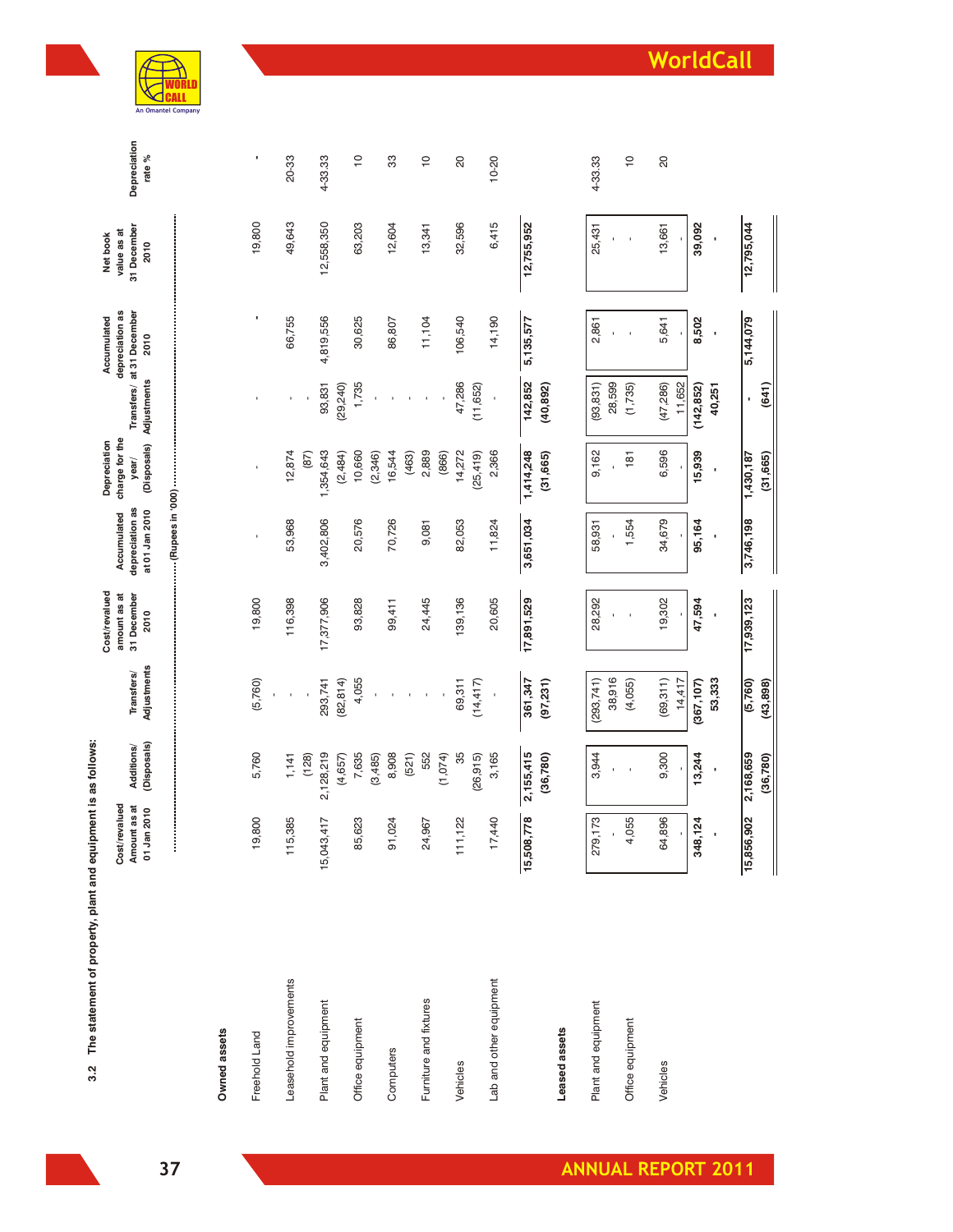

- **3.3** During the year the Company has reviewed the accounting estimates relating to the useful lives and residual values of items of property, plant and equipment. The change in accounting estimate has been applied as per IAS 8- Accounting policies, changes in accounting estimates and errors and the effect of this change in accounting estimate on the current and future years is Rs 204.122 million per annum
- **3.4** Subsequent to revaluation on 31 March 2007, which had resulted in a net surplus of Rs. 304.30 million, plant and equipment were again revalued on 30 June 2008, resulting in revaluation decrease of Rs. 240.2 million. The valuation was conducted by an independent valuer, M/s. Surval. Basis of valuation for plant and equipment was the open market value of the asset based on estimated gross replacement cost, depreciated to reflect the residual service potential of the asset having paid due regard to age, condition and obsolescence.

Had there been no revaluation, the net book value of plant and equipment as at 31 December 2011 would have amounted to Rs. 12,959 million (31 December 2010: Rs. 12,412 million).

- **3.5** Carrying value of property, plant and equipment and current assets having a charge against borrowings amount to Rs. 12,208 million (31 December 2010: Rs. 12,268 million).
- **3.6** Finance cost amounting to Rs. 7.4 million (31 December 2010: Rs. 45.199 million) was capitalized during the year in property, plant and equipment.
- **3.7** Property, plant and equipment includes equipment deployed in implementing the USF network which is subject to lien exercisable by USF Company in the event of failure by the Company to maintain service availability and quality specification.
- **3.8** During the year the Company acquired 200 km of metro fiber amounting to Rs 518.4 million under IRU arrangement from Multinet Pakistan (Pvt.) Limited for a period of 18 years.

|     |                                                                       | <b>Note</b> | 31 December 31 December          |           |
|-----|-----------------------------------------------------------------------|-------------|----------------------------------|-----------|
|     |                                                                       |             | 2011                             | 2010      |
|     |                                                                       |             | --------(Rupees in '000)-------- |           |
| 3.9 | Depreciation charge during the year has been<br>allocated as follows: |             |                                  |           |
|     | Direct cost                                                           | 36          | 1,175,664                        | 1,363,805 |
|     | Operating cost                                                        | 37          | 65,422                           | 66,382    |
|     |                                                                       |             | 1,241,086                        | 1,430,187 |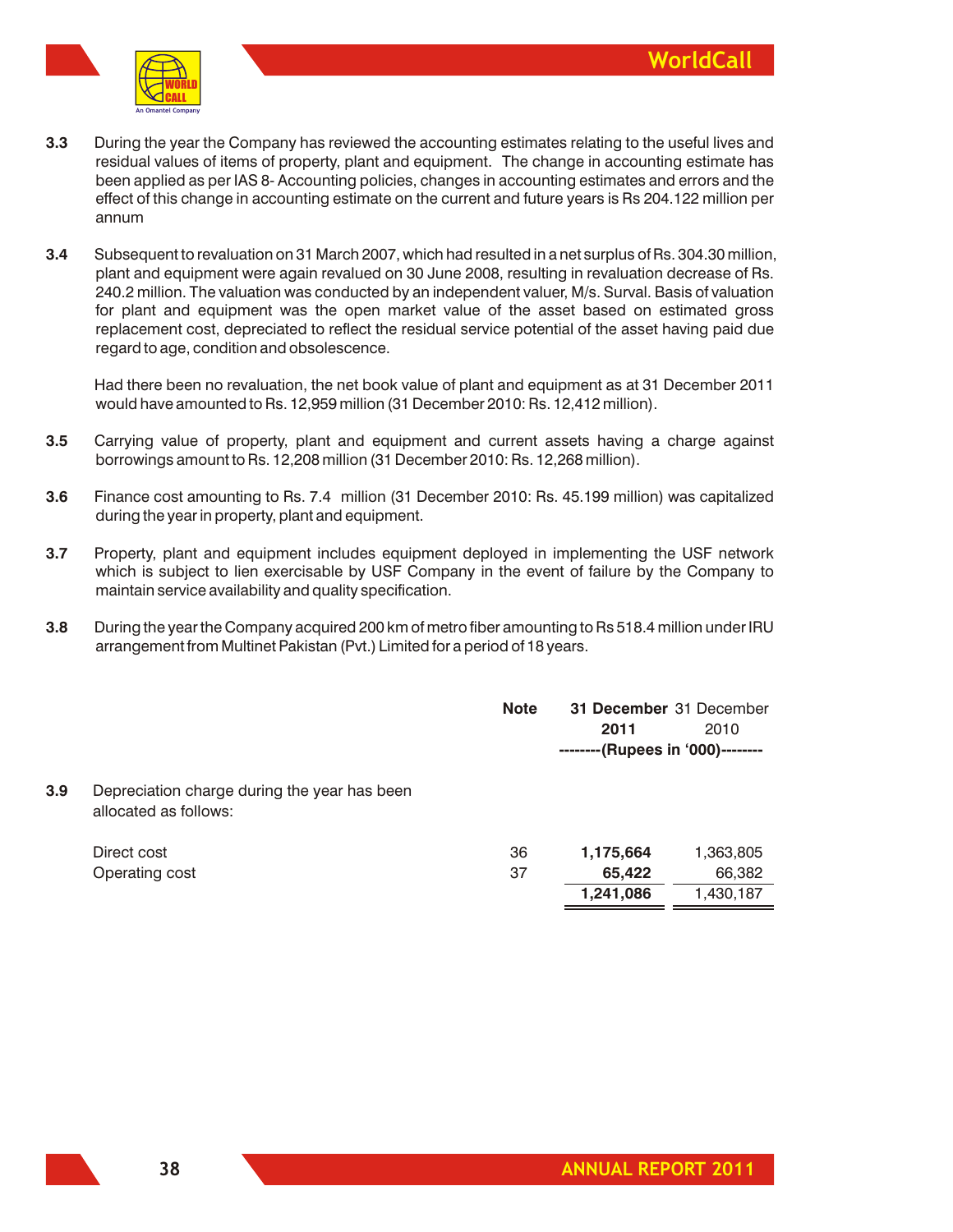

# **3.10Property, plant and equipment sold during the year are as follows:**

| <b>Description</b>                            |                 |                | <b>Accumulated Book</b><br>Cost depreciation Value<br>-------------(Rupees in '000)------------- | <b>Sale</b><br>proceeds | Mode of<br>disposal                | Sold to                                    |
|-----------------------------------------------|-----------------|----------------|--------------------------------------------------------------------------------------------------|-------------------------|------------------------------------|--------------------------------------------|
|                                               |                 |                |                                                                                                  |                         |                                    |                                            |
| <b>Plant and equipment</b>                    |                 |                |                                                                                                  |                         |                                    |                                            |
| FOC network<br>Gateways                       | 2,435<br>4,765  | 1,091<br>2,848 | 1,344<br>1,917                                                                                   | 2,172<br>5,000          | Insurance claim<br>Insurance claim |                                            |
| <b>Computers</b>                              |                 |                |                                                                                                  |                         |                                    |                                            |
| Laptop<br>Laptop                              | 102<br>150      | 37<br>62       | 65<br>88                                                                                         | 50<br>100               | Negotiation<br>Negotiation         | Ehtasham-ex employee<br>Salman-ex employee |
| <b>Office Equipment</b>                       |                 |                |                                                                                                  |                         |                                    |                                            |
| LG LCD TV 26"                                 | 94              | 5              | 89                                                                                               | 30                      | Negotiation                        | Irfan Zaki- ex employee                    |
| <b>Vehicles</b>                               | 62,685          | 44,052         | 18,633                                                                                           | 44.570                  | Negotiation                        | Employees                                  |
| Items with book value<br>less than Rs. 50,000 | 69,696          | 67,318         | 2,378                                                                                            | 34.068                  |                                    |                                            |
| <b>Total</b>                                  | 139,927 115,413 |                | 24,514                                                                                           | 85,990                  |                                    |                                            |

**31 December** 31 December **2011** 2010 **--------(Rupees in '000)--------**

# **4 Capital work-in-progress**

# **Owned**

| Civil works         | 34,596  | 45,229  |
|---------------------|---------|---------|
| Plant and equipment | 616,390 | 706,149 |
|                     | 650,986 | 751,378 |
|                     |         |         |

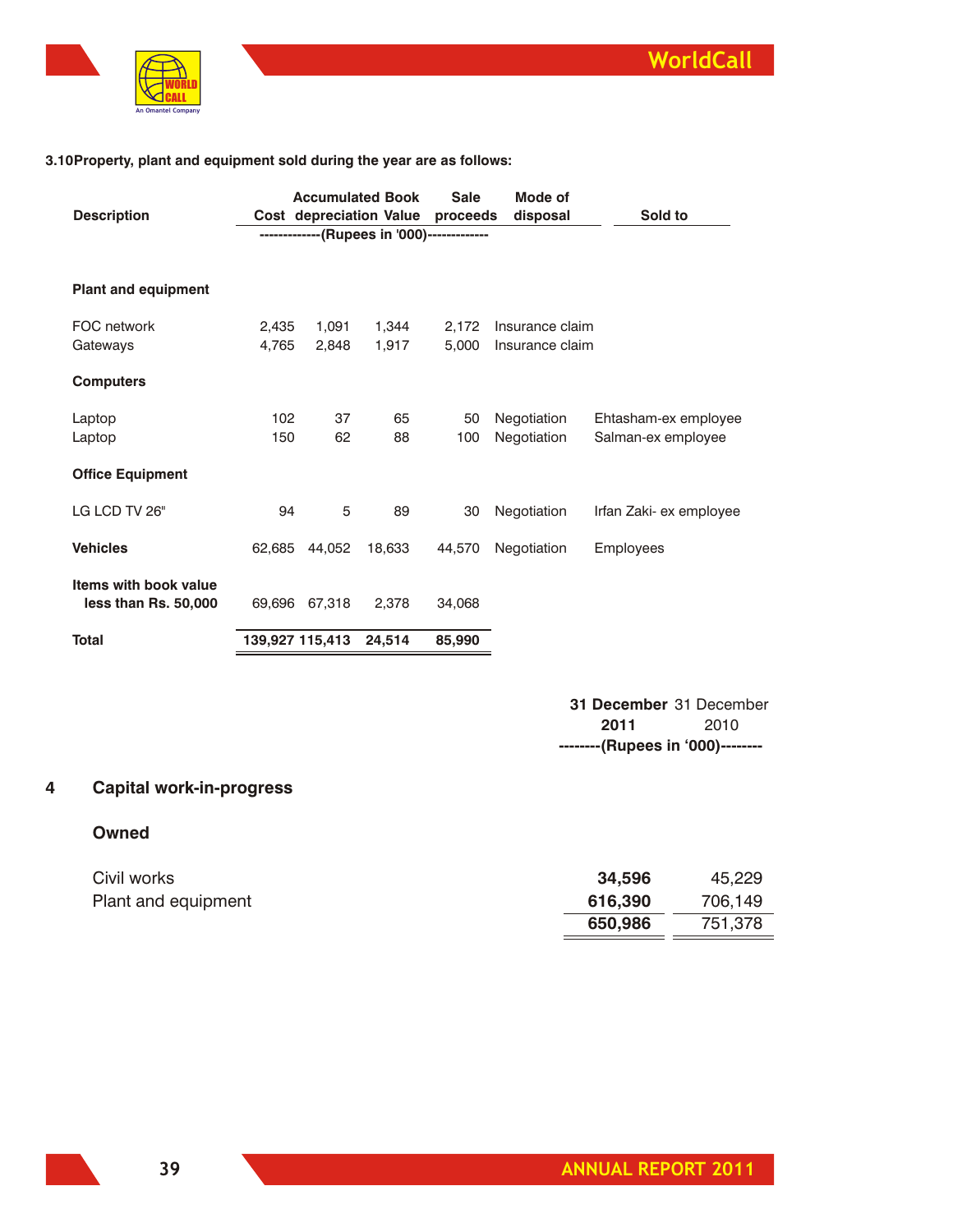

#### **5 Intangible assets**

|                           | Cost/revalued<br>amount as at |                          | Cost/revalued<br>amount as at | <b>Accumulated</b><br>amortization |              | <b>Accumulated Net book</b><br>Amortization amortization value as at |           | Rate |
|---------------------------|-------------------------------|--------------------------|-------------------------------|------------------------------------|--------------|----------------------------------------------------------------------|-----------|------|
|                           | 01 Jan                        | Additions/               | 31 Dec                        | as at 01 Jan                       | for the year | as at 31 Dec                                                         | 31 Dec    | %    |
|                           |                               |                          |                               |                                    |              |                                                                      |           |      |
|                           | 2011                          | (adjustments)            | 2011                          | 2011                               |              | 2011                                                                 | 2011      |      |
|                           |                               |                          |                               |                                    |              |                                                                      |           |      |
| Licenses<br>Patents and   | 2,893,290                     |                          | 2,893,290                     | 841,848                            | 158,269      | 1,000,117                                                            | 1,893,173 | 5    |
| copyrights                | 5,333                         |                          | 5.333                         | 4.407                              | 801          | 5,208                                                                | 125       | 10   |
| Indefeasible right        |                               |                          |                               |                                    |              |                                                                      |           |      |
| of use -<br>Media cost    |                               | 784,800                  | 784,800                       |                                    | 47,964       | 47,964                                                               | 736,836   | 6.67 |
| Softwares                 | 16,284                        |                          | 16,284                        | 15,834                             | 450          | 16,284                                                               |           | 20   |
| Goodwill                  | 2,690,403                     |                          | 2,690,403                     | 136,909                            |              | 136,909                                                              | 2,553,494 |      |
|                           | 5,605,310                     | 784.800                  | 6,390,110                     | 998.998                            | 207,484      | 1,206,482                                                            | 5,183,628 |      |
|                           |                               |                          |                               |                                    |              |                                                                      |           |      |
|                           | Cost/revalued                 |                          | Cost/revalued                 | Accumulated                        |              | Accumulated                                                          | Net book  |      |
|                           | amount as at                  |                          | amount as at                  | amortization                       | Amortization | amortization value as at                                             |           | Rate |
|                           | 01 Jan                        | Additions/               | 31 Dec                        | as at 01 Jan                       | for the year | as at 31 Dec                                                         | 31 Dec    | %    |
|                           | 2010                          | (adjustments)            | 2010                          | 2010                               |              | 2010                                                                 | 2010      |      |
|                           |                               |                          |                               |                                    |              |                                                                      |           |      |
|                           |                               |                          |                               |                                    |              |                                                                      |           |      |
| Licenses                  | 2,893,290                     |                          | 2,893,290                     | 683,496                            | 158,352      | 841.848                                                              | 2,051,442 | 5    |
| Patents and<br>copyrights | 5,333                         |                          | 5,333                         | 3,606                              | 801          | 4,407                                                                | 926       | 10   |
| Softwares                 | 16,284                        |                          | 16,284                        | 14,034                             | 1,800        | 15,834                                                               | 450       | 20   |
| Goodwill                  | 2,690,403                     |                          | 2,690,403                     | 136,909                            |              | 136,909                                                              | 2,553,494 |      |
|                           | 5,605,310                     | $\overline{\phantom{0}}$ | 5,605,310                     | 838,045                            | 160.953      | 998,998                                                              | 4,606,312 |      |
|                           |                               |                          |                               |                                    |              |                                                                      |           |      |

- **5.1** The Company had revalued its licenses and software on 30 June 2008 resulting in a net surplus of Rs. 430.393 million. The valuation was conducted by an independent valuer, M/s. Surval. Valuation of licenses and software was based on the estimated gross replacement cost, earning potential amortized to reflect the current market value. Had there been no revaluation, the net book value of licenses and software as at 31 December 2011 would have amounted to Rs. 4,827 million (31 December 2010: 4,257 million).
- **5.2** During the year the Company has acquired an indefeasible right of use in respect of capacity procured from Multinet Pakistan (Pvt) Limited valuing Rs. 784.8 million for a period of 15 years.
- **5.3** Licenses of the Company are assigned to IGI Investment Bank Limited, trustee of TFC III.

#### **5.4 Goodwill**

Goodwill represents the difference between the cost of the acquisition (fair value of consideration paid) and the fair value of the net identifiable assets acquired at the time of merger of Worldcall Telecom Limited with Worldcall Communications Limited, Worldcall Multimedia Limited and Worldcall Broadband Limited.

The Company assessed the recoverable amount at 31 December 2011 and determined that as of this date there is no indication of impairment of Goodwill. The recoverable amount was calculated on the basis of five year financial business plan which assumes cash inflows of USD 70 million from investing and financing activities. As assumed in the five year financial plan, the Company during the year obtained a long term loan facility of USD 35 million and is in advance stage of arranging funding of equivalent amount.

The business plan also includes a comprehensive analysis of the existing operational deployments of the Company along with strategic direction of future investments and business growth. Discount rate of 16% was used for the calculation of net present value of future cash flows. The cash flows beyond the five years period have been extrapolated using a steady 5% growth rate which is consistent with the long-term average growth rate for the industry, whereas for impairment calculation no growth is considered in cash flows beyond five years as per International Accounting Standard 36-Impairment of Assets.

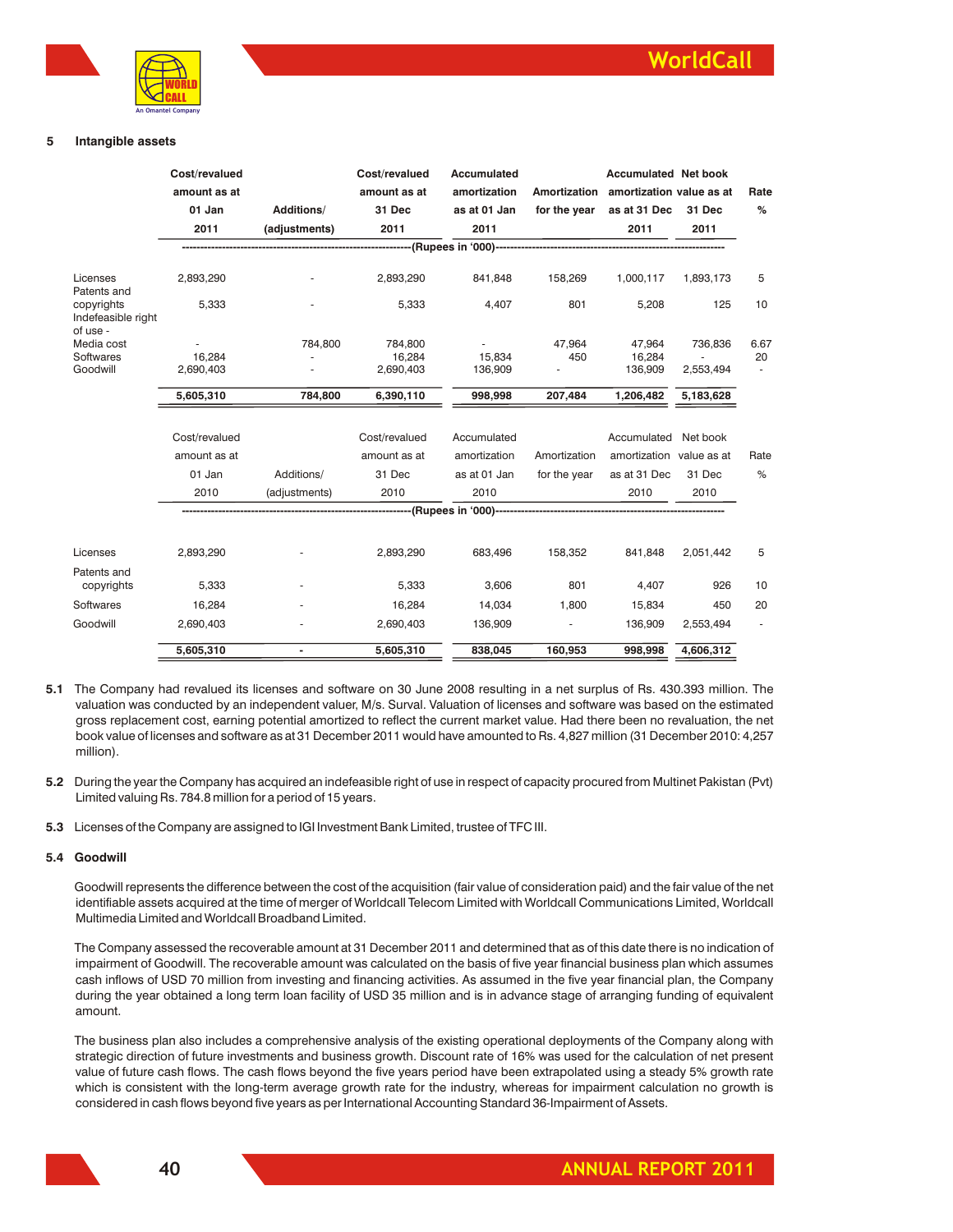

|   | 5.5 | Amortization charge during the year<br>has been allocated as follows: | <b>Note</b> | 31 December<br>2011 | 31 December<br>2010<br>-(Rupees in '000)-- |
|---|-----|-----------------------------------------------------------------------|-------------|---------------------|--------------------------------------------|
|   |     | Direct cost                                                           | 36          | 163,758             | 100,467                                    |
|   |     | Capitalized during the year                                           |             | 43,726              | 60,486                                     |
|   |     |                                                                       |             | 207,484             | 160,953                                    |
| 6 |     | <b>Investment properties</b>                                          |             |                     |                                            |
|   |     | Opening balance                                                       |             | 89,900              | 76,162                                     |
|   |     | Addition during the year                                              | 6.2         | 56,174              | 6,600                                      |
|   |     | Transferred from owned assets                                         |             |                     | 5,760                                      |
|   |     | Fair value adjustment                                                 |             |                     | 1,378                                      |
|   |     | Closing balance                                                       |             | 146,074             | 89,900                                     |

**6.1** Investment properties comprise of land and building. Fair value of investment property was determined by approved independent valuers.

**6.2** During the year the Company acquired various properties under barter arrangement.

|  |  |  |  | <b>31 December</b> 31 December      |      |
|--|--|--|--|-------------------------------------|------|
|  |  |  |  | 2011                                | 2010 |
|  |  |  |  | ----------(Rupees in '000)--------- |      |
|  |  |  |  |                                     |      |

# **7 Long term investment - classified as held for sale**

# **Foreign subsidiary - Unquoted**

# **Worldcall Telecommunications Lanka (Pvt) Limited Incorporated in Sri Lanka**

7,221,740 ( 31 December 2010: 7,221,740) ordinary shares

of Sri Lankan Rupees 10/-each. Equity held 70.65%

| (31 December 2010: 70.65%)     | 44,406   | 44.406   |
|--------------------------------|----------|----------|
| Share deposit money            | 13,671   | 13,671   |
|                                | 58.077   | 58.077   |
| Less: Provision for impairment | (58,077) | (58,077) |
|                                | ۰        |          |

**7.1** The Company's foreign subsidiary namely Worldcall Telecommunications Lanka (Private) Limited has been suffering losses since last many years as the demand for payphones in Sri Lanka has greatly diminished. Keeping in view the Sri Lankan market conditions and negative equity of the subsidiary, the management decided and approved the winding up of the subsidiary. Long term investment in subsidiary was classified as discontinued operations.

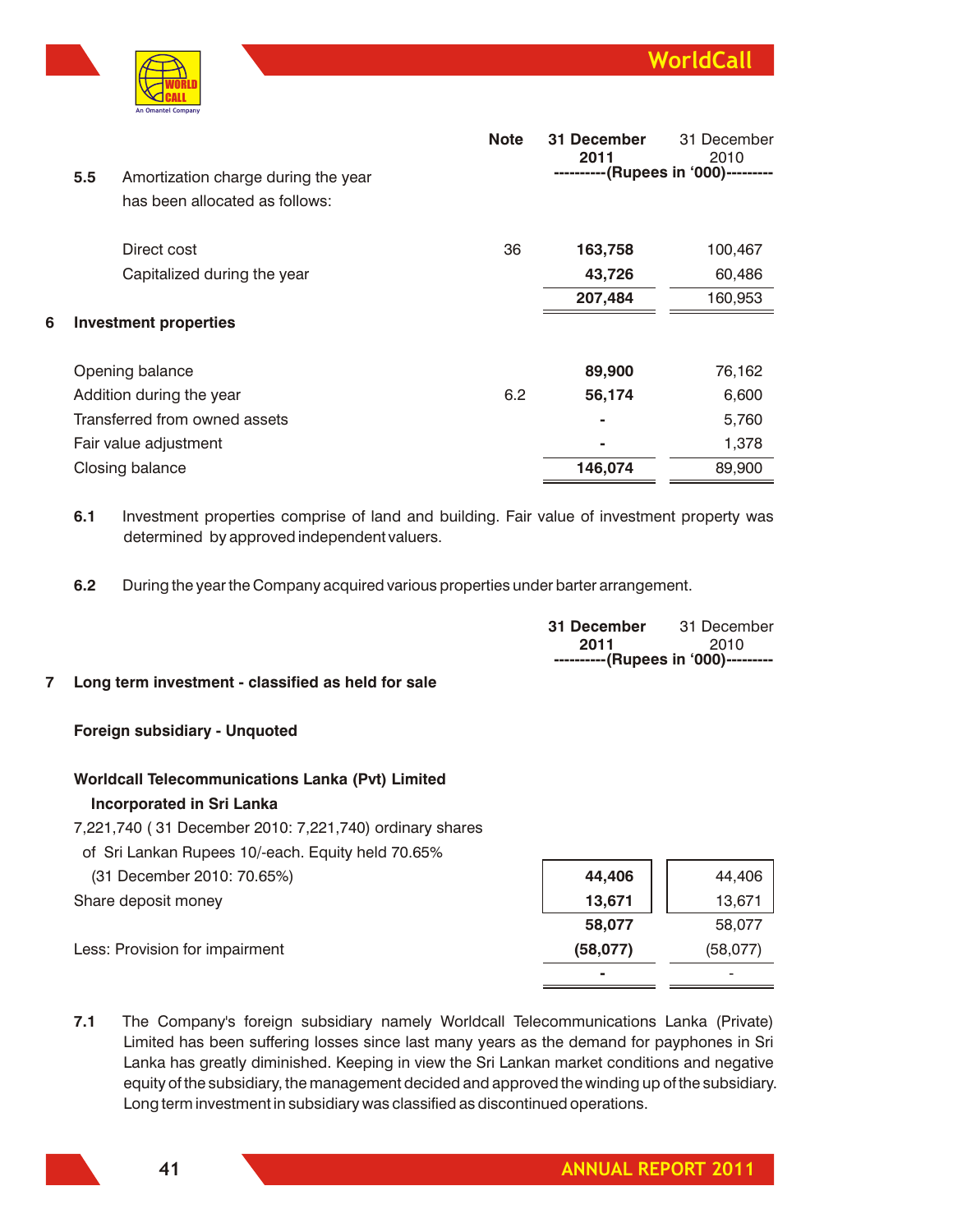



# **8 Long term trade receivable**

This represents receivable from the sale of Optical Fiber Cable stated at amortized cost by using the discount rate of 16%. This amount is receivable over a period of five years.

|   |                                                                                 | <b>Note</b> | 31 December<br>2011 | 31 December<br>2010<br>----------(Rupees in '000)--------- |
|---|---------------------------------------------------------------------------------|-------------|---------------------|------------------------------------------------------------|
| 9 | <b>Deferred taxation</b>                                                        |             |                     |                                                            |
|   | This is composed of:                                                            |             |                     |                                                            |
|   | Liability for deferred taxation comprising temporary<br>differences related to: |             |                     |                                                            |
|   | Accelerated tax depreciation                                                    |             | 2,755,778           | 2,646,604                                                  |
|   | Surplus on revaluation of plant and equipment                                   |             | 173,058             | 173,058                                                    |
|   | <b>Others</b>                                                                   |             | 784,122             | 687,530                                                    |
|   | Asset for deferred taxation comprising temporary<br>differences related to:     |             |                     |                                                            |
|   | Unused tax losses and tax credits                                               |             | (3,797,540)         | (3,099,464)                                                |
|   | Provision for doubtful debts and retirement benefits                            |             | (203, 917)          | (426, 681)                                                 |
|   |                                                                                 |             | (288, 499)          | (18, 953)                                                  |
|   | 10 Long term advances and deposits                                              |             |                     |                                                            |
|   | Security deposit with PTCL                                                      |             | 21,482              | 17,509                                                     |
|   | Deposits with financial institutions                                            |             | 23,042              | 6,056                                                      |
|   | Advances to employees                                                           | 10.1        | 57,277              |                                                            |
|   | <b>Others</b>                                                                   |             | 51,585              | 41,278                                                     |
|   |                                                                                 |             | 153,386             | 64,843                                                     |
|   | Less: Current maturity                                                          |             |                     |                                                            |
|   | Deposits                                                                        | 15          | (21)                | (1,404)                                                    |
|   | Advances to employees                                                           | 14          | (21, 042)           |                                                            |
|   |                                                                                 |             | (21,063)            | (1,404)                                                    |
|   |                                                                                 |             | 132,323             | 63,439                                                     |

**10.1** These loans and advances are unsecured and interest free and include advances given to executives of Rs. 30.218 million ( 31 December 2010 : Rs. Nil million) and chief executive officer of Rs. 12.366 million ( 31 December 2010: Nil) against gratuity.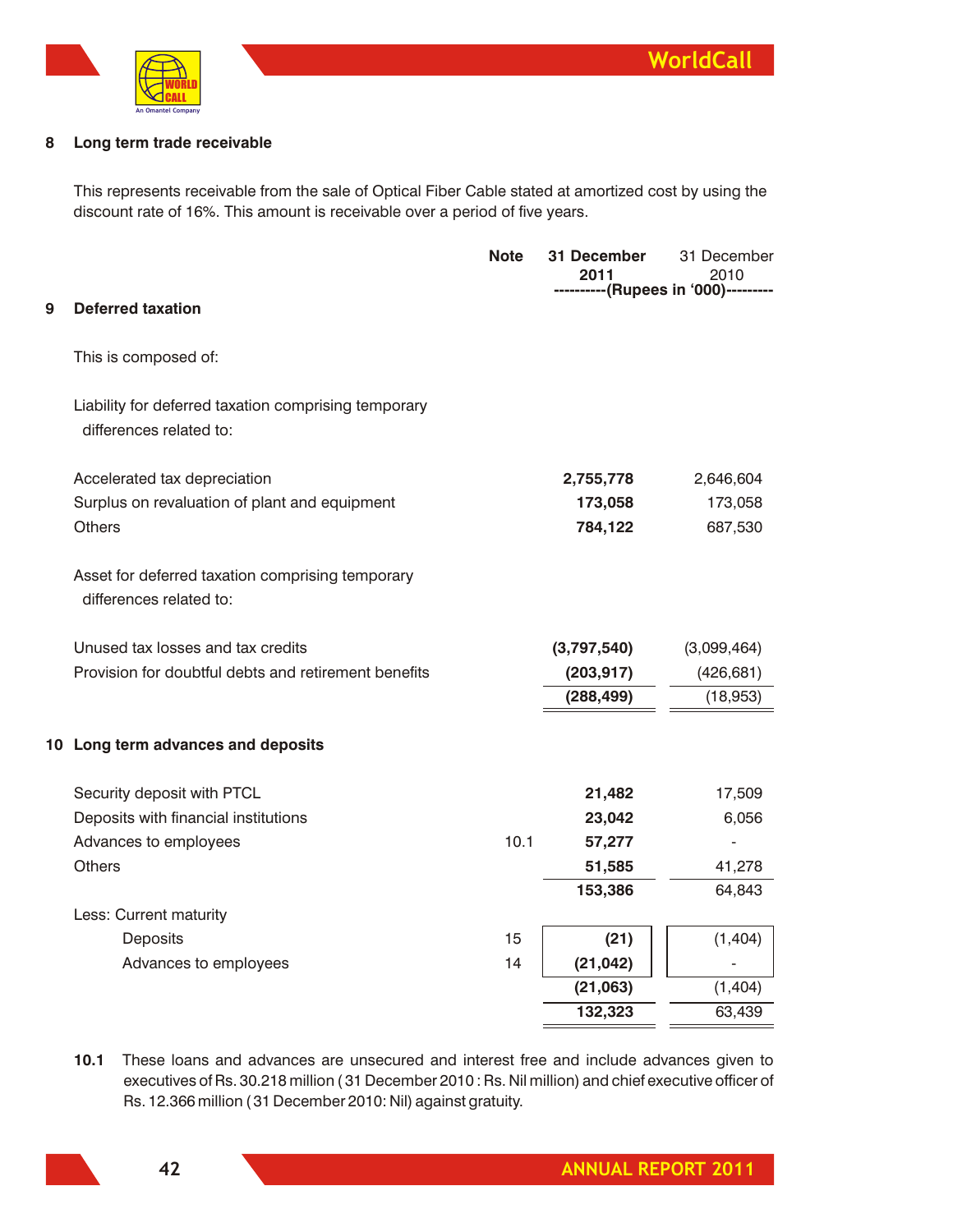

|     |      |                                    | <b>Note</b> | 31 December | 31 December                                 |
|-----|------|------------------------------------|-------------|-------------|---------------------------------------------|
|     |      |                                    |             | 2011        | 2010<br>----------(Rupees in '000)--------- |
| 11  |      | <b>Stores and spares</b>           |             |             |                                             |
|     |      |                                    |             |             |                                             |
|     | Cost |                                    |             | 266,315     | 216,975                                     |
|     |      | Less: provision                    |             |             |                                             |
|     |      | Opening balance                    |             | (24,900)    | (10, 200)                                   |
|     |      | Addition during the year           |             | (6,000)     | (14, 700)                                   |
|     |      | Closing balance                    |             | (30, 900)   | (24,900)                                    |
|     |      |                                    |             | 235,415     | 192,075                                     |
|     |      | 12 Stock in trade                  |             |             |                                             |
|     |      |                                    |             |             |                                             |
|     | Cost |                                    |             | 217,401     | 208,417                                     |
|     |      | Less: provision                    |             |             |                                             |
|     |      | Opening balance                    |             | (15,500)    | (7,000)                                     |
|     |      | Addition during the year           |             |             | (8,500)                                     |
|     |      | Closing balance                    |             | (15,500)    | (15,500)                                    |
|     |      |                                    |             | 201,901     | 192,917                                     |
| 13. |      | <b>Trade debts</b>                 |             |             |                                             |
|     |      |                                    |             |             |                                             |
|     |      | Considered good - Unsecured        |             | 3,252,683   | 2,016,418                                   |
|     |      | Considered doubtful - Unsecured    |             | 221,006     | 714,694                                     |
|     |      |                                    | 13.1        | 3,473,689   | 2,731,112                                   |
|     |      | Less: Provision for doubtful debts | 13.2        | (221,006)   | (714, 694)                                  |
|     |      |                                    |             | 3,252,683   | 2,016,418                                   |
|     |      |                                    |             |             |                                             |
|     | 13.1 | This includes due from associated  |             |             |                                             |
|     |      | companies as follows:              |             |             |                                             |
|     |      |                                    |             |             |                                             |
|     |      | Pace Wood Land (Private) Limited   |             | 32,894      | 32,894                                      |
|     |      | Pace Barka Properties Limited      |             | 47,781      | 47,781                                      |
|     |      | Pace Gujrat (Private) Limited      |             | 12,138      | 12,138                                      |
|     |      |                                    |             | 92,813      | 92,813                                      |
|     |      |                                    |             |             |                                             |
|     | 13.2 | Provision for doubtful debts       |             |             |                                             |
|     |      | Opening balance                    |             | 714,694     | 579,805                                     |
|     |      | Charged during the year            |             | 119,683     | 134,889                                     |
|     |      | Written off during the year        |             | (613, 371)  |                                             |
|     |      | Closing balance                    | 13.2.1      | 221,006     | 714,694                                     |
|     |      |                                    |             |             |                                             |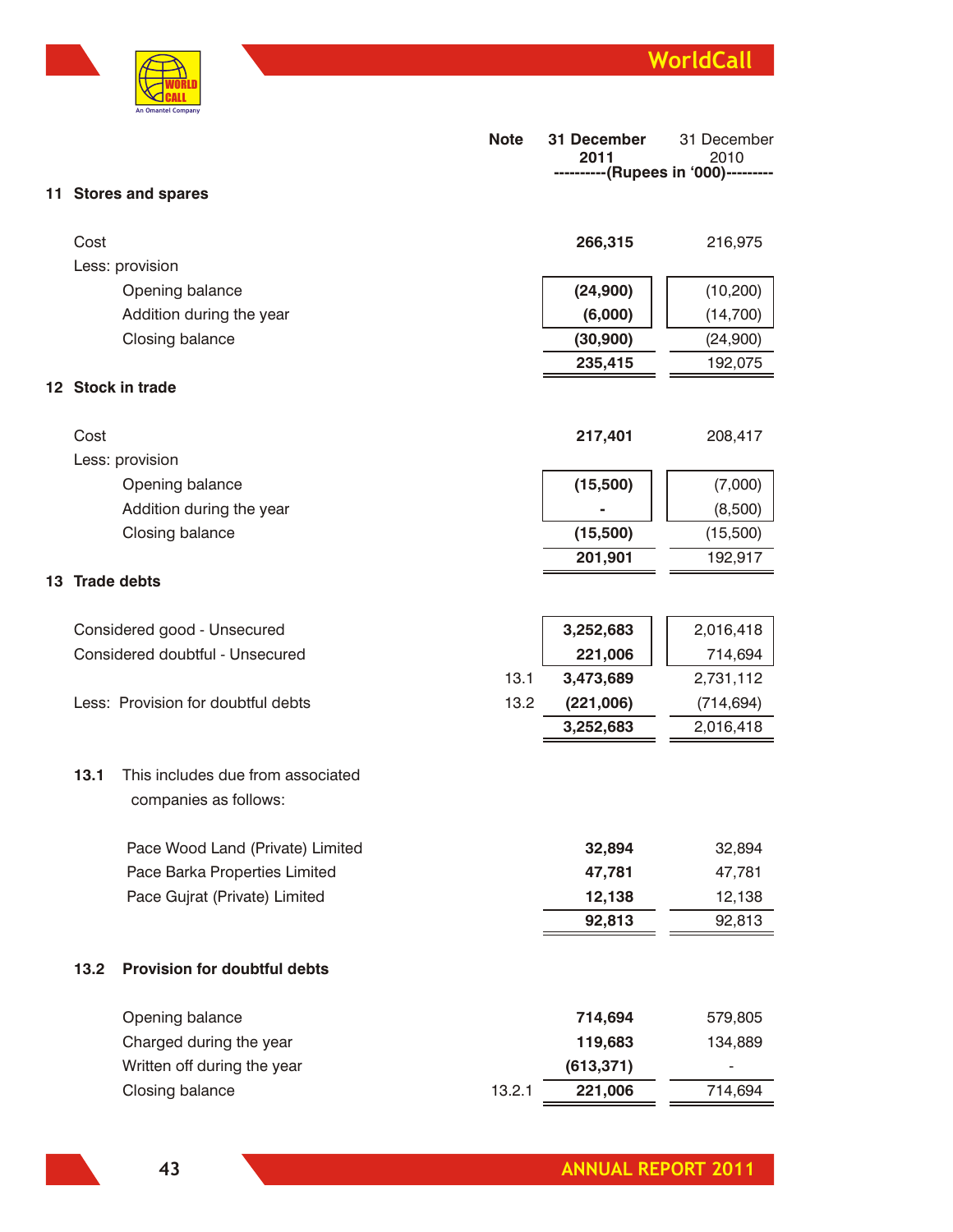

**13.2.1** It includes provision of Rs. 92.81 million (31 December 2010: Rs.92.81 million) against receivable from Pace group companies, associated companies.

|                                                 | <b>Note</b> | 31 December<br>2011 | 31 December<br>2010<br>--(Rupees in '000)--- |
|-------------------------------------------------|-------------|---------------------|----------------------------------------------|
| 14 Loans and advances - considered good         |             |                     |                                              |
| Loans and advances to employees                 |             | 25,480              | 43,543                                       |
| Current maturity of longterm loans to employees |             | 21,042              | $\overline{\phantom{0}}$                     |
| Advances to suppliers                           |             | 491,715             | 300,573                                      |
| Advances to PTA                                 | 14.1        | 519,992             | 434,710                                      |
|                                                 |             | 1,058,229           | 778,826                                      |
|                                                 |             |                     |                                              |

**14.1** This mainly represents APC for USF in relation to the period prior to the valid formation of USF fund by the Federal Government. It also includes Rs 40 million paid to Pakistan Telecommunication Authority (PTA) against demand on account of annual spectrum fee and other regulatory charges. PTA determined the demand vide its determination dated 22nd February 2010. The Company filed an appeal bearing No. 147/2010 against the determination and the Honorable Lahore High Court granted stay against the recovery subject to payment of Rs. 40 million (31 December 2010 Rs. 40 million) which was complied by the Company.

|                                        | <b>Note</b> | 31 December<br>2011 | 31 December<br>2010<br>(Rupees in '000)--------- |
|----------------------------------------|-------------|---------------------|--------------------------------------------------|
| 15 Deposits and prepayments            |             |                     |                                                  |
| Margin deposits                        | 15.1        | 60,164              | 68,499                                           |
| Prepayments                            |             | 73,374              | 83,478                                           |
| Current maturity of long term deposits | 10          | 21                  | 1,404                                            |
| Short term deposits                    |             | 9,386               | 20,670                                           |
|                                        |             | 142,945             | 174,051                                          |

**15.1** These include deposits placed with banks against various guarantees and letters of credit.

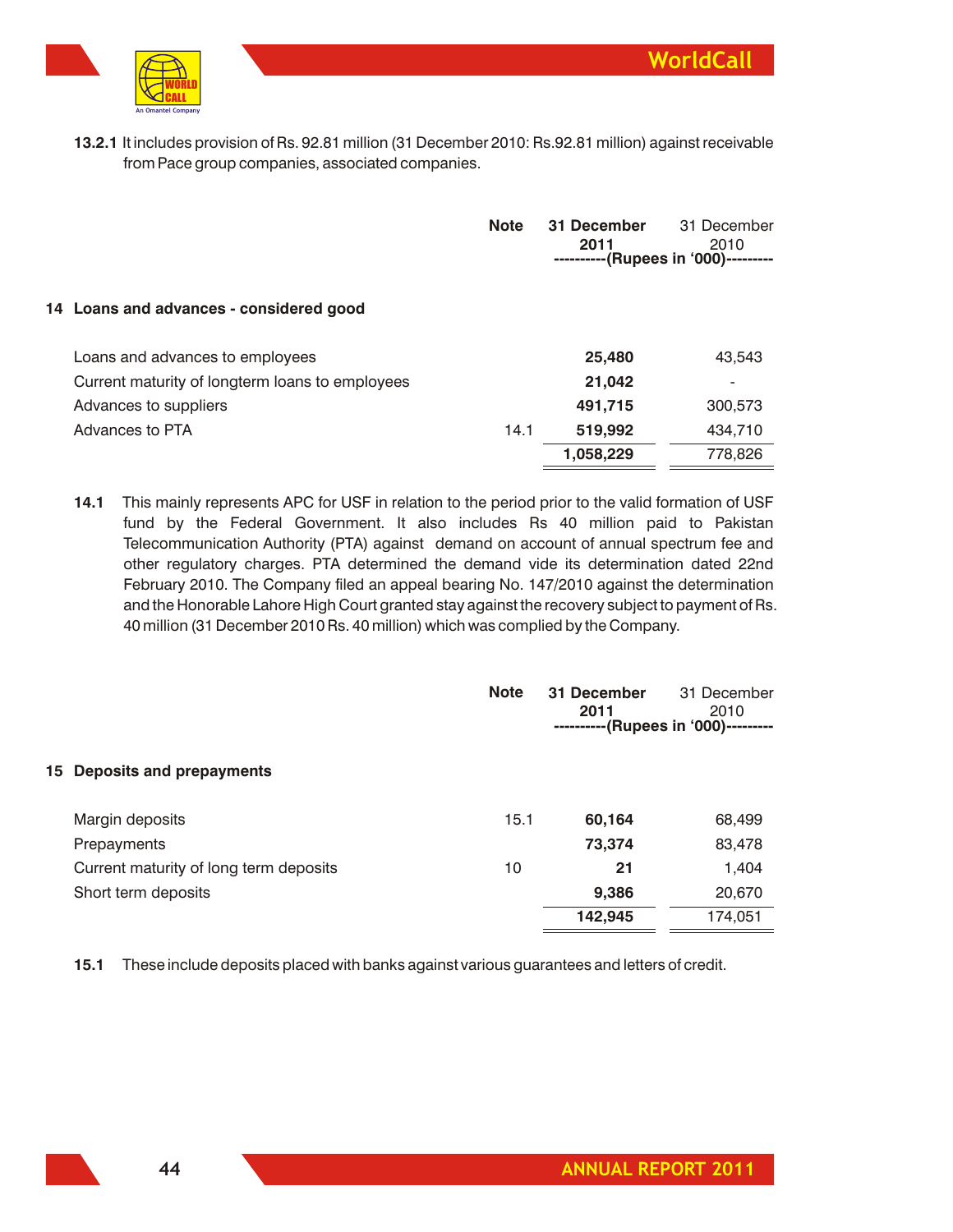

**16 Other receivables**

|      |                                                      | <b>Note</b> | 31 December<br>2011<br>--------(Rupees in '000)-- | 31 December<br>2010 |
|------|------------------------------------------------------|-------------|---------------------------------------------------|---------------------|
|      | 16 Other receivables                                 |             |                                                   |                     |
|      | Receivable from PTCL - unsecured considered doubtful |             |                                                   | 196,919             |
|      | Less: provision for doubtful receivables             | 16.1        |                                                   | (196, 919)          |
|      |                                                      |             |                                                   |                     |
|      | Other receivables - considered good                  |             | 31,989                                            | 24,999              |
|      | Other receivables - considered doubtful              |             | 15,139                                            | 40,096              |
|      |                                                      |             | 47,128                                            | 65,095              |
|      | Less: provision for doubtful receivables             | 16.2        | (15, 139)                                         | (40,096)            |
|      |                                                      |             | 31,989                                            | 24,999              |
|      | Sales tax refundable                                 |             | 54,223                                            |                     |
|      |                                                      |             | 86,212                                            | 24,999              |
| 16.1 | <b>Provision for doubtful receivables-PTCL</b>       |             |                                                   |                     |
|      | Opening balance                                      |             | 196,919                                           | 196,919             |
|      | Written off during the year                          |             | (196, 919)                                        |                     |
|      | Closing balance                                      |             |                                                   | 196,919             |
| 16.2 | <b>Provision for doubtful receivables</b>            |             |                                                   |                     |
|      | Opening balance                                      |             | 40,096                                            | 40,096              |
|      | Written off during the year                          |             | (24, 957)                                         |                     |
|      | Closing balance                                      |             | 15,139                                            | 40,096              |
|      |                                                      |             |                                                   |                     |
|      | Short term investments-available for sale            |             |                                                   |                     |
|      | Carrying value                                       | 17.1        | 53,849                                            | 85,461              |
|      | Fair value adjustment                                |             | (12, 105)                                         | (31, 612)           |
|      |                                                      |             | 41,744                                            | 53,849              |
|      | <b>Related parties</b>                               |             |                                                   |                     |
|      | Carrying value                                       | 17.2        | 256,623                                           | 292,978             |
|      | Fair value adjustment                                |             | (183, 878)                                        | (36, 355)           |
|      |                                                      |             | 72,745                                            | 256,623             |
|      |                                                      |             | 114,489                                           | 310,472             |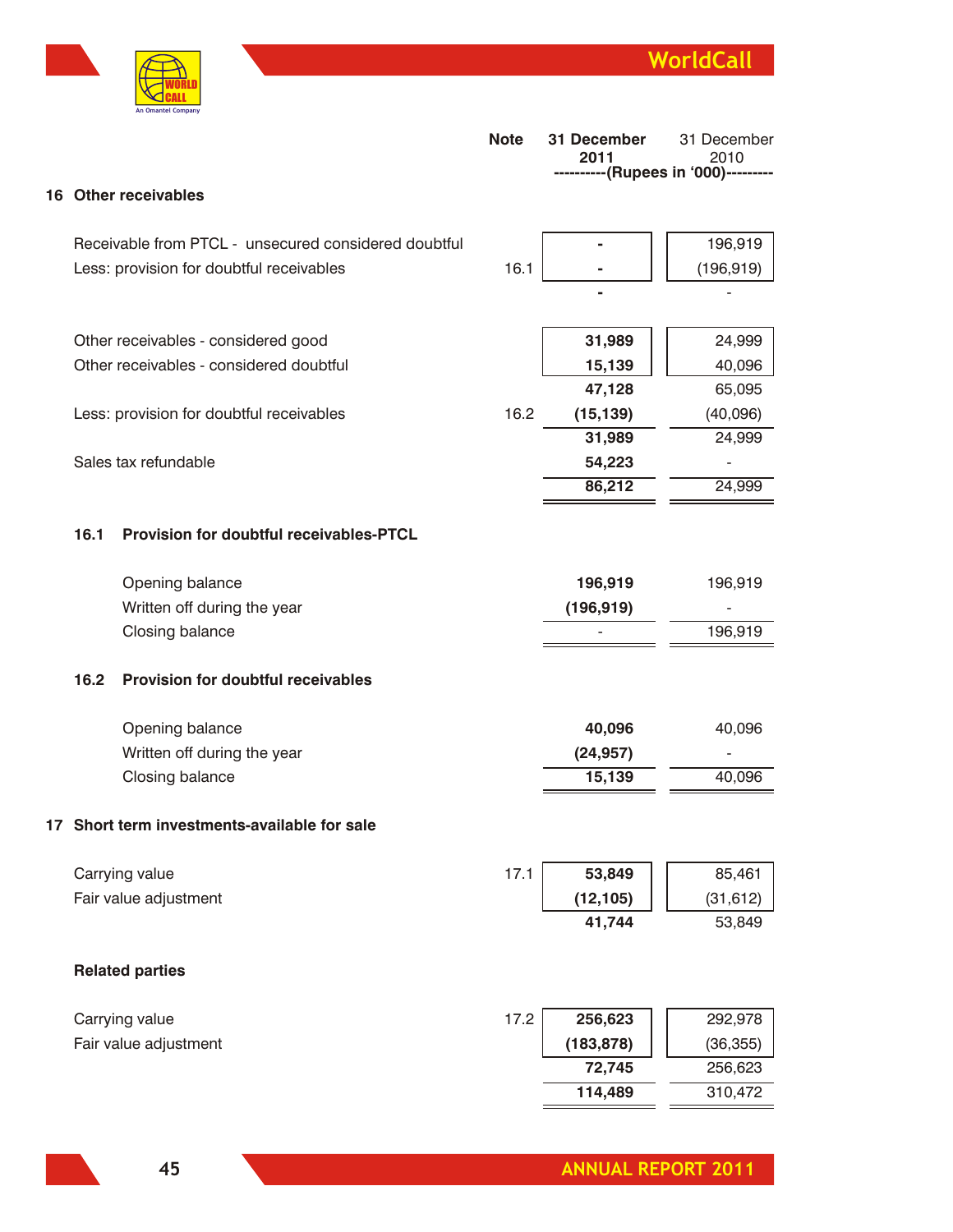

# **17.1 Particulars of listed shares - At fair value**

All shares have face value of Rs. 10 each.

| Name                            |             | No. of shares |          |               |                                                |             |
|---------------------------------|-------------|---------------|----------|---------------|------------------------------------------------|-------------|
|                                 | 31 Dec 2011 | 31 Dec 2010   |          | 31 Dec 2011   |                                                | 31 Dec 2010 |
|                                 |             |               | Carrying | <b>Market</b> | Carrying                                       | Market      |
|                                 |             |               | value    | value         | value                                          | value       |
|                                 |             |               |          |               | --------(Rupees in '000)---------------------- |             |
|                                 |             |               |          |               |                                                |             |
| <b>Commercial Banks</b>         |             |               |          |               |                                                |             |
| The Bank of Punjab              | 10,528      | 10,528        | 103      | 57            | 205                                            | 103         |
|                                 |             |               |          |               |                                                |             |
| <b>Mutual Fund</b>              |             |               |          |               |                                                |             |
| <b>First Dawood Mutual Fund</b> | 580,750     | 580,750       | 1,162    | 987           | 981                                            | 1,162       |
| Pak Oman Advantage Fund         | 1,000,000   | 1,000,000     | 10,350   | 9,120         | 10,500                                         | 10,350      |
|                                 |             |               |          |               |                                                |             |
| <b>Electric Appliances</b>      |             |               |          |               |                                                |             |
| <b>Pak Elektron Limited</b>     | 9           | 9             |          |               | $\overline{2}$                                 |             |
|                                 |             |               |          |               |                                                |             |
|                                 |             |               |          |               |                                                |             |
| Leasing                         |             |               |          |               |                                                |             |
| <b>Standard Chartered</b>       |             |               |          |               |                                                |             |
| Leasing Limited                 | 70,000      | 70,000        | 199      | 210           | 180                                            | 199         |
|                                 |             |               |          |               |                                                |             |
| Insurance                       |             |               |          |               |                                                |             |
| Shaheen Insurance               |             |               |          |               |                                                |             |
| Company Limited                 | 3,136,963   | 3,136,963     | 42,035   | 31,370        | 73,593                                         | 42,035      |
|                                 |             |               |          |               |                                                |             |
|                                 |             |               | 53,849   | 41,744        | 85,461                                         | 53,849      |
|                                 |             |               |          |               |                                                |             |

# **17.2 Particulars of listed shares of related parties - At fair value**

All shares have face value of Rs. 10 each

| <b>Name</b>                                                                  |             | No. of shares |          |               |                      |             |
|------------------------------------------------------------------------------|-------------|---------------|----------|---------------|----------------------|-------------|
|                                                                              | 31 Dec 2011 | 31 Dec 2010   |          | 31 Dec 2011   |                      | 31 Dec 2010 |
|                                                                              |             |               | Carrying | <b>Market</b> | Carrying             | Market      |
|                                                                              |             |               | value    | value         | value                | value       |
|                                                                              |             |               |          |               | -(Rupees in '000)--- |             |
| <b>First Capital Securities</b>                                              |             |               |          |               |                      |             |
| <b>Corporation Limited</b>                                                   | 3,991,754   | 3,991,754     | 14,211   | 7,425         | 34,438               | 14,211      |
| Percentage of equity held 1.27%<br>(31 Dec 2010: 1.27%)                      |             |               |          |               |                      |             |
| Pace (Pakistan) Limited                                                      | 6,959,290   | 6,959,290     | 18,999   | 9,047         | 40,712               | 18,999      |
| Percentage of equity held 2.5%<br>(31 Dec 2010: 2.5%)<br>Media Times Limited |             |               |          |               |                      |             |
| Percentage of equity held 3.13%<br>(31 Dec 2010: 3.13%)                      | 4,199,500   | 4,199,500     | 223,413  | 56,273        | 217,828              | 223,413     |
|                                                                              |             |               | 256,623  | 72,745        | 292,978              | 256,623     |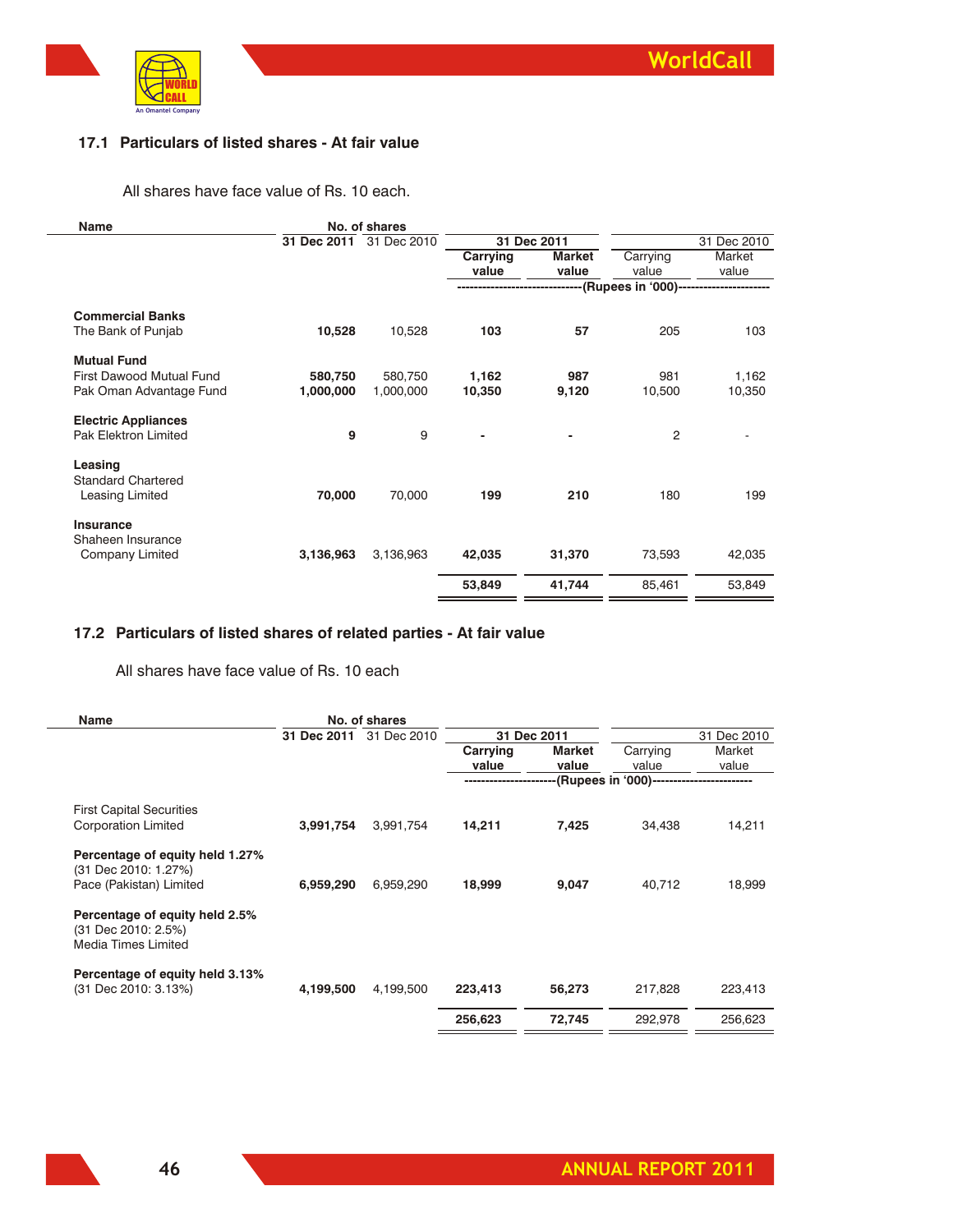**WorldCall**



| Note | 31 December                         | 31 December |
|------|-------------------------------------|-------------|
|      | 2011                                | 2010        |
|      | ----------(Rupees in '000)--------- |             |

#### **18 Cash and bank balances**

| At banks in<br>Current accounts | 18.1 | 7,728<br>310,082 | 8,392              |
|---------------------------------|------|------------------|--------------------|
| Saving accounts                 |      | 317,810          | 163,065<br>171,457 |
| Cash in hand                    |      | 9,218            | 12,503             |
|                                 |      | 327,028          | 183,960            |

**18.1** The balances in saving accounts bear mark up at the rate of 5% to 11.5% per annum (31 December 2010: 1.5% to 11% per annum). The balance includes Rs. 40 million (31 December 2010: Rs. 40 million ) and interest accrued thereon deposited in Escrow account as stated in note 31.1.2. It also includes Rs. 180 million under lien.

|    |                                                                              | <b>Note</b> | 31 December<br>2011  | 31 December<br>2010<br>----------(Rupees in '000)--------- |
|----|------------------------------------------------------------------------------|-------------|----------------------|------------------------------------------------------------|
| 19 | <b>Current maturities of non-current liabilities</b>                         |             |                      |                                                            |
|    | Term finance certificates<br>Payable to Pakistan Telecommunication Authority | 25          | 1,095,825<br>404.140 | 1,211,126                                                  |
|    | Payable to Multinet Pakistan (pvt) Limited                                   | 30.2        | 539,608              | -                                                          |
|    | Liabilities against assets subject to finance lease                          | 29          | 55,543               | 13,545                                                     |
|    |                                                                              |             | 2,095,116            | 1,224,671                                                  |

#### **20 Running finance under markup arrangements-Secured**

Short term running finances available from commercial banks under mark up arrangements amount to Rs. 998 million (31 December 2010: Rs. 1,181 million). Mark up is charged at rates ranging from 14.72% to 18.42% per annum (31 December 2010: 13.73% to 19% per annum). These are completely secured under joint pari passu hypothecation agreement with 25% security margin over the facility amount.

| 21 | <b>Short term borrowings</b>                           | <b>Note</b>  | 31 December<br>2011     | 31 December<br>2010<br>----------(Rupees in '000)--------- |
|----|--------------------------------------------------------|--------------|-------------------------|------------------------------------------------------------|
|    | Bridge finance facility<br>Other short term borrowings | 21.1<br>21.2 | ۰<br>118,503<br>118,503 | 200,000<br>-<br>200,000                                    |

**21.1** This represents a bridge finance facility of Rs. 200 million obtained from Habib Bank Limited to retire the Letter of Credit. This carries mark up at three months KIBOR plus 3% per annum. This bridge finance facility has been settled during the year.

**21.2** These represent short term facilities carry markup 21-24% per annum. These are secured by hypothecation charge on assets and lien over import documents.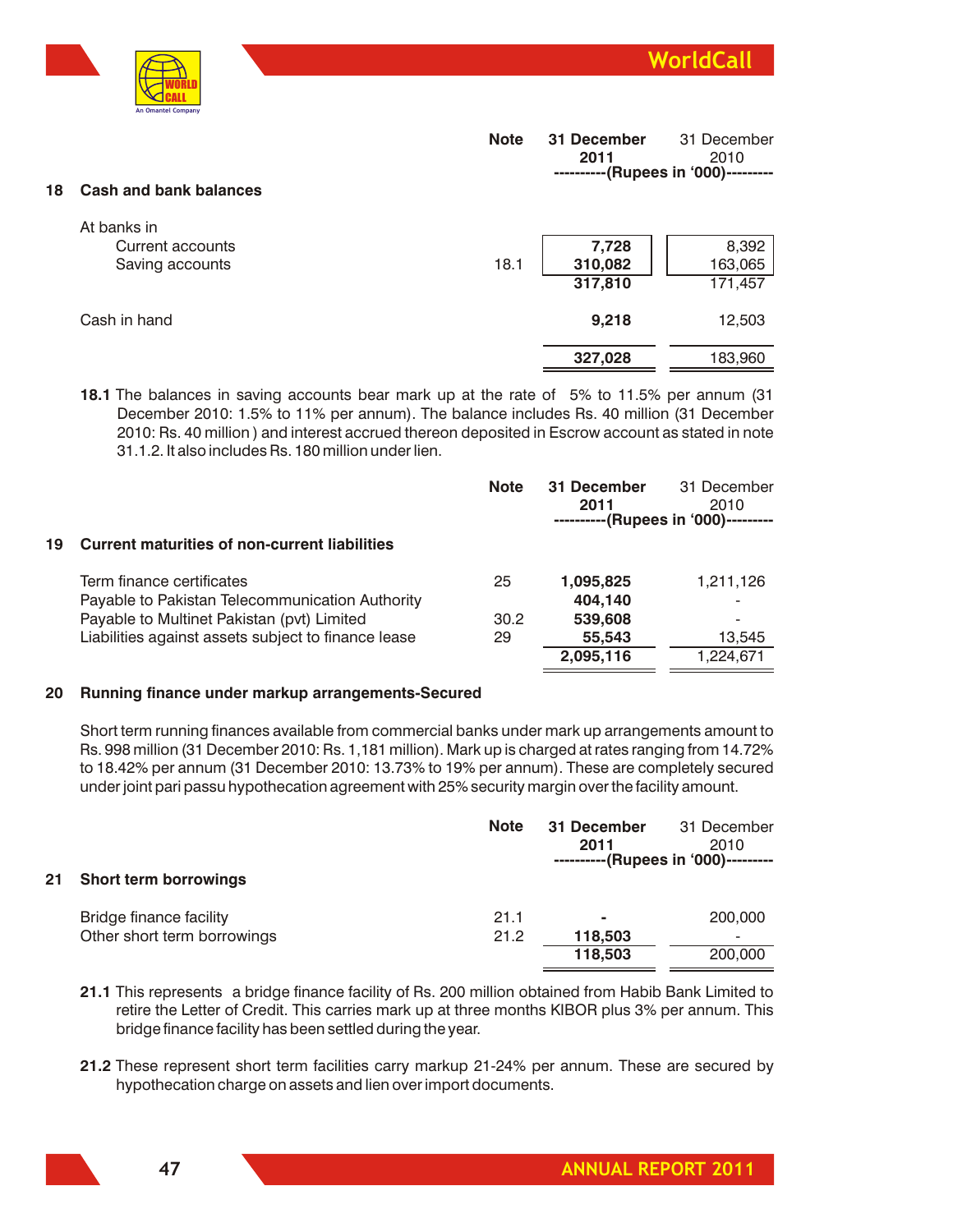



|    |                                                                               | <b>Note</b> | 31 December<br>2011  | 31 December<br>2010<br>----------(Rupees in '000)--------- |
|----|-------------------------------------------------------------------------------|-------------|----------------------|------------------------------------------------------------|
| 22 | License fee payable                                                           |             |                      |                                                            |
|    | Opening balance<br>Interest charged to profit and loss                        |             | 1,021,500            | 1,100,781<br>34,219                                        |
|    | Less: payments                                                                |             |                      | (113,500)                                                  |
|    |                                                                               |             | 1,021,500            | 1,021,500                                                  |
|    | This represents interest free license fee payable to<br>PTA for WLL licenses. |             |                      |                                                            |
| 23 | <b>Trade and other payables</b>                                               |             |                      |                                                            |
|    | <b>Trade creditors</b>                                                        |             |                      |                                                            |
|    | Related parties - associated companies                                        | 23.1        | 1,487,304            | 1,145,191                                                  |
|    | <b>Others</b>                                                                 |             | 2,551,952            | 3,282,154                                                  |
|    | Accrued and other liabilities                                                 |             | 4,039,256<br>295,789 | 4,427,345<br>239,961                                       |
|    | Advance from customers                                                        |             | 108,427              | 216,180                                                    |
|    | Retention money                                                               |             | 40,775               | 53,183                                                     |
|    | Sales tax                                                                     |             |                      | 66,595                                                     |
|    | Tax deducted at source                                                        |             | 103,673              | 39,644                                                     |
|    | Un claimed dividend                                                           |             | 1,807                | 1,807                                                      |
|    |                                                                               |             | 4,589,727            | 5,044,715                                                  |
|    | 23.1 This includes payable to the holding company.                            |             |                      |                                                            |
| 24 | Interest and mark-up accrued                                                  |             |                      |                                                            |
|    | Long term financing                                                           |             | 7,209                |                                                            |
|    | Short term borrowings/running finance                                         |             | 32,989               | 48,005                                                     |
|    | Share deposit money                                                           |             | 351                  | 351                                                        |
|    | Term finance certificates                                                     |             | 99,634               | 122,213                                                    |
|    |                                                                               |             | 140,183              | 170,569                                                    |
| 25 | Term finance certificates - Secured                                           |             |                      |                                                            |
|    | Term Finance Certificates - II                                                | 25.1        |                      | 116,572                                                    |
|    | <b>Term Finance Certificates - III</b>                                        | 25.2        | 2,191,648            | 3,287,473                                                  |
|    |                                                                               |             | 2,191,648            | 3,404,045                                                  |
|    | Less: initial transaction cost                                                |             | (53, 994)            | (60, 928)                                                  |
|    |                                                                               |             | 2,137,654            | 3,343,117                                                  |
|    | Amortization of transaction cost                                              |             | 39,384               | 34,088                                                     |
|    |                                                                               |             | 2,177,038            | 3,377,205                                                  |
|    | Less: current maturity                                                        | 19          | (1,095,825)          | (1,211,126)                                                |
|    |                                                                               |             | 1,081,213            | 2,166,079                                                  |

Term Finance Certificates have a face value of Rs. 5,000 per certificate.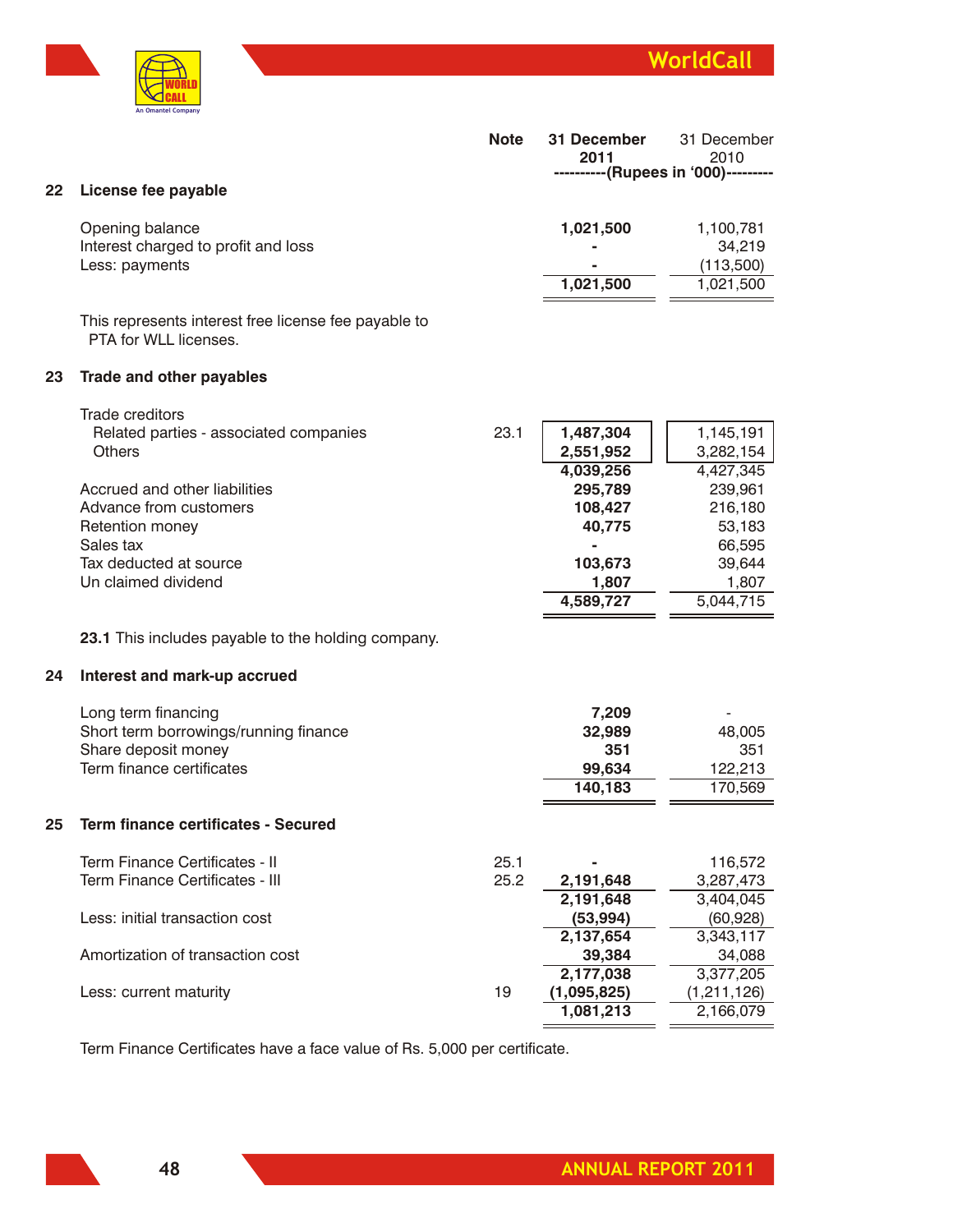

# **25.1 Term Finance Certificates - II**

These represented listed term finance certificates amounting to Rs. 350 million issued during the year ended 30 June 2007. These TFCs were redeemable in six equal semi annual installments commencing May 2009. Profit rate charged at six months average KIBOR plus 2.75% per annum. These were secured by way of first pari passu hypothecation charge on the present and future fixed assets of the Company amounting to Rs. 467 million. TFC-II has been fully redeemed on 28 November, 2011.

# **25.2 Term Finance Certificates - III**

These represent listed Term Finance Certificates amounting to Rs. 4,000 million out of this Rs. 3,000 million was received on account of Pre-IPO and Rs. 1,000 million was offered to public for subscription. These TFCs are redeemable in seven equal semi annual installments commencing October 2010. Profit rate is charged at six months average KIBOR plus 1.60% per annum. These are secured by way of first pari passu charge on the present and future fixed assets of the Company amounting to Rs. 5,333.33 million and assignment of licenses.

First Dawood Investment Bank Limited and Noman Abid Investment Management Limited ("the Underwriters") have defaulted to comply with their underwriting commitments of Rs. 162.312 million arising out of short subscription of IPO of TFC. The Securities and Exchange Commission of Pakistan (SECP) through its No Objection Certificate dated 04 November 2008 issued for 60 days had allowed the Company partial allotment to the extent of Rs 3,837.688 million out of total issue of Rs. 4,000 million. This NOC was subject to a condition that the Company recovers the remaining amount of Rs. 162.312 million from the defaulting underwriters. The Company through its letter dated 30 December 2008 issued before expiry of 60 days has requested SECP to reduce the size of TFC issue to Rs. 3,837.688 million due to the default made by above underwriters. The Company has issued legal notices to underwriters and requested SECP through its letter dated 19 March 2009 for just and equitable resolution of the matter.

If the Company fails to redeem any TFC-III on the redemption date, the obligation shall become immediately due. TFC-III will mature on 06 October 2013.

| 26 | Long term loan                        | 31 December<br>2011 | 31 December<br>2010<br>--(Rupees in '000)----- |
|----|---------------------------------------|---------------------|------------------------------------------------|
|    | Received during the year              | 2,943,855           |                                                |
|    | Less: Initial transaction cost        | (42, 668)           |                                                |
|    |                                       | 2,901,187           |                                                |
|    | Add: Amortization of transaction cost | 4,572               |                                                |
|    |                                       | 2,905,759           |                                                |
|    | Add: Exchange loss during the period  | 154,245             |                                                |
|    |                                       | 3,060,004           |                                                |
|    |                                       |                     |                                                |

This represents foreign currency syndicated loan facility amounting to USD 35 million from Askari Bank Limited OFF-Shore Banking Unit, Bahrain with the lead arranger being Askari Bank Limited. During the year USD 34.5 million have been drawn from this facility. This loan is re-payable in 20 equal quarterly installments with 2 years grace period commencing 06 June 2013. Profit is charged at three months average LIBOR plus 1.75% per annum and monitoring fee at 1.2% per annum. To secure the facility an unconditional, irrevocable, first demand stand-by letter of credit has been issued by National Bank of Oman favoring Askari Bank Limited against the corporate guarantee of Oman Telecommunication Company SAOG. This arrangement shall remain effective until all obligations under the facility are settled.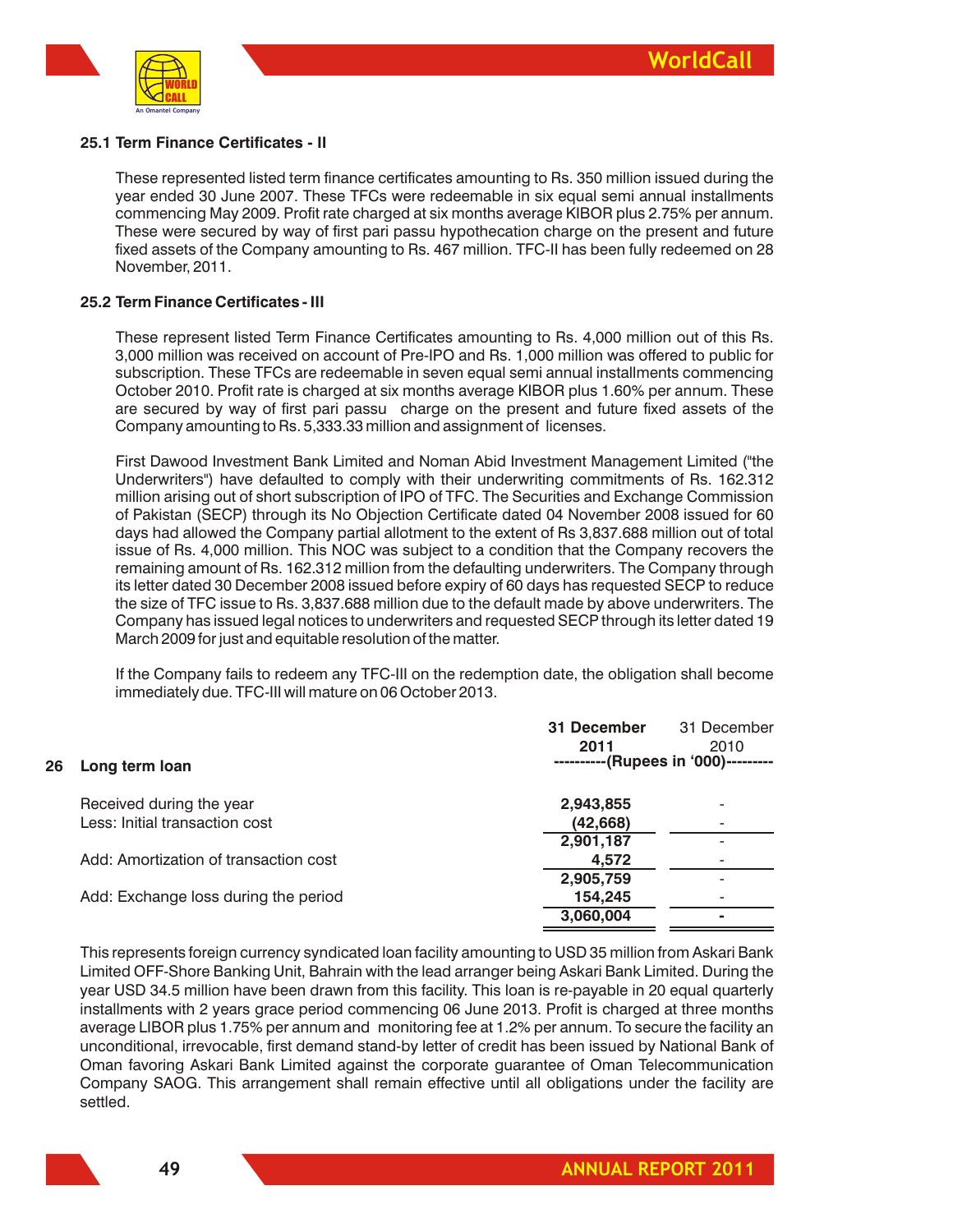**WorldCall**



| 27 | Deferred income                                      | <b>Note</b> | 31 December<br>2011 | 31 December<br>2010<br>----------(Rupees in '000)--------- |
|----|------------------------------------------------------|-------------|---------------------|------------------------------------------------------------|
|    | Opening balance                                      |             | 254,716             | 157,144                                                    |
|    | Addition during the year<br>Adjusted during the year | 27.1        | ۰<br>(88, 416)      | 97,572                                                     |
|    |                                                      |             | 166,300             | 254,716                                                    |

It represents the amount received against contracts valuing Rs 786 million and 487 million for the deployment of network in MTR-I and GTR respectively awarded by Universal Service Fund Company (USFC), a Company established for the purpose of increasing teledensity in Pakistan.

**27.1** This represents amount adjusted against receipts from USF Company on account of achievement of milestone.

|    |                                                                                                                  | <b>Note</b>  | 31 December<br>2011<br>----------(Rupees in '000)-- | 31 December<br>2010                      |
|----|------------------------------------------------------------------------------------------------------------------|--------------|-----------------------------------------------------|------------------------------------------|
| 28 | <b>Retirement benefits</b>                                                                                       |              |                                                     |                                          |
|    | Gratuity<br>Accumulated compensated absences                                                                     | 28.1<br>28.2 | 262,701<br>37,374<br>300,075                        | 208,819<br>18,160<br>226,979             |
|    | 28.1 Gratuity                                                                                                    |              |                                                     |                                          |
|    | The amount recognized in the balance sheet<br>is as follows:                                                     |              |                                                     |                                          |
|    | Present value of defined benefit obligation<br>Unrecognized actuarial (gain)/losses<br>Benefits due but not paid |              | 251,878<br>(7, 776)<br>18,599<br>262,701            | 185,500<br>7,293<br>16,026<br>208,819    |
|    | Liability at beginning of the year<br>Charge for the year<br>Paid during the year                                | 28.1.1       | 208,819<br>72,386<br>(18, 504)<br>262,701           | 169,336<br>76,412<br>(36,929)<br>208,819 |

**28.1.1** Salaries, wages, amenities and other benefits include the following in respect of retirement and other benefits:

|                                           | 31 December | 31 December                         |
|-------------------------------------------|-------------|-------------------------------------|
|                                           | 2011        | 2010                                |
|                                           |             | ----------(Rupees in '000)--------- |
|                                           |             |                                     |
| Interest cost for the year                | 24,115      | 20.778                              |
| Current service cost                      | 48,271      | 55,628                              |
| Actuarial loss recognized during the year |             |                                     |
|                                           | 72,386      | 76.412                              |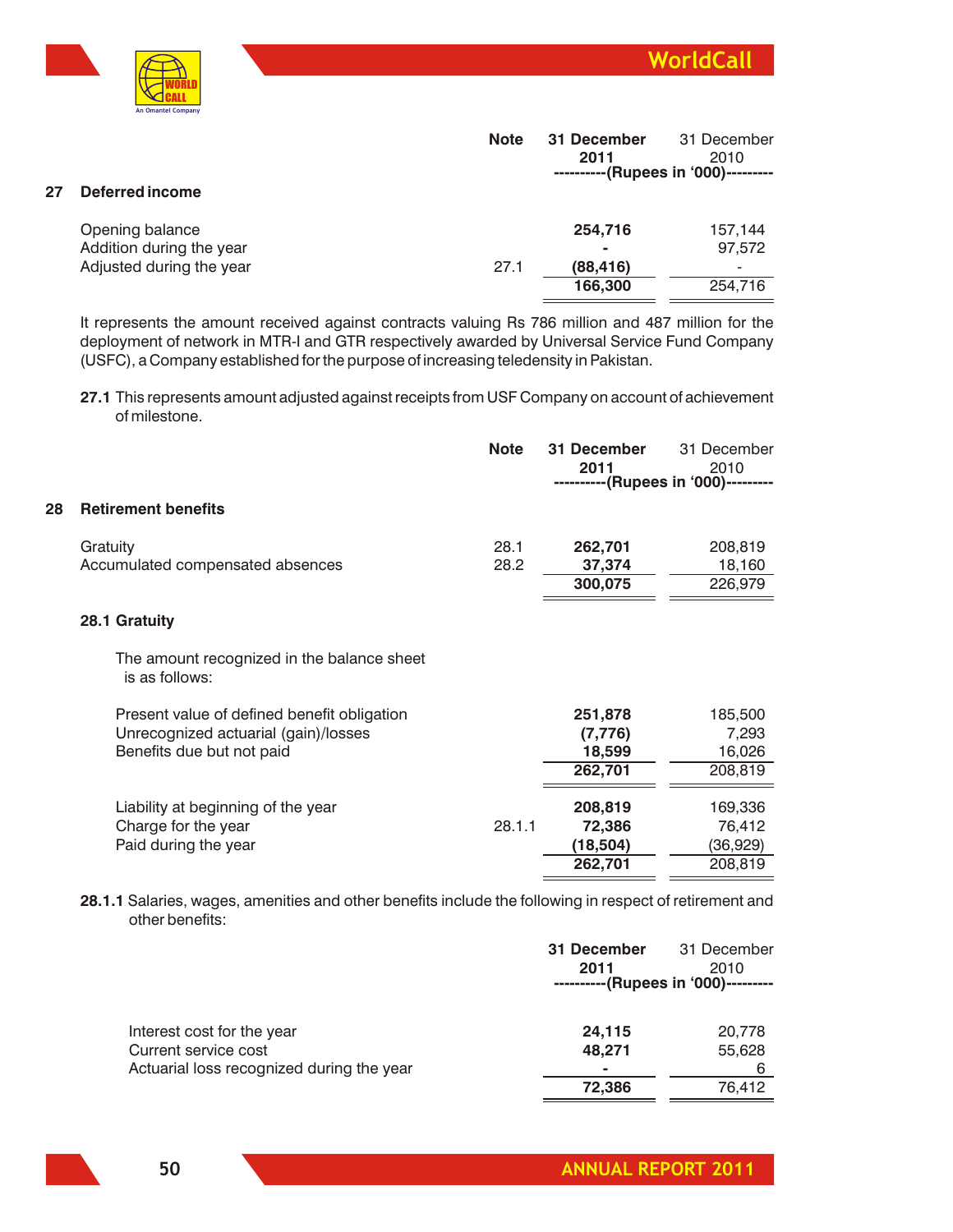

**28.1.2** Recent actuarial valuation of plan was carried out on 31 December 2011 by Nauman Associates.

Significant actuarial assumptions used for valuation of these plans are as follows:

|                                                           | 31 December<br>2011 | 31 December<br>2010 |  |
|-----------------------------------------------------------|---------------------|---------------------|--|
|                                                           |                     |                     |  |
| Discount rate (per annum)                                 | 12.5%               | 13%                 |  |
| Expected rate of salary increase (per annum)              | 11.5%               | 12%                 |  |
| Average expected remaining working life time of employees | 12 years            | 13 years            |  |

# **28.1.3 Historical information for gratuity**

|      |                                                                                                                                                                  |         |             |         | June 2008 Dec 2008 Dec 2009 Dec 2010<br>----------------------(Rupees in '000)--------------- | <b>Dec 2011</b>                                            |
|------|------------------------------------------------------------------------------------------------------------------------------------------------------------------|---------|-------------|---------|-----------------------------------------------------------------------------------------------|------------------------------------------------------------|
|      | Present value of defined<br>benefit obligation                                                                                                                   | 133,328 | 152,633     | 173,153 | 185,500                                                                                       | 251,878                                                    |
|      | Experience adjustment arising<br>on plan liabilities                                                                                                             | (2,096) | 5,042       | (8,883) | (21, 811)                                                                                     | 15,069                                                     |
| 28.2 | <b>Accumulated compensated absences</b>                                                                                                                          |         | <b>Note</b> |         | 31 December<br>2011                                                                           | 31 December<br>2010<br>----------(Rupees in '000)--------- |
|      | The amount recognized in the balance sheet                                                                                                                       |         |             |         |                                                                                               |                                                            |
|      | Is as follows:<br>Present value of defined benefit obligation<br>Unrecognized actuarial losses<br>Benefits due but not paid                                      |         |             |         | 35,716<br>(2, 156)<br>3,814<br>37,374                                                         | 26,603<br>(11, 391)<br>2,948<br>18,160                     |
|      | Liability at beginning of the year<br>Charge for the year<br>Paid during the year                                                                                |         |             | 28.2.1  | 18,160<br>22,426<br>(3,212)<br>37,374                                                         | 6,606<br>18,452<br>(6,898)<br>18,160                       |
|      | 28.2.1 Salaries, wages, amenities and other benefits<br>include the following in respect of retirement<br>and other benefits:                                    |         |             |         |                                                                                               |                                                            |
|      | Interest cost for the year<br>Current service cost<br>Past service cost<br>Additional liability charge for the year<br>Actuarial loss recognized during the year |         |             |         | 3,458<br>5,495<br>9,235<br>4,238<br>22,426                                                    | 2,836<br>5,562<br>7,077<br>2,977<br>18,452                 |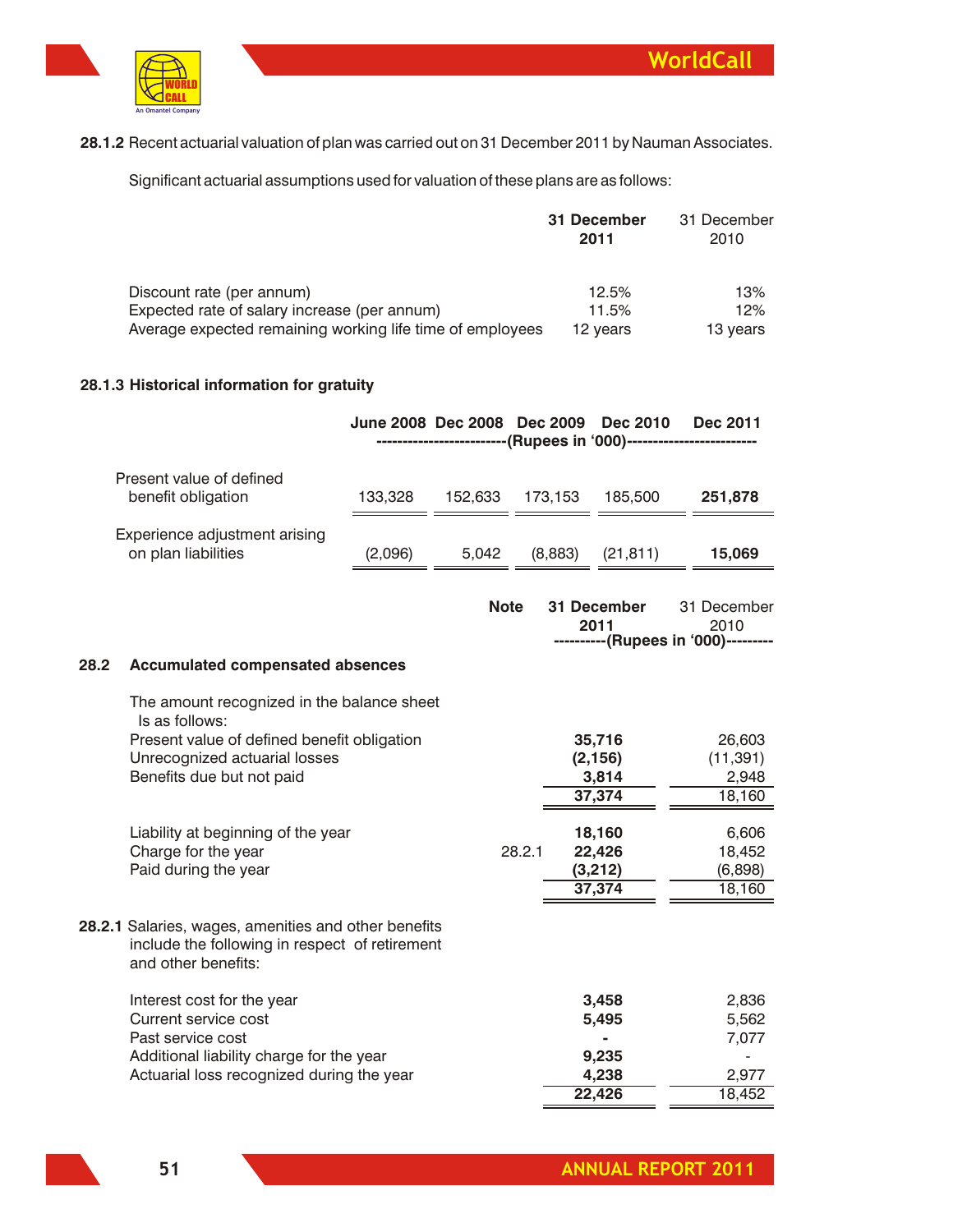

**28.2.2** Recent actuarial valuation of plan was carried out on 31 December 2011 by Nauman Associates.

Significant actuarial assumptions used for valuation of this plan are as follows:

|                                                                                                  |                                                | 31 December<br>2011                            | 31 December<br>2010<br>----------(Rupees in '000)--------- |
|--------------------------------------------------------------------------------------------------|------------------------------------------------|------------------------------------------------|------------------------------------------------------------|
| Discount rate (per annum)<br>Expected rate of salary increase (per annum)                        |                                                | 12.5%<br>11.5%                                 | 13%<br>12%                                                 |
| by the employees                                                                                 |                                                | 10 days                                        | 10 days                                                    |
| the employees                                                                                    |                                                | 10 days                                        | 10 days                                                    |
|                                                                                                  | <b>Note</b>                                    | 31 December<br>2011                            | 31 December<br>2010<br>----------(Rupees in '000)--------- |
| Liabilities against assets subject to finance lease                                              |                                                |                                                |                                                            |
| Present value of minimum lease payments<br>Less: Current portion shown under current liabilities | 19                                             | 145,014<br>(55, 543)<br>89,471                 | 29,507<br>(13, 545)<br>15,962                              |
|                                                                                                  | Average number of leaves utilized per annum by | Average number of leaves accumulated per annum |                                                            |

Interest rate used as discounting factor is ranging from 14.97 % to 17.15% per annum (31 December 2010: 12% to 17.76% per annum)**.** Taxes, repairs, replacements and insurance costs are to be borne by lessee. Under the terms of the agreements, the Company has an option to acquire the assets at the end of the respective lease terms by adjusting the deposit amount against the residual value of the assets. The Company intends to exercise the option. In case of default in payment of installments, the Company will be liable to pay additional lease rental on overdue payment at the rate of 0.1% per day.

The amount of future payments of the lease and the period in which these payments will become due are as follows:

|                                                      |                                    | 31 December 2011       |                  |                                    | 31 December 2010 |           |
|------------------------------------------------------|------------------------------------|------------------------|------------------|------------------------------------|------------------|-----------|
|                                                      | <b>Minimum</b><br>lease<br>payment | <b>Finance</b><br>cost | <b>Principal</b> | <b>Minimum</b><br>lease<br>payment | Finance<br>cost  | Principal |
|                                                      |                                    |                        |                  | (Rupees in '000)---                |                  |           |
| Not later than one year                              | 71.209                             | 15.666                 | 55.543           | 16.399                             | 2.854            | 13,545    |
| Later than one year but not<br>later than five years | 97,514                             | 8.043                  | 89.471           | 16.932                             | 970              | 15,962    |
|                                                      | 168,723                            | 23,709                 | 145,014          | 33,331                             | 3,824            | 29,507    |
|                                                      |                                    |                        |                  |                                    |                  |           |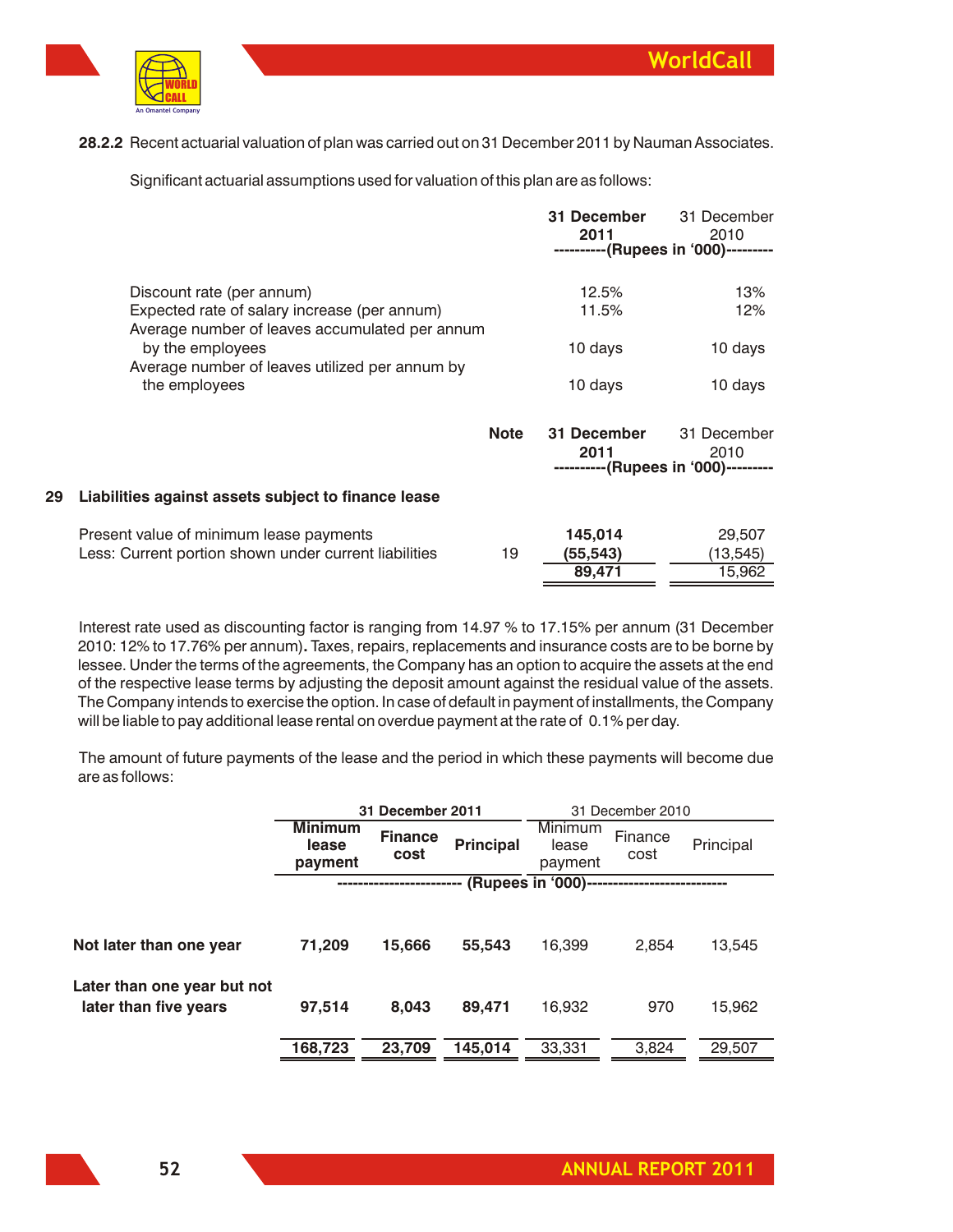

|    |                                                      | <b>Note</b> | 31 December<br>2011 | 31 December<br>2010<br>----------(Rupees in '000)--------- |
|----|------------------------------------------------------|-------------|---------------------|------------------------------------------------------------|
| 30 | Long term payables                                   |             |                     |                                                            |
|    | Payable to Pakistan Telecommunication Authority      | 30.1        | 545,955             |                                                            |
|    | Payable to Multinet Pakistan (Pvt) Limited           | 30.2        | 173,863             |                                                            |
|    | <b>Others</b>                                        |             | 774,802             | 631,645                                                    |
|    |                                                      |             | 1,494,620           | 631,645                                                    |
|    | 30.1 Payable to Pakistan Telecommunication Authority |             |                     |                                                            |
|    | Carrying value of payable to PTA                     |             | 1,373,557           |                                                            |
|    | Less: present value adjustment                       |             | (273, 831)          |                                                            |
|    |                                                      |             | 1,099,726           |                                                            |
|    | Add: unwinding of discount on liability              |             | 2,986               |                                                            |
|    |                                                      |             | 1,102,712           |                                                            |
|    | Less: payments during the year                       |             | (152, 617)          |                                                            |
|    |                                                      |             | 950,095             |                                                            |
|    | Less: current maturity                               |             | (404, 140)          |                                                            |
|    |                                                      |             | 545,955             |                                                            |

This represents interest free access promotion contribution charges (APC) for USF payable to PTA. PTA has allowed payment of outstanding amount in 36 equal installments, commencing from 01 September 2011. The liability is discounted using the effective interest rate of 16% per annum.

| <b>Note</b>                                     | 31 December<br>2011 | 31 December<br>2010<br>-(Rupees in '000)-- |
|-------------------------------------------------|---------------------|--------------------------------------------|
| 30.2 Payable to Multinet Pakistan (Pvt) Limited |                     |                                            |
| Carrying value of liability                     | 784,800             |                                            |
| Less: present value adjustment                  | (103, 356)          |                                            |
|                                                 | 681,444             |                                            |
| Add: unwinding of discount on liability         | 8,627               |                                            |
|                                                 | 690,071             |                                            |
| Add: exchange loss                              | 23,400              |                                            |
|                                                 | 713,471             |                                            |
| 19<br>Less: current maturity                    | (539,608)           |                                            |
|                                                 | 173,863             |                                            |

This represents amount payable to Multinet Pakistan (Pvt) Limited ("MPL") in respect of indefeasible right to use of media. Subsequent to initial recognition, the consideration that was immediately payable was deferred for period of five years by MPL. Gain on remeasurement has been calculated using the effective interest rate of 16% per annum.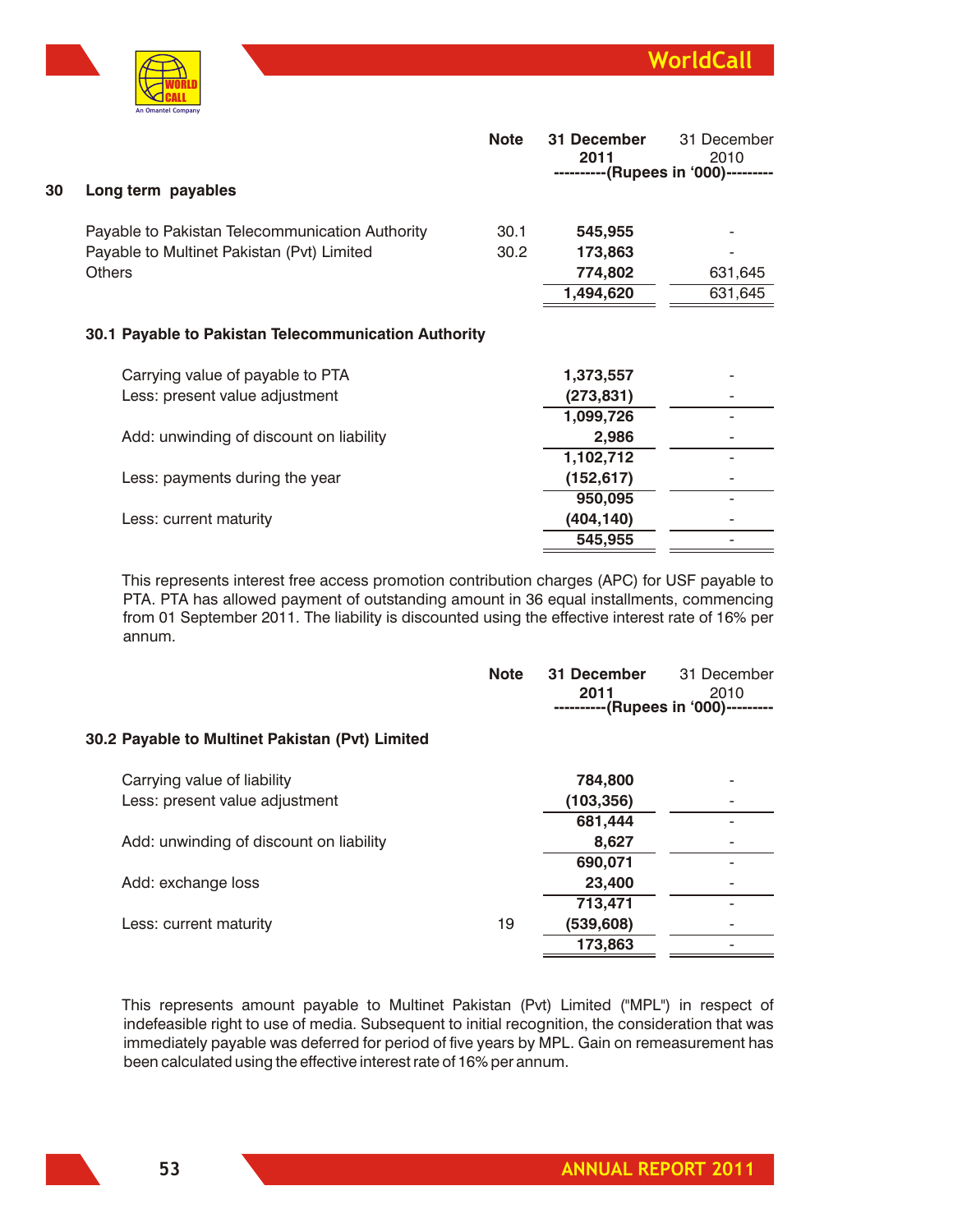

## **31 Contingencies and commitments**

## **31.1 Billing disputes with PTCL**

- **31.1.1**There is a dispute of Rs. 72.64 million (31 December 2010: Rs 72.22 million) with PTCL of non revenue time of prepaid calling cards and Rs. 38.84 million (31 December 2010: Rs 32.13 million) for excess minutes billed on account of interconnect and settlement charges. The management is hopeful that matter will be decided in favour of the Company.
- **31.1.2**PTCL has charged the Company excess Domestic Private Lease Circuits (DPLC) and other media charges amounting to Rs. 168.8 million (31 December 2010: Rs.140.07 million) on account of difference in rates, distances and date of activations. The Company has deposited Rs. 40 million (31 December 2010: Rs. 40 million) in Escrow Account on account of dispute of charging of bandwidth charges from the date of activation of Digital Interface Units (DIUs) for commercial operation and in proportion to activation of DIUs related to each DPLC link and excess charging in respect of Karachi-Rawalpindi link which was never activated. The management is hopeful that matter will be decided in favour of the Company.

# **31.2 Disputes with Pakistan Telecommunication Authority (PTA)**

- **31.2.1**There is a dispute with PTA on roll out of Company's 479 MHz and 3.5 GHz frequency bands licenses for allegedly not completing roll out within prescribed time. The dispute is pending adjudication at PTA. The Company is hopeful that the issue will be favorably resolved at the level of PTA in as much as the Company has now started it roll out plan.
- **31.2.2**There is a dispute with PTA on payment of R&D Fund contribution amounting to Rs. 11.3 million (31 December 2010: Rs. 11.3 million). The legal validity of this fund is under challenge before the Honorable Supreme Court of Pakistan. The Company is hopeful of a favorable decision.
- **31.2.3**There is a dispute with PTA on payment of contribution of APC for USF amounting to Rs. 491 million (31 December 2010: Rs. 491 million). Out of this amount, Rs. 394 million has been deposited with PTA in relation to the period prior to the valid formation of USF fund by the Federal Government. The matter is pending adjudication before the Honorable Supreme Court of Pakistan. The Company is hopeful of a favorable decision.

#### **31.3 Taxation issues**

- **31.3.1**Income Tax Return for the tax year ended 30 June 2006 was filed under the self assessment scheme. Subsequently, the case was reopened by invoking the provisions of section 122 (5A). Additions were made on account of brought forward losses, gratuity and goodwill of Rs. 773 million. The appeal of the Company is pending in Income Tax Appellate Tribunal Lahore. The management is hopeful that the matter will be decided in favour of the Company.
- **31.3.2**Income Tax Returns for the tax year ended 30 June 2003 were filed under the self assessment scheme of Worldcall Communications Limited, Worldcall Multimedia Limited, Worldcall Broadband Limited and Worldcall Phonecards Limited, now merged into the Company. The Company has received orders under section 122(5A) against the said returns filed under self assessment on 02 January 2009. As per Orders, the Income Tax Department intends to amend the returns on certain issues such as depreciation, turnover tax adjustment, gratuity provision, share premium, allocation of expenses to capital gain, mark up from associates and share deposit money amounting to Rs. 29.9 million. An appeal has been filed by the Company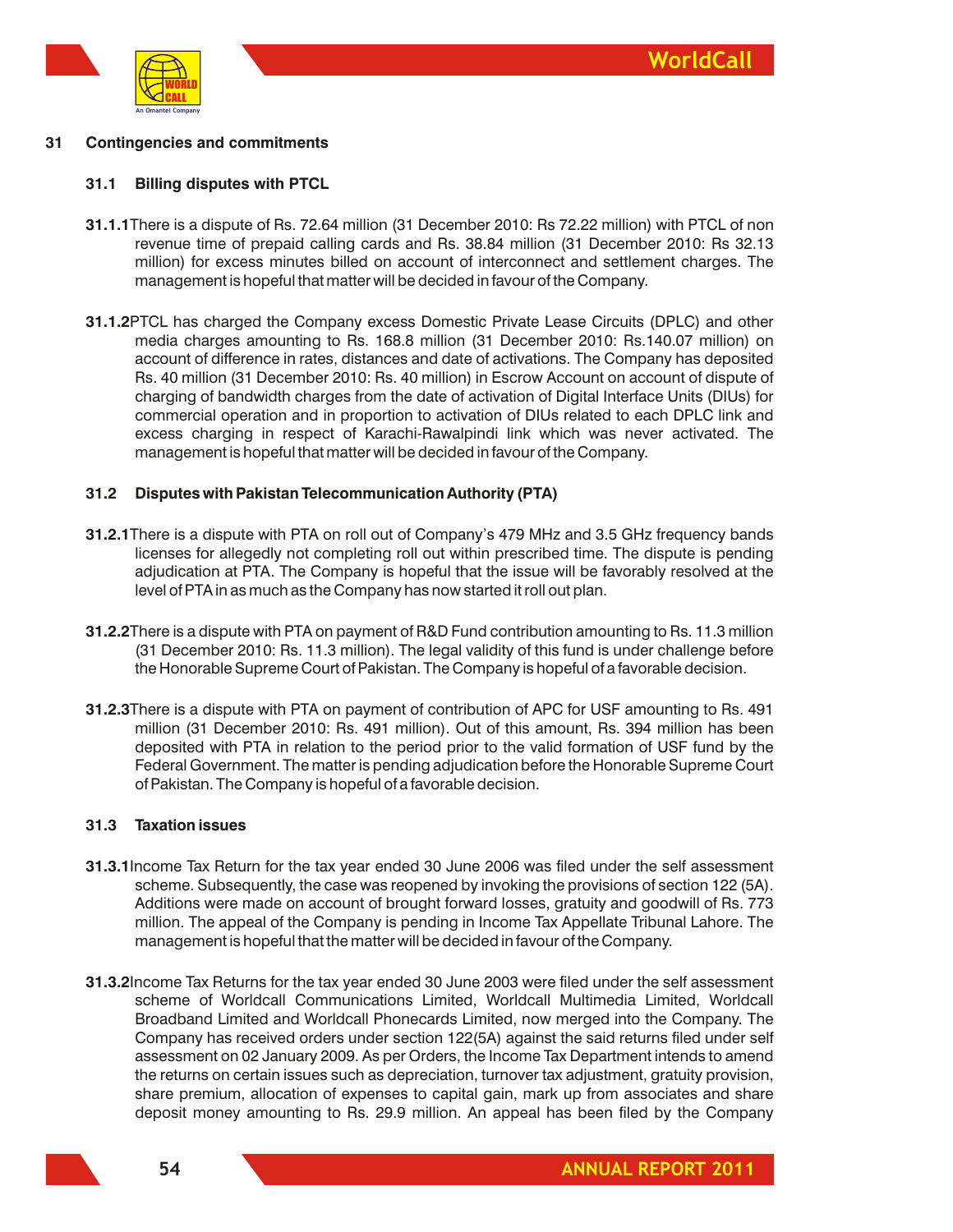

against the orders before the Commissioner of Income Tax (Appeals). Commissioner of Income Tax (Appeals) has restored the original assessment order U/S 177 dated 17 May 2005 for Worldcall Broadband Limited. Remaining appeals were also decided and a partial relief was given by CIT (Appeals), while being aggrieved, the Company has filed appeals in Income Tax Appellate Tribunal Lahore. Based on legal advice, the management is hopeful that matter will be decided in favour of the Company.

- **31.3.3** There is a dispute with sales tax authorities for payment of Rs.167 million claimed and obtained as sales tax refund in the year 2006 by the Company. The matter is presently being adjudicated by the Honorable Lahore High Court Lahore. An injunction currently holds field which precludes recovery from the Company. The Company has paid 20% of principal amount to date to the department against the said dispute. Moreover, this is an industrial issue and in case companies of other jurisdiction the Inland Revenue Tribunal has dismissed the case of sales tax authorities. It is therefore, the Company is hopeful of a favorable decision.
- **31.3.4**The department of Inland Revenue, Sales Tax, LTU has issued a show cause notice under section 11(2) and 36(1) of the Sales Tax Act 1990 demanding Rs. 232.35 million allegedly claimed wrongly as input tax during the period 2005 to 2009 on LDI services. It is the case of the department that LDI services are exempt under Federal Excise Act therefore input tax cannot be claimed for exempt services. The case is at first stage i.e. adjudication and based on legal advice Company is hopeful of a favorable decision.
- **31.3.5**The Deputy Commissioner Inland Revenue finalized the assessment under section 161/205 of the Ordinance for tax year 2006 and create a demand of Rs.113.39 million. The Company is in process to file Appeal before CIT(Appeals). The management is hopeful that the matter will be decided in favour of the Company.

|    |                                                                                  |                                                 | 31 December<br>2011   |                                               | 31 December<br>2010<br>----------(Rupees in '000)--------- |
|----|----------------------------------------------------------------------------------|-------------------------------------------------|-----------------------|-----------------------------------------------|------------------------------------------------------------|
|    | 31.4 Outstanding guarantees                                                      |                                                 | 963,482               |                                               | 1,012,853                                                  |
|    | 31.5 Commitments in respect of capital expenditure                               |                                                 | 2,185,760             |                                               | 757,484                                                    |
|    | 31.6 Outstanding letters of credit                                               |                                                 | 55,697                |                                               | 75,800                                                     |
| 32 | Issued, subscribed and paid up capital                                           | 31 Dec.<br>2011<br>--------(No of shares)------ | 31 Dec.<br>2010       | 31 Dec.<br>2011<br>------(Rupees in '000)---- | 31 Dec.<br>2010                                            |
|    | Ordinary shares of Rs. 10 each as fully paid in cash                             | 344,000,000                                     | 344,000,000           | 3,440,000                                     | 3,440,000                                                  |
|    | Ordinary shares of Rs. 10 each issued in accordance<br>with the scheme of merger | 309,965,789                                     | 309,965,789           | 3.099.658                                     | 3,099,658                                                  |
|    | Ordinary shares of Rs. 10 each issued as fully<br>paid bonus shares              | 98,094,868                                      | 98,094,868            | 980,949                                       | 980,949                                                    |
|    | Ordinary shares of Rs. 10 each issued against<br>convertible loan                | 108,510,856                                     | 108,510,856           | 1,085,109                                     | 1,085,109                                                  |
|    |                                                                                  | 860,571,513                                     | 860,571,513 8,605,716 |                                               | 8,605,716                                                  |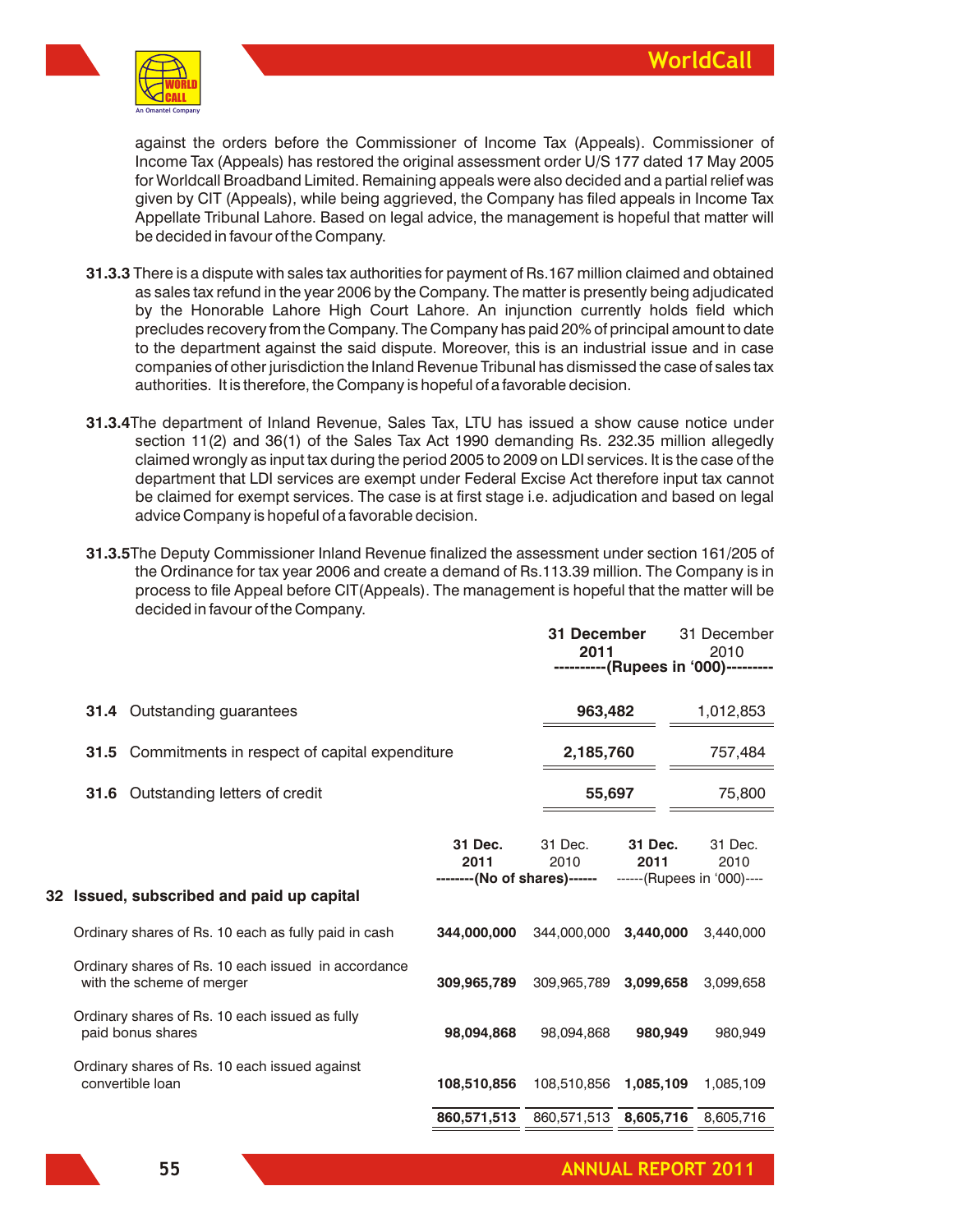

**32.1** As at 31 December 2011, Oman Telecommunications Company SAOG the holding company, holds 488,839,429 ordinary shares (31 December 2010: 488,839,429) of the Company. In addition 78,541,360 ordinary shares (31 December 2010: 78,541,360 ordinary shares) are held by the following related parties as at 31 December 2011:

|                                                                                                                 | 31 December<br>2011            | 31 December<br>2010<br>-(Rupees in '000)--------- |
|-----------------------------------------------------------------------------------------------------------------|--------------------------------|---------------------------------------------------|
| <b>Related parties</b>                                                                                          |                                |                                                   |
| <b>First Capital Securities Corporation Limited</b><br>Pace (Pakistan) Limited<br>Arif Habib Securities Limited | 4,221,207<br>912<br>74,319,241 | 4,221,207<br>912<br>74,319,241                    |
|                                                                                                                 | 78,541,360                     | 78,541,360                                        |

# **33 Share premium**

This reserve can be utilized by the Company only for the purposes specified in section 83(2) of the Companies Ordinance, 1984.

|                                                                                                   | 31 December<br>2011<br>----------(Rupees in '000)---- | 31 December<br>2010 |
|---------------------------------------------------------------------------------------------------|-------------------------------------------------------|---------------------|
| 34 Surplus on revaluation                                                                         |                                                       |                     |
| Revaluation surplus on:                                                                           |                                                       |                     |
| Plant & equipment                                                                                 | 64,059                                                | 64,059              |
| Intangible assets                                                                                 | 430,393                                               | 430,393             |
|                                                                                                   | 494,452                                               | 494,452             |
| Less: Related deferred tax liability                                                              | (173,058)                                             | (173,058)           |
| Less: Transfer to retained earning in respect of                                                  |                                                       |                     |
| incremental amortization net of deferred tax<br>Add: Transfer from retained earning in respect of | (74, 190)                                             | (52,993)            |
| decremental depreciation net of deferred tax                                                      | 96,041                                                | 69,959              |
|                                                                                                   | 21,851                                                | 16,966              |
|                                                                                                   | 343,245                                               | 338,360             |
|                                                                                                   |                                                       |                     |

**34.1** The surplus on revaluation shall not be utilized directly or indirectly by way of dividend or bonus shares as per Section 235 of the Companies Ordinance, 1984.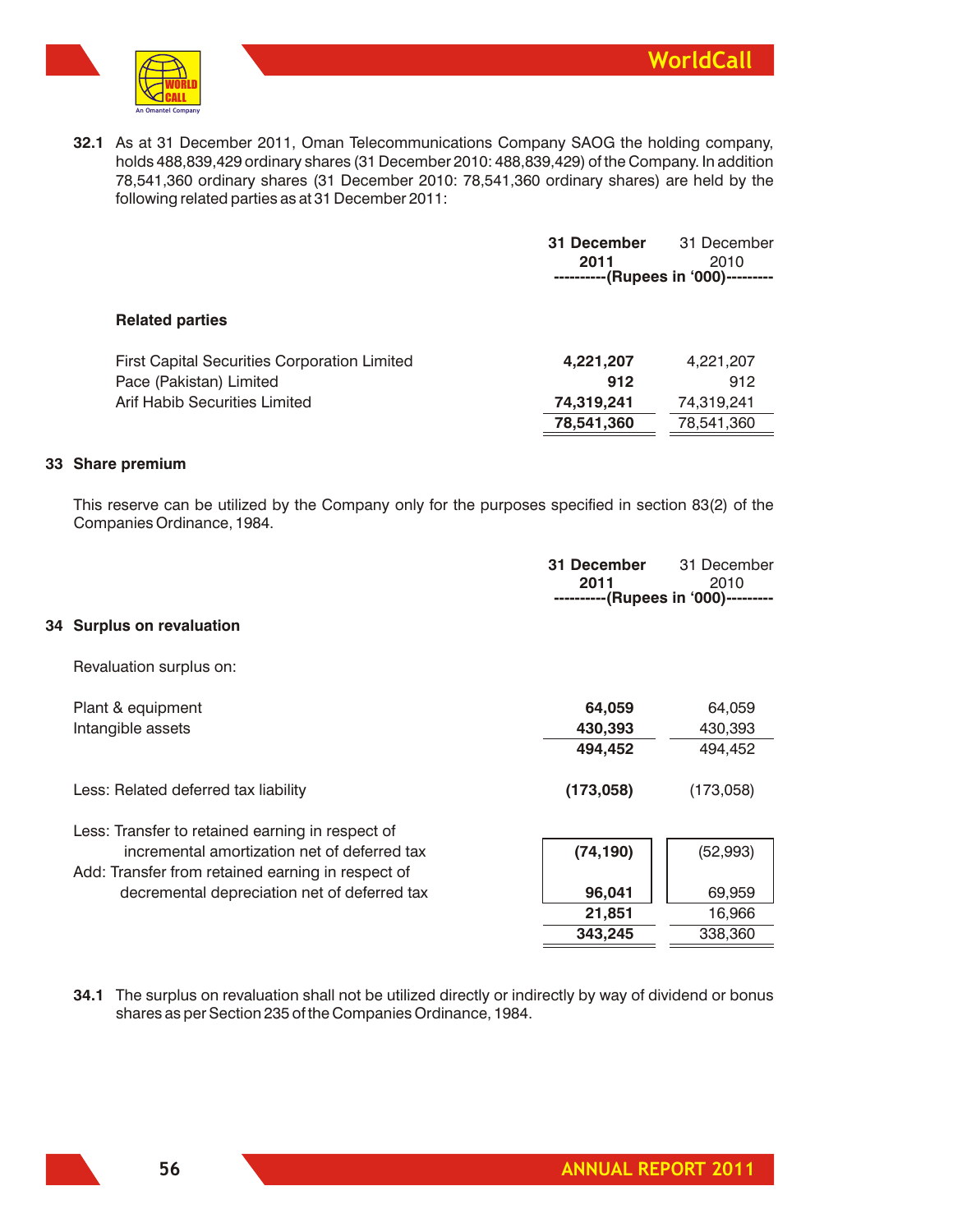

|                                                                       | <b>Note</b> | 31 December<br>2011 | 31 December<br>2010<br>----------(Rupees in '000)--------- |
|-----------------------------------------------------------------------|-------------|---------------------|------------------------------------------------------------|
| 35 Revenue - Net                                                      |             |                     |                                                            |
| Gross revenue                                                         |             | 8,686,042           | 7,937,527                                                  |
| Less:                                                                 |             |                     |                                                            |
| Sales tax                                                             |             | 156,397             | 294,895                                                    |
| Discount and commission                                               |             | 528,632             | 178,228                                                    |
|                                                                       |             | 685,029             | 473,123                                                    |
|                                                                       |             | 8,001,013           | 7,464,404                                                  |
| 36 Direct cost                                                        |             |                     |                                                            |
| Interconnect, settlement and other charges                            |             | 3,284,867           | 3,619,710                                                  |
| Bandwidth and other PTCL charges                                      |             | 455,597             | 537,913                                                    |
| Depreciation                                                          | 3.9         | 1,175,664           | 1,363,805                                                  |
| Amortization of intangible assets                                     | 5.5         | 163,758             | 100,467                                                    |
| Power consumption and pole rent                                       |             | 445,961             | 450,048                                                    |
| Security services                                                     |             | 48,563              | 37,149                                                     |
| PTA charges                                                           | 36.1        | 30,234              | 48,935                                                     |
| Cable license fee                                                     |             | 30,999              | 30,649                                                     |
| Inventory consumed                                                    |             | 2,653               | 16,302                                                     |
| Stores and spares consumed                                            |             | 43,899              | 47,325                                                     |
| Annual spectrum fee                                                   |             | 35,883              | 35,883                                                     |
| Content cost                                                          |             | 53,230              | 55,785                                                     |
| Network maintenance and insurance<br>Amortization cost of receivables |             | 165,536             | 201,553<br>18,437                                          |
| <b>Others</b>                                                         |             | 75,930              | 52,023                                                     |
|                                                                       |             | 6,012,774           | 6,615,984                                                  |
|                                                                       |             |                     |                                                            |
| 36.1 PTA Charges                                                      |             |                     |                                                            |
| <b>LDI License</b>                                                    | 36.1.1      | 15,743              | 30,977                                                     |
| <b>WLL License</b>                                                    | 36.1.2      | 9,615               | 10,676                                                     |
| <b>Broadband License</b>                                              |             | 4,157               | 4,009                                                      |
| <b>Telephony License</b>                                              | 36.1.3      | 303                 | 313                                                        |
| Annual numbering charges                                              |             | 416                 | 2,960                                                      |
|                                                                       |             | 30,234              | 48,935                                                     |
| 36.1.1 LDI License                                                    |             |                     |                                                            |
| Universal service fund                                                |             | 9,445               | 18,587                                                     |
| Research and development fund                                         |             | 3,149               | 6,195                                                      |
| Annual regulatory fee                                                 |             | 3,149               | 6,195                                                      |
|                                                                       |             | 15,743              | 30,977                                                     |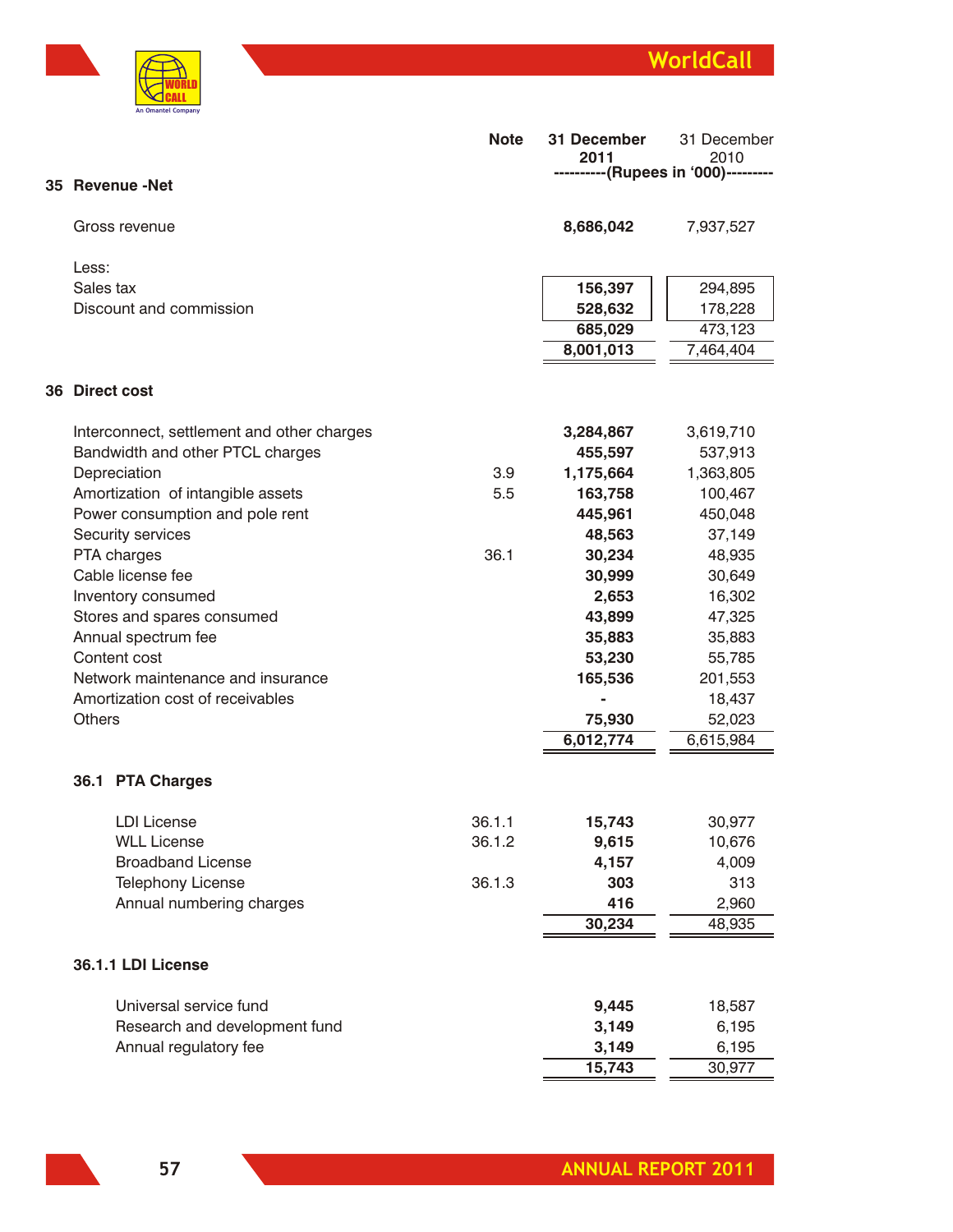

**37 Operating cost**

|                                                    | <b>Note</b> | 31 December<br>2011 | 31 December<br>2010<br>----------(Rupees in '000)--------- |
|----------------------------------------------------|-------------|---------------------|------------------------------------------------------------|
| 36.1.2 WLL License                                 |             |                     |                                                            |
| Universal service fund                             |             | 3,207               | 4,614                                                      |
| Research and development fund                      |             | 1,069               | 1,538                                                      |
| Annual regulatory fee                              |             | 1,069               | 1,538                                                      |
| Royalty fee                                        |             | 4,270               | 2,986                                                      |
|                                                    |             | 9,615               | 10,676                                                     |
| 36.1.3 Telephony License                           |             |                     |                                                            |
| Universal service fund                             |             | 181                 | 187                                                        |
| Research and development fund                      |             | 61                  | 63                                                         |
| Annual regulatory fee                              |             | 61                  | 63                                                         |
|                                                    |             | 303                 | 313                                                        |
| <b>Operating cost</b>                              |             |                     |                                                            |
| Salaries, wages and benefits                       |             | 717,296             | 699,240                                                    |
| Marketing, advertisement and selling expenses      |             | 50,940              | 158,112                                                    |
| Rent, rates and taxes                              |             | 93,982              | 97,546                                                     |
| Communications                                     |             | 17,778              | 18,595                                                     |
| Transportation                                     |             | 27,021              | 33,379                                                     |
| Legal and professional                             |             | 14,841              | 30,885                                                     |
| Insurance                                          |             | 31,438              | 46,847                                                     |
| <b>Utilities</b>                                   |             | 60,982              | 66,481                                                     |
| Printing and stationery                            |             | 11,234              | 9,132                                                      |
| Entertainment                                      |             | 24,835              | 18,942                                                     |
| Travel and conveyance                              |             | 142,550             | 126,221                                                    |
| Repairs and maintenance                            |             | 19,613              | 24,817                                                     |
| Provision for doubtful debts and other receivables |             | 119,683             | 134,889                                                    |
| Donations                                          | 37.1        | 3,129               | 2,756                                                      |
| Fees and subscriptions                             |             | 4,022               | 8,806                                                      |
| Directors meeting fee                              |             | 2,161               | 2,529                                                      |
| Postage and courier                                |             | 1,708               | 2,116                                                      |
| Newspapers and periodicals                         |             | 382                 | 809                                                        |
| Auditor's remuneration                             | 37.2        | 9,950               | 7,750                                                      |
| Depreciation                                       | 3.9         | 65,422              | 66,382                                                     |
| Miscellaneous                                      |             | 41,270              | 53,807                                                     |
|                                                    |             | 1,460,237           | 1,610,041                                                  |

**37.1** None of the Directors of the Company or any of their spouses have any interest in or otherwise associated with any of the recipients of donations made by the Company during the year.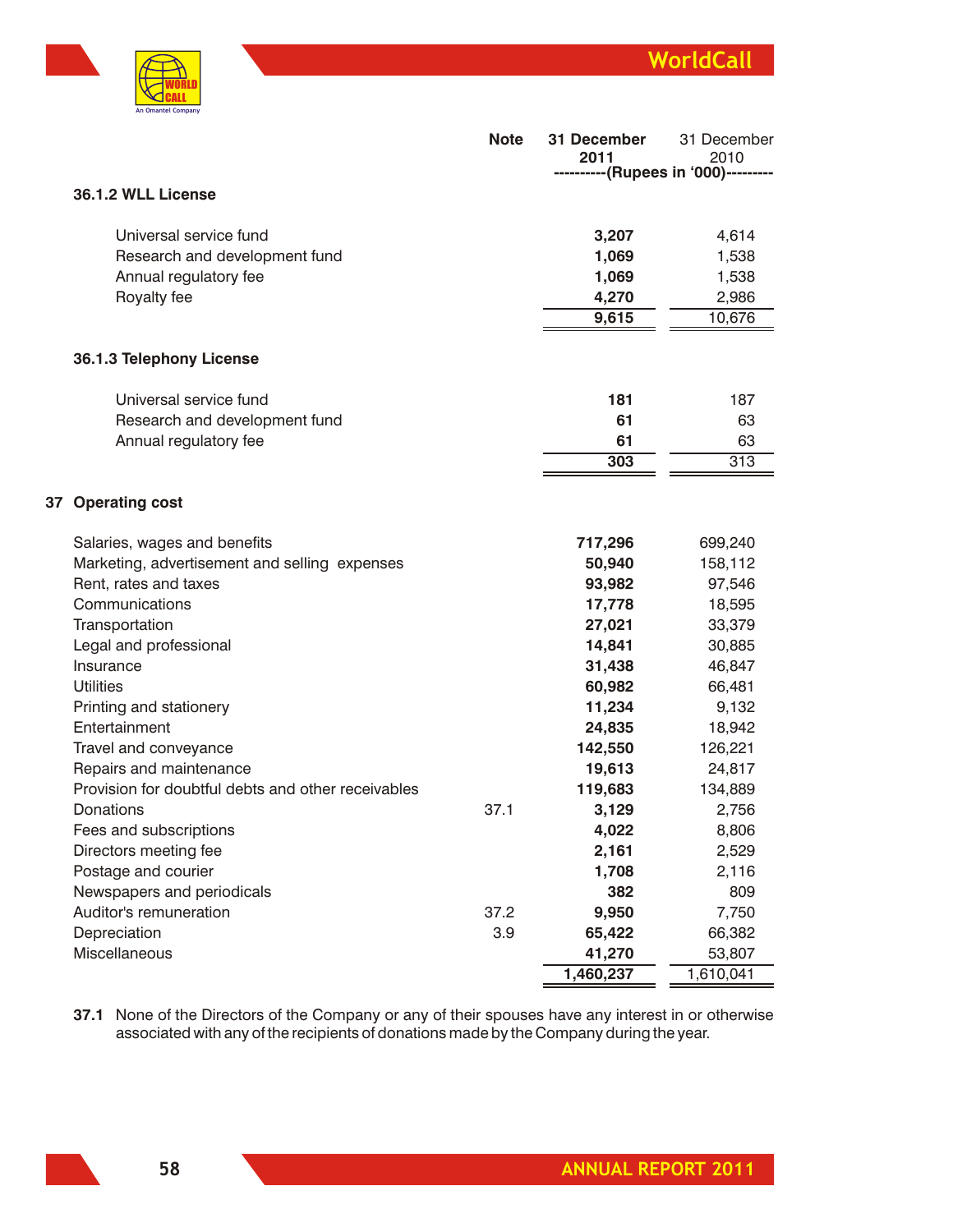

| 37.2 Auditor's remuneration<br>3,750<br>Statutory audit<br>3,750<br>Half year review<br>1,000<br>1,000<br>International reporting<br>2,750<br>2,750<br>Taxation and other services<br>1,975<br>Out of pocket expenses<br>475<br>250<br>7,750<br>9,950<br>38 Finance cost<br>70,583<br>965<br>Mark-up on long term loans<br>Mark-up on short term loans/running finance<br>113,084<br>165,037<br>Interest on PTA license fee<br>34,219<br>15,521<br>6,138<br>Financial charge on leased liabilities<br>Mark up on Term Finance Certificates<br>426,675<br>511,991<br>Discounting charges<br>24,556<br>Amortization of transaction cost<br>16,801<br>11,431<br>Bank charges and commission<br>47,434<br>13,632<br>714,654<br>743,413<br>39 Other operating income<br>Income from financial assets/liabilities<br>Income on deposit and saving accounts<br>23,835<br>19,476<br>Dividend income<br>934<br>1,225<br>Mark-up on advance to associated company<br>1,698<br>Gain on remeasurement of financial liabilities<br>377,188<br>Liabilities written off<br>31,327<br>Amortization of receivable<br>5,071<br>Exchange gain<br>5,052<br>438,646<br>27,160<br>Income from non-financial assets<br>Scrap sales<br>161<br>84<br>Profit on sale of property, plant and equipment<br>61,476<br>15,320<br>Miscellaneous<br>4,007<br>15,456<br>65,567<br>30,937<br>504,213<br>58,097<br><b>Taxation</b><br>40.<br>40.1<br><b>Current tax</b><br>80,133<br>52,628<br>Deferred tax<br>(269, 546)<br>(417, 075) |  | <b>Note</b> | 31 December<br>2011 | 31 December<br>2010<br>----------(Rupees in '000)--------- |
|------------------------------------------------------------------------------------------------------------------------------------------------------------------------------------------------------------------------------------------------------------------------------------------------------------------------------------------------------------------------------------------------------------------------------------------------------------------------------------------------------------------------------------------------------------------------------------------------------------------------------------------------------------------------------------------------------------------------------------------------------------------------------------------------------------------------------------------------------------------------------------------------------------------------------------------------------------------------------------------------------------------------------------------------------------------------------------------------------------------------------------------------------------------------------------------------------------------------------------------------------------------------------------------------------------------------------------------------------------------------------------------------------------------------------------------------------------------------------------------------------|--|-------------|---------------------|------------------------------------------------------------|
|                                                                                                                                                                                                                                                                                                                                                                                                                                                                                                                                                                                                                                                                                                                                                                                                                                                                                                                                                                                                                                                                                                                                                                                                                                                                                                                                                                                                                                                                                                      |  |             |                     |                                                            |
|                                                                                                                                                                                                                                                                                                                                                                                                                                                                                                                                                                                                                                                                                                                                                                                                                                                                                                                                                                                                                                                                                                                                                                                                                                                                                                                                                                                                                                                                                                      |  |             |                     |                                                            |
|                                                                                                                                                                                                                                                                                                                                                                                                                                                                                                                                                                                                                                                                                                                                                                                                                                                                                                                                                                                                                                                                                                                                                                                                                                                                                                                                                                                                                                                                                                      |  |             |                     |                                                            |
|                                                                                                                                                                                                                                                                                                                                                                                                                                                                                                                                                                                                                                                                                                                                                                                                                                                                                                                                                                                                                                                                                                                                                                                                                                                                                                                                                                                                                                                                                                      |  |             |                     |                                                            |
|                                                                                                                                                                                                                                                                                                                                                                                                                                                                                                                                                                                                                                                                                                                                                                                                                                                                                                                                                                                                                                                                                                                                                                                                                                                                                                                                                                                                                                                                                                      |  |             |                     |                                                            |
|                                                                                                                                                                                                                                                                                                                                                                                                                                                                                                                                                                                                                                                                                                                                                                                                                                                                                                                                                                                                                                                                                                                                                                                                                                                                                                                                                                                                                                                                                                      |  |             |                     |                                                            |
|                                                                                                                                                                                                                                                                                                                                                                                                                                                                                                                                                                                                                                                                                                                                                                                                                                                                                                                                                                                                                                                                                                                                                                                                                                                                                                                                                                                                                                                                                                      |  |             |                     |                                                            |
|                                                                                                                                                                                                                                                                                                                                                                                                                                                                                                                                                                                                                                                                                                                                                                                                                                                                                                                                                                                                                                                                                                                                                                                                                                                                                                                                                                                                                                                                                                      |  |             |                     |                                                            |
|                                                                                                                                                                                                                                                                                                                                                                                                                                                                                                                                                                                                                                                                                                                                                                                                                                                                                                                                                                                                                                                                                                                                                                                                                                                                                                                                                                                                                                                                                                      |  |             |                     |                                                            |
|                                                                                                                                                                                                                                                                                                                                                                                                                                                                                                                                                                                                                                                                                                                                                                                                                                                                                                                                                                                                                                                                                                                                                                                                                                                                                                                                                                                                                                                                                                      |  |             |                     |                                                            |
|                                                                                                                                                                                                                                                                                                                                                                                                                                                                                                                                                                                                                                                                                                                                                                                                                                                                                                                                                                                                                                                                                                                                                                                                                                                                                                                                                                                                                                                                                                      |  |             |                     |                                                            |
|                                                                                                                                                                                                                                                                                                                                                                                                                                                                                                                                                                                                                                                                                                                                                                                                                                                                                                                                                                                                                                                                                                                                                                                                                                                                                                                                                                                                                                                                                                      |  |             |                     |                                                            |
|                                                                                                                                                                                                                                                                                                                                                                                                                                                                                                                                                                                                                                                                                                                                                                                                                                                                                                                                                                                                                                                                                                                                                                                                                                                                                                                                                                                                                                                                                                      |  |             |                     |                                                            |
|                                                                                                                                                                                                                                                                                                                                                                                                                                                                                                                                                                                                                                                                                                                                                                                                                                                                                                                                                                                                                                                                                                                                                                                                                                                                                                                                                                                                                                                                                                      |  |             |                     |                                                            |
|                                                                                                                                                                                                                                                                                                                                                                                                                                                                                                                                                                                                                                                                                                                                                                                                                                                                                                                                                                                                                                                                                                                                                                                                                                                                                                                                                                                                                                                                                                      |  |             |                     |                                                            |
|                                                                                                                                                                                                                                                                                                                                                                                                                                                                                                                                                                                                                                                                                                                                                                                                                                                                                                                                                                                                                                                                                                                                                                                                                                                                                                                                                                                                                                                                                                      |  |             |                     |                                                            |
|                                                                                                                                                                                                                                                                                                                                                                                                                                                                                                                                                                                                                                                                                                                                                                                                                                                                                                                                                                                                                                                                                                                                                                                                                                                                                                                                                                                                                                                                                                      |  |             |                     |                                                            |
|                                                                                                                                                                                                                                                                                                                                                                                                                                                                                                                                                                                                                                                                                                                                                                                                                                                                                                                                                                                                                                                                                                                                                                                                                                                                                                                                                                                                                                                                                                      |  |             |                     |                                                            |
|                                                                                                                                                                                                                                                                                                                                                                                                                                                                                                                                                                                                                                                                                                                                                                                                                                                                                                                                                                                                                                                                                                                                                                                                                                                                                                                                                                                                                                                                                                      |  |             |                     |                                                            |
|                                                                                                                                                                                                                                                                                                                                                                                                                                                                                                                                                                                                                                                                                                                                                                                                                                                                                                                                                                                                                                                                                                                                                                                                                                                                                                                                                                                                                                                                                                      |  |             |                     |                                                            |
|                                                                                                                                                                                                                                                                                                                                                                                                                                                                                                                                                                                                                                                                                                                                                                                                                                                                                                                                                                                                                                                                                                                                                                                                                                                                                                                                                                                                                                                                                                      |  |             |                     |                                                            |
|                                                                                                                                                                                                                                                                                                                                                                                                                                                                                                                                                                                                                                                                                                                                                                                                                                                                                                                                                                                                                                                                                                                                                                                                                                                                                                                                                                                                                                                                                                      |  |             |                     |                                                            |
|                                                                                                                                                                                                                                                                                                                                                                                                                                                                                                                                                                                                                                                                                                                                                                                                                                                                                                                                                                                                                                                                                                                                                                                                                                                                                                                                                                                                                                                                                                      |  |             |                     |                                                            |
|                                                                                                                                                                                                                                                                                                                                                                                                                                                                                                                                                                                                                                                                                                                                                                                                                                                                                                                                                                                                                                                                                                                                                                                                                                                                                                                                                                                                                                                                                                      |  |             |                     |                                                            |
|                                                                                                                                                                                                                                                                                                                                                                                                                                                                                                                                                                                                                                                                                                                                                                                                                                                                                                                                                                                                                                                                                                                                                                                                                                                                                                                                                                                                                                                                                                      |  |             |                     |                                                            |
|                                                                                                                                                                                                                                                                                                                                                                                                                                                                                                                                                                                                                                                                                                                                                                                                                                                                                                                                                                                                                                                                                                                                                                                                                                                                                                                                                                                                                                                                                                      |  |             |                     |                                                            |
|                                                                                                                                                                                                                                                                                                                                                                                                                                                                                                                                                                                                                                                                                                                                                                                                                                                                                                                                                                                                                                                                                                                                                                                                                                                                                                                                                                                                                                                                                                      |  |             |                     |                                                            |
|                                                                                                                                                                                                                                                                                                                                                                                                                                                                                                                                                                                                                                                                                                                                                                                                                                                                                                                                                                                                                                                                                                                                                                                                                                                                                                                                                                                                                                                                                                      |  |             |                     |                                                            |
|                                                                                                                                                                                                                                                                                                                                                                                                                                                                                                                                                                                                                                                                                                                                                                                                                                                                                                                                                                                                                                                                                                                                                                                                                                                                                                                                                                                                                                                                                                      |  |             |                     |                                                            |
|                                                                                                                                                                                                                                                                                                                                                                                                                                                                                                                                                                                                                                                                                                                                                                                                                                                                                                                                                                                                                                                                                                                                                                                                                                                                                                                                                                                                                                                                                                      |  |             |                     |                                                            |
|                                                                                                                                                                                                                                                                                                                                                                                                                                                                                                                                                                                                                                                                                                                                                                                                                                                                                                                                                                                                                                                                                                                                                                                                                                                                                                                                                                                                                                                                                                      |  |             |                     |                                                            |
|                                                                                                                                                                                                                                                                                                                                                                                                                                                                                                                                                                                                                                                                                                                                                                                                                                                                                                                                                                                                                                                                                                                                                                                                                                                                                                                                                                                                                                                                                                      |  |             |                     |                                                            |
|                                                                                                                                                                                                                                                                                                                                                                                                                                                                                                                                                                                                                                                                                                                                                                                                                                                                                                                                                                                                                                                                                                                                                                                                                                                                                                                                                                                                                                                                                                      |  |             |                     |                                                            |
|                                                                                                                                                                                                                                                                                                                                                                                                                                                                                                                                                                                                                                                                                                                                                                                                                                                                                                                                                                                                                                                                                                                                                                                                                                                                                                                                                                                                                                                                                                      |  |             |                     |                                                            |
|                                                                                                                                                                                                                                                                                                                                                                                                                                                                                                                                                                                                                                                                                                                                                                                                                                                                                                                                                                                                                                                                                                                                                                                                                                                                                                                                                                                                                                                                                                      |  |             | (189, 413)          | (364, 447)                                                 |

**59 ANNUAL REPORT 2011**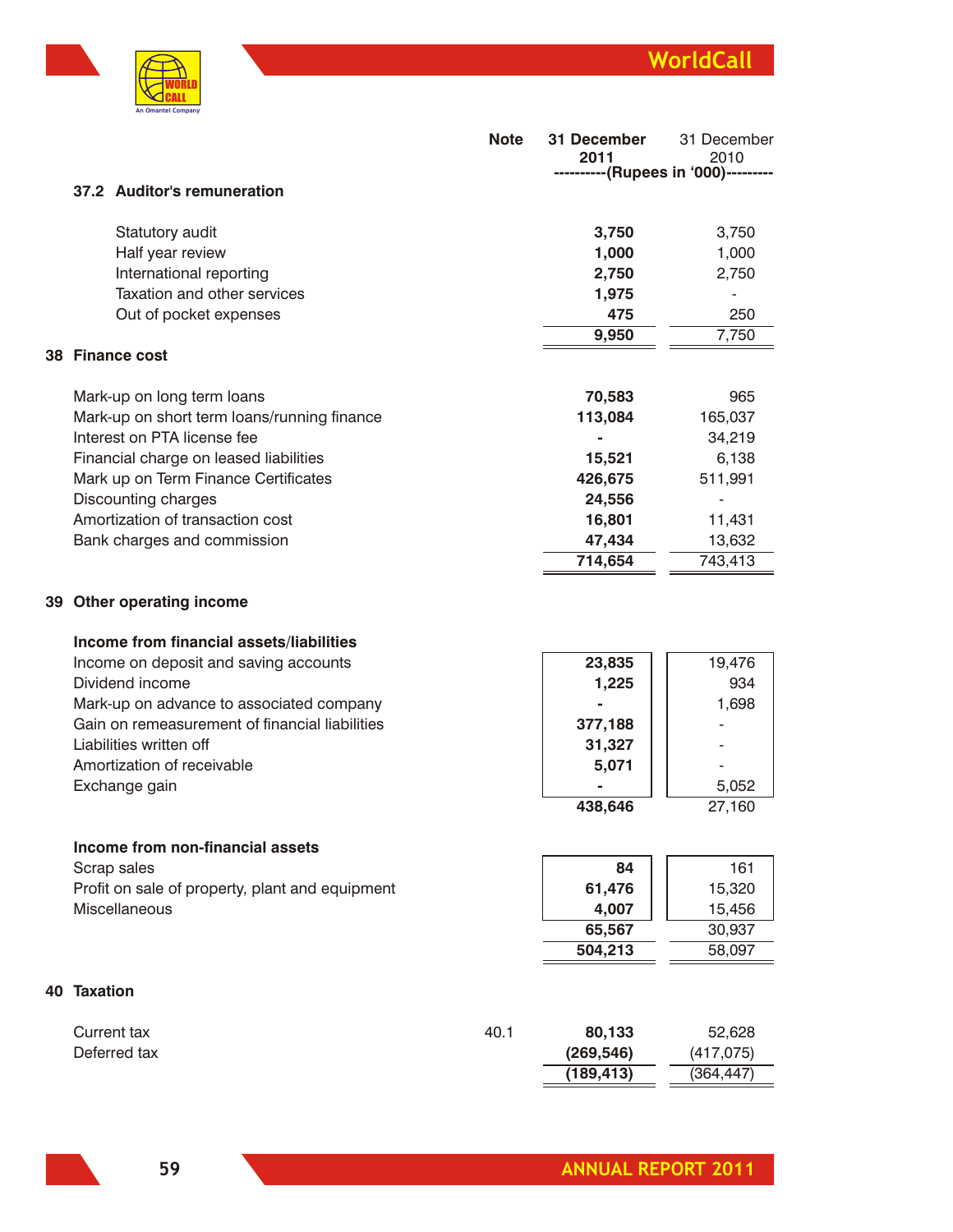

- **40.1** It includes tax on income covered under presumptive tax regime under Section 113 of the Income Tax Ordinance, 2001 and minimum turnover tax.
- **40.2** Since the Company is subject to minimum tax under section 113 of Income tax Ordinance 2001, therefore tax charge reconciliation has not been prepared.

|      | 41 Earning/(loss) per share                                                         |                | 31 December<br>2011 | 31 December<br>2010 |
|------|-------------------------------------------------------------------------------------|----------------|---------------------|---------------------|
| 41.1 | Basic and diluted earning/(loss) per share                                          |                |                     |                     |
|      | Profit/(loss) after taxation available for<br>distribution to ordinary shareholders | Rupees in '000 | 290,250             | (1, 147, 006)       |
|      | Weighted average number of<br>ordinary shares                                       | Number in '000 | 860,572             | 860,572             |
|      | Basic and diluted earning/(loss)<br>per share                                       | Rupees         | 0.34                | (1.33)              |

#### **42 Related party transactions**

The related parties comprise of shareholders, foreign subsidiary, local associated companies, related group companies, directors of the Company, companies where directors also hold directorship and key management personnel.

|   |                                      |                                                                                                                                          | 31 December<br>2011          | 31 December<br>2010<br>-(Rupees in '000)----- |
|---|--------------------------------------|------------------------------------------------------------------------------------------------------------------------------------------|------------------------------|-----------------------------------------------|
|   | <b>Relationship with the Company</b> | <b>Nature of transactions</b>                                                                                                            |                              |                                               |
| 1 | Parent Company                       | Purchase of goods and services<br>Sale of goods and services                                                                             | 373,957<br>154,035           | 500,677<br>389,204                            |
| 2 | Other related parties                | Purchase of goods and services<br>Purchase of property<br>Sale of goods and services<br>Interest on loan<br>Provision for doubtful debts | 12,332<br>21,000<br>813<br>٠ | 14,586<br>30,000<br>277<br>1,698<br>54,648    |
| 3 | Key management personnel             | Salaries and other employee<br>benefits                                                                                                  | 352,489                      | 290,510                                       |

All transactions with related parties have been carried out on commercial terms and conditions.

### **Year end balances**

| Receivable from related parties | 232.281   | 207.814   |
|---------------------------------|-----------|-----------|
| Payable to related parties      | 1,487,304 | 1,156,250 |

These are in normal course of business and are interest free.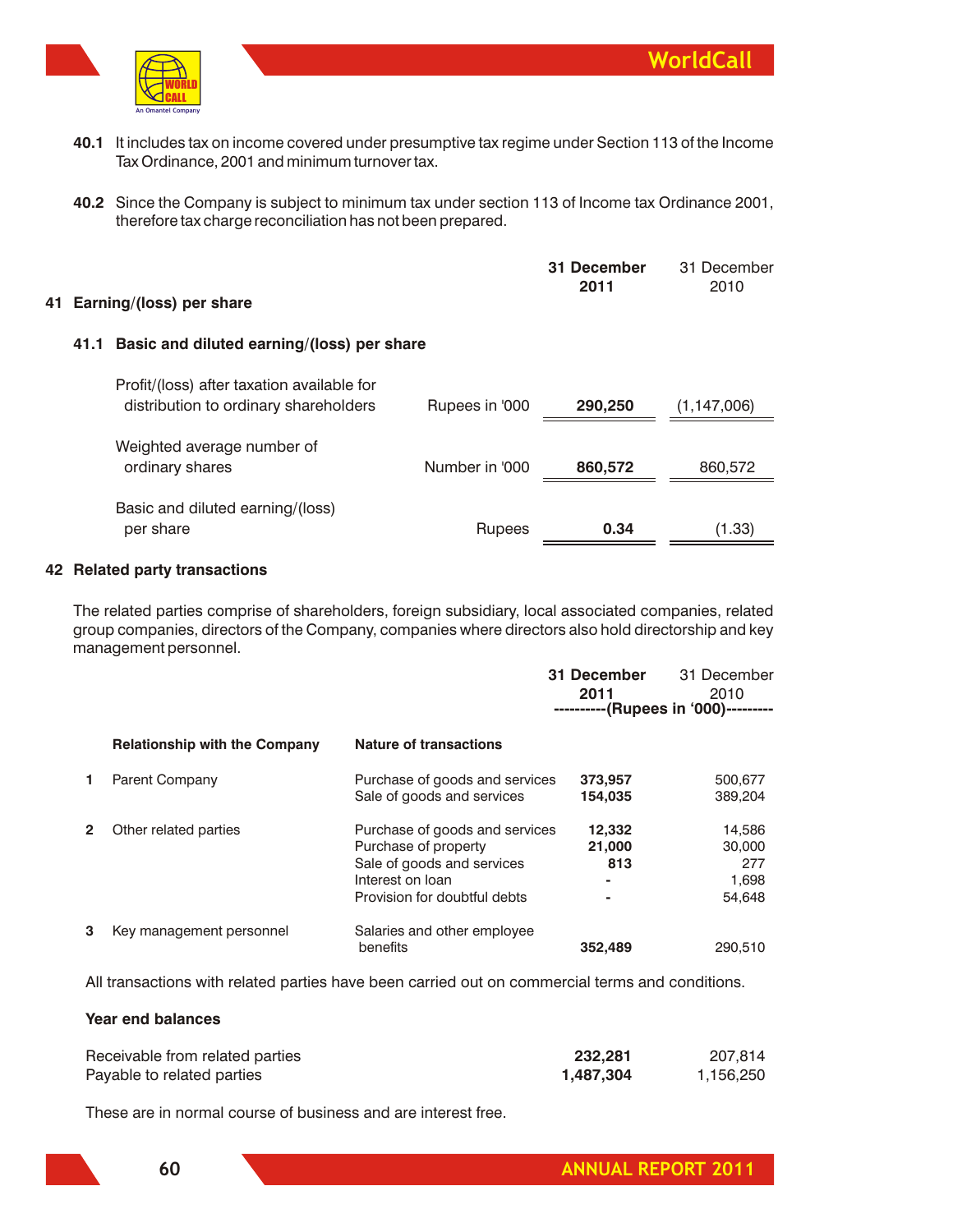

|    |                                                        | 31 December<br>2011 | 31 December<br>2010                 |
|----|--------------------------------------------------------|---------------------|-------------------------------------|
| 43 | <b>Cash generated from operations</b>                  |                     | ----------(Rupees in '000)--------- |
|    | Profit/(loss) before taxation                          | 100,837             | (1,511,453)                         |
|    | Adjustment for:                                        |                     |                                     |
|    | Depreciation                                           | 1,241,086           | 1,430,187                           |
|    | Amortization of intangible assets                      | 163,758             | 100,467                             |
|    | Amortization of transaction cost                       | 16,801              | 11,431                              |
|    | Discounting charges-net                                | 19,485              | 18,437                              |
|    | Interest on PTA license fee                            |                     | 34,219                              |
|    | Provision for doubtful receivables                     | 119,683             | 134,889                             |
|    | Provision for stock in trade and stores & spares       | 6,000               | 23,200                              |
|    | Gain on disposal of property, plant and equipment      | (61, 476)           | (15, 320)                           |
|    | Gain on re-measurement of investment property          |                     |                                     |
|    | at fair value                                          |                     | (1,378)                             |
|    | Gain on remeasurement of liabilities                   | (377, 188)          |                                     |
|    | Liabilities written off                                | (31, 327)           |                                     |
|    | Exchange loss on foreign currency loan                 | 154,245             |                                     |
|    | Impairment loss on available for sale financial assets | 26,508              | 65,894                              |
|    | <b>Retirement benefits</b>                             | 94,812              | 94,865                              |
|    | Finance costs                                          | 673,297             | 697,763                             |
|    | Profit before working capital changes                  | 2,146,521           | 1,083,201                           |
|    | Effect on cash flow due to working capital changes:    |                     |                                     |
|    | $(In a reason) / Do a reason in the current a so a to$ |                     |                                     |

| (increase)/Decrease in the current assets |               |           |
|-------------------------------------------|---------------|-----------|
| Stores and spares                         | (49, 340)     | 110,839   |
| Stock in trade                            | (8,984)       | (19, 312) |
| Trade debts                               | (1, 186, 334) | (39, 614) |
| Loans and advances                        | (276, 113)    | 85,674    |
| Deposits and prepayments                  | 31,106        | 7,867     |
| Other receivables                         | (127, 808)    | (9, 109)  |
|                                           |               |           |
| Increase in the current liabilities       |               |           |
| Trade and other payables                  | (44, 543)     | 1,794,186 |
|                                           | (1,662,016)   | 1,930,531 |
|                                           | 484,505       | 3,013,732 |
|                                           |               |           |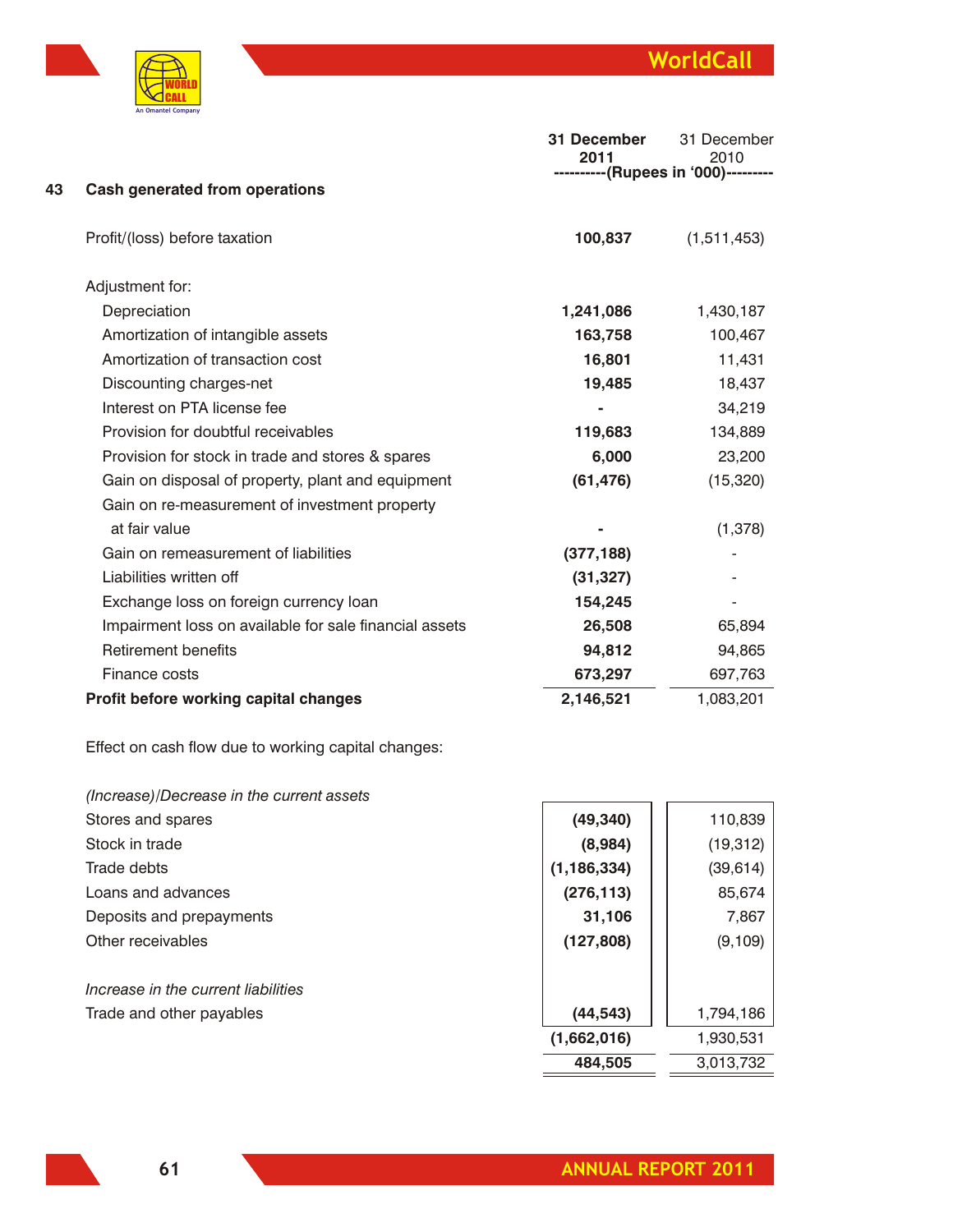

# **44 Remuneration of chief executive, directors and executives**

The aggregate amount charged in the financial statements for the year for remuneration, including certain benefits, to the chief executive, directors and executives of the Company are as follows:

|         |                 | <b>Directors</b>                          |                          | <b>Executives</b> |                                               |
|---------|-----------------|-------------------------------------------|--------------------------|-------------------|-----------------------------------------------|
| 31 Dec. | 31 Dec.         | 31 Dec.                                   | 31 Dec.                  | 31 Dec.           | 31 Dec.                                       |
| 2011    | 2010            | 2011                                      | 2010                     | 2011              | 2010                                          |
|         |                 |                                           |                          |                   |                                               |
|         |                 |                                           |                          |                   |                                               |
| 17,920  | 16,000          |                                           |                          | 194,414           | 157,856                                       |
|         |                 |                                           |                          |                   |                                               |
|         |                 | ٠                                         |                          |                   | 27,059                                        |
| 7,168   | 6,400           | ٠                                         | $\overline{\phantom{a}}$ | 77,766            | 63,142                                        |
|         |                 |                                           |                          |                   |                                               |
| 1,792   | 1,600           |                                           |                          | 19,441            | 15,786                                        |
|         |                 |                                           |                          |                   | 263,843                                       |
|         |                 |                                           |                          |                   |                                               |
| 1       | 1               |                                           |                          | 174               | 136                                           |
|         | 2,987<br>29,867 | <b>Chief Executive</b><br>2,667<br>26,667 |                          |                   | --(Rupees in '000)------<br>31,001<br>322,622 |

The chief executive and certain executives of the Company are provided with Company maintained vehicles and residential telephones.

Meeting fee Rs. 2.161 million (31 December 2010: Rs. 2.529) was paid to directors during the year .

# **45 Financial risk management**

The Company finances its operations through equity, borrowings and management of working capital with a view to obtain a reasonable mix between the various sources of finance to minimize the risk. Taken as a whole, risk arising from the Company's financial instruments is limited as there is no significant exposure to market risk in respect of such instruments.

The Company has exposure to the following risks from its use of financial instruments

- Credit risk
- Liquidity risk
- Market risk

# **45.1 Credit risk**

Credit risk represents the accounting loss that would be recognized at the reporting date if counter parties failed completely to perform as contracted. The Company's credit risk is primarily attributable to its trade debts and loans and advances. The Company has no significant concentration of credit risk as exposure is spread over a large number of counter parties in the case of trade debts. To manage exposure to credit risk, the Company applies credit limits to its customers and obtains advances from certain customers.

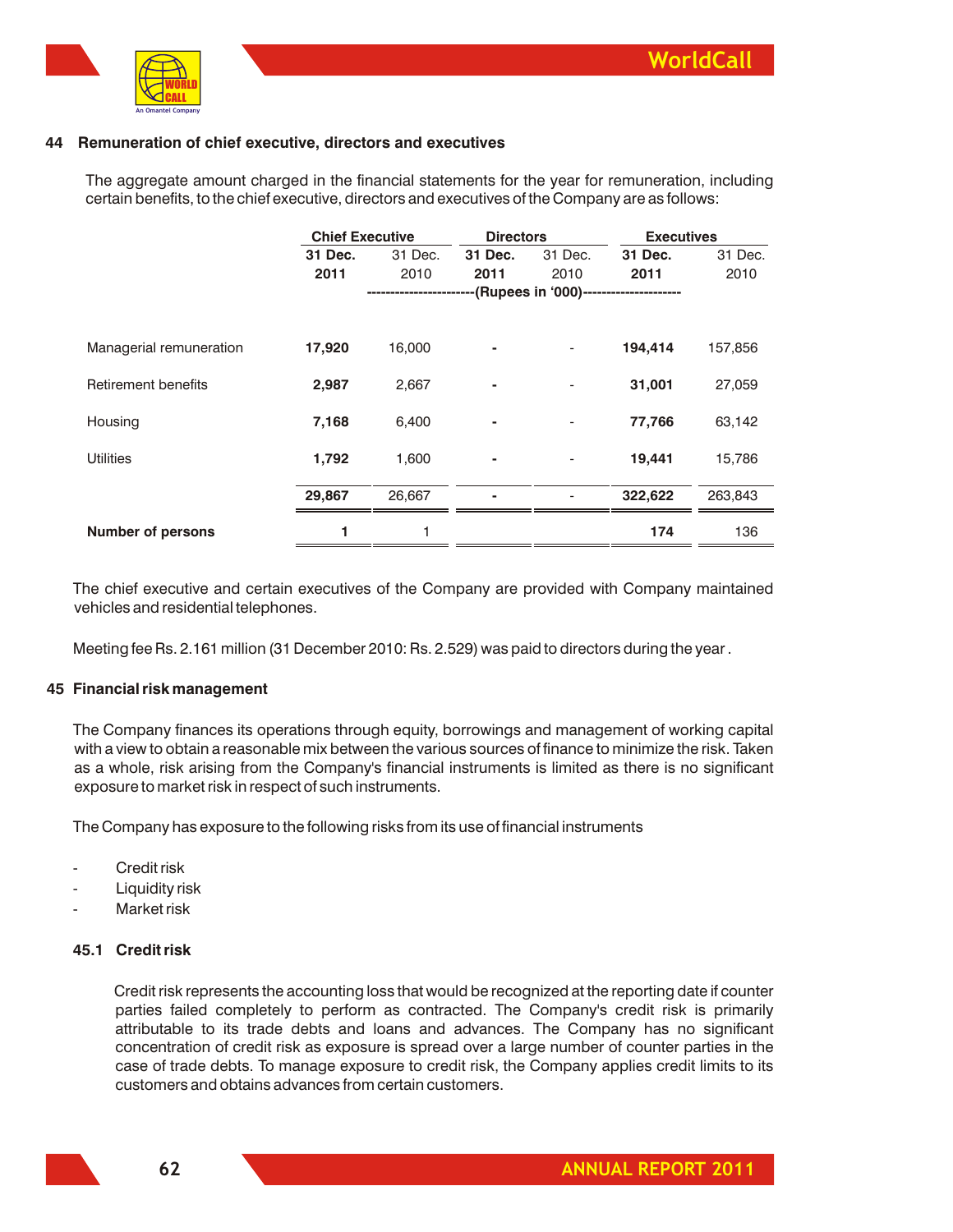

# **45.1.1 Exposure to credit risk**

The carrying amount of financial assets represents the maximum credit exposure. The maximum exposure to credit risk at the balance sheet date was:

|                                      | 31 December | 31 December                |
|--------------------------------------|-------------|----------------------------|
|                                      | 2011        | 2010                       |
|                                      |             | -(Rupees in '000)--------- |
|                                      |             |                            |
| Long term advances and deposits      | 153,386     | 64,843                     |
| Long term trade receivable           | 18,092      | 46,805                     |
| Trade debts                          | 3,473,689   | 2,731,112                  |
| Loans and advances - considered good | 545,472     | 478,253                    |
| Short term deposits                  | 69,550      | 89,169                     |
| Other receivables                    | 47,128      | 262,014                    |
| Short term investments               | 114,489     | 310,472                    |
| Cash and bank balances               | 327,028     | 183,960                    |
|                                      | 4,748,834   | 4,166,628                  |

**45.1.2** The age of trade receivables and related impairment loss at the balance sheet date was:

|                                                                           | 31 December                         | 31 December |
|---------------------------------------------------------------------------|-------------------------------------|-------------|
|                                                                           | 2011                                | 2010        |
|                                                                           | ----------(Rupees in '000)--------- |             |
| The age of trade receivables                                              |                                     |             |
| Not past due                                                              | 1,876,999                           | 359,348     |
| Past due 0 - 180 days                                                     | 1,221,035                           | 1,587,137   |
| Past due 181 - 365 days                                                   | 164,296                             | 119,079     |
| $1 - 2$ years                                                             | 115,752                             | 119,172     |
| More than 2 years                                                         | 113,699                             | 593,181     |
|                                                                           | 3,491,781                           | 2,777,917   |
| The age of impairment loss against trade receivables                      |                                     |             |
| Not past due                                                              |                                     |             |
| Past due 0 - 180 days                                                     | 24,685                              | 30,597      |
| Past due 181 - 365 days                                                   | 30,174                              | 37,211      |
| $1 - 2$ years                                                             | 52,448                              | 53,705      |
| More than 2 years                                                         | 113,699                             | 593,181     |
|                                                                           | 221,006                             | 714,694     |
| The movement in provision for impairment of<br>receivables is as follows: |                                     |             |
| Opening balance                                                           | 714,694                             | 579,805     |
| Charge for the year                                                       | 119,683                             | 134,889     |
| Written off for the year                                                  | (613, 371)                          |             |
| Closing balance                                                           | 221,006                             | 714,694     |
|                                                                           |                                     |             |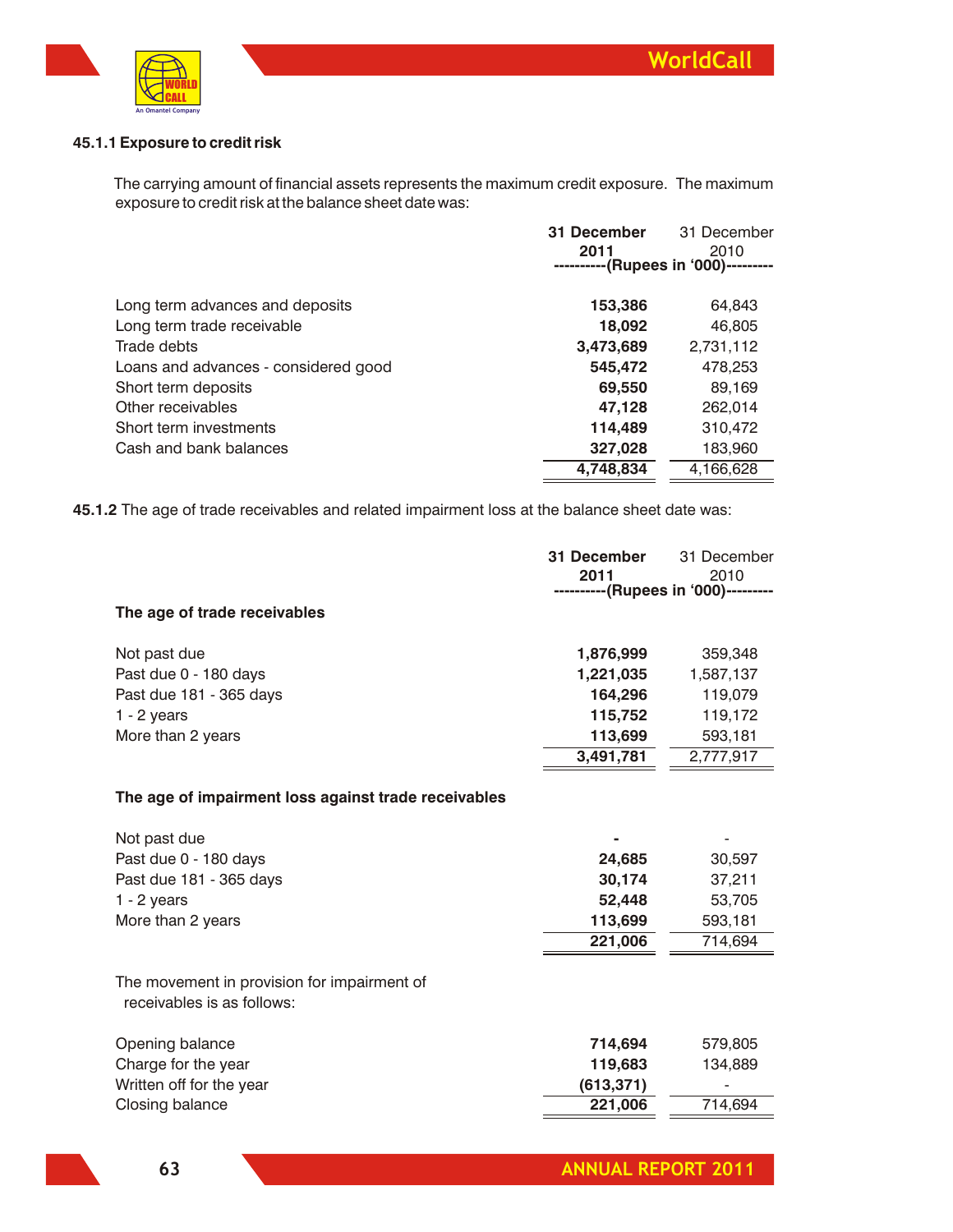

# **45.2 Liquidity risk**

Liquidity risk reflects an enterprise's inability in raising funds to meet commitments. The Company follows an effective cash management and planning policy and maintains flexibility in funding by keeping committed credit lines available.

The following are the contractual maturities of financial liabilities as on 31 December 2011:

|                                       | Carrying<br><b>Amount</b> | 6 months<br>or less | 6-12 months                    | $1-2$ year | More than<br>2 years |
|---------------------------------------|---------------------------|---------------------|--------------------------------|------------|----------------------|
|                                       |                           |                     | (Rupees in '000)-------------- |            |                      |
| Term finance certificates - secured   | 2,177,038                 | 547,912             | 547,913                        | 1,081,213  |                      |
| Long term loan                        | 3,060,004                 |                     |                                | 464,715    | 2,595,289            |
| Liabilities against assets subject to |                           |                     |                                |            |                      |
| finance lease                         | 145,014                   | 26.414              | 29,129                         | 53,540     | 35,931               |
| Long term payables                    | 1,494,620                 |                     |                                | 1,089,961  | 404,659              |
| Long term deposits                    | 42,661                    |                     |                                |            | 42,661               |
| License fee payable                   | 1,021,500                 | 1,021,500           |                                |            |                      |
| Running finance under markup          |                           |                     |                                |            |                      |
| Arrangements-secured                  | 979,373                   | 979,373             |                                |            |                      |
| Short term borrowings                 | 118,503                   | 118,503             |                                |            |                      |
| Trade and other payables              | 5,321,375                 | 4,874,658           | 446,717                        |            |                      |
| Interest and mark up accrued          | 140,183                   | 140,183             |                                |            |                      |
|                                       | 14,500,271                | 7,708,543           | 1,023,759                      | 2,689,429  | 3,078,540            |

The following are the contractual maturities of financial liabilities as on 31 December 2010:

|                                       | Carrying<br><b>Amount</b> | 6 months<br>or less | 6-12 months           | 1-2 year  | More than<br>2 years |
|---------------------------------------|---------------------------|---------------------|-----------------------|-----------|----------------------|
|                                       |                           |                     | -(Rupees in '000)---- |           |                      |
|                                       |                           |                     |                       |           |                      |
| Term finance certificates - secured   | 3,377,205                 | 606,199             | 604,927               | 1,095,825 | 1,070,254            |
| Liabilities against assets subject to |                           |                     |                       |           |                      |
| to finance lease                      | 29,507                    | 7,789               | 5,756                 | 12,863    | 3,099                |
| Long term payables                    | 886,361                   |                     |                       | 886,361   |                      |
| Long term deposits                    | 43,208                    |                     |                       |           | 43,208               |
| License fee payable                   | 1,021,500                 | 1,021,500           |                       |           |                      |
| Running finance under markup          |                           |                     |                       |           |                      |
| arrangements-secured                  | 1,170,964                 | 1,170,964           |                       |           |                      |
| Short term borrowings                 | 200,000                   | 200,000             |                       |           |                      |
| Trade and other payables              | 4,327,586                 | 3,992,609           | 334,977               |           |                      |
| Interest and mark up accrued          | 170,569                   | 170,569             |                       |           |                      |
|                                       | 11,226,900                | 7,169,630           | 945,660               | 1,995,049 | 1,116,561            |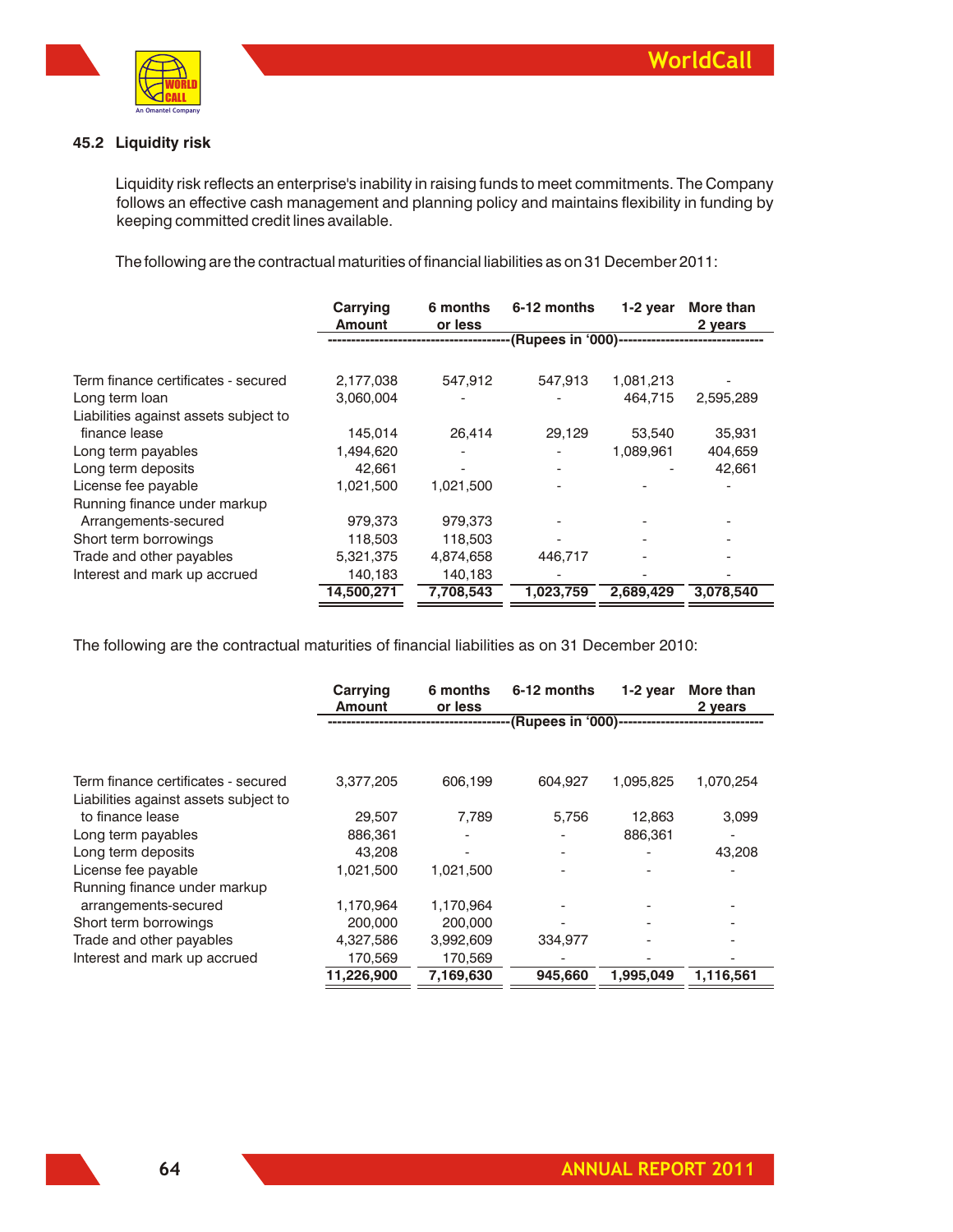

# **45.3 Market risk**

# **45.3.1 Currency risk**

Foreign currency risk arises mainly where receivables and payables exist due to transactions entered into foreign currency. The Company is exposed to foreign currency's risk on sales and purchases that are entered in a currency other than Pak Rupees. The Company's foreign currency payables are substantially hedged against foreign currency receivables.

The Company exposure to foreign currency risk was as follows:

|                                                                                              | 31 December<br>2011<br><b>USD ('000)</b>                   | 31 December<br>2010<br>USD ('000)           |
|----------------------------------------------------------------------------------------------|------------------------------------------------------------|---------------------------------------------|
| Trade receivables<br>Trade payables<br><b>Suppliers</b><br><b>Borrowings</b><br>Net exposure | 17,143<br>(17, 513)<br>(17, 981)<br>(34, 500)<br>(52, 851) | 23,283<br>(19, 464)<br>(11,950)<br>(8, 131) |
|                                                                                              | 31 December<br>2011                                        | 31 December<br>2010                         |
| The Following significant exchange rates were<br>applied during the year                     |                                                            |                                             |
| Average Rate - Rupees per US Dollar<br>Reporting Date Rate - Rupees per US Dollar            | 87.78<br>89.75                                             | 85.00<br>85.80                              |

A 5% strengthening of Pak Rupees against the above currency would have decreased equity and profit and loss account by Rs. 237.17 million (31 December 2010: 34.882 million). This analysis assumes that all other variables, in particular interest rates remain constant.

A 5% weakening of Pak Rupees would have equal but opposite effect.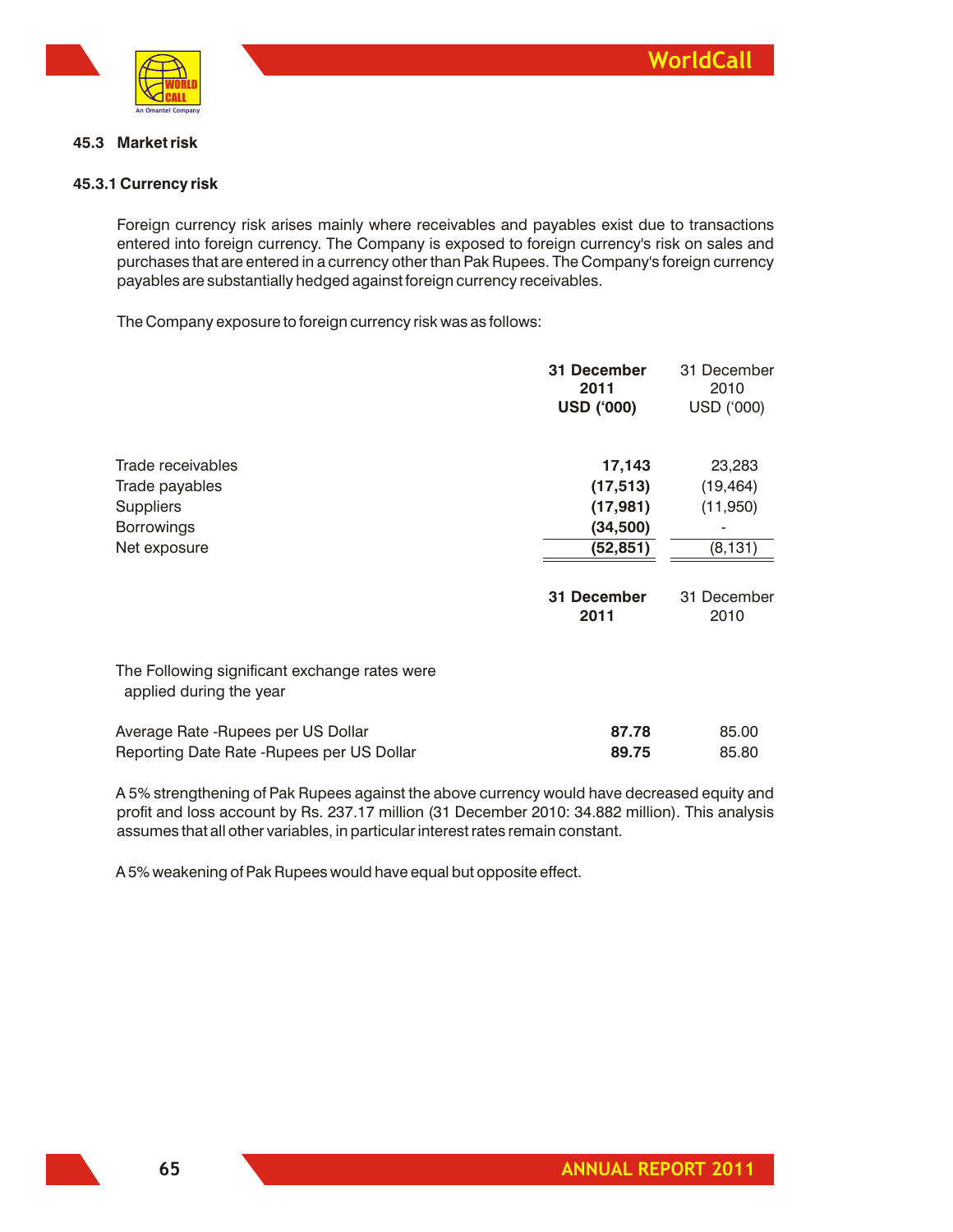

# **45.3.2 Interest rate risk**

Interest rate risk is the risk that the value of a financial instrument will fluctuate due to changes in market interest rates. The Company has adopted appropriate policies to cover interest rate risk.

At the balance sheet date the interest rate profile of the Company's interest bearing financial instruments was:

|                                                                   | 31 December<br>2011<br>---------(Rupees in '000)--------- | 31 December<br>2010 |
|-------------------------------------------------------------------|-----------------------------------------------------------|---------------------|
| <b>Fixed rate instruments</b>                                     |                                                           |                     |
| <b>Financial assets</b>                                           |                                                           |                     |
| Cash and bank balances- deposit accounts                          |                                                           |                     |
| <b>Floating rate instruments</b>                                  |                                                           |                     |
| <b>Financial assets</b>                                           |                                                           |                     |
| Cash and bank balances- saving accounts                           | 310,082                                                   | 163,065             |
| <b>Financial liabilities</b>                                      |                                                           |                     |
| Term finance certificates - secured<br>Long term finances-secured | 2,191,648<br>2,943,855                                    | 3,404,045           |
| Liabilities against assets subject to finance lease               | 145,014                                                   | 29,507              |
| Short term borrowings                                             | 118,503                                                   | 200,000             |
| Running finance under markup arrangements-secured                 | 979,373                                                   | 1,170,964           |
|                                                                   | (6,068,311)                                               | (4,641,451)         |

#### *Fair value sensitivity analysis for fixed rate instruments*

The Company does not account for any fixed rate financial assets and liabilities at fair value through profit or loss. Therefore a change in interest rates at the balance sheet date would not affect profit or loss.

#### *Cash flow sensitivity analysis for variable rate instruments*

An increase of 1% in interest rate at the reporting date would have increased markup by Rs. 30.919 million. Similarly a decrease of 1% in interest rate would have decreased markup by similar amount. This analysis assumes that all other variables remain constant.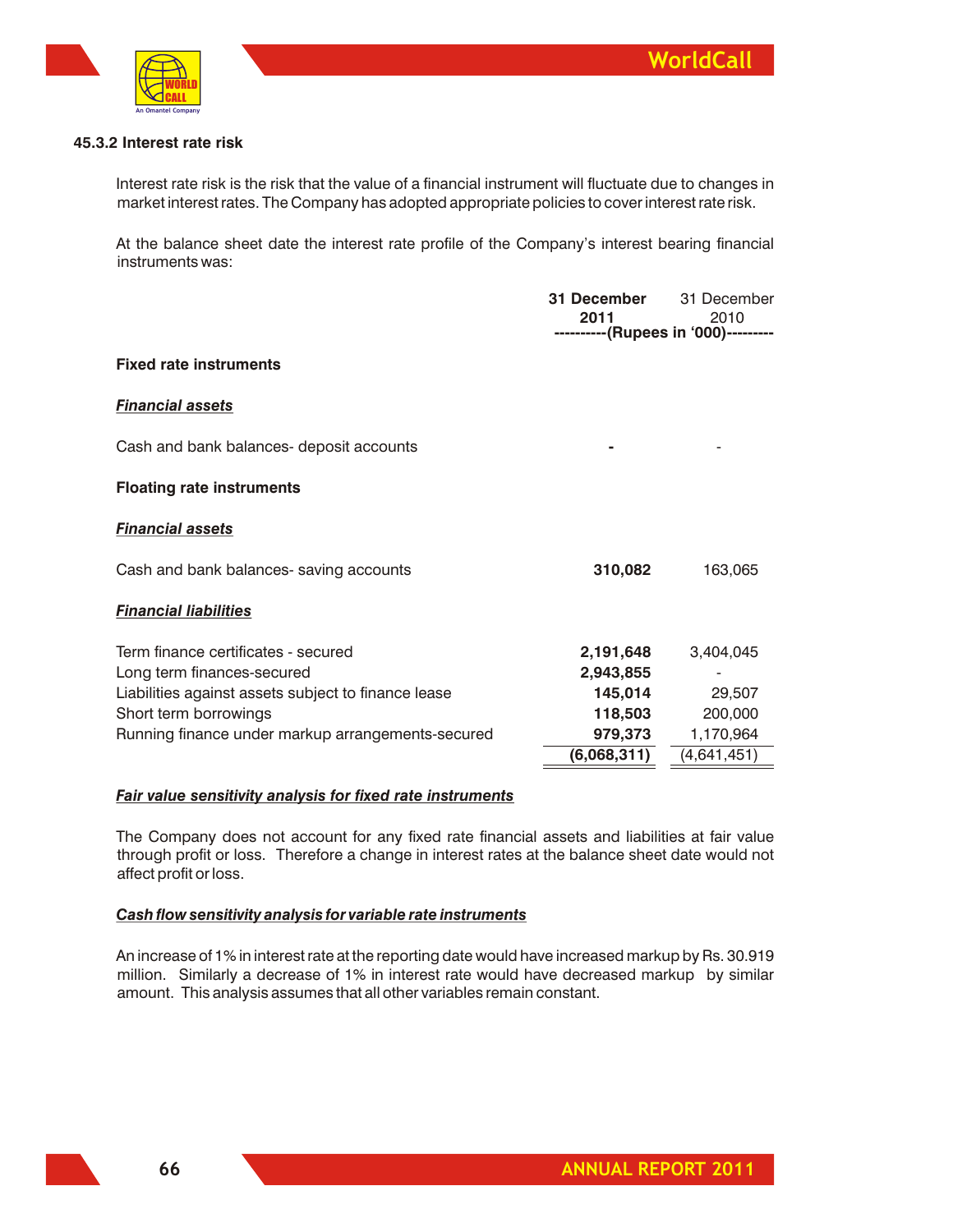

# **45.3.3 Other market price risk**

Equity price risk arises from investments at fair value through profit or loss. The primary goal of the Company investment strategy is to maximise investment returns on the surplus cash balance. In accordance with this strategy certain investments are designated at fair value through profit or loss because their performance is actively monitored and they are managed on a fair value basis.

Since the investment amount is less than 1% of the Company's total assets, the performance of the investments will not have any material impact on the Company's performance.

#### **45.4 Fair values of financial assets and liabilities**

The carrying values of all financial assets and liabilities reflected in financial statements approximate their fair values. Fair value is determined on the basis of objective evidence at each reporting date.

#### **45.5 Capital management**

The Board's policy is to maintain an efficient capital base so as to maintain investor, creditor and market confidence and to sustain the future development of Company's business. The Board of Directors monitors the return on capital employed, which the Company defines as operating income divided by total capital employed. The Board of Directors also monitors the level of dividends to ordinary shareholders.

The Company's objectives when managing capital are:

- a) to safeguard the entity's ability to continue as a going concern, so that it can continue to provide returns for shareholders and benefits for other stakeholders, and
- b) to provide an adequate return to shareholders.

The Company manages the capital structure in the context of economic conditions and the risk characteristics of the underlying assets. In order to maintain or adjust the capital structure, the Company may, for example, adjust the amount of dividends paid to shareholders, issue new shares, or sell assets to reduce debt. The Company monitors capital on the basis of the debt-toequity ratio calculated as a ratio of total debt to equity and total debt.

The debt-to-equity ratio is as follows:

|                       | 31 December<br>2011<br>----------(Rupees in '000)--------- | 31 December<br>2010 |
|-----------------------|------------------------------------------------------------|---------------------|
| Total debt            | 6,479,932                                                  | 4,577,676           |
| Total equity and debt | 16,487,436                                                 | 14,469,290          |
| Debt-to-equity ratio  | 39:61                                                      | 32:68               |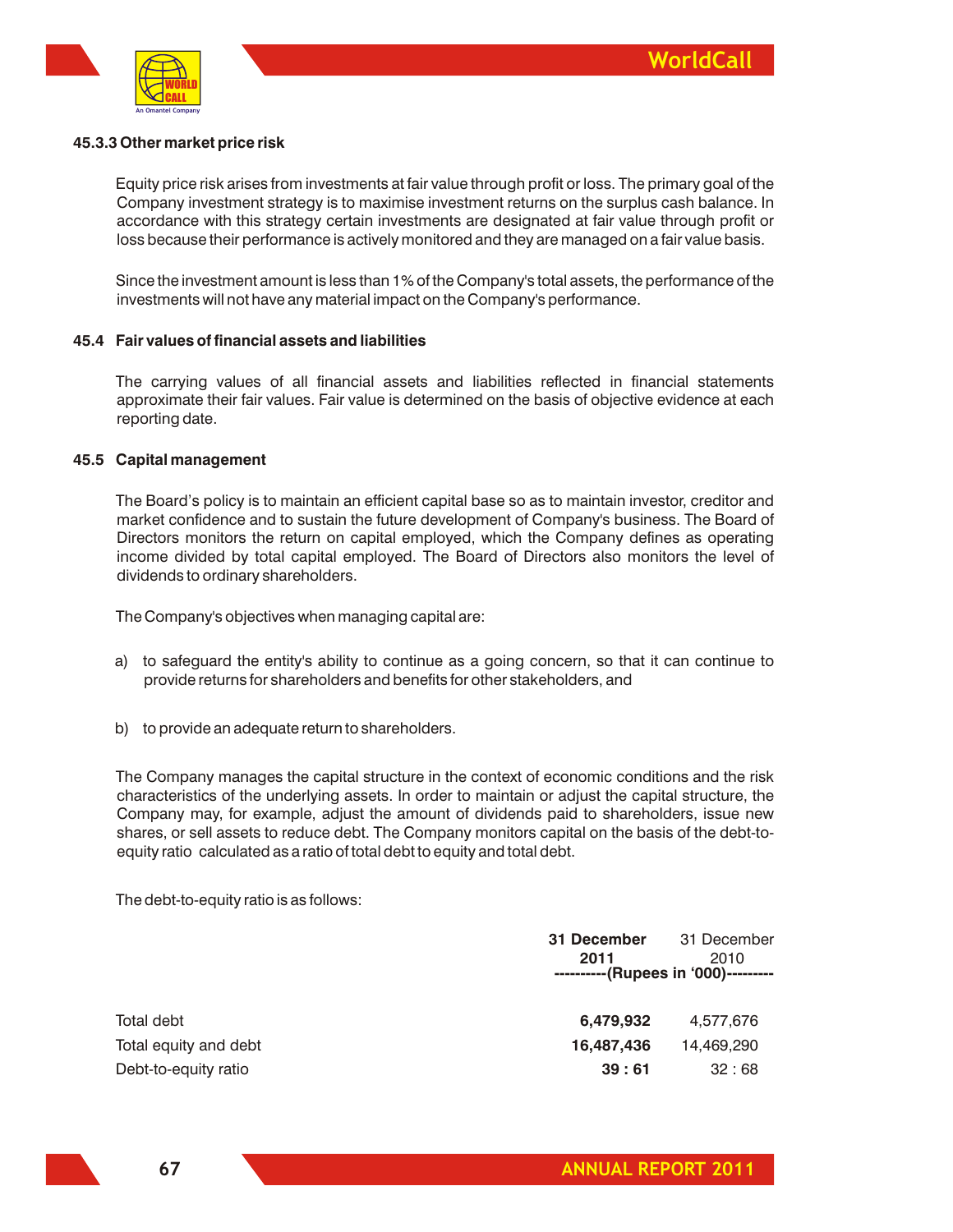

There were no changes in the Company's approach to capital management during the year and the Company is not subject to externally imposed capital requirements.

There were no changes in the Company's approach to capital management during the year and the Company is not subject to externally imposed capital requirements.

#### **46 Date of authorization for issue**

These financial statements were authorized for issue on 27 January 2012 by the Board of Directors.

# **47 Standards, interpretations and amendments to published approved accounting standards that are yet not effective**

The following standards, amendments and interpretations of approved accounting standards will be effective for accounting periods beginning on or after 01 January 2012:

- Amendments to IAS 12 deferred tax on investment property (effective for annual periods beginning on or after 1 January 2012). The 2010 amendment provides an exception to the measurement principle in respect of investment property measured using the fair value model in accordance with IAS 40 Investment Property. The measurement of deferred tax assets and liabilities, in this limited circumstance, is based on a rebuttable presumption that the carrying amount of the investment property will be recovered entirely through sale. The presumption can be rebutted only if the investment property is depreciable and held within a business model whose objective is to consume substantially all of the asset's economic benefits over the life of the asset. The amendment has no impact on financial statements of the Company.
- IAS 27 Separate Financial Statements (2011) (effective for annual periods beginning on or after 1 January 2013). IAS 27 (2011) supersedes IAS 27 (2008). Three new standards IFRS 10 - Consolidated Financial Statements, IFRS 11- Joint Arrangements and IFRS 12- Disclosure of Interest in Other Entities dealing with IAS 27 would be applicable effective 1 January 2013. IAS 27 (2011) carries forward the existing accounting and disclosure requirements for separate financial statements, with some minor clarifications. The amendments have no impact on financial statements of the Company.
- IAS 28 Investments in Associates and Joint Ventures (2011) (effective for annual periods beginning on or after 1 January 2013). IAS 28 (2011) supersedes IAS 28 (2008). IAS 28 (2011) makes the amendments to apply IFRS 5 to an investment, or a portion of an investment, in an associate or a joint venture that meets the criteria to be classified as held for sale; and on cessation of significant influence or joint control, even if an investment in an associate becomes an investment in a joint venture. The amendments have no impact on financial statements of the Company.
- IAS 19 Employee Benefits (amended 2011) (effective for annual periods beginning on or after 1 January 2013). The amended IAS 19 includes the amendments that require actuarial gains and losses to be recognised immediately in other comprehensive income; this change will remove the corridor method and eliminate the ability for entities to recognise all changes in the defined benefit obligation and in plan assets in profit or loss, which currently is allowed under IAS 19; and that the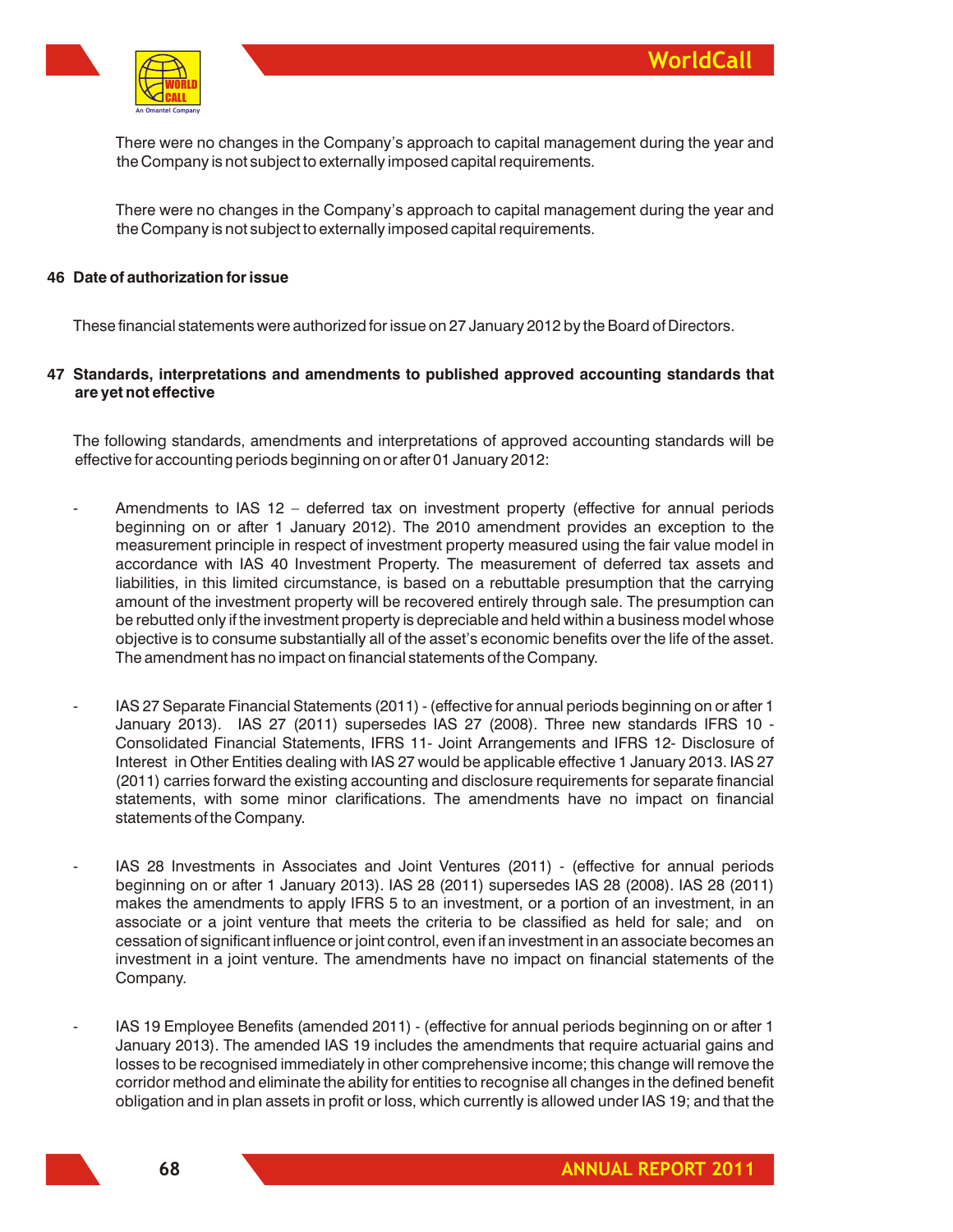

expected return on plan assets recognised in profit or loss is calculated based on the rate used to discount the defined benefit obligation.

- Presentation of Items of Other Comprehensive Income (Amendments to IAS 1) (effective for annual periods beginning on or after 1 July 2012). The amendments require that an entity present separately the items of other comprehensive income that would be reclassified to profit or loss in the future if certain conditions are met from those that would never be reclassified to profit or loss. The amendments do not address which items are presented in other comprehensive income or which items need to be reclassified. The requirements of other IFRSs continue to apply in this regard. The amendments have no impact on financial statements of the Company.
- Disclosures Transfers of Financial Assets (Amendments to IFRS 7) (effective for annual periods beginning on or after 1 July 2011). The amendments introduce new disclosure requirements about transfers of financial assets, including disclosures for financial assets that are not derecognised in their entirety; and financial assets that are derecognised in their entirety but for which the entity retains continuing involvement. The amendments have no impact on financial statements of the Company.
- Offsetting Financial Assets and Financial Liabilities (Amendments to IAS 32) (effective for annual periods beginning on or after 1 January 2014). The amendments address inconsistencies in current practice when applying the offsetting criteria in IAS 32 Financial Instruments: Presentation. The amendments clarify the meaning of 'currently has a legally enforceable right of set-off'; and that some gross settlement systems may be considered equivalent to net settlement.
- Offsetting Financial Assets and Financial Liabilities (Amendments to IFRS 7) (effective for annual periods beginning on or after 1 January 2013). The amendments to IFRS 7 contain new disclosure requirements for financial assets and liabilities that are offset in the statement of financial position or subject to master netting agreement or similar arrangement.
- IFRIC 20 Stripping cost in the production phase of a surface mining (effective for annual periods beginning on or after 1 January 2013). The interpretation requires production stripping cost in a surface mine to be capitalized if certain criteria are met. The amendments have no impact on financial statements of the Company.

# **48 General**

- **48.1** Figures have been rounded off to the nearest thousand of rupee.
- **48.2** Certain comparatives amounts have been reclassified to conform to current year presentation. material reclassification is in respect of advance to Pakistan Telecommunication Authority amounting to Rs. 394.7 million which was previously grouped in Trade and Other Payables and has now been grouped in Loans and Advances.

**Lahore:** 27 January 2012

Balanchity **CHIEF EXECUTIVE OFFICER** 



**69 ANNUAL REPORT 2011**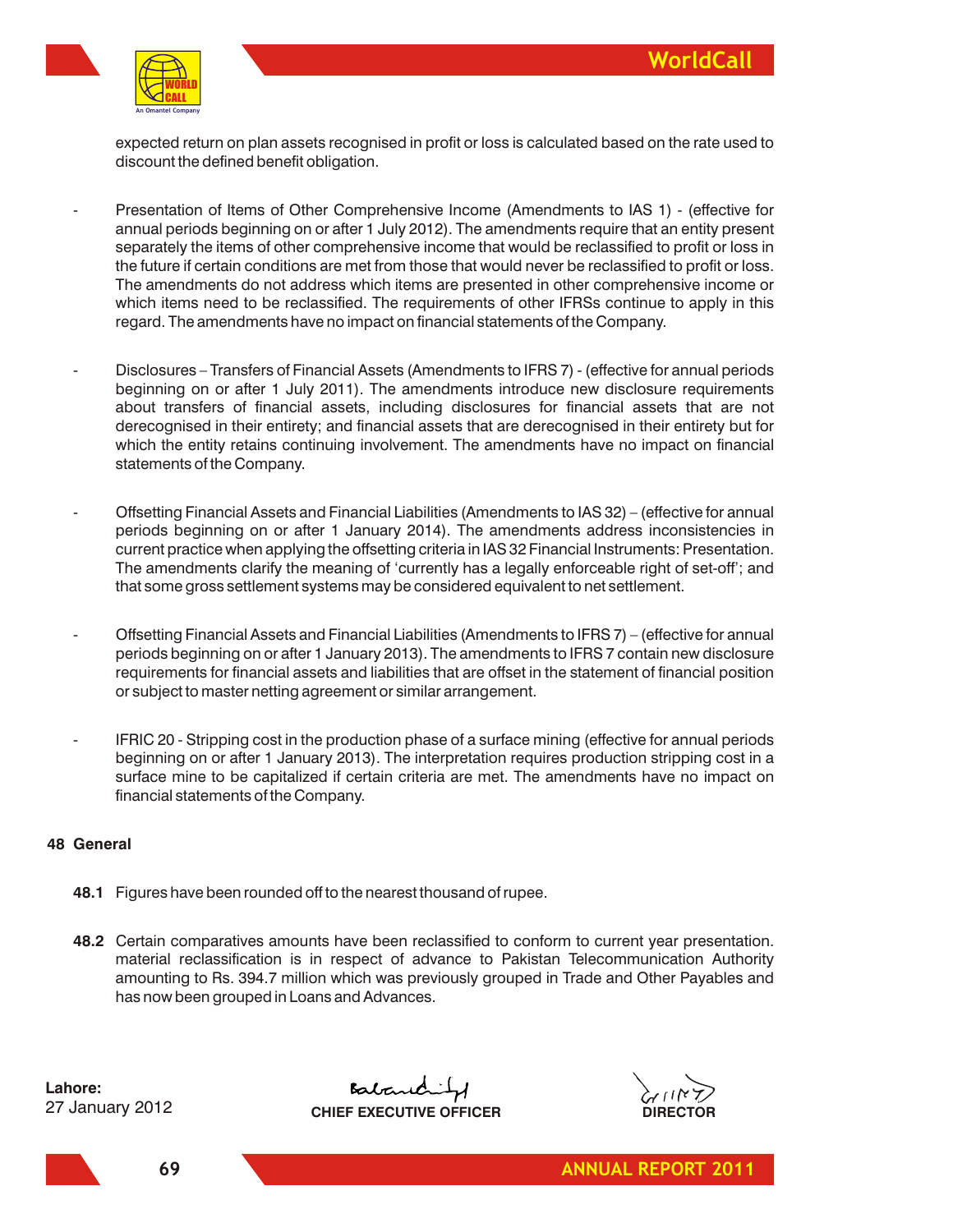

*Report 2011* **ANNUAL REPORT 2011**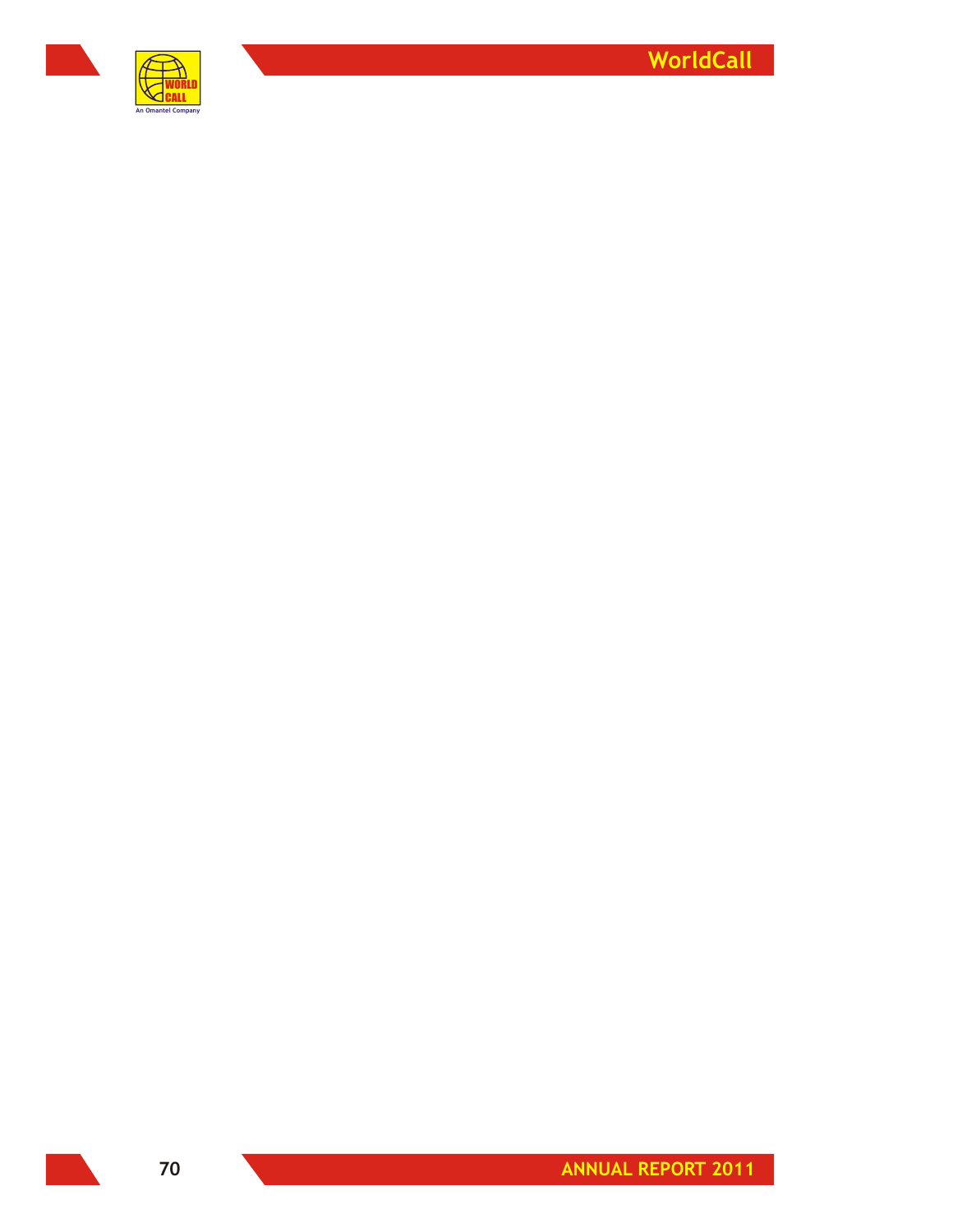

# **CONSOLIDATED FINANCIAL STATEMENTS**

# **FOR THE YEAR ENDED 31 DECEMBER 2011**

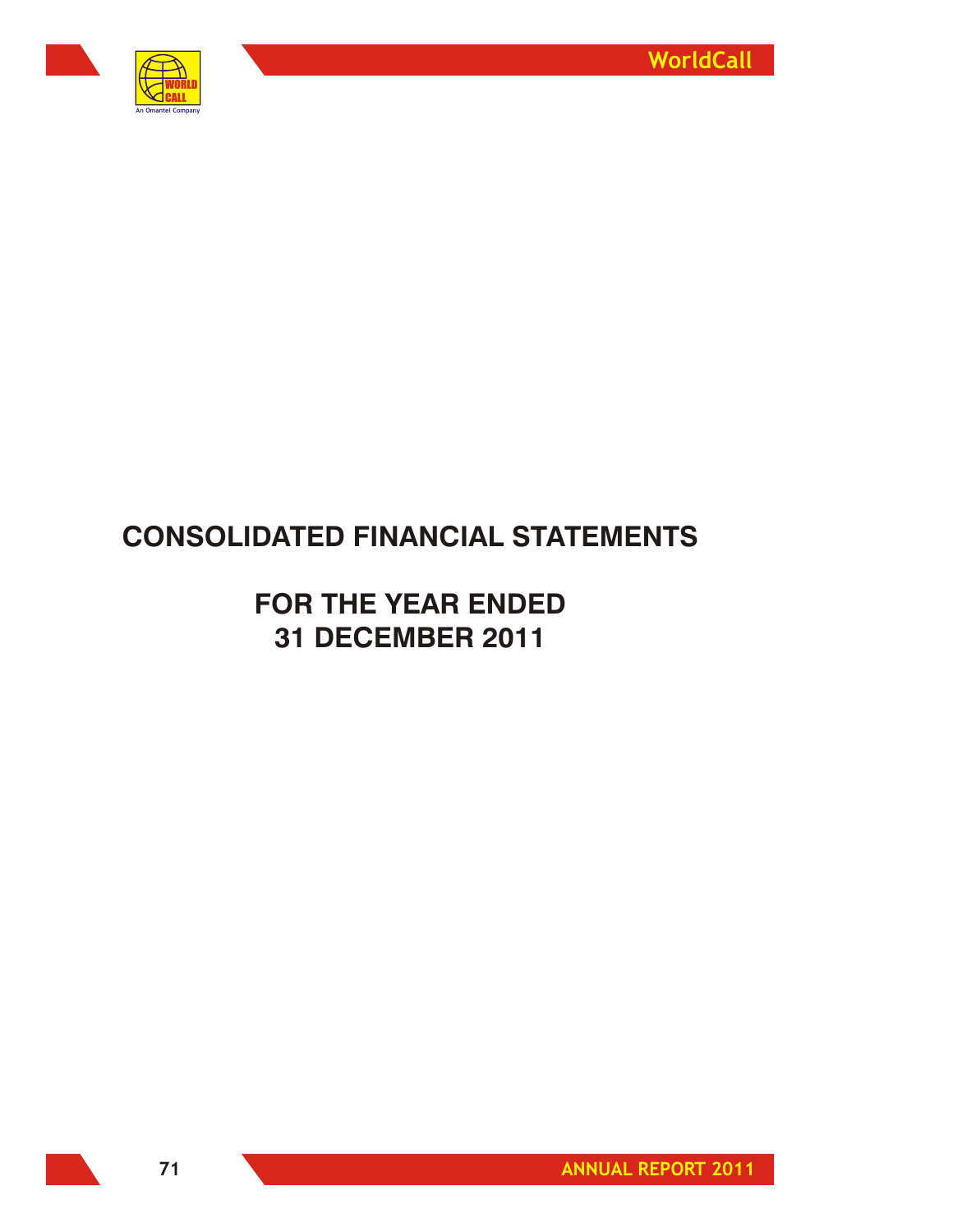

# **AUDITORS' REPORT TO THE MEMBERS**

We have audited the annexed consolidated financial statements of **Worldcall Telecom Limited ("the Holding company")** and its subsidiary company Worldcall Telecommunications Lanka (Private) Limited ("the Subsidiary") comprising consolidated balance sheet as at 31 December 2011 and the related consolidated profit and loss account, consolidated statement of comprehensive income, consolidated cash flow statement and consolidated statement of changes in equity together with the notes forming part thereof, for the year then ended. We have also expressed separate opinion on the financial statements of the Holding company. The financial statements of the subsidiary company, Worldcall Telecommunications Lanka (Private) Limited were audited by another firm of auditors, whose report has been furnished to us and our opinion in so far as it relates to the amounts included for such company, is based solely on the report of such other auditor.

These consolidated financial statements are the responsibility of the Holding Company's management. Our responsibility is to express our opinion on these consolidated financial statements based on our audit.

We conducted our audit in accordance with the auditing standards as applicable in Pakistan. These standards require that we plan and perform the audit to obtain reasonable assurance about whether the above said statements are free of any material misstatement. An audit includes examining, on a test basis, evidence supporting the amounts and disclosures in the above said statements. An audit also includes assessing the accounting policies and significant estimates made by management, as well as, evaluating the overall presentation of the above said statements. We believe that our audit provides a reasonable basis for our opinion.

In our opinion the consolidated financial statements present fairly the consolidated financial position of Worldcall Telecom Limited and its subsidiary company, Worldcall Telecommunications Lanka (Private) Limited, as at 31 December 2011 and the consolidated results of their operations, consolidated cash flows and consolidated changes in equity for the year then ended in accordance with the approved accounting standards as applicable in Pakistan.

 $\pm 16$ 

**Lahore: KPMG Taseer Hadi & Co.** 27 January 2012 **Chartered Accountants (Kamran Iqbal Yousafi)**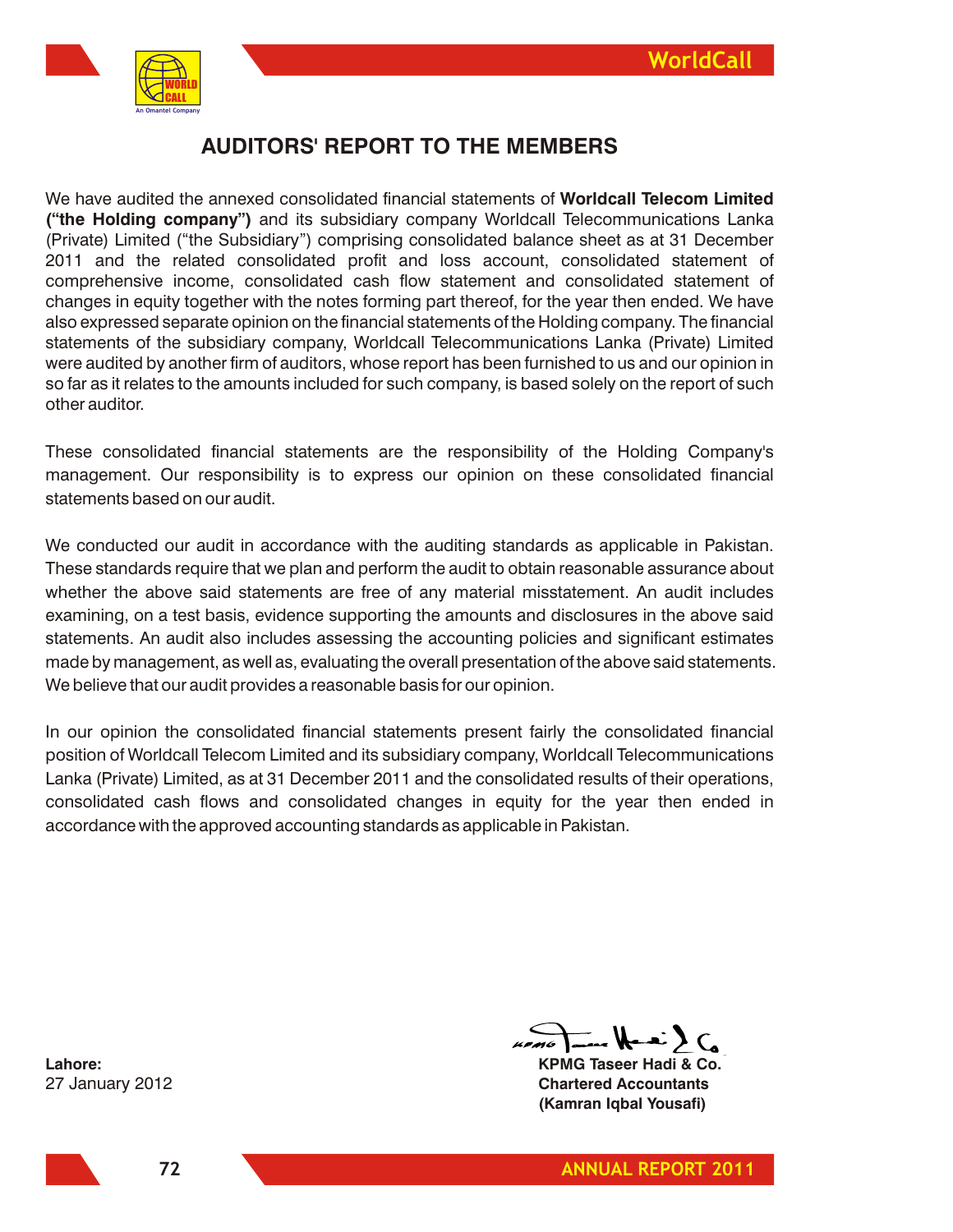

*ANNUAL REPORT 2011*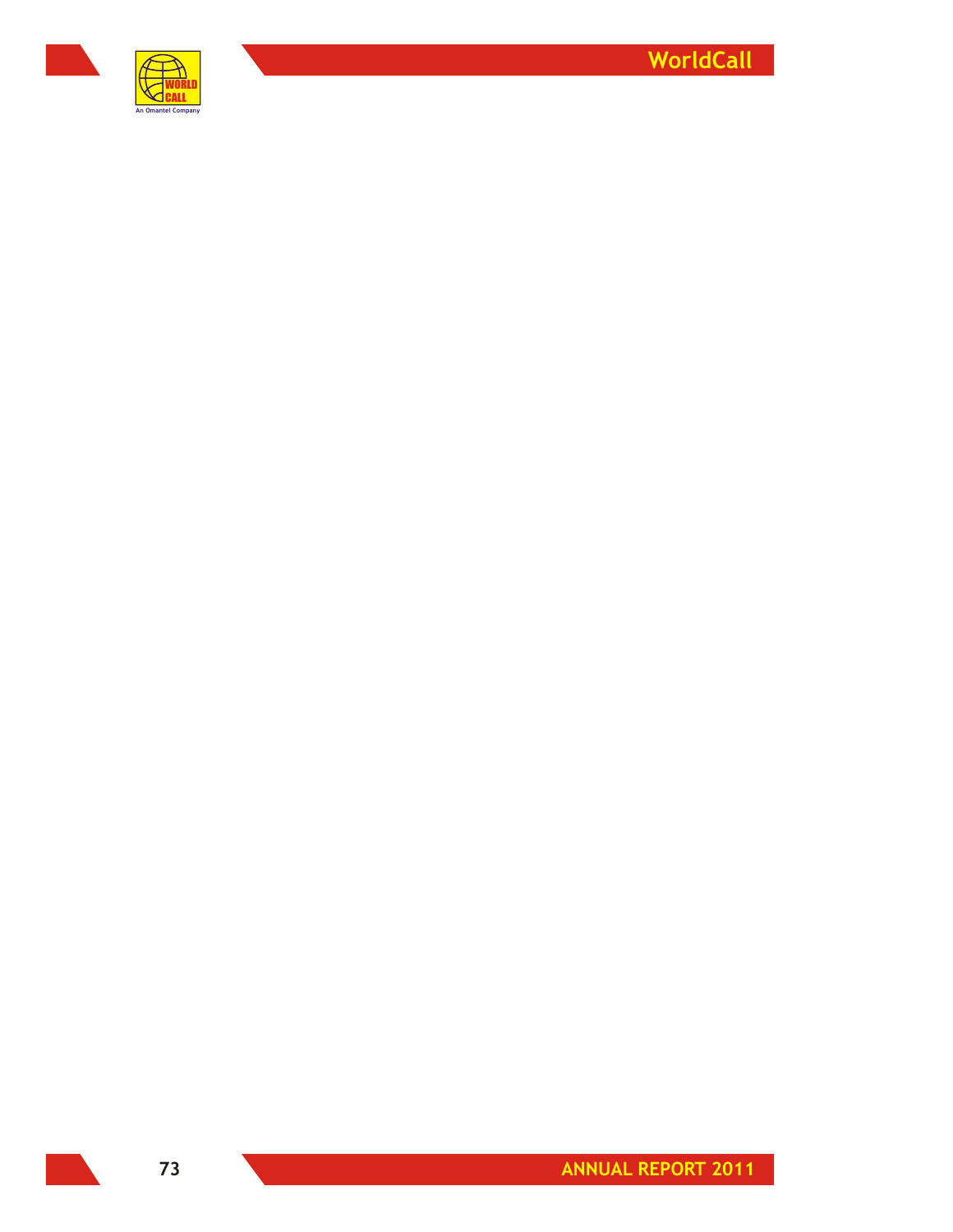

# **DIRECTORS' REPORT (Consolidated Accounts)**

The Directors of Worldcall Telecom Limited ("WTL" or the "Parent Company") are pleased to present audited consolidated financial statements of the Group for the year ended 31 December 2011.

# **Financial Overview**

|                             | <b>Year 2011</b><br>Year 2010 |                                 |  |  |  |
|-----------------------------|-------------------------------|---------------------------------|--|--|--|
|                             |                               | -------(Rs. in million)-------- |  |  |  |
|                             |                               |                                 |  |  |  |
| Revenue                     | 8,001                         | 7,464                           |  |  |  |
| <b>Direct Cost</b>          | (6,013)                       | (6, 616)                        |  |  |  |
| <b>Gross Profit</b>         | 1,988                         | 848                             |  |  |  |
| <b>Operating Cost</b>       | (1,460)                       | (1,610)                         |  |  |  |
| <b>Finance Cost</b>         | (715)                         | (743)                           |  |  |  |
| Net Profit/(Loss) after tax | 292                           | (1, 156)                        |  |  |  |

## **Group Foreign Subsidiary**

# **Worldcall Telecommunications Lanka (Pvt.) Limited (WTCL)**

Winding up of the subsidiary is in process as approved in the earlier AGM of the Parent Company. In annexed consolidated financial statements, the subsidiary has been accounted for under IFRS 5 as discontinued operations.

# **Pattern of shareholding**

The pattern of shareholding is included in the Parent Company's annual report.

For and on behalf of the Board of Directors

Babartaily

**BABAR ALI SYED** CHIEF EXECUTIVE OFFICER

**Lahore:** 27 January 2012

**74 ANNUAL REPORT 2011**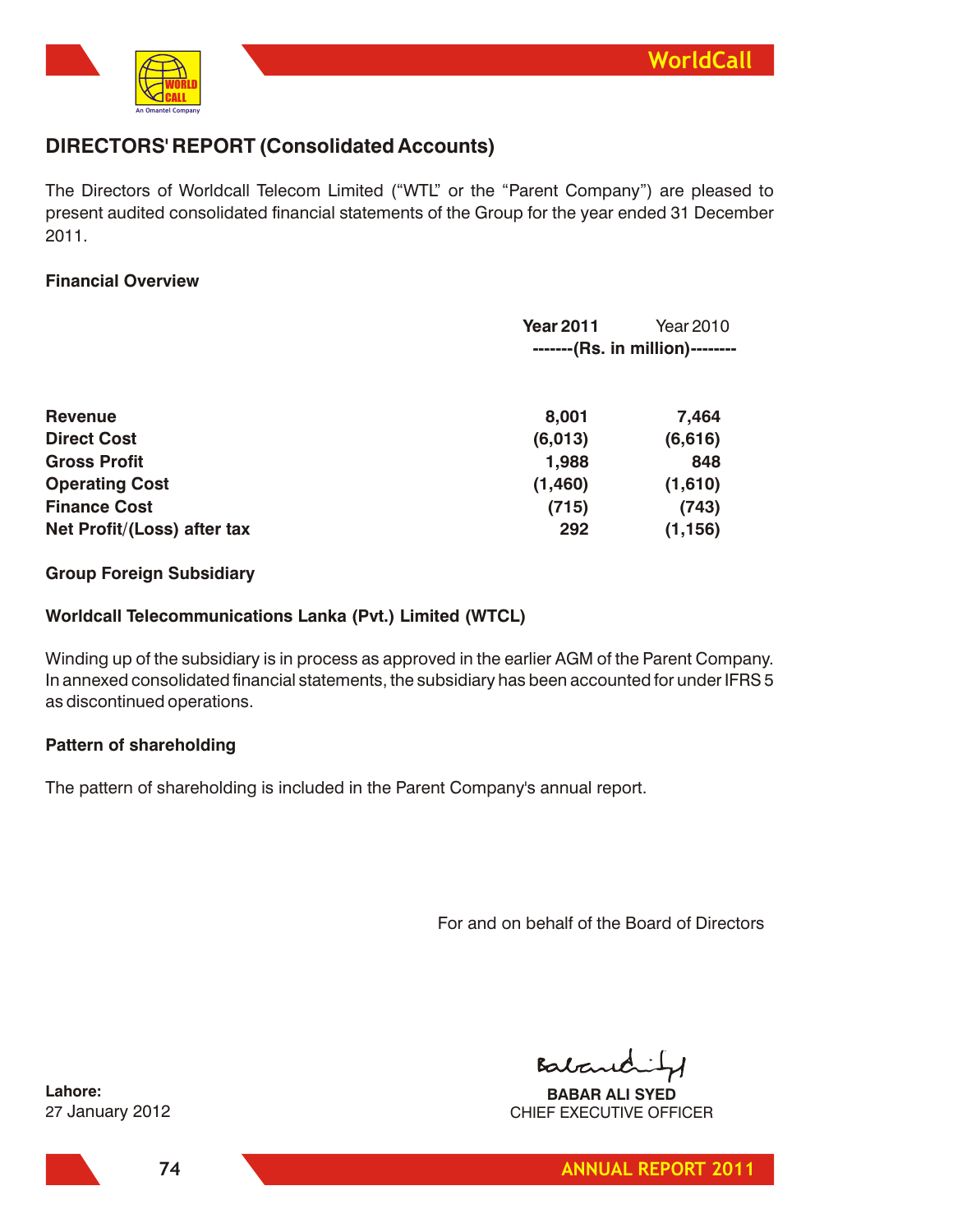

# **CONSOLIDATE BALANCE SHEET AS AT 31 DECEMBER 2011**

|                                                                                                  | <b>Note</b> | 31 December<br>2011                      | 31 December<br>2010   |
|--------------------------------------------------------------------------------------------------|-------------|------------------------------------------|-----------------------|
|                                                                                                  |             | -------------(Rupees in '000)----------- |                       |
| <b>NON CURRENT ASSETS</b>                                                                        |             |                                          |                       |
| Tangible fixed assets                                                                            |             |                                          |                       |
| Property, plant and equipment                                                                    | 4           | 13,527,048                               | 12,795,044            |
| Capital work-in-progress                                                                         | 5           | 650,986<br>14,178,034                    | 751,378<br>13.546.422 |
|                                                                                                  |             |                                          |                       |
| Intangible assets                                                                                | 6           | 5,183,628                                | 4,606,312             |
| <b>Investment property</b><br>Long term trade receivable                                         | 7<br>8      | 146,074<br>18,092                        | 89,900<br>46,805      |
| <b>Deferred taxation</b>                                                                         | 9           | 288,499                                  | 18,953                |
| Long term advances and deposits                                                                  | 10          | 132,323                                  | 63,439                |
|                                                                                                  |             | 19,946,650                               | 18,371,831            |
| <b>CURRENT ASSETS</b>                                                                            |             |                                          |                       |
| Stores and spares                                                                                | 11          | 235,415                                  | 192,075               |
| Stock in trade<br>Trade debts                                                                    | 12<br>13    | 201,901<br>3,252,683                     | 192,917<br>2,016,418  |
| Loans and advances - considered good                                                             | 14          | 1,058,229                                | 778,826               |
| Deposits and prepayments                                                                         | 15          | 142,945                                  | 174,052               |
| Other receivables<br>Short term investments                                                      | 16<br>17    | 81,995<br>114,489                        | 24,998<br>310,472     |
| Income tax recoverable-net                                                                       |             | 163,943                                  | 155,433               |
| Cash and bank balances                                                                           | 18          | 327,028                                  | 183,960               |
| Non current assets classified as held for sale                                                   | 19          | 5,578,628<br>23                          | 4,029,151<br>144      |
|                                                                                                  |             | 5,578,651                                | 4,029,295             |
| <b>CURRENT LIABILITIES</b>                                                                       |             |                                          |                       |
| Current maturities of non-current liabilities                                                    | 20          | 2,095,116                                | 1,224,671             |
| Running finance under mark-up arrangements - secured                                             | 21          | 979,373                                  | 1,170,964             |
| Short term borrowings<br>License fee payable                                                     | 22<br>23    | 118,503<br>1,021,500                     | 200,000<br>1,021,500  |
| Trade and other payables                                                                         | 24          | 4,589,727                                | 5,038,904             |
| Interest and mark-up accrued                                                                     | 25          | 140,183                                  | 170,569               |
| Non current liabilities classified as held for sale                                              | 19          | 8,944,402<br>7,278                       | 8,826,608<br>18,139   |
|                                                                                                  |             | 8,951,680                                | 8,844,747             |
| <b>NET CURRENT LIABILITIES</b>                                                                   |             | (3,373,029)                              | (4,815,452)           |
| <b>NON CURRENT LIABILITIES</b>                                                                   |             |                                          |                       |
| Term finance certificates - secured                                                              | 26          | 1,081,213                                | 2,166,079             |
| Long term loan                                                                                   | 27          | 3,060,004                                |                       |
| Deferred income<br>Retirement benefits                                                           | 28<br>29    | 166,300<br>300,075                       | 254,716<br>226,979    |
| Liabilities against assets subject to finance lease                                              | 30          | 89,471                                   | 15,962                |
| Long term payables<br>Long term deposits                                                         | 31          | 1,494,620<br>42,661                      | 631,645<br>43,208     |
|                                                                                                  |             | 6,234,344                                | 3,338,589             |
| Contingencies and commitments                                                                    | 32          |                                          |                       |
| <b>REPRESENTED BY</b>                                                                            |             | 10,339,277                               | 10,217,790            |
| <b>Share capital and reserves</b>                                                                |             |                                          |                       |
| Authorized capital<br>900,000,000 (31 December 2010: 900,000,000) ordinary shares of Rs. 10 each |             | 9,000,000                                | 9.000.000             |
|                                                                                                  |             |                                          |                       |
| Issued, subscribed and paid up capital                                                           | 33          | 8,605,716                                | 8,605,716             |
| Share premium<br>Fair value reserve-available for sale financial assets                          | 34          | 837,335<br>(242, 023)                    | 837,335<br>(72, 548)  |
| Currency translation reserve                                                                     |             | (5,868)                                  | (4,910)               |
| Accumulated profit                                                                               |             | 804.241                                  | 517,415               |
| Capital and reserves attributable to equity holders of the Company<br>Non controlling interest   |             | 9,999,401<br>(3,369)                     | 9,883,008<br>(3,578)  |
|                                                                                                  |             | 9,996,032                                | 9,879,430             |
| Surplus on revaluation                                                                           | 35          | 343,245                                  | 338,360               |
|                                                                                                  |             | 10,339,277                               | 10,217,790            |

The annexed notes 1 to 49 form an integral part of these consolidated financial statements.

**Lahore:** 27 January 2012 **CHIEF EXECUTIVE OFFICER** DIRECTOR

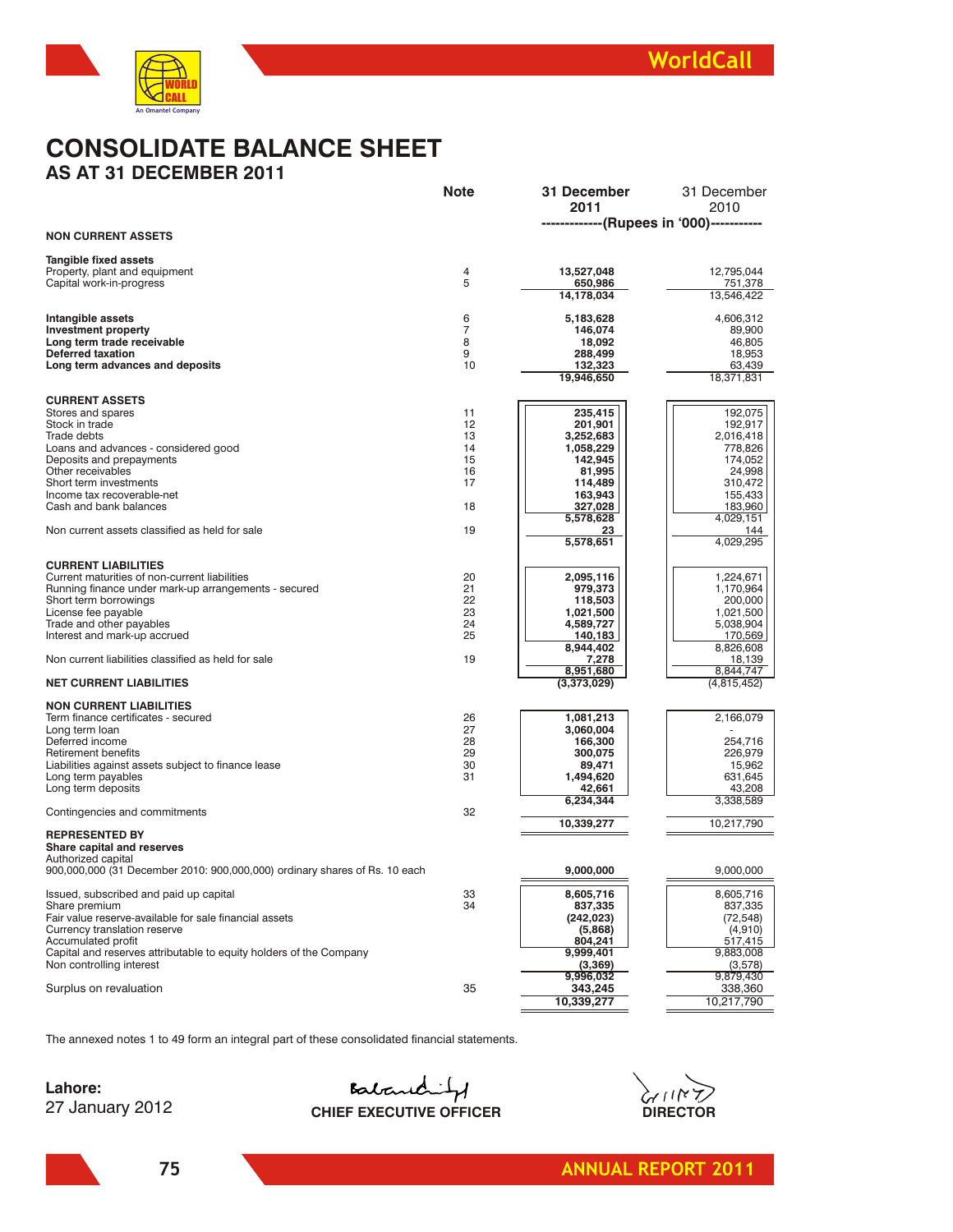

# **CONSOLIDATED PROFIT AND LOSS ACCOUNT FOR THE YEAR ENDED 31 DECEMBER 2011**

|                                                             |          | <b>Note</b> | 31 December<br>2011                      | 31 December<br>2010 |
|-------------------------------------------------------------|----------|-------------|------------------------------------------|---------------------|
|                                                             |          |             | -------------(Rupees in '000)----------- |                     |
| <b>Continuing Operations</b>                                |          |             |                                          |                     |
| Revenue -net                                                |          | 36          | 8,001,013                                | 7,464,404           |
| Direct cost                                                 |          | 37          | (6,012,774)                              | (6,615,984)         |
| Gross profit                                                |          |             | 1,988,239                                | 848,420             |
| Operating cost                                              |          | 38          | (1,460,237)                              | (1,610,041)         |
| <b>Operating profit/(loss)</b>                              |          |             | 528,002                                  | (761, 621)          |
| Finance cost                                                |          | 39          | (714, 654)                               | (743, 413)          |
|                                                             |          |             | (186, 652)                               | (1,505,034)         |
| Gain on re-measurement of investment property at fair value |          |             |                                          | 1,378               |
| Impairment loss on available for sale financial assets      |          |             | (26, 508)                                | (65, 894)           |
| Other operating income                                      |          | 40          | 504,213                                  | 58,097              |
| Other operating expenses                                    |          |             | (190, 216)                               |                     |
| Profit/(loss) before taxation                               |          |             | 100,837                                  | (1,511,453)         |
| Taxation                                                    |          | 41          | 189,413                                  | 364,447             |
| Profit/(loss) after taxation from continuing operations     |          |             | 290,250                                  | (1, 147, 006)       |
| <b>Discontinued operations</b>                              |          |             |                                          |                     |
| Profit/(loss) for the year from discontinued operations     |          | 19          | 2,067                                    | (9,401)             |
|                                                             |          |             | 292,317                                  | (1, 156, 407)       |
| Attributable to:                                            |          |             |                                          |                     |
| Equity holders of parent                                    |          |             | 291,711                                  | (1, 153, 648)       |
| Non controlling interest                                    |          |             | 606                                      | (2,759)             |
|                                                             |          |             | 292,317                                  | (1, 156, 407)       |
| Earning/(loss) per share - basic and diluted                |          |             |                                          |                     |
| From continuing and discontinued operations                 | (Rupees) | 42.1        | 0.34                                     | (1.34)              |
| From continuing operations                                  | (Rupees) | 42.2        | 0.34                                     | (1.33)              |

The annexed notes 1 to 49 form an integral part of these consolidated financial statements.

**Lahore:** 27 January 2012

**CHIEF EXECUTIVE OFFICER** DIRECTOR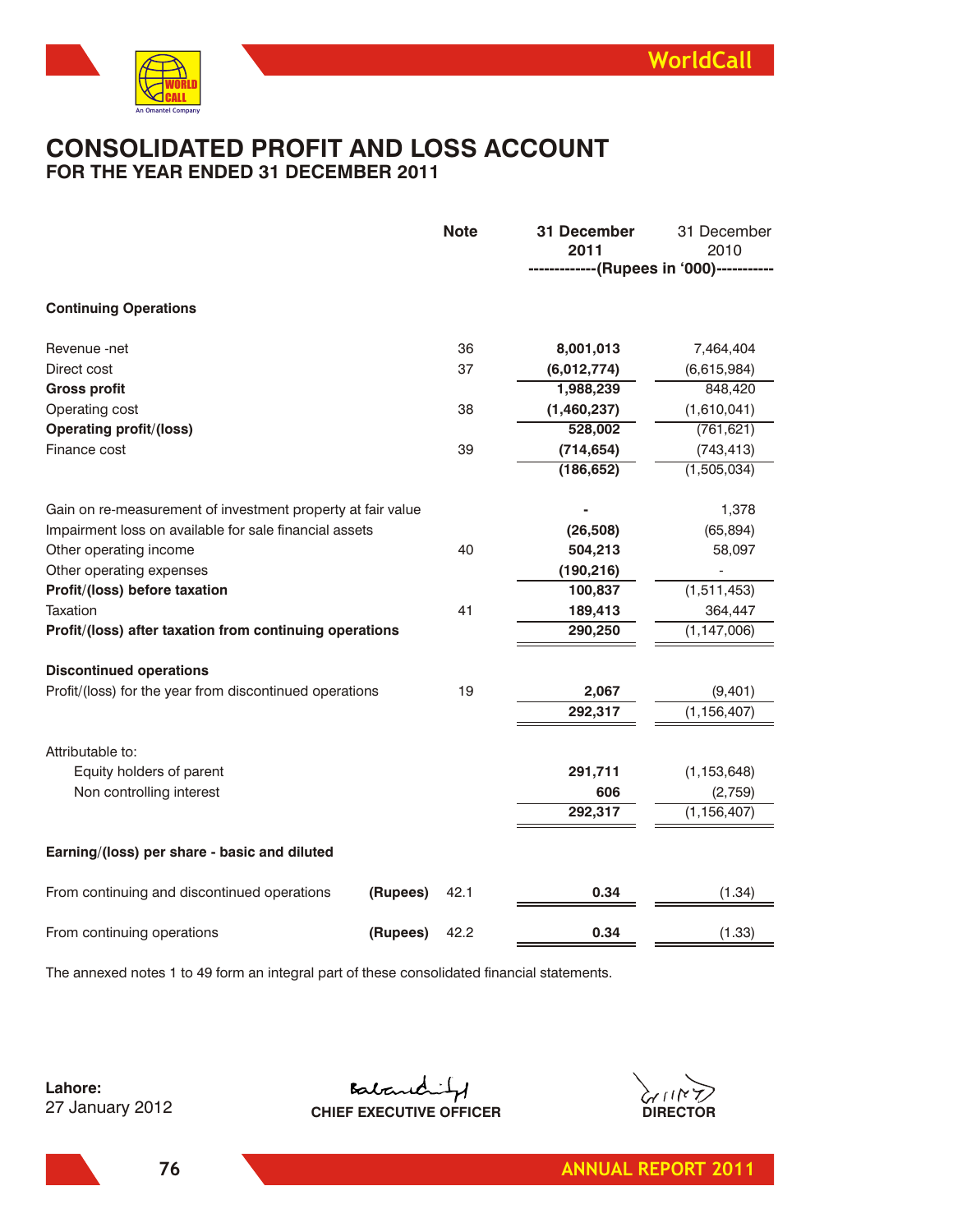

# **STATEMENT OF COMPREHENSIVE INCOME FOR THE YEAR ENDED 31 DECEMBER 2011**

|                                                                 | <b>Note</b> | 31 December<br>2011<br>--------------(Rupees in '000)----------- | 31 December<br>2010 |
|-----------------------------------------------------------------|-------------|------------------------------------------------------------------|---------------------|
|                                                                 |             |                                                                  |                     |
| Profit/(loss) for the year                                      |             | 292,317                                                          | (1, 156, 407)       |
| Other comprehensive income/(loss)-net of tax:                   |             |                                                                  |                     |
| Exchange differences on translating foreign operations          |             | (1, 355)                                                         | (2,789)             |
| Net change in fair value of available for sale financial assets |             | (195, 983)                                                       | (67, 967)           |
| Impairment loss transferred to profit and loss account          |             | 26,508                                                           | 65,894              |
|                                                                 |             | (170, 830)                                                       | (4,862)             |
| Total comprehensive income/(loss) for the year                  |             | 121,487                                                          | (1, 161, 269)       |
| Attributable to:                                                |             |                                                                  |                     |
| Equity holders of the Parent                                    |             | 121,278                                                          | (1, 157, 691)       |
| Non controlling interest                                        |             | 209                                                              | (3,578)             |
|                                                                 |             | 121,487                                                          | (1, 161, 269)       |

The annexed notes 1 to 49 form an integral part of these consolidated financial statements.

**Lahore:** 27 January 2012

**CHIEF EXECUTIVE OFFICER DIRECTOR** 

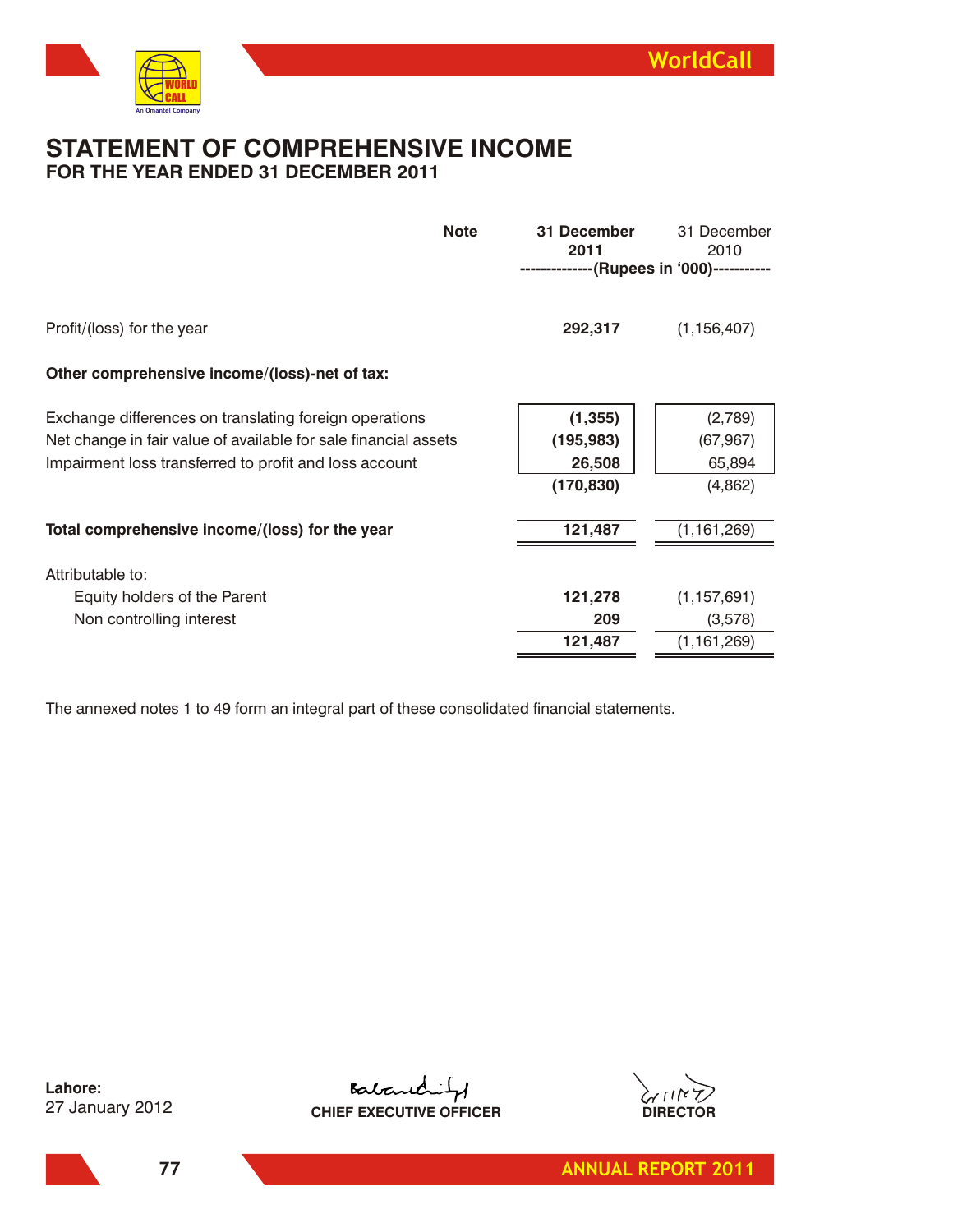

# **CONSOLIDATED CASH FLOW STATEMENT FOR THE YEAR ENDED 31 DECEMBER 2011**

|                                                        | <b>Note</b> | 31 December<br>2011                       | 31 December<br>2010 |
|--------------------------------------------------------|-------------|-------------------------------------------|---------------------|
|                                                        |             | -------------(Rupees in '000)------------ |                     |
| Cash flows from operating activities                   |             |                                           |                     |
| Cash generated from operations                         | 44          | 484,449                                   | 3,017,330           |
| (Increase)/decrease in long term deposits receivable   |             | (68, 884)                                 | 5,362               |
| Decrease/(increase) in long term trade receivable      |             | 28,713                                    | (60, 191)           |
| Decrease in long term deposits payable                 |             | (547)                                     | (952)               |
| Decrease in deferred income                            |             | (88, 416)                                 |                     |
| Increase/(decrease) in long term payables              |             | 1,163,889                                 | (622, 161)          |
| Retirement benefits paid                               |             | (21, 717)                                 | (43, 828)           |
| Finance cost paid                                      |             | (753, 851)                                | (740, 782)          |
| Taxes paid                                             |             | (88, 643)                                 | (64, 950)           |
| Net cash generated from operating activities           |             | 654,993                                   | 1,489,828           |
| Cash flows from investing activities                   |             |                                           |                     |
| Fixed capital expenditure                              |             | (1, 228, 347)                             | (1, 113, 451)       |
| Acquisition of intangible asset                        |             | (784, 800)                                |                     |
| Proceeds from property, plant and equipment            |             | 85,990                                    | 20,435              |
| License fee paid                                       |             |                                           | (113,500)           |
| Net cash used in investing activities                  |             | (1,927,157)                               | (1, 206, 516)       |
| Cash flows from financing activities                   |             |                                           |                     |
| Repayment of long term finances                        |             |                                           | (37, 494)           |
| Receipts of long term finances                         |             | 2,943,855                                 |                     |
| Running finance-net                                    |             | (191, 591)                                | 125,304             |
| (Repayment)/receipt of short term borrowings           |             | (81, 497)                                 | 200,000             |
| Repayment of term finance certificates                 |             | (1, 212, 397)                             | (665, 254)          |
| Repayment of finance lease liabilities                 |             | (43, 259)                                 | (57, 343)           |
| Net cash generated from/(used in) financing activities |             | 1,415,111                                 | (434, 787)          |
| Net increase/(decrease) in cash and cash equivalents   |             | 142,947                                   | (151, 475)          |
| Cash and bank balances at the beginning of the year    |             | 184,104                                   | 335,579             |
| Cash and bank balances at the end of the year          |             | 327,051                                   | 184,104             |
|                                                        |             |                                           |                     |

The annexed notes 1 to 49 form an integral part of these consolidated financial statements.

**Lahore:** 27 January 2012 **CHIEF EXECUTIVE OFFICER** DIRECTOR

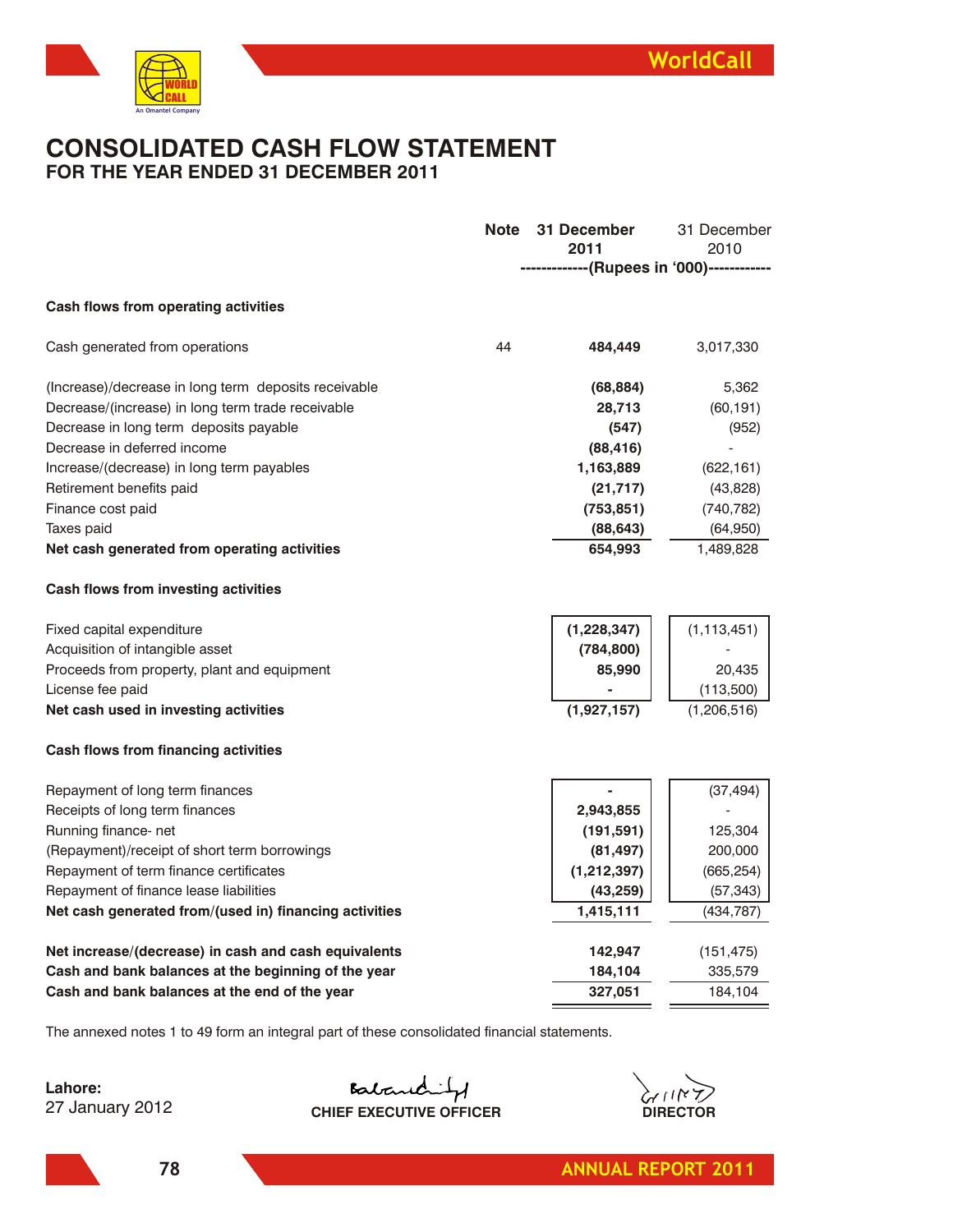

**An Omantel Company**

|                                               |                                                 |                   |                                |                                                                             |                                |                                                                             |                                |                                                                                             | <b><i>orldCall</i></b>             |
|-----------------------------------------------|-------------------------------------------------|-------------------|--------------------------------|-----------------------------------------------------------------------------|--------------------------------|-----------------------------------------------------------------------------|--------------------------------|---------------------------------------------------------------------------------------------|------------------------------------|
| ntel Company                                  | Total                                           |                   | 11,379,059                     | (1, 161, 269)                                                               | 10,217,790                     | 121,487                                                                     | 10,339,277                     |                                                                                             |                                    |
|                                               | Controlling<br>interest<br>Non                  |                   | ı                              | (3,578)                                                                     | (3,578)                        | 209                                                                         | (3,369)                        |                                                                                             | $\zeta_{Y/\sqrt{Y}}$<br>DIRECTOR   |
|                                               | Sub<br>Total                                    |                   | 11,379,059                     | (1,157,691)                                                                 | 10,221,368                     | 121,278<br>ï                                                                | 10,342,646                     |                                                                                             |                                    |
|                                               | Revaluation<br>reserve                          |                   | 331,574                        | 6,786<br>ï                                                                  | 338,360                        | 4,885                                                                       | 343,245                        |                                                                                             |                                    |
| Attributable to equity holders of the Company | Accumulated<br>profit/<br>(loss)                | -coo, ul seedng)- | 1,677,849                      | (1, 153, 648)<br>(6,786)                                                    | 517,415                        | (4, 885)<br>291,711                                                         | 804,241                        |                                                                                             |                                    |
|                                               | translation<br>Currency<br>reserve              |                   | (2,940)                        | (1,970)<br>ı                                                                | (4,910)                        | (958)<br>ı                                                                  | (5,868)                        |                                                                                             | CHIEF EXECUTIVE OFFICER<br>Indiand |
|                                               | Fair value<br>available<br>reserve-<br>for sale |                   | (70, 475)                      | (2,073)<br>ï                                                                | (72, 548)                      | (169, 475)<br>ï                                                             | (242, 023)                     |                                                                                             |                                    |
|                                               | premium<br>Share                                |                   | 837,335                        |                                                                             | 837,335                        |                                                                             | 837,335                        |                                                                                             |                                    |
|                                               | Capital<br>Share                                |                   | 8,605,716                      |                                                                             | 8,605,716                      |                                                                             | 8,605,716                      |                                                                                             |                                    |
|                                               |                                                 |                   | Balance as at 31 December 2009 | Total comprehensive loss for the year<br>Transfer to surplus on revaluation | Balance as at 31 December 2010 | Total comprehensive loss for the year<br>Transfer to surplus on revaluation | Balance as at 31 December 2011 | The annexed notes 1 to 49 form an integral part of these consolidated financial statements. | 27 January 2012<br>Lahore:         |
| 79                                            |                                                 |                   |                                |                                                                             |                                |                                                                             |                                |                                                                                             | <b>ANNUAL REPORT 2011</b>          |

**CHIEF EXECUTIVE OFFICER** 27 January 2012 **DIRECTOR**

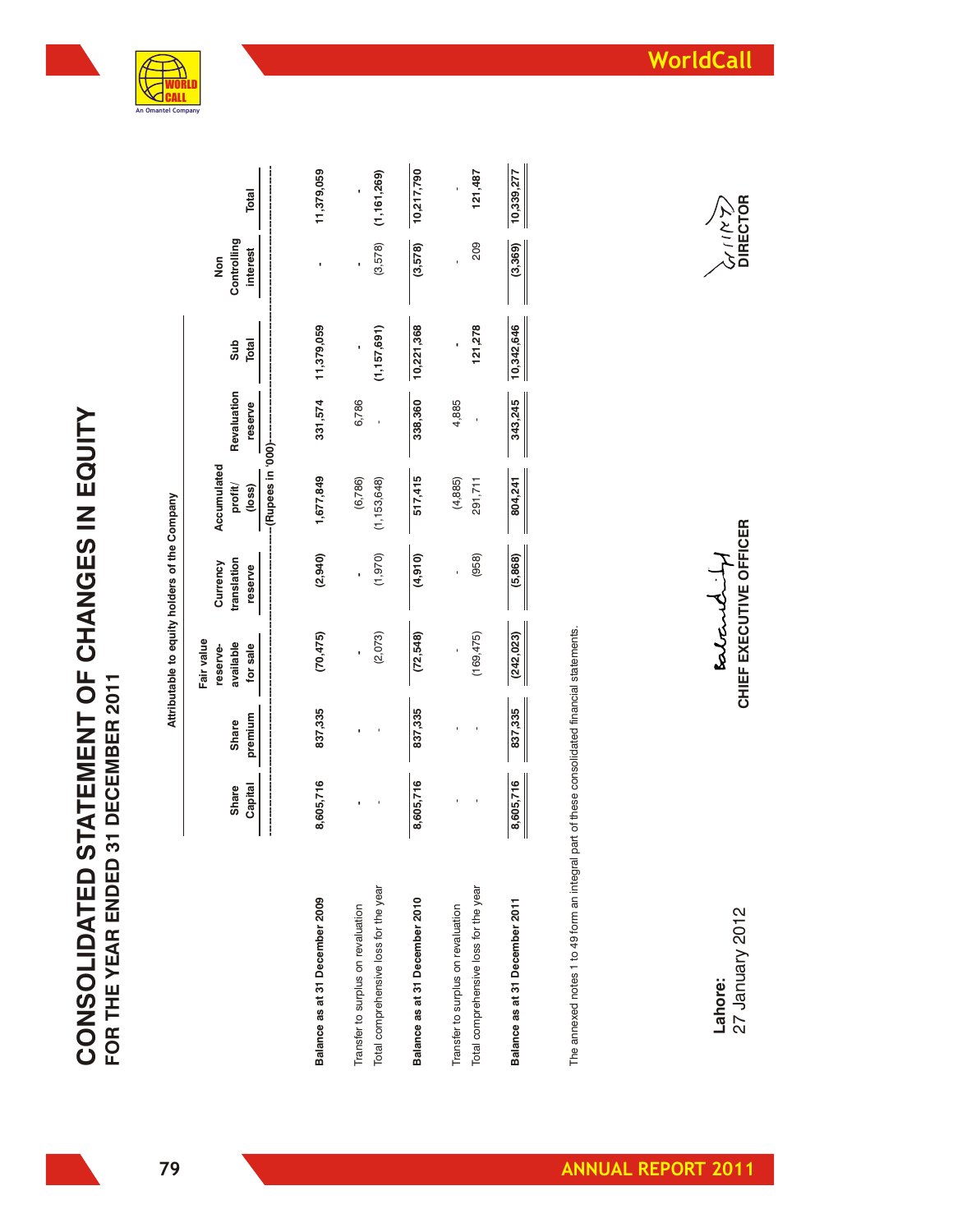

# **NOTES TO THE COSOLIDATED FINANCIAL STATEMENTS FOR THE YEAR ENDED 31 DECEMBER 2011**

#### **1 Legal status and nature of business**

#### **1.1 The Group consists of:**

Worldcall Telecom Limited; and

Worldcall Telecommunications Lanka (Private) Limited

**1.2** Worldcall Telecom Limited ("the Company") is a public limited company incorporated in Pakistan on 15 March 2001 under the Companies Ordinance, 1984 and its shares are quoted on the Karachi and Lahore Stock Exchanges. The Company commenced its operations on 01 December 2004 and is engaged in providing Wireless Local Loop ("WLL") and Long Distance & International ("LDI") services in Pakistan, operation and maintenance of public payphones network and re-broadcasting international/national satellite/terrestrial wireless and cable television and radio signals as well as interactive communication and to establish, maintain and operate the licensed telephony services. The Company has been licensed by Pakistan Telecommunication Authority ("PTA") and Pakistan Electronic Media Regulatory Authority ("PEMRA") for these purposes. The registered office of the Company is situated at 67A C III, Gulberg III, Lahore. In the year ended 30 June, 2008, 56.80% shares (488,839,429 ordinary shares) had been acquired by Oman Telecommunications Company SAOG ("the Parent Company").

Worldcall Telecommunications Lanka (Private) Limited ("the Subsidiary") was incorporated in Sri Lanka and is a joint venture with Hayleys Group to operate payphones. The principal activity of the Subsidiary is the operation and maintenance of a public payphones network. Payphones are installed at various shops/ commercial outlets. The Company holds 70.65% of voting securities in the Subsidiary. The Subsidiary has accumulated losses of Rs. 163.103 million (31 December 2010: 161.718 million) as at balance sheet date and its current liabilities exceed its current assets by Rs. 63.459 million (31 December 2010: 64.149 million). The net profit for the current year after tax is Rs. 2.067 million (31 December 2010: 9.40 million). These factors raised substantial doubt that subsidiary will be able continue as a going concern, hence the financial statements of the subsidiary are not prepared on going concern basis.

#### **2 Basis of consolidation**

The consolidated financial statements include the financial statements of the Company and its Subsidiary. The financial statements of the Subsidiary have been consolidated on a line by line basis.

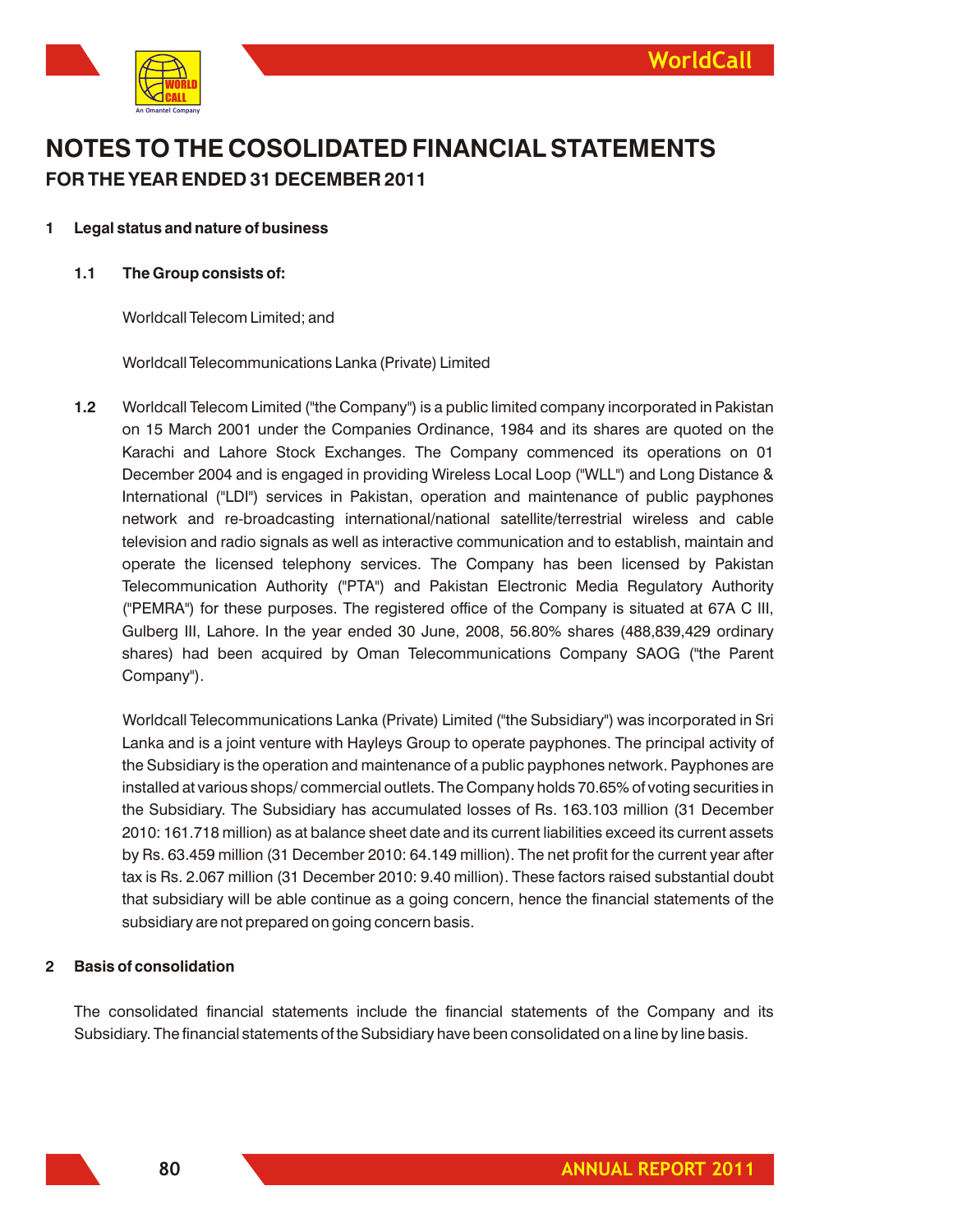

#### *Subsidiary*

Subsidiary is an entity controlled by the Group. Control exists when the Group has the power, directly or indirectly, to govern the financial and operating policies of the entity so as to benefit from its activities. The financial statements of the Subsidiary are included in the consolidated financial statements from the date that control commences until the date that control ceases.

#### *Transactions eliminated on consolidation*

Intragroup balances and any other unrealized gains and losses or income and expenses arising from intragroup transactions, are eliminated in preparing the consolidated financial statements. Unrealized losses are eliminated in the same way as unrealized gains, but only to the extent that there is no evidence of impairment.

Minority interest is that part of net results of operations and of net assets of Subsidiary attributable to interest which are not owned by the Group. Minority interest is presented separately in the consolidated financial statements. In view of negative equity of the subsidiary, the complete amount of losses are being borne by the Company.

#### **3 Summary of significant accounting policies**

The significant accounting policies adopted in preparation of these consolidated financial statements are set out below:

#### **3.1 Statement of compliance**

These consolidated financial statements have been prepared in accordance with approved accounting standards as applicable in Pakistan and the requirements of the Companies Ordinance, 1984. Approved accounting standards comprise of such International Financial Reporting Standards as are notified under the provisions of the Companies Ordinance, 1984. Wherever the requirements of the Companies Ordinance, 1984 or directives issued by the Securities and Exchange Commission of Pakistan (SECP) differ with the requirements of these standards, requirements of the Companies Ordinance, 1984 or requirements of the said directives take precedence.

#### **3.2 Accounting convention and basis of preparation**

These consolidated financial statements have been prepared under the historical cost convention, except for revaluation of investment properties, plant and equipment, intangible assets and certain financial assets at fair value, and recognition of certain employee benefits and financial liabilities at present value. As stated in note 1, subsidiary is not considered as a going concern, therefore financial statements of subsidiary have been prepared on the basis other than going concern, all assets are stated at realizable value and all liabilities at amount payable.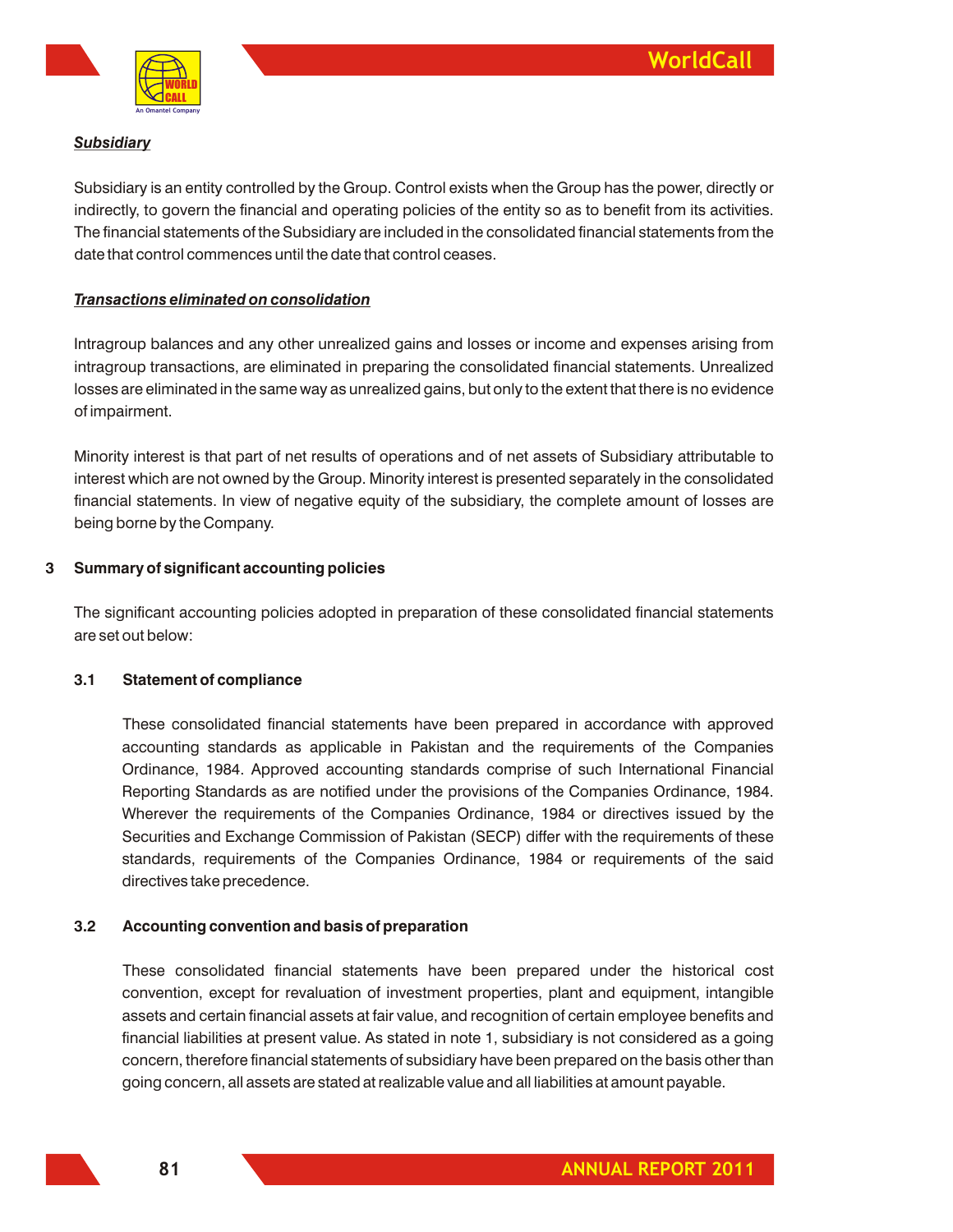

#### **3.3 Significant accounting judgments and estimates**

The preparation of consolidated financial statements in conformity with approved accounting standards requires management to make judgments, estimates and assumptions that affect the application of policies and reported amounts of assets and liabilities, income and expenses. The estimates and associated assumptions and judgments are based on historical experience and various other factors that are believed to be reasonable under the circumstances, the result of which form the basis of making the judgments about carrying values of assets and liabilities that are not readily apparent from other sources. Actual results may differ from these estimates.

The estimates and underlying assumptions are reviewed on an ongoing basis. Revision to accounting estimates are recognized in the period in which the estimate is revised if the revision affects only that period, or in the period of revision and future periods if the revision affects both current and future periods. The areas where various assumptions and estimates are significant to the Group's financial statements or where judgments were exercised in application of accounting policies are as follows:

- Useful life of depreciable assets and amortization of intangible assets- (note 3.4, 3.5, 4 & 6)
- Staff retirement benefits- (note 3.13 & 29)
- Taxation- (note  $3.8 & 41$ )
- Provisions and contingencies- (note 3.18 & 32)
- Investment properties- (note 3.6 & 7)
- Impairment testing of Goodwill (note 6.4)

#### **3.4 Fixed capital expenditure and depreciation**

#### *Property, plant and equipment*

Property, plant and equipment (except freehold land and plant & equipment) are stated at cost less accumulated depreciation and any identified impairment loss. Freehold land is stated at cost and plant & equipment are stated at revalued amount less accumulated depreciation and any identified impairment loss.

Cost in relation to self constructed assets includes direct cost of material, labour and other allocable expenses.

Depreciation is charged to income on the straight line method whereby cost of an asset is written off over its estimated useful life at the rates given in note 4.

Residual value and the useful life of assets are reviewed at least at each financial year end and adjusted if impact on depreciation is significant.

Incremental/decremental depreciation on revalued assets is transferred net of deferred tax from/to surplus on revaluation to/from retained earnings (unappropriated profit).

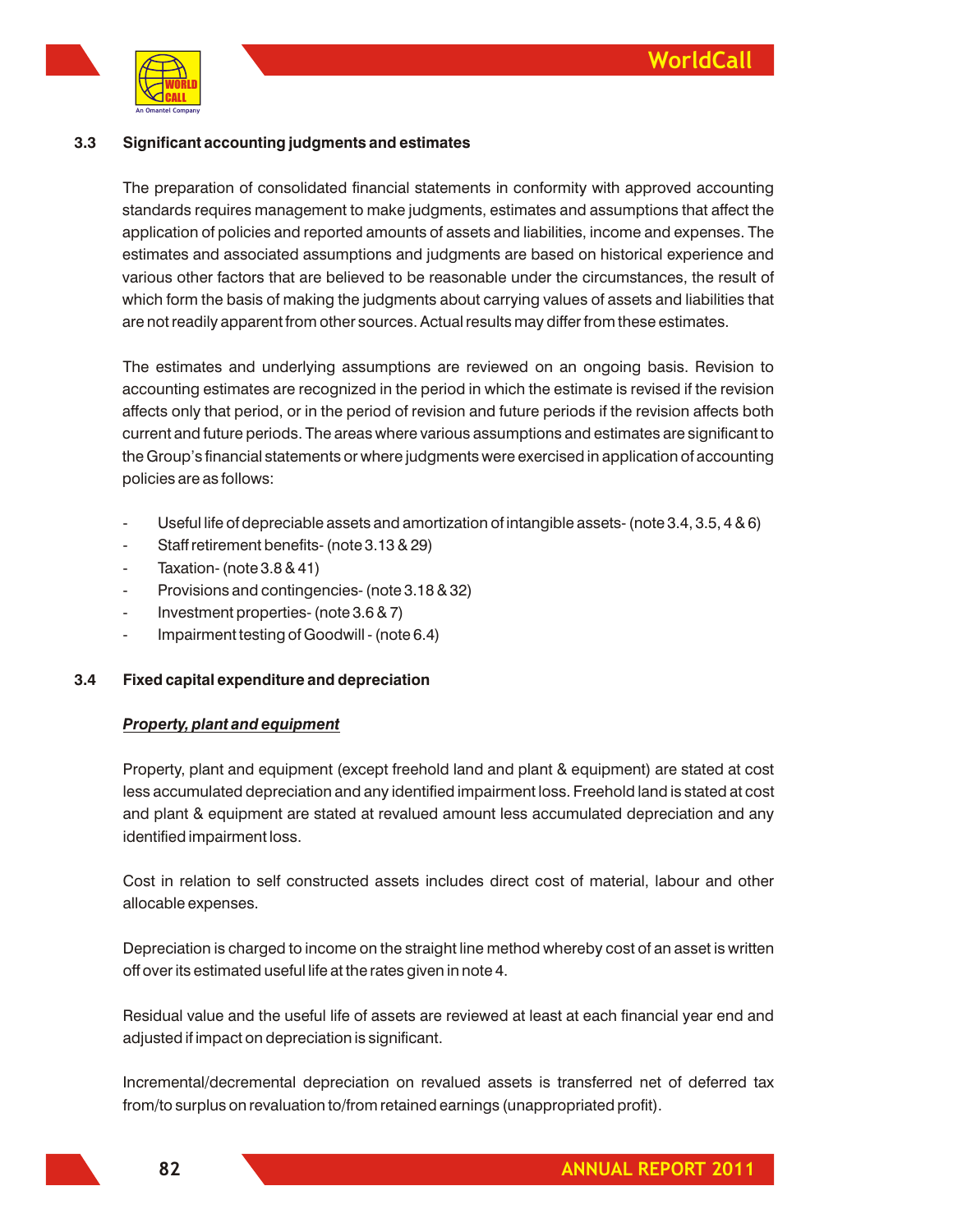

Depreciation on additions is charged on a pro-rata basis from the month in which the asset is put to use, while for disposals, depreciation is charged up to the month of disposal. Where an impairment loss is recognized, the depreciation charge is adjusted in the future periods to allocate the assets' revised carrying amount over its estimated useful life.

During the year the Company has changed the accounting estimates. Please refer note 4.3 of the financial statements.

Maintenance and repairs are charged to income as and when incurred. Renewals and improvements are capitalized when it is probable that respective future economic benefits will flow to the Group and the cost of the item can be measured reliably, and the assets so replaced, if any, are retired. Gains and losses on disposals of assets are included in income and the related surplus on revaluation of plant and equipment is transferred directly to retained earnings (unappropriated profit).

#### *Finance leases*

Leases in terms of which the Group has substantially all the risks and rewards of ownership are classified as finance leases. Assets subject to finance lease are stated at the lower of its revalued amount less accumulated depreciation and any identified impairment loss and present value of minimum lease payments at the date of commencement of lease.

The related rental obligations, net of finance costs are classified as current and long term depending upon the timing of the payment.

Each lease payment is allocated between the liability and finance costs so as to achieve a constant rate on the balance outstanding.

Assets acquired under a finance lease are depreciated over the estimated useful life of the asset on a straight-line method at the rates given in note 4. Depreciation of leased assets is charged to income.

Residual value and the useful life of leased assets are reviewed at least at each financial year end and adjusted if impact on depreciation is significant.

Depreciation on additions to leased assets is charged from the month in which an asset is acquired while no depreciation is charged for the month in which the asset is disposed off.

#### *Capital work-in-progress*

Capital work-in-progress is stated at cost less any identified impairment loss.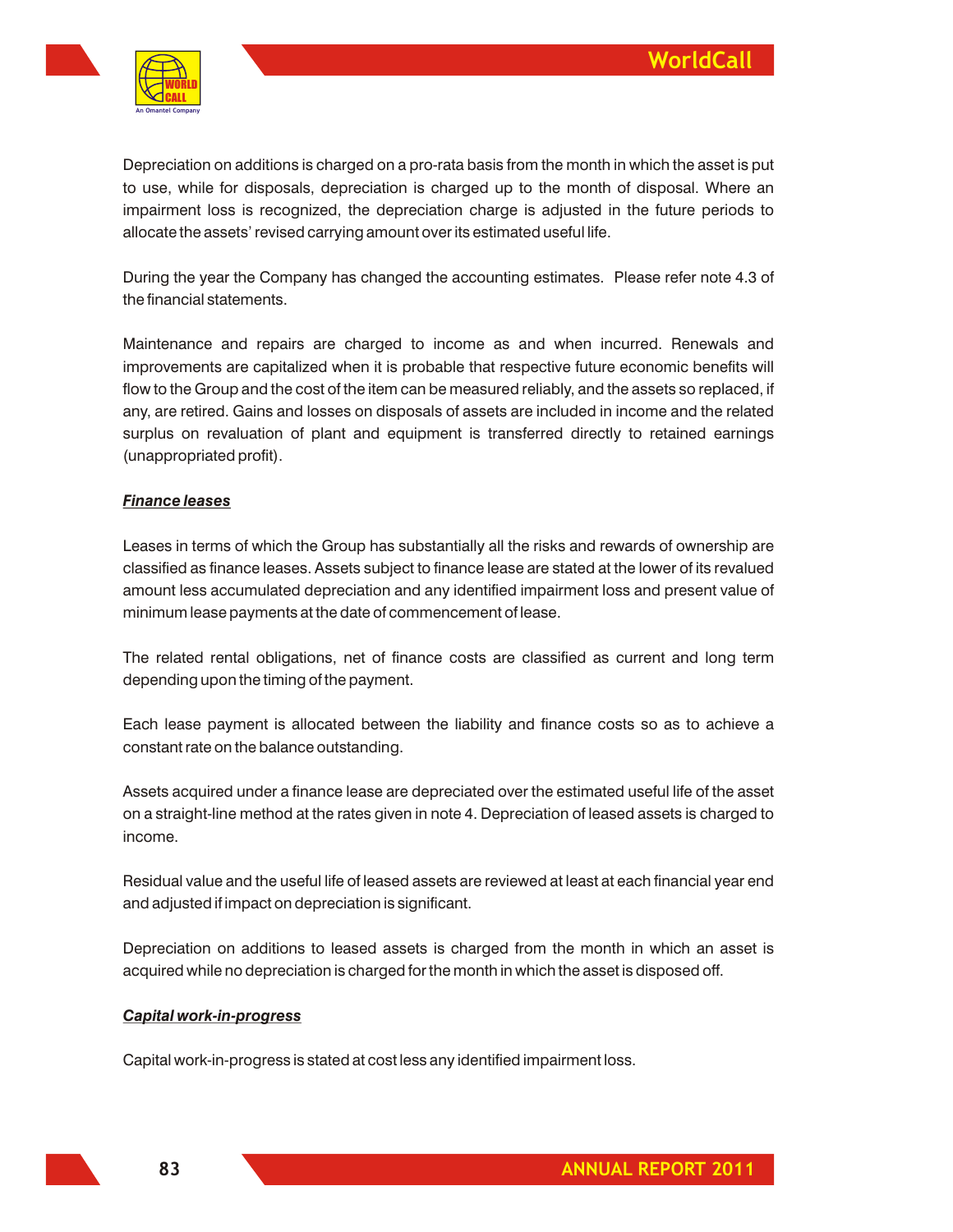

#### **3.5 Intangible assets**

#### *Goodwill*

Goodwill represents the difference between the cost of the acquisition (fair value of consideration paid) and the fair value of the net identifiable assets acquired.

#### *Other intangible assets*

Other intangible assets are stated at revalued amount less accumulated amortization except for patents and copy rights, which are stated at cost less accumulated amortization.

Other intangible assets are amortized using the straight line method at the rates given in note 6. Amortization on licenses is charged to the profit and loss account from the month in which the related operations are commenced. Amortization on additions to other intangible assets is charged on a pro-rata basis from the month in which asset is put to use, while for disposals amortization is charged up to the month of disposal.

Indefeasible right to use (IRU) contracts are recognised at cost as an intangible asset when the Company has the specific indefeasible right to use an identified portion of the underlying asset, generally optical fibers or dedicated bandwidth, and the duration of the right is for the major part of the underlying asset's economic life. They are amortised on a straight line basis over the period of the contract.

Incremental amortization on revalued intangible assets is transferred net of deferred tax from surplus on revaluation to retained earnings (unappropriated profit).

Subsequent expenditure on intangible assets is capitalized only when it increases the future economic benefits embodied in the specific asset to which it relates. All other expenditures are charged to income as and when incurred.

Gain or loss arising on disposal and retirement of intangible asset is determined as a difference between net disposal proceeds and carrying amount of the asset and is recognized as income or expense in the profit and loss account. Related surplus on revaluation of intangible asset is transferred directly to retained earnings (unappropriated profit).

#### **3.6 Investment properties**

Investment properties are properties which are held either to earn rental income or for capital appreciation or for both. Investment properties are initially recognized at cost, being the fair value of the consideration given, subsequent to initial recognition these are stated at fair value. The fair value is determined annually by an independent approved valuer. The fair values are based on market values, being the estimated amount for which a property could be exchanged on the date of valuation between knowledgeable and willing buyer and seller in an arms length transaction.

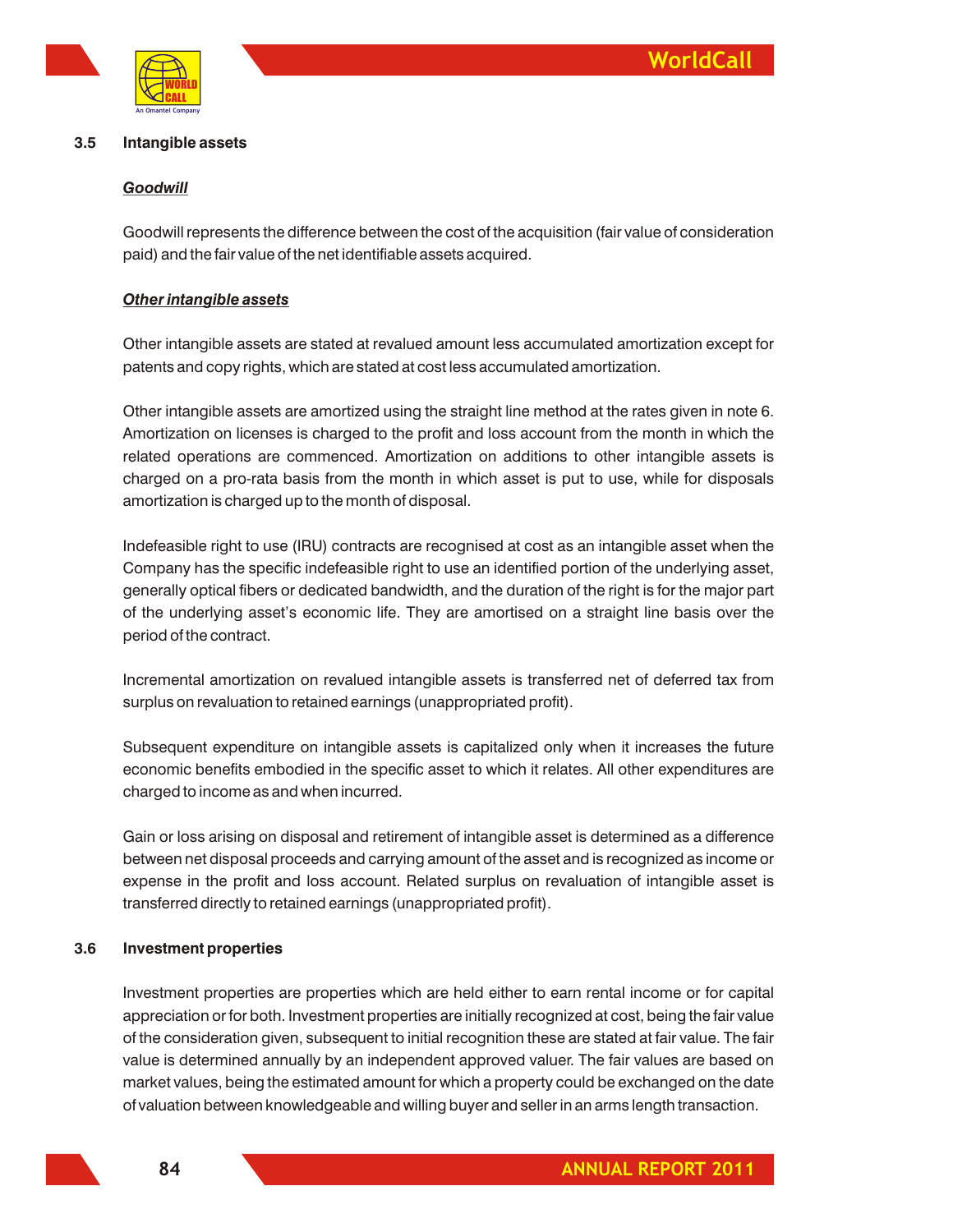

Any gain or loss arising from a change in fair value is recognized in the profit and loss account. Rental income from investment property is accounted for as described in note 3.16.

When an item of property, plant and equipment is transferred to investment property following a change in its use, any differences arising at the date of transfer between the carrying amount of the item immediately prior to transfer and its fair value is recognized in surplus on revaluation of property, plant and equipment, if it is a gain. Upon disposal of the item the related surplus on revaluation of property, plant and equipment is transferred to retained earnings. Any loss arising in this manner is recognized immediately in the profit and loss account.

If an investment property becomes owner-occupied, it is reclassified as property, plant and equipment and its fair value at the date of reclassification becomes its cost for accounting purposes of subsequent recording.

#### **3.7 Investments**

The Group classifies its investments in following categories.

#### *Available for sale investments*

Available for sale investments are initially recognized at cost, being the fair value of the consideration given. Subsequent to initial recognition these are recognized at fair value unless fair value can not be reliably measured. The investments for which quoted market price is not available are measured at cost. Changes in carrying value are recognized in equity until investment is sold or determined to be impaired at which time the cumulative gain or loss previously recognized in equity is included in profit or loss account.

All "regular way" purchase and sale of listed shares are recognized on the trade date i.e. the date that the Group commits to purchase/sell the asset.

The fair value of investments classified as held for trading and available for sale is their quoted bid price at the balance sheet date.

#### **3.8 Taxation**

Income tax on the profit or loss for the year comprises of current and deferred tax.

#### *Current*

Provision of current tax is based on the taxable income for the year determined in accordance with the prevailing law for taxation of income. The charge for current tax is calculated using

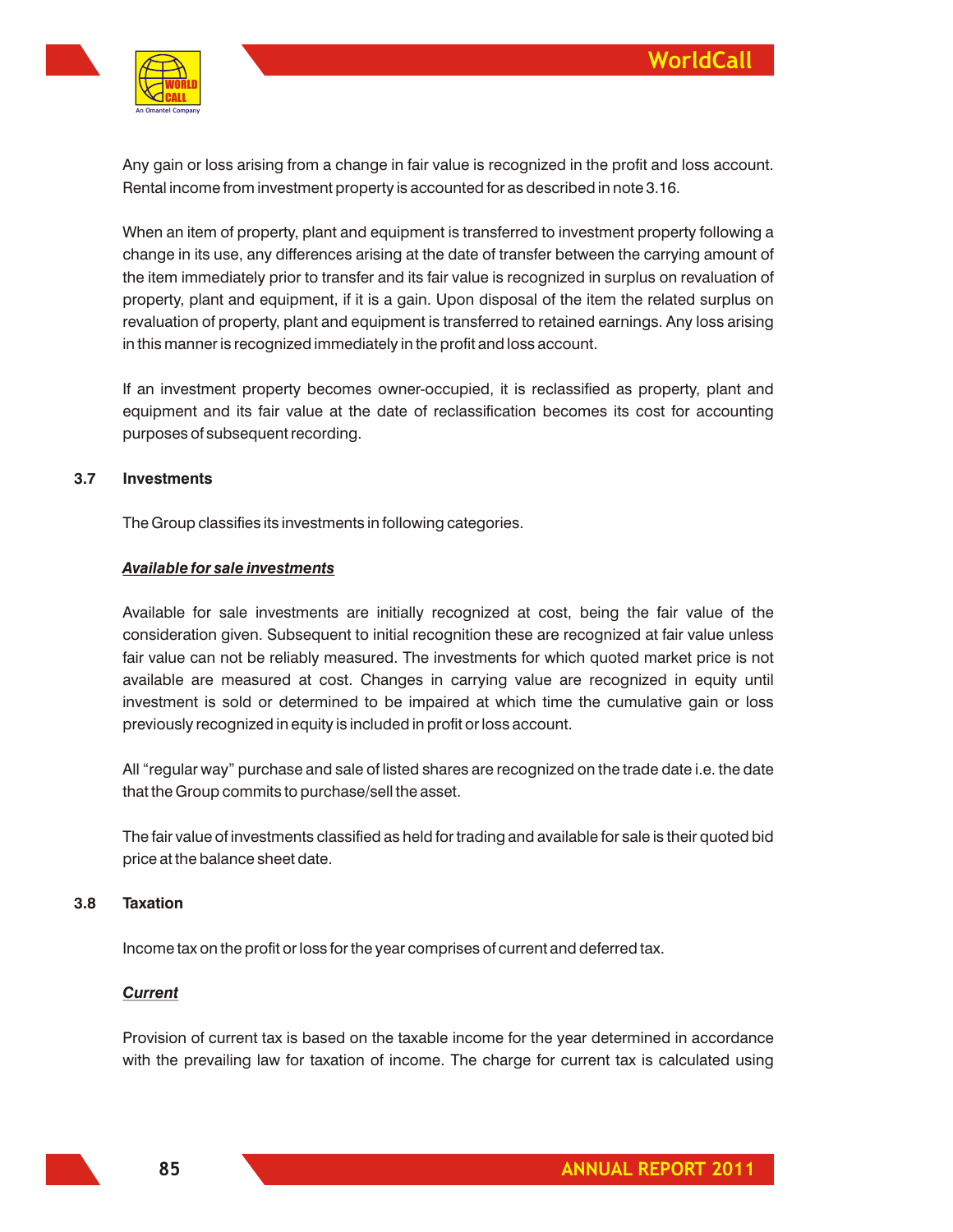

prevailing tax rates or tax rates expected to apply to the profit for the year if enacted after taking into account tax credits, rebates and exemptions, if any. The charge for current tax also includes adjustments, where considered necessary, to provision for tax made in previous years arising from assessments framed during the year for such years.

#### *Deferred*

Deferred tax is provided using the balance sheet liability method in respect of all temporary differences arising from differences between the carrying amount of assets and liabilities in the financial statements and the corresponding tax bases used in the computation of the taxable profit. Deferred tax liabilities are generally recognized for all taxable temporary differences and deferred tax assets are recognized to the extent that it is probable that taxable profits will be available against which the deductible temporary differences, unused tax losses and tax credits can be utilized.

The carrying amount of deferred tax asset is reviewed at each balance sheet date and reduced to the extent that it is no longer probable that sufficient taxable profit will be available to allow all or part of the deferred tax asset to be utilized.

Deferred tax assets and liabilities are calculated at the rates that are expected to apply to the period when the asset is realized or the liability is settled, based on the tax rates (and tax laws) that have been enacted or substantively enacted by the balance sheet date. Deferred tax is charged or credited in the profit and loss account, except in the case of items credited or charged to equity in which case it is included in equity.

#### **3.9 Inventories**

Inventories, except for stock in transit, are stated at lower of cost and net realizable value. Items in transit are valued at cost comprising invoice value plus other charges paid thereon. Cost is determined as follows:

#### *Store and spares*

Useable stores and spares are valued principally at weighted average cost, while items considered obsolete are carried at nil value.

#### *Stock in trade*

Cost is determined on weighted average basis.

Net realizable value is the estimated selling price in ordinary course of business, less estimated incidental selling cost.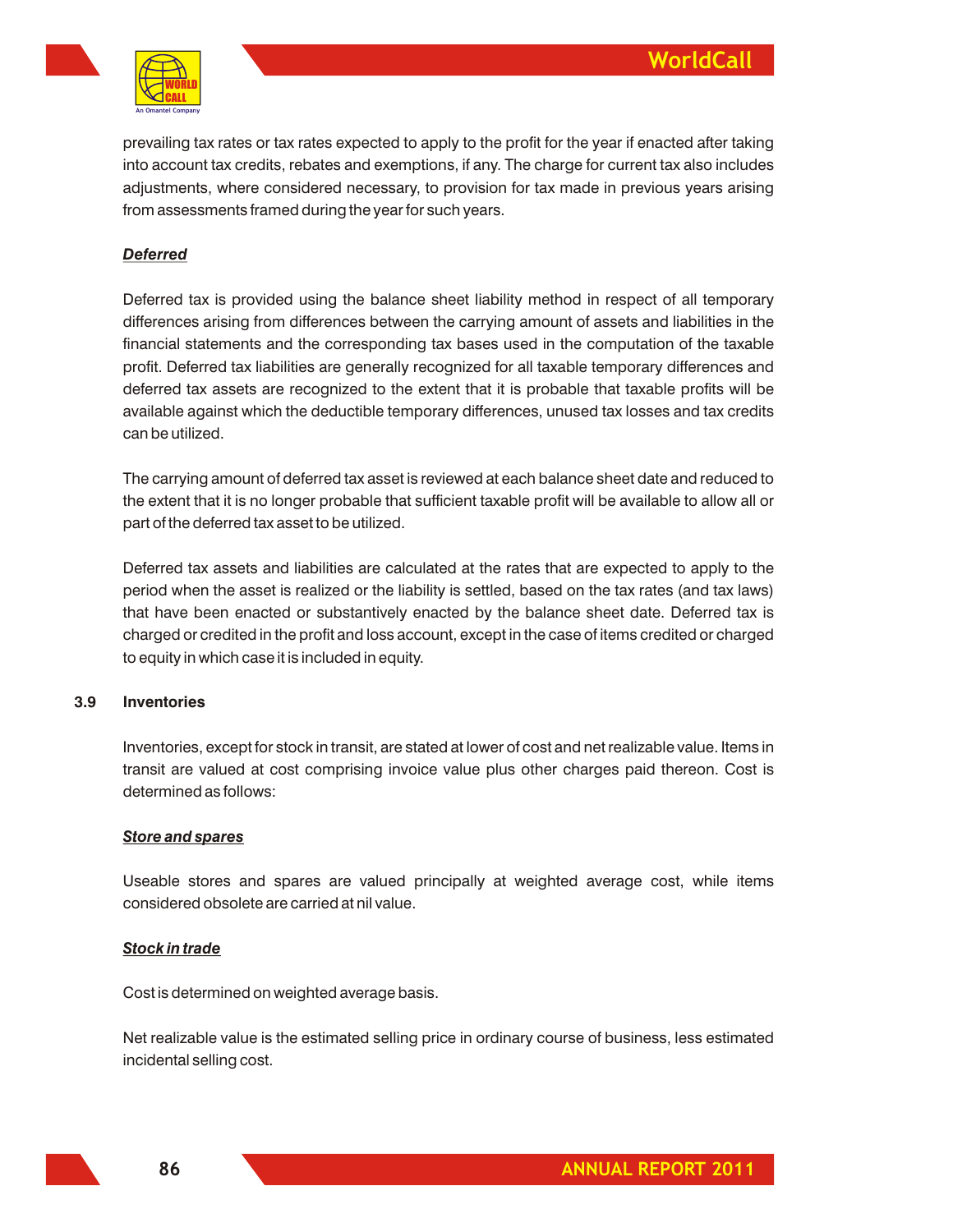

#### **3.10 Trade debts and other receivables**

Trade debts and other receivables are recognized initially at fair value and subsequently measured at amortized cost less any identified impairment loss. A provision for impairment of trade and other receivables is established when there is objective evidence that the Group will not be able to collect all amounts due according to the original terms of receivables.

#### **3.11 Financial liabilities**

Financial liabilities are classified according to substance and related accrued interest of the contractual arrangements entered into. Significant financial liabilities include long term payables, license fee payable, borrowings, trade and other payables.

#### *Interest bearing borrowings*

Interest bearing borrowings are recognized initially at fair value less attributable transaction cost. Subsequent to initial recognition, these are stated at amortized cost with any difference between cost and redemption value being recognized in the profit and loss over the period of the borrowings on an effective interest rate basis.

#### *Term finance certificates*

Term finance certificates are stated at amortized cost using effective interest rate.

#### *Other financial liabilities*

All other financial liabilities are initially recognized at fair value plus directly attributable cost, if any, and subsequently at amortized cost using effective interest rate method.

#### **3.12 Trade and other payables**

Trade and other payables are initially recognized at fair value and subsequently at amortized cost using effective interest rate method.

#### **3.13 Retirement and other benefits**

#### *Defined benefit plan*

The Group operates an unfunded defined benefit gratuity plan for all permanent employees, having a service period of more than one year. Provisions are made in the financial statements to cover obligations on the basis of actuarial valuations carried out annually under the projected unit credit method.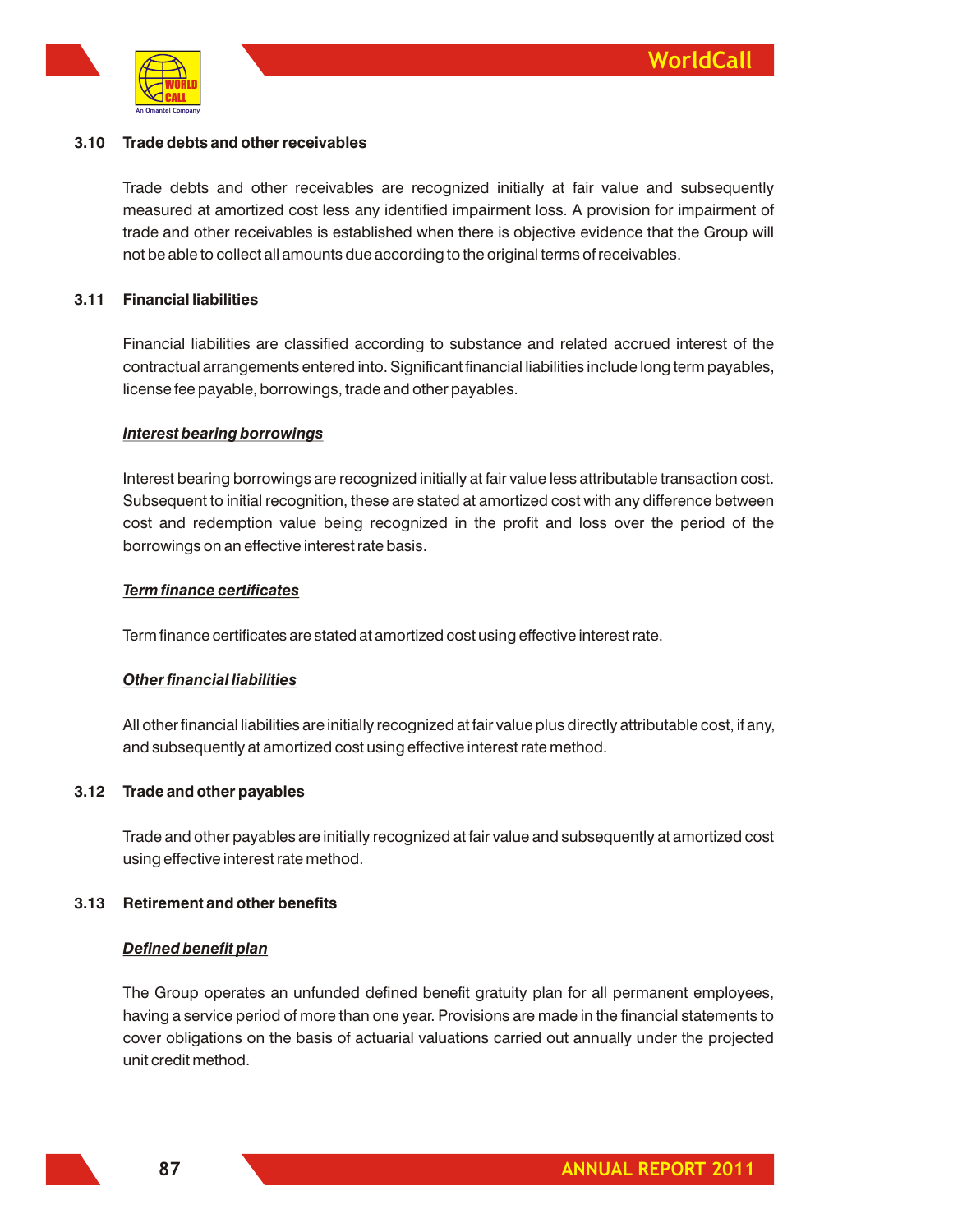

The Group recognizes actuarial gains/losses over the expected average remaining working lives of the current employees, to the extent that cumulative unrecognized actuarial gain/loss exceeds 10 per cent of present value of defined benefit obligation.

#### *Accumulating compensated absences*

Employees are entitled to take earned leave 20 days every year.

The unutilized earned leaves can be accumulated upto a maximum of 40 days and can be utilized at any time subject to the approval. Earned leaves in excess of 40 days shall lapse. An employee will be entitled to encash the accumulated earned leaves at the time of leaving Company service. The earned leave encashment is made on last drawn gross salary.

Provisions are made annually by the Company to cover the obligation for accumulating compensated absences and are charged to profit.

#### **3.14 Impairment losses**

The carrying amount of the Group's assets except for, inventories, investment property and deferred tax asset, are reviewed at each balance sheet date to determine whether there is any indication of impairment loss. If any such indication exists, the asset's recoverable amount is estimated in order to determine the extent of the impairment loss, if any. For goodwill, the recoverable amount is estimated at each balance sheet date.

An impairment loss is recognized whenever the carrying amount of an asset or its cash generating unit exceeds its recoverable amount. Impairment losses are recognized in the profit and loss.

Impairment losses are reversed when there is an indication that the impairment loss may no longer exist and there has been a change in the estimate used to determine the recoverable amount. An impairment loss is reversed only to the extent that the asset's carrying amount does not exceed the carrying amount that would have been determined, net of depreciation and amortization, if no impairment loss had been charged. An impairment loss in respect of goodwill is not reversed.

#### **3.15 Foreign currencies**

Transactions in foreign currencies are translated into rupees at exchange rates prevailing at the date of transaction. All monetary assets and liabilities in foreign currencies are translated into rupees at exchange rates prevailing at the balance sheet date.

Non-monetary assets and liabilities that are measured in terms of historical cost in a foreign currency are translated into rupees at exchange rates prevailing at the date of transaction. Nonmonetary assets and liabilities denominated in foreign currency that are stated at fair value are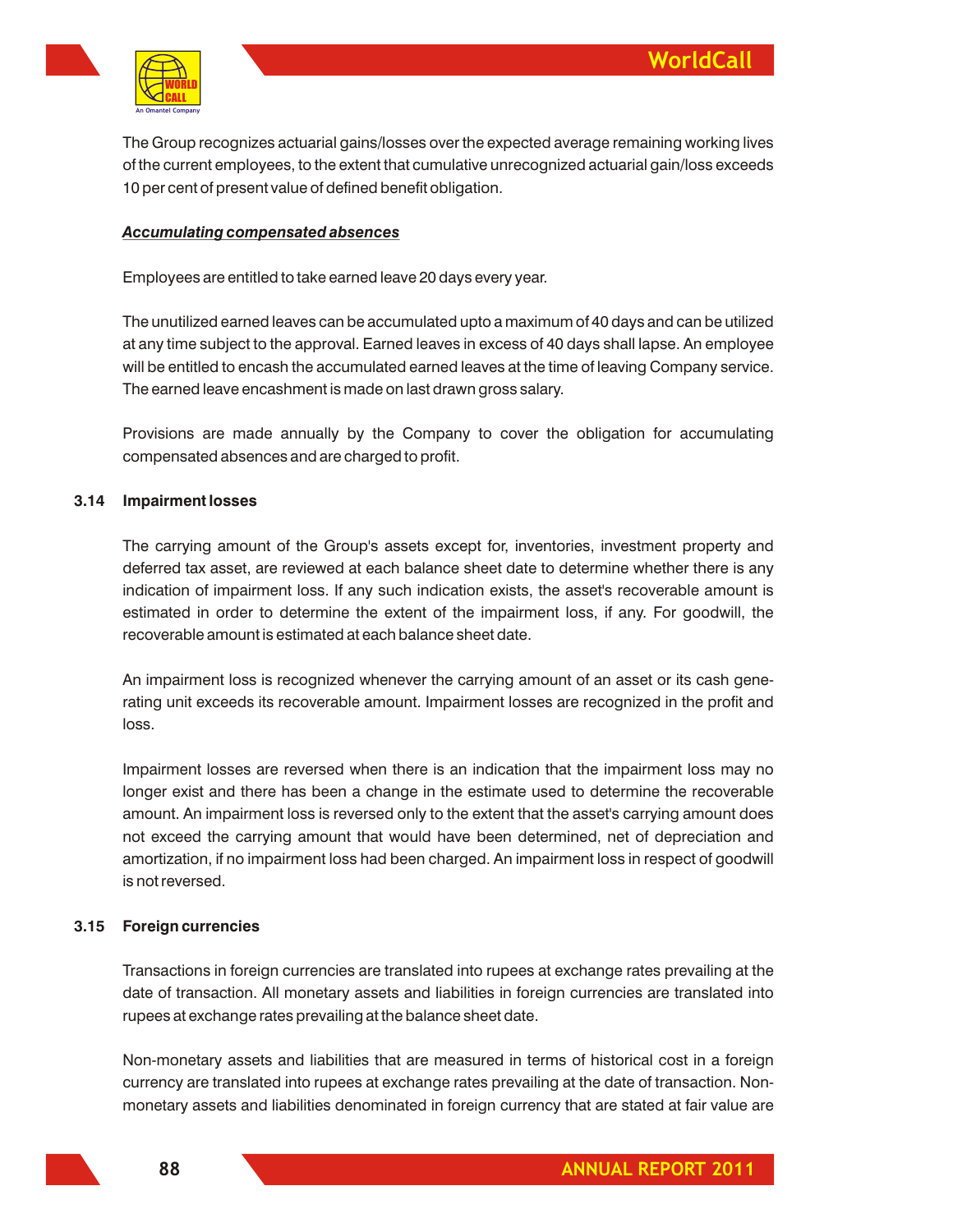

translated into rupees at exchange rates prevailing at the date when fair values are determined. Exchange gains and losses are included in the income currently.

#### **3.16 Revenue recognition**

Revenue represents the fair value of the consideration received or receivable for services rendered, net of discounts and sales tax. Revenue is recognized when it is probable that the economic benefits associated with the transaction will flow to the Group and the amount of revenue, and the associated cost incurred, or to be incurred, can be measured reliably.

Revenue from different sources is recognized as follows:

- Revenue from terminating minutes is recognized at the time the call is made over the network of the Group.
- Revenue from originating minutes is recognized on the occurrence of calls both for prepaid and postpaid subscribers.
- Subscription revenue from Cable TV, EVDO, internet over cable and channels subscription fee is recognized on provision of services.
- Connection and membership fee is recognized at the time of sale of connection.
- Sale of goods is recognized on dispatch of goods to customer.
- Advertisement income is recognized on the basis of spots run when commercials are aired on the network.
- Interest income is accrued on a time proportion basis by reference to the principal outstanding and the applicable rate of return.
- Revenue from metro fiber connectivity/sale is recognized on delivery of services.
- Rental income from investment property is recognized in the profit and loss account on accrual basis.
- Revenue from prepaid cards is recognized as credit is used.
- Dividend income is recognized when the right to receive payment is established.
- The revenue under Universal Service Fund (USF) services and subsidy agreement is recognized under IAS-18 based on stage of completion with reference to the achievement of each milestone as provided in the agreement.

#### **3.17 Borrowing cost**

Mark up, interest and other charges on borrowings are capitalized upto the date of commissioning of the related qualifying assets, acquired out of the proceeds of such borrowings. All other markup, interest and other charges are recognized as an expense in the period in which they are incurred.

#### **3.18 Provisions**

Provisions are recognized in the balance sheet when the Group has a legal or constructive obligation as a result of past events and it is probable that outflow of economic benefits will be

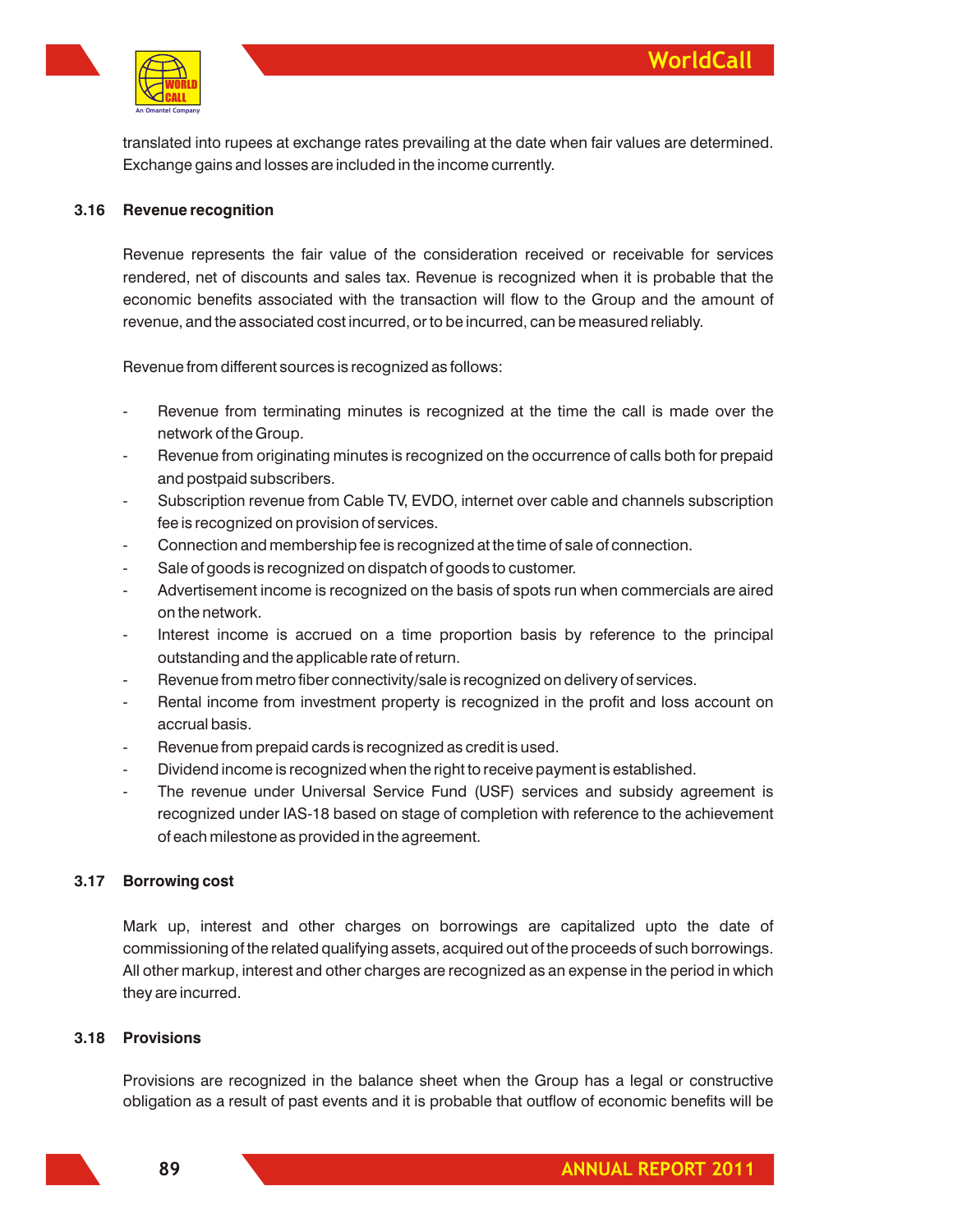

required to settle the obligation and a reliable estimate of the amount can be made. However, provisions are reviewed at each balance sheet date and adjusted to reflect current best estimate.

#### **3.19 Cash and bank balances**

Cash and cash equivalents are carried in the balance sheet at cost. Cash and cash equivalents comprise cash in hand and demand deposits.

#### **3.20 Financial instruments**

All financial assets and liabilities are recognized at the time when the Group becomes a party to the contractual provisions of the instrument. Financial assets are de-recognized when the Group loses control of the contractual right that comprises the financial assets. Financial liabilities are de-recognized when they are extinguished i.e. when the obligation specified in the contract is discharged, cancelled or expired. Any gain or loss on derecognizing of the financial assets and financial liabilities is taken to profit and loss account currently. The particular measurement methods adopted are disclosed in the individual policy statements associated with each item.

#### **Offsetting of financial assets and financial liabilities**

A financial asset and a financial liability is offset and the net amount is reported in the balance sheet if the Group has a legally enforceable right to set-off the recognized amounts and intends either to settle on a net basis or to realize the asset and settle the liability simultaneously.

#### **3.21 Related party transactions**

The Group enters into transactions with related parties on an arm's length basis. Prices for transactions with related parties are determined using admissible valuation methods, except in extremely rare circumstances where, subject to approval of the Board of Directors, it is in the interest of the Group to do so.

#### **3.22 Dividend**

Dividend distribution to the Group's shareholders is recognized as a liability in the Group's financial statements in the period in which the dividends are approved.

#### **3.23 Discontinued operation**

A discontinued operation is a component of the Group's business that represents a separate major line of business or geographical area of operations that has been disposed off or is held for sale or a subsidiary acquired exclusively with a view to resell. Classification as a discontinued operation occurs upon disposal or when the operations meet the criteria to be classified as held for sale, if earlier. When an operation is classified as a discontinued operation, the comparative income statement is re-presented as if the operation has been discontinued from the start of the comparative period.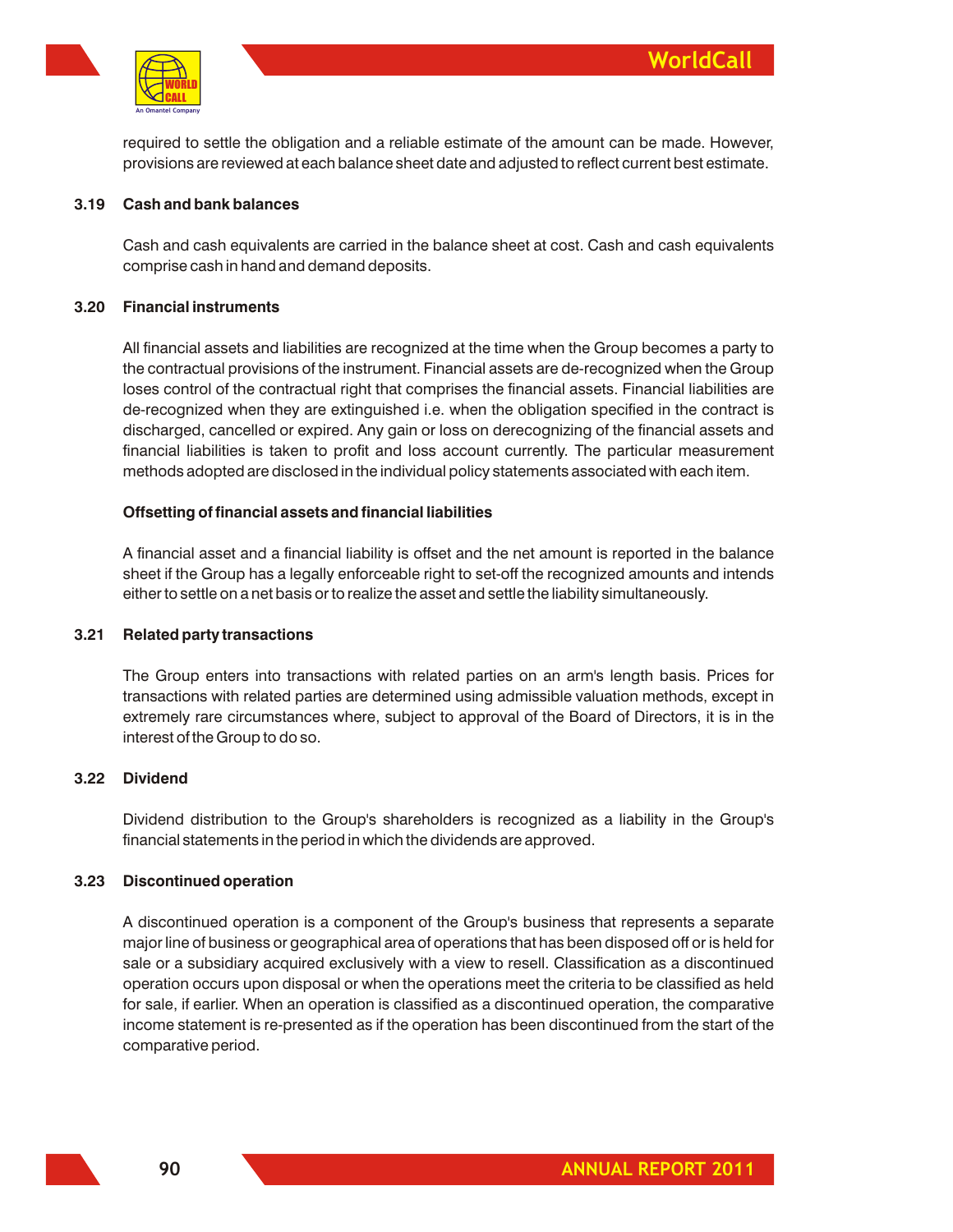# 4 Property, plant and equipment **Property, plant and equipment**

# 4.1 The statement of property, plant and equipment is as follows: **4.1 The statement of property, plant and equipment is as follows:**

| 20-33                  | $\overline{0}$     | 33                                                                                                    | 20                        | $10 - 20$                                                                            |                                                                                                                                                                                                                                                                             |
|------------------------|--------------------|-------------------------------------------------------------------------------------------------------|---------------------------|--------------------------------------------------------------------------------------|-----------------------------------------------------------------------------------------------------------------------------------------------------------------------------------------------------------------------------------------------------------------------------|
| 43,328                 | 57,414             | 54,983                                                                                                | 16,942                    | 5,467                                                                                |                                                                                                                                                                                                                                                                             |
| 79,053                 | 41,588             | 104,165                                                                                               | 73,950                    | 15,713                                                                               |                                                                                                                                                                                                                                                                             |
|                        |                    |                                                                                                       | 21,986                    | J.                                                                                   | 47,864                                                                                                                                                                                                                                                                      |
| 12,298                 | 11,272<br>(4,636)  | 18,892<br>(1,534)                                                                                     | 6,333<br>$\mathcal{L}$    | 1,523                                                                                | 2,558<br>(115, 259)                                                                                                                                                                                                                                                         |
| 66,755                 | 30,625             | 86,807                                                                                                | 106,540                   | 14,190                                                                               | 2,861                                                                                                                                                                                                                                                                       |
| 122,381                | 99,002             | 159,148                                                                                               | 90,892                    | 21,180                                                                               | 547,127                                                                                                                                                                                                                                                                     |
| $\mathbf{r}$<br>$\,$   |                    | ï                                                                                                     | 28,670<br>ı               | ï                                                                                    | 47,677                                                                                                                                                                                                                                                                      |
| 5,983                  | 6,437<br>(10, 173) | (1,824)<br>61,561                                                                                     | (11)<br>528               | 575                                                                                  | 518,835<br>(138, 390)                                                                                                                                                                                                                                                       |
| 116,398                | 93,828             | 99,411                                                                                                | 139,136                   | 20,605                                                                               | 28,292                                                                                                                                                                                                                                                                      |
| Leasehold improvements |                    |                                                                                                       |                           |                                                                                      | Plant and equipment<br>Leased assets                                                                                                                                                                                                                                        |
|                        |                    | 4-33.33<br>12,629,341<br>5,986,943<br>1,172,023<br>4,819,556<br>18,616,284<br>1,248,551<br>17,377,906 | (309)<br>(187)<br>(1,076) | $\frac{0}{1}$<br>11,004<br>13,709<br>2,613<br>11,103<br>24,713<br>ï<br>280<br>24,444 | 12,838,279<br>6,315,121<br>21,986<br>47,864<br>1,224,954<br>(108, 773)<br>5,135,576<br>19,153,400<br>28,670<br>47,864<br>1,323,915<br>(125, 306)<br>17,891,528<br>Lab and other equipment<br>Furniture and fixtures<br>Plant and equipment<br>Office equipment<br>Computers |



**17,939,122 1,997,791 - 19,848,914 5,144,078 1,241,086 - 6,321,866 13,527,048**

**(139,927) 51,928 (115,413) 52,115**

51,928

 $(139, 927)$ 

 $\mathbb{I}$ 

 $\mathbb{I}$ 

52,115

 $(115, 413)$ 

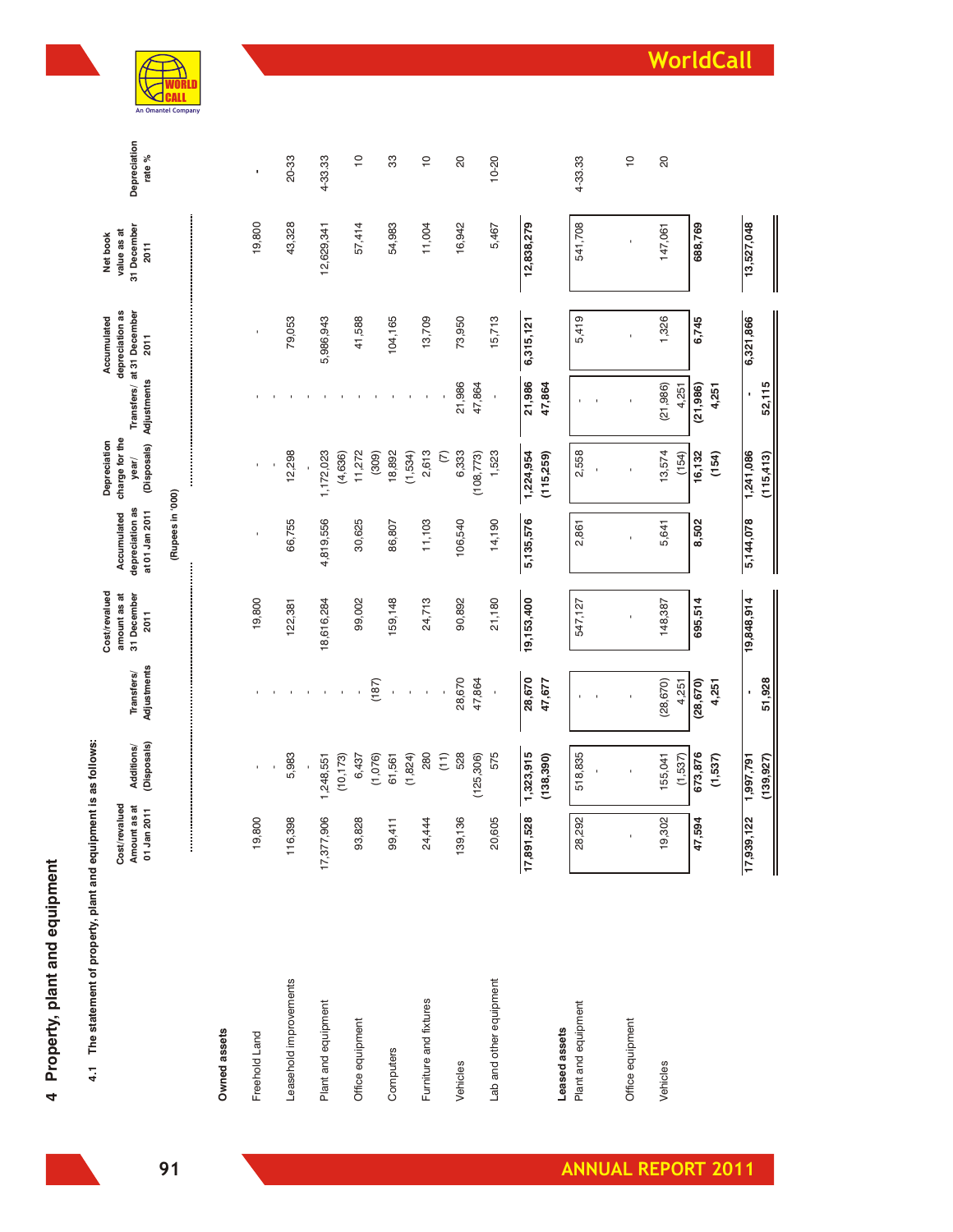

|                               |             |                  | ost/revalue.                        |                                                                                                                                                      | epreciation             | ccumulated | Net book                           |                       |
|-------------------------------|-------------|------------------|-------------------------------------|------------------------------------------------------------------------------------------------------------------------------------------------------|-------------------------|------------|------------------------------------|-----------------------|
| ost/revalued                  |             |                  |                                     |                                                                                                                                                      |                         |            |                                    |                       |
| Amount as at<br>01 Jan 2010 ( | Additions/  | <b>Transfers</b> | amount as at<br>31 December<br>2010 | Accumulated charge for the rasters depreciation as<br>depreciation as year/ Transfers/ at 31 December<br>at 01 Jan 2010 (Disposals) Adjustments 2010 |                         |            | value as at<br>11 December<br>2010 | epreciation<br>rate % |
|                               | (Disposals) | djustment        |                                     |                                                                                                                                                      | (Disposals) Adjustments |            |                                    |                       |
|                               |             |                  |                                     |                                                                                                                                                      |                         |            |                                    |                       |



|                                       |              |               |                        |       |                     |           |                  |         |           |                |                        |         |          |           |                         |               |                        |           |               |                     |        |                        |                           |        |            | orldCall'      |                     |
|---------------------------------------|--------------|---------------|------------------------|-------|---------------------|-----------|------------------|---------|-----------|----------------|------------------------|---------|----------|-----------|-------------------------|---------------|------------------------|-----------|---------------|---------------------|--------|------------------------|---------------------------|--------|------------|----------------|---------------------|
| <b>tel Company</b>                    |              |               |                        |       |                     |           |                  |         |           |                |                        |         |          |           |                         |               |                        |           |               |                     |        |                        |                           |        |            |                |                     |
|                                       |              |               | 20-33                  |       | 4-33.33             |           | $\overline{10}$  |         | 33        |                | $\overline{10}$        |         | 20       |           | $10 - 20$               |               |                        |           |               | 4-33.33             |        | $\overline{C}$         | 20                        |        |            |                |                     |
|                                       |              | 19,800        | 49,643                 |       | 12,558,350          |           | 63,203           |         | 12,604    |                | 13,341                 |         | 32,596   |           | 6,415                   |               | 12,755,952             |           |               | 25,431              |        | $\circ$                | 13,661                    |        | 39,092     |                | 12,795,044          |
|                                       |              |               | 66,755                 |       | 4,819,556           |           | 30,625           |         | 86,807    |                | 11,103                 |         | 106,540  |           | 14,190                  |               | 5,135,576              |           |               | 2,861               |        | $\widehat{\mathsf{e}}$ | 5,641                     |        | 8,502      | $\blacksquare$ | 5,144,078           |
|                                       |              |               |                        |       | 93,831              | (29, 241) | 1,735            |         |           | @              |                        |         | 47,286   | (12, 020) | l,                      | 366           | 142,852                | (41,083)  |               | (93, 831)           | 28,599 | (1,735)                | (47,286)                  | 11,652 | (142, 852) | 40,251         | ł                   |
|                                       |              |               | 12,874                 | (87)  | 1,354,643           | (2,484)   | 10,660           | (2,346) | 16,544    | (463)          | 2,889                  | (866)   | 14,272   | (25, 419) | 2,366                   | $\frac{1}{2}$ | 1,414,248              | (31,665)  |               | 9,162               |        | $\frac{181}{2}$        | 6,596                     |        | 15,939     |                | 3,746,388 1,430,187 |
| ---------- (000, ul seedn b) -------- |              |               | 53,968                 |       | 3,402,987           |           | 20,576           |         | 70,734    |                | 9,080                  |         | 82,421   |           | 11,458                  |               | 3,651,224              |           |               | 58,931              |        | 1,554                  | 34,679                    |        | 95,164     |                |                     |
|                                       |              | 19,800        | 116,398                |       | 17,377,906          |           | 93,828           |         | 99,411    |                | 24,444                 |         | 139,136  |           | 20,605                  |               | $\frac{17,891,528}{ }$ |           |               | 28,292              |        |                        | 19,302                    |        | 47,594     | í.             | 17,939,122          |
|                                       |              | (5,760)       |                        |       | 293,741             | (82,995)  | 4,055            |         |           | $\circledcirc$ |                        |         | 69,311   | (14, 785) | l,                      | 366           | 361,346                | (97, 422) |               | (293, 741)          | 38,916 | (4,055)                | (69,311)                  | 14,417 | (367, 106) | 53,333         | (5,760)             |
|                                       |              | 5,760         | 1,141                  | (128) | 2,128,219           | (4,657)   | 7,635            | (3,485) | 8,908     | (521)          | 552                    | (1,074) | 35       | (26, 915) | 3,165                   |               | 2,155,415              | (36, 780) |               | 3,944               |        |                        | 9,300                     |        | 13,244     |                | 2,168,659           |
|                                       |              | 19,800        | 115,385                |       | 15,043,598          |           | 85,623           |         | 91,032    |                | 24,966                 |         | 111,490  |           | 17,074                  |               | 15,508,968             |           |               | 279,173             |        | 4,055                  | 64,896                    |        | 348,124    |                | 15,857,092          |
|                                       | Owned assets | Freehold Land | Leasehold improvements |       | Plant and equipment |           | Office equipment |         | Computers |                | Furniture and fixtures |         | Vehicles |           | Lab and other equipment |               |                        |           | Leased assets | Plant and equipment |        | Office equipment       | Vehicles                  |        |            |                |                     |
| 92                                    |              |               |                        |       |                     |           |                  |         |           |                |                        |         |          |           |                         |               |                        |           |               |                     |        |                        | <b>ANNUAL REPORT 2011</b> |        |            |                |                     |

**15,857,092 2,168,659 (5,760) 17,939,122 3,746,388 1,430,187 - 5,144,078 12,795,044**

**(36,780) (44,089) (31,665) (832)**

 $\mathbb{I}$ 

 $\mathbb{I}$ 

 $(832)$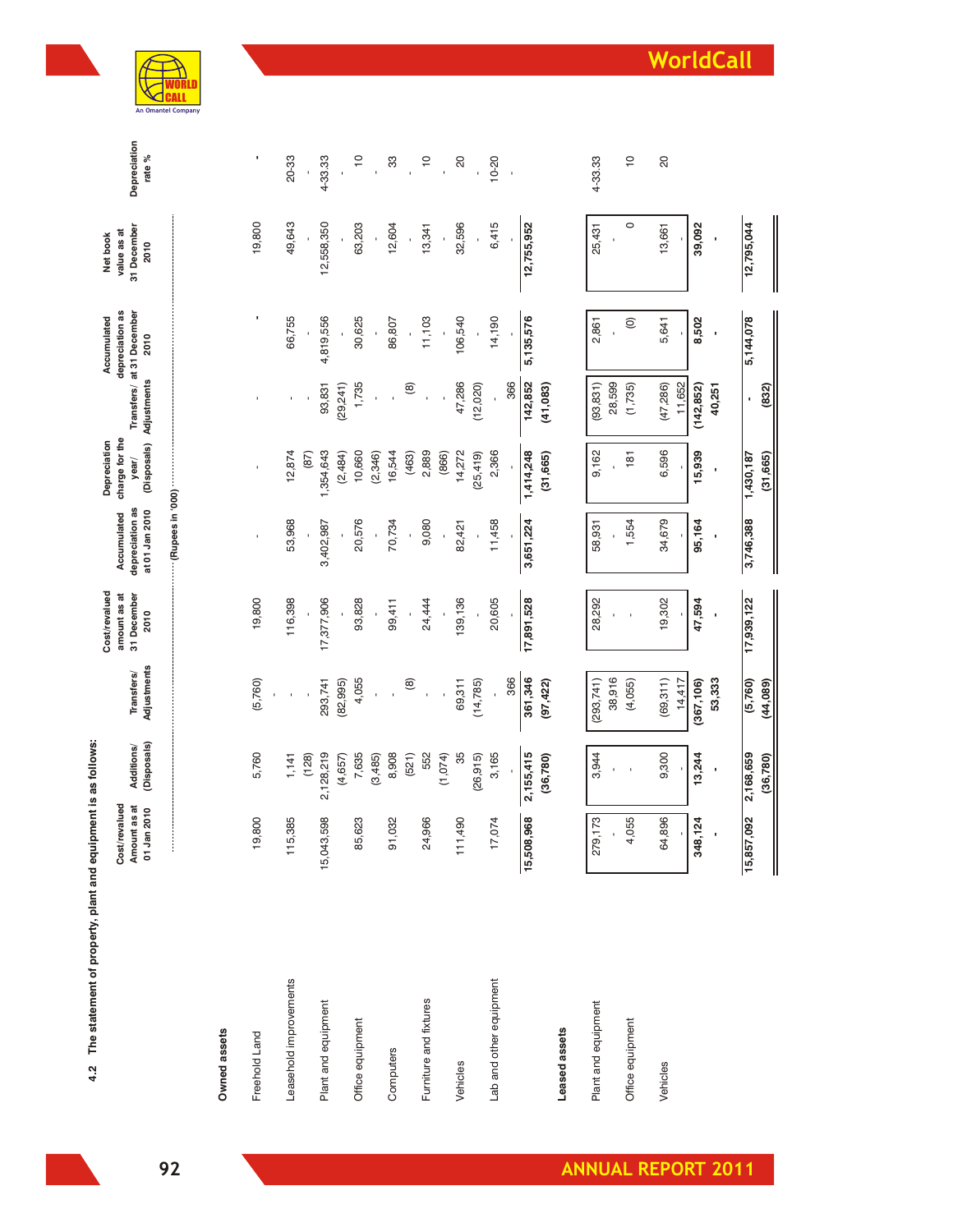

- **4.3** During the year the Company has reviewed the accounting estimates relating to the useful lives and residual values of items of property, plant and equipment. The change in accounting estimate has been applied as per IAS 8- Accounting policies, changes in accounting estimates and errors and the effect of this change in accounting estimate on the current and future years is Rs 204.122 million per annum
- **4.4** Subsequent to revaluation on 31 March 2007, which had resulted in a net surplus of Rs. 304.30 million, plant and equipment were again revalued on 30 June 2008, resulting in revaluation decrease of Rs. 240.2 million. The valuation was conducted by an independent valuer, M/s. Surval. Basis of valuation for plant and equipment was the open market value of the asset based on estimated gross replacement cost, depreciated to reflect the residual service potential of the asset having paid due regard to age, condition and obsolescence.

Had there been no revaluation, the net book value of plant and equipment as at 31 December 2011 would have amounted to Rs. 12,959 million (31 December 2010: Rs. 12,412 million).

- **4.5** Carrying value of property, plant and equipment and current assets having a charge against borrowings amount to Rs. 12,208 million (31 December 2010: Rs. 12,268 million).
- **4.6** Finance cost amounting to Rs. 7.4 million (31 December 2010: Rs. 45.199 million) was capitalized during the year in property, plant and equipment.
- **4.7** Property, plant and equipment includes equipment deployed in implementing the USF network which is subject to lien exercisable by USF Company in the event of failure by the Company to maintain service availability and quality specification.
- **4.8** During the year the Company acquired 200 km of metro fiber amounting to Rs 518.4 million under IRU arrangement from Multinet Pakistan (Private) Limited for a period of 18 years.

|     |                                                                       | <b>Note</b> | 31 December 31 December          |           |
|-----|-----------------------------------------------------------------------|-------------|----------------------------------|-----------|
|     |                                                                       |             | 2011                             | 2010      |
|     |                                                                       |             | --------(Rupees in '000)-------- |           |
| 4.9 | Depreciation charge during the year has been<br>allocated as follows: |             |                                  |           |
|     | Direct cost                                                           | 37          | 1,175,664                        | 1,363,805 |
|     | Operating cost                                                        | 38          | 65,422                           | 66,382    |
|     |                                                                       |             | 1,241,086                        | 1,430,187 |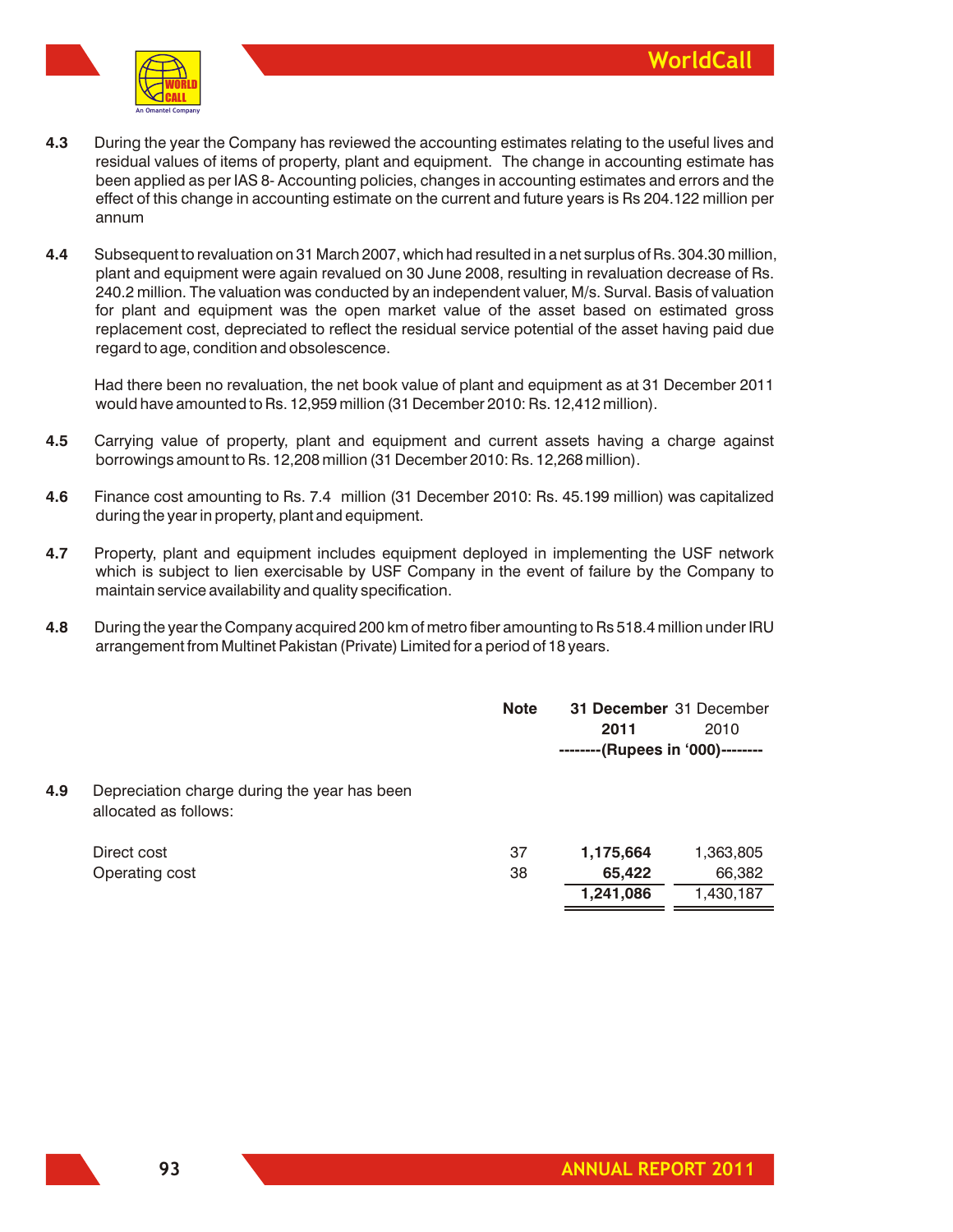

## **4.10 Property, plant and equipment sold during the year are as follows:**

| <b>Description</b>                            |                 |                | <b>Accumulated Book</b><br>Cost depreciation Value<br>-------------(Rupees in '000)------------- | <b>Sale</b><br>proceeds | Mode of<br>disposal                | Sold to                                    |
|-----------------------------------------------|-----------------|----------------|--------------------------------------------------------------------------------------------------|-------------------------|------------------------------------|--------------------------------------------|
| <b>Plant and equipment</b>                    |                 |                |                                                                                                  |                         |                                    |                                            |
| FOC network<br>Gateways                       | 2,435<br>4,765  | 1,091<br>2,848 | 1,344<br>1,917                                                                                   | 2,172<br>5.000          | Insurance claim<br>Insurance claim |                                            |
| <b>Computers</b>                              |                 |                |                                                                                                  |                         |                                    |                                            |
| Laptop<br>Laptop                              | 102<br>150      | 37<br>62       | 65<br>88                                                                                         | 50<br>100               | Negotiation<br>Negotiation         | Ehtasham-ex employee<br>Salman-ex employee |
| <b>Office Equipment</b>                       |                 |                |                                                                                                  |                         |                                    |                                            |
| LG LCD TV 26"                                 | 94              | 5              | 89                                                                                               | 30                      | Negotiation                        | Irfan Zaki- ex employee                    |
| <b>Vehicles</b>                               | 62,685          | 44,052         | 18,633                                                                                           | 44,570                  | Negotiation                        | <b>Employees</b>                           |
| Items with book value<br>less than Rs. 50,000 | 69.696          | 67,318         | 2.378                                                                                            | 34,068                  |                                    |                                            |
| <b>Total</b>                                  | 139,927 115,413 |                | 24.514                                                                                           | 85,990                  |                                    |                                            |

| 31 December 31 December          |      |
|----------------------------------|------|
| 2011                             | 2010 |
| --------(Rupees in '000)-------- |      |

# **5 Capital work-in-progress**

#### **Owned**

| Civil works                    | 34,596  | 45,229  |
|--------------------------------|---------|---------|
| Plant and equipment            | 616,390 | 706,449 |
|                                | 650,986 | 751,678 |
|                                |         |         |
| Less: provision for impairment | ۰       | (300)   |
|                                | 650,986 | 751,378 |
|                                |         |         |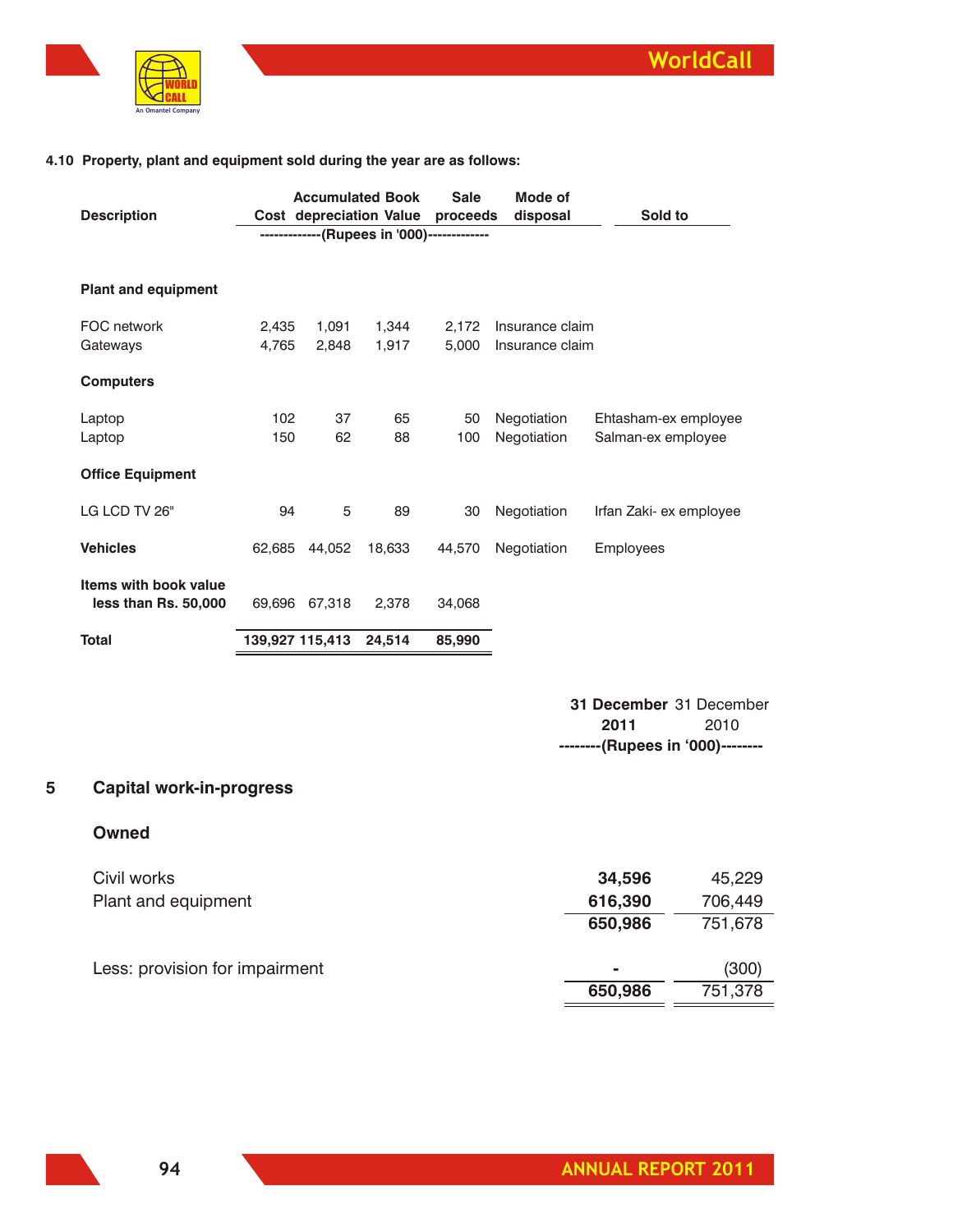

#### **6 Intangible assets**

|                                              | Cost/revalued<br>amount as at |               | Cost/revalued<br>amount as at | Accumulated<br>amortization |                          | <b>Accumulated Net book</b><br>Amortization amortization value as at |           | Rate |
|----------------------------------------------|-------------------------------|---------------|-------------------------------|-----------------------------|--------------------------|----------------------------------------------------------------------|-----------|------|
|                                              | 01 Jan                        | Additions/    | 31 Dec                        | as at 01 Jan                | for the year             | as at 31 Dec                                                         | 31 Dec    | %    |
|                                              | 2011                          | (adjustments) | 2011                          | 2011                        |                          | 2011                                                                 | 2011      |      |
|                                              |                               |               |                               |                             |                          |                                                                      |           |      |
| Licenses<br>Patents and                      | 2,893,290                     |               | 2,893,290                     | 841,848                     | 158,269                  | 1,000,117                                                            | 1,893,173 | 5    |
| copyrights<br>Indefeasible right<br>of use - | 5,333                         |               | 5,333                         | 4,407                       | 801                      | 5,208                                                                | 125       | 10   |
| Media cost                                   |                               | 784,800       | 784,800                       |                             | 47,964                   | 47,964                                                               | 736.836   | 6.67 |
| Softwares                                    | 16,284                        |               | 16,284                        | 15,834                      | 450                      | 16,284                                                               |           | 20   |
| Goodwill                                     | 2,690,403                     |               | 2.690.403                     | 136,909                     |                          | 136,909                                                              | 2,553,494 |      |
|                                              | 5,605,310                     | 784,800       | 6,390,110                     | 998,998                     | 159,520                  | 1,206,482                                                            | 5,183,628 |      |
|                                              |                               |               |                               |                             |                          |                                                                      |           |      |
|                                              | Cost/revalued                 |               | Cost/revalued                 | Accumulated                 |                          | Accumulated                                                          | Net book  |      |
|                                              | amount as at                  |               | amount as at                  | amortization                | Amortization             | amortization value as at                                             |           | Rate |
|                                              | 01 Jan                        | Additions/    | 31 Dec                        | as at 01 Jan                | for the year             | as at 31 Dec                                                         | 31 Dec    | %    |
|                                              | 2010                          | (adjustments) | 2010                          | 2010                        |                          | 2010                                                                 | 2010      |      |
|                                              |                               |               |                               |                             |                          |                                                                      |           |      |
|                                              |                               |               |                               |                             |                          |                                                                      |           |      |
| Licenses                                     | 2,893,290                     |               | 2,893,290                     | 683.496                     | 158,352                  | 841.848                                                              | 2,051,442 | 5    |
| Patents and<br>copyrights                    | 5,333                         |               | 5,333                         | 3,606                       | 801                      | 4,407                                                                | 926       | 10   |
| Softwares                                    | 16,284                        |               | 16,284                        | 14,034                      | 1,800                    | 15,834                                                               | 450       | 20   |
| Goodwill                                     | 2,690,403                     |               | 2,690,403                     | 136,909                     | $\overline{\phantom{a}}$ | 136.909                                                              | 2,553,494 |      |
|                                              | 5,605,310                     |               | 5,605,310                     | 838,045                     | 160,953                  | 998,998                                                              | 4,606,312 |      |
|                                              |                               |               |                               |                             |                          |                                                                      |           |      |

- **6.1** The Company had revalued its licenses and software on 30 June 2008 resulting in a net surplus of Rs. 430.393 million. The valuation was conducted by an independent valuer, M/s. Surval. Valuation of licenses and software was based on the estimated gross replacement cost, earning potential amortized to reflect the current market value. Had there been no revaluation, the net book value of licenses and software as at 31 December 2011 would have amounted to Rs. 4,827 million (31 December 2010: 4,257 million).
- **6.2** During the year the Company has acquired an indefeasible right of use in respect of capacity procured from Multinet Pakistan (Pvt) Limited valuing Rs. 784.8 million for a period of 15 years.
- **6.3** Licenses of the Company are assigned to IGI Investment Bank Limited, trustee of TFC III.

#### **6.4 Goodwill**

Goodwill represents the difference between the cost of the acquisition (fair value of consideration paid) and the fair value of the net identifiable assets acquired at the time of merger of Worldcall Telecom Limited with Worldcall Communications Limited, Worldcall Multimedia Limited and WorldcallBroadband Limited.

The Company assessed the recoverable amount at 31 December 2011 and determined that as of this date there is no indication of impairment of Goodwill. The recoverable amount was calculated on the basis of five year financial business plan which assumes cash inflows of USD 70 million from investing and financing activities. As assumed in the five year financial plan, the Company during the year obtained a long term loan facility of USD 35 million and is in advance stage of arranging funding of equivalent amount.

The business plan also includes a comprehensive analysis of the existing operational deployments of the Company along with strategic direction of future investments and business growth. Discount rate of 16% was used for the calculation of net present value of future cash flows. The cash flows beyond the five years period have been extrapolated using a steady 5% growth rate which is consistent with the long-term average growth rate for the industry, whereas for impairment calculation no growth is considered in cash flows beyond five years as per International Accounting Standard 36-Impairment of Assets.

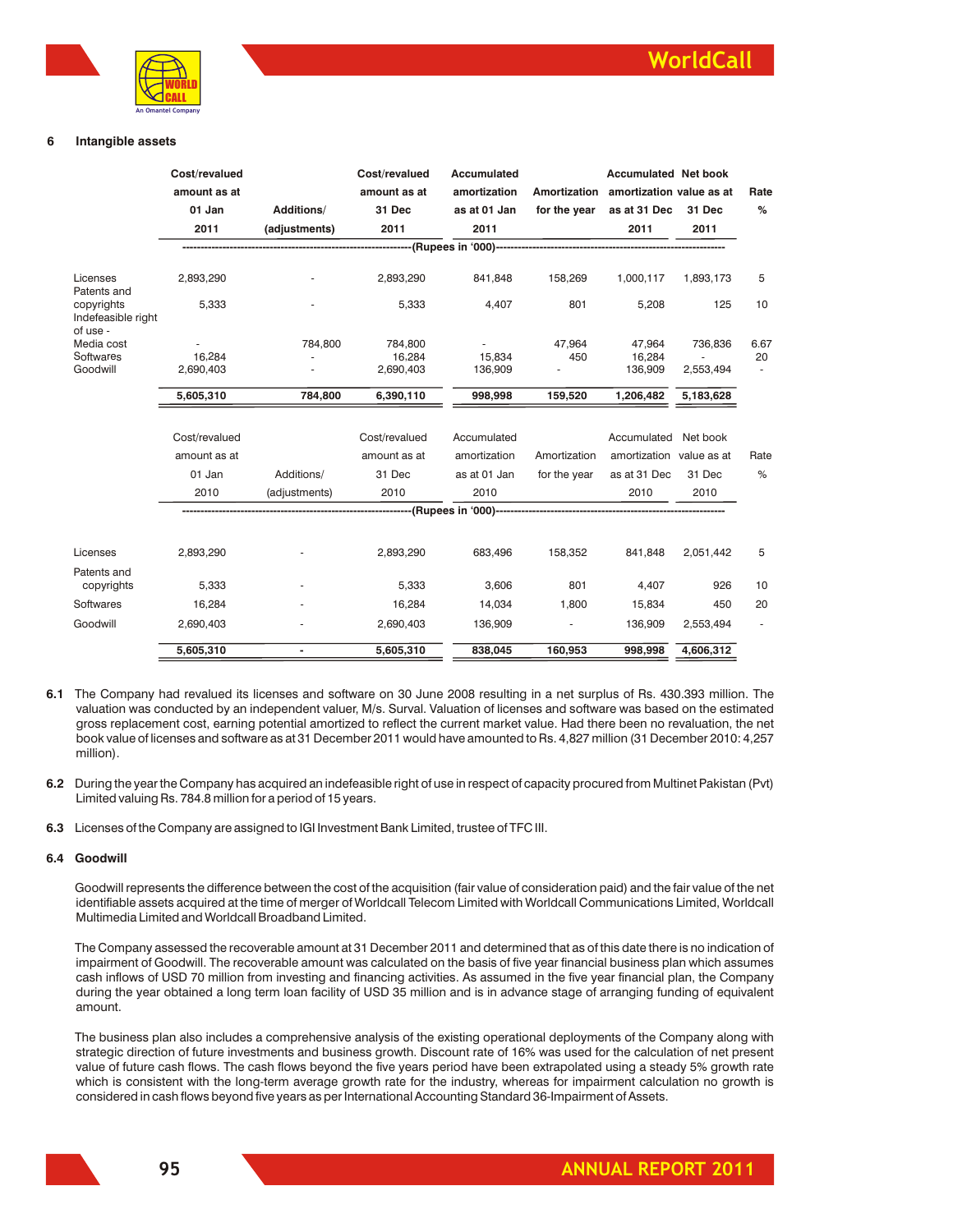



|                                            |         | 2010<br>-(Rupees in '000)-- |
|--------------------------------------------|---------|-----------------------------|
| 6.5<br>Amortization charge during the year |         |                             |
| has been allocated as follows:             |         |                             |
| Direct cost<br>37                          | 163,758 | 100,467                     |
| Capitalized during the year                | 43,726  | 60,486                      |
|                                            | 207,484 | 160,953                     |
| <b>Investment properties</b><br>7          |         |                             |
| Opening balance                            | 89,900  | 76,162                      |
| 6.2<br>Addition during the year            | 56,174  | 6,600                       |
| Transferred from owned assets              |         | 5,760                       |
| Fair value adjustment                      |         | 1,378                       |
| Closing balance                            | 146,074 | 89,900                      |

- **7.1** Investment properties comprise of land and building. Fair value of investment property was determined by approved independent valuers.
- **7.2** During the year the Company acquired various land and properties under barter arrangement.

#### **8 Long term trade receivable**

This represents receivable from the sale of Optical Fiber Cable stated at amortized cost by using the discount rate of 16%. This amount is receivable over a period of five years.

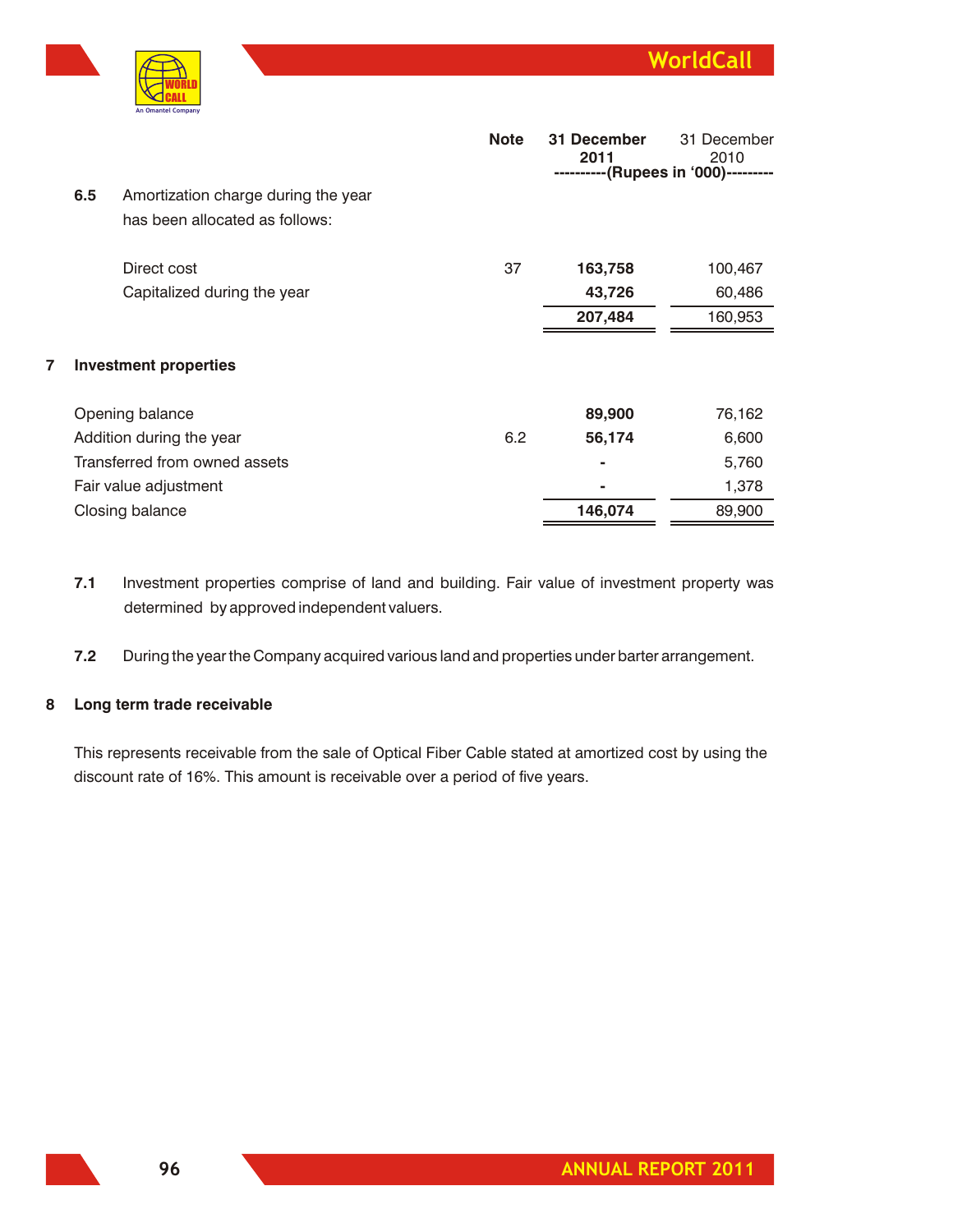**WorldCall**



|   |                                                                                 | <b>Note</b> | 31 December<br>2011 | 31 December<br>2010<br>----------(Rupees in '000)--------- |
|---|---------------------------------------------------------------------------------|-------------|---------------------|------------------------------------------------------------|
| 9 | <b>Deferred taxation</b>                                                        |             |                     |                                                            |
|   | This is composed of:                                                            |             |                     |                                                            |
|   | Liability for deferred taxation comprising temporary<br>differences related to: |             |                     |                                                            |
|   | Accelerated tax depreciation                                                    |             | 2,755,778           | 2,646,604                                                  |
|   | Surplus on revaluation of plant and equipment                                   |             | 173,058             | 173,058                                                    |
|   | <b>Others</b>                                                                   |             | 784,122             | 687,530                                                    |
|   | Asset for deferred taxation comprising temporary<br>differences related to:     |             |                     |                                                            |
|   | Unused tax losses and tax credits                                               |             | (3,797,540)         | (3,099,464)                                                |
|   | Provision for doubtful debts and retirement benefits                            |             | (203, 917)          | (426, 681)                                                 |
|   |                                                                                 |             | (288, 499)          | (18, 953)                                                  |
|   | 10 Long term advances and deposits                                              |             |                     |                                                            |
|   | Security deposit with PTCL                                                      |             | 21,482              | 17,509                                                     |
|   | Deposits with financial institutions                                            |             | 23,042              | 6,056                                                      |
|   | Advances to employees                                                           | 10.1        | 57,277              |                                                            |
|   | <b>Others</b>                                                                   |             | 51,585              | 41,278                                                     |
|   |                                                                                 |             | 153,386             | 64,843                                                     |
|   | Less: Current maturity                                                          |             |                     |                                                            |
|   | Deposits                                                                        | 15          | (21)                | (1, 404)                                                   |
|   | Advances to employees                                                           |             | (21, 042)           |                                                            |
|   |                                                                                 |             | (21,063)            | (1, 404)                                                   |
|   |                                                                                 |             | 132,323             | 63,439                                                     |

**10.1** These loans and advances are unsecured and interest free and include advances given to executives of Rs. 30.218 million ( 31 December 2010 : Rs. Nil million) and chief executive officer of Rs. 12.366 million ( 31 December 2010: Nil) against gratuity.

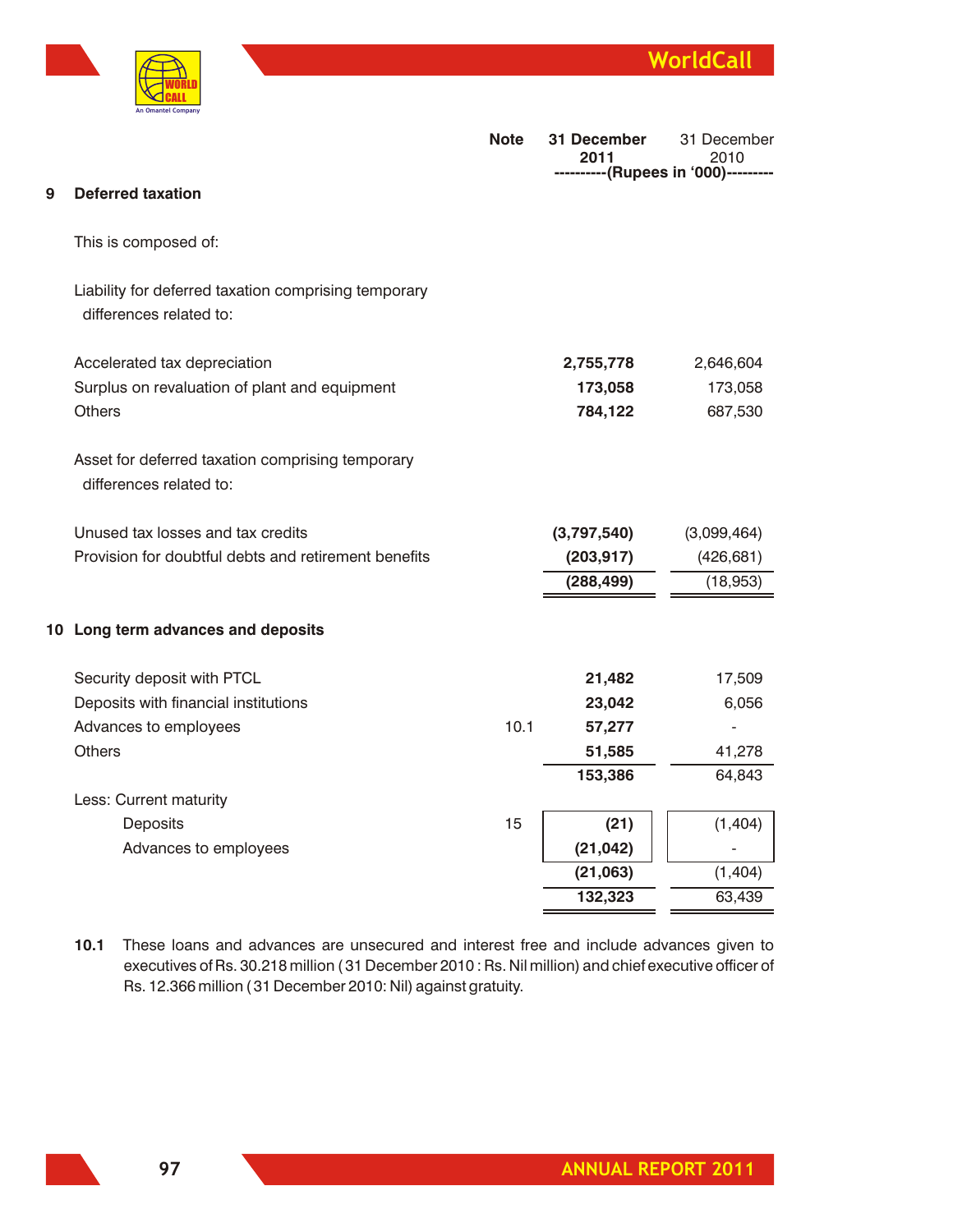

|     |      |                                      | <b>Note</b> | 31 December | 31 December                                 |
|-----|------|--------------------------------------|-------------|-------------|---------------------------------------------|
|     |      |                                      |             | 2011        | 2010<br>----------(Rupees in '000)--------- |
| 11  |      | <b>Stores and spares</b>             |             |             |                                             |
|     |      |                                      |             |             |                                             |
|     | Cost |                                      |             | 266,315     | 216,975                                     |
|     |      | Less: provision                      |             |             |                                             |
|     |      | Opening balance                      |             | (24, 900)   | (10, 200)                                   |
|     |      | Addition during the year             |             | (6,000)     | (14, 700)                                   |
|     |      | Closing balance                      |             | (30, 900)   | (24,900)                                    |
|     |      |                                      |             | 235,415     | 192,075                                     |
|     |      | 12 Stock in trade                    |             |             |                                             |
|     | Cost |                                      |             | 217,401     | 208,417                                     |
|     |      | Less: provision                      |             |             |                                             |
|     |      | Opening balance                      |             | (15,500)    | (7,000)                                     |
|     |      | Addition during the year             |             |             | (8,500)                                     |
|     |      | Closing balance                      |             | (15,500)    | (15,500)                                    |
|     |      |                                      |             | 201,901     | 192,917                                     |
| 13. |      | <b>Trade debts</b>                   |             |             |                                             |
|     |      |                                      |             |             |                                             |
|     |      | Considered good - Unsecured          |             | 3,252,683   | 2,016,418                                   |
|     |      | Considered doubtful - Unsecured      |             | 221,006     | 714,694                                     |
|     |      |                                      | 13.1        | 3,473,689   | 2,731,112                                   |
|     |      | Less: Provision for doubtful debts   | 13.2        | (221,006)   | (714, 694)                                  |
|     |      |                                      |             | 3,252,683   | 2,016,418                                   |
|     | 13.1 | This includes due from associated    |             |             |                                             |
|     |      | companies as follows:                |             |             |                                             |
|     |      | Pace Wood Land (Private) Limited     |             |             |                                             |
|     |      |                                      |             | 32,894      | 32,894                                      |
|     |      | Pace Barka Properties Limited        |             | 47,781      | 47,781                                      |
|     |      | Pace Gujrat (Private) Limited        |             | 12,138      | 12,138                                      |
|     | 13.2 | Provision for doubtful debts         |             | 92,813      | 92,813                                      |
|     |      |                                      |             |             |                                             |
|     |      | Opening balance                      |             | 714,694     | 583,033                                     |
|     |      | Charged during the year              |             | 119,683     | 134,889                                     |
|     |      | Written off during the year          |             | (613, 371)  |                                             |
|     |      | Adjustment - discontinued operations |             |             | (3,228)                                     |
|     |      | Closing balance                      | 13.2.1      | 221,006     | 714,694                                     |
|     |      |                                      |             |             |                                             |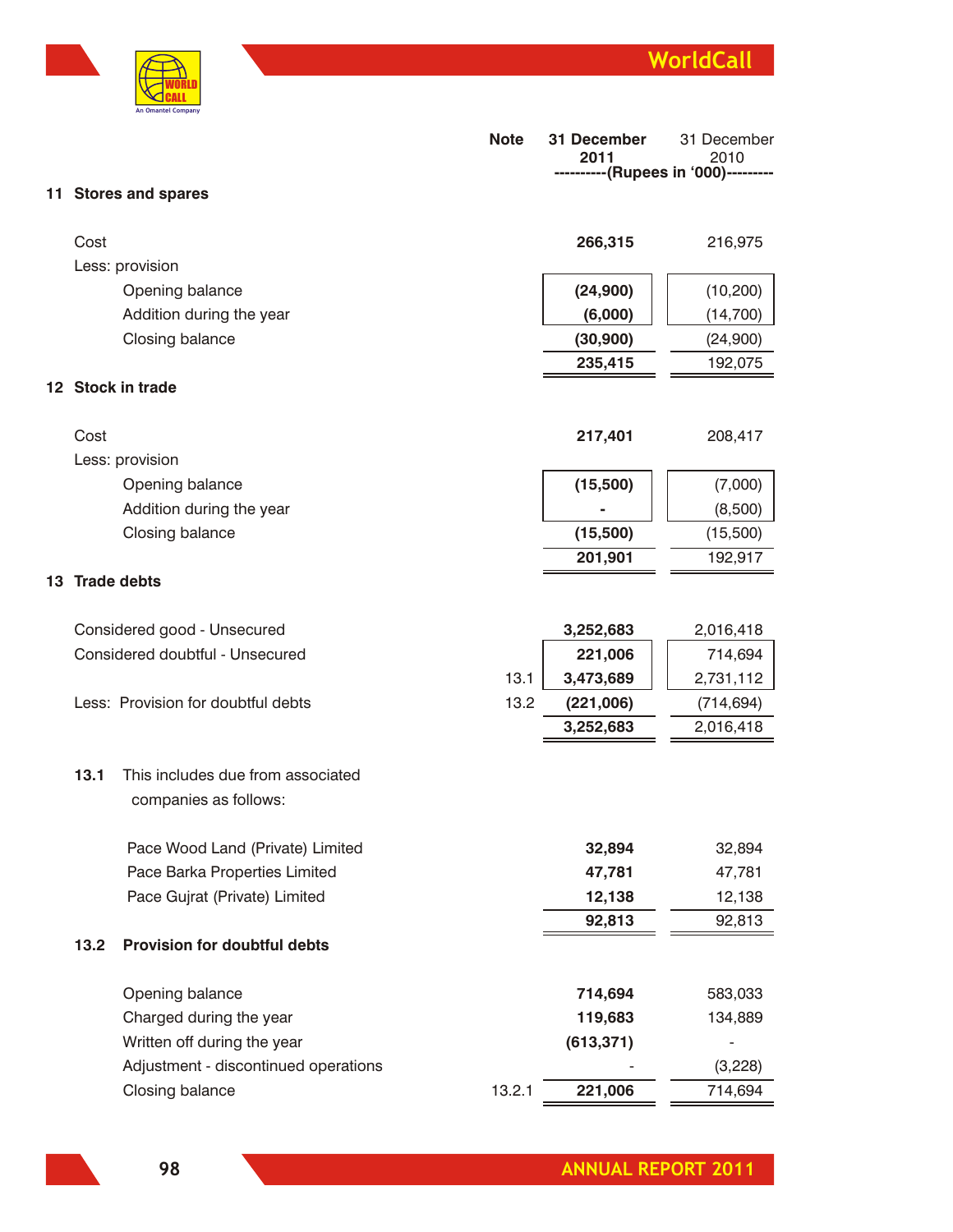

**13.2.1** It includes provision of Rs. 92.81 million (31 December 2010: Rs.92.81 million) against receivable from Pace group companies, associated companies.

|                                                 | <b>Note</b> | 31 December<br>2011 | 31 December<br>2010<br>-(Rupees in '000)--------- |
|-------------------------------------------------|-------------|---------------------|---------------------------------------------------|
| 14 Loans and advances - considered good         |             |                     |                                                   |
| Loans and advances to employees                 |             | 25,480              | 43,543                                            |
| Current maturity of longterm loans to employees | 10          | 21,042              |                                                   |
| Advances to suppliers                           |             | 491,715             | 300,573                                           |
| Advances to PTA                                 | 14.1        | 519,992             | 434,710                                           |
|                                                 |             | 1,058,229           | 778,826                                           |
|                                                 |             |                     |                                                   |

**14.1** This mainly represents APC for USF in relation to the period prior to the valid formation of USF fund by the Federal Government. It also includes Rs 40 million paid to Pakistan Telecommunication Authority (PTA) against demand on account of annual spectrum fee and other regulatory charges. PTA determined the demand vide its determination dated 22nd February 2010. The Company filed an appeal bearing No. 147/2010 against the determination and the Honorable Lahore High Court granted stay against the recovery subject to payment of Rs. 40 million (31 December 2010 Rs. 40 million) which was complied by the Company.

|                                        | <b>Note</b> | 31 December<br>2011 | 31 December<br>2010<br>-(Rupees in '000)--------- |
|----------------------------------------|-------------|---------------------|---------------------------------------------------|
| 15 Deposits and prepayments            |             |                     |                                                   |
| Margin deposits                        | 15.1        | 60,164              | 68,499                                            |
| Prepayments                            |             | 73,374              | 83,479                                            |
| Current maturity of long term deposits | 10          | 21                  | 1,404                                             |
| Short term deposits                    |             | 9,386               | 20,670                                            |
|                                        |             | 142,945             | 174,052                                           |

**15.1** These include deposits placed with banks against various guarantees and letters of credit.

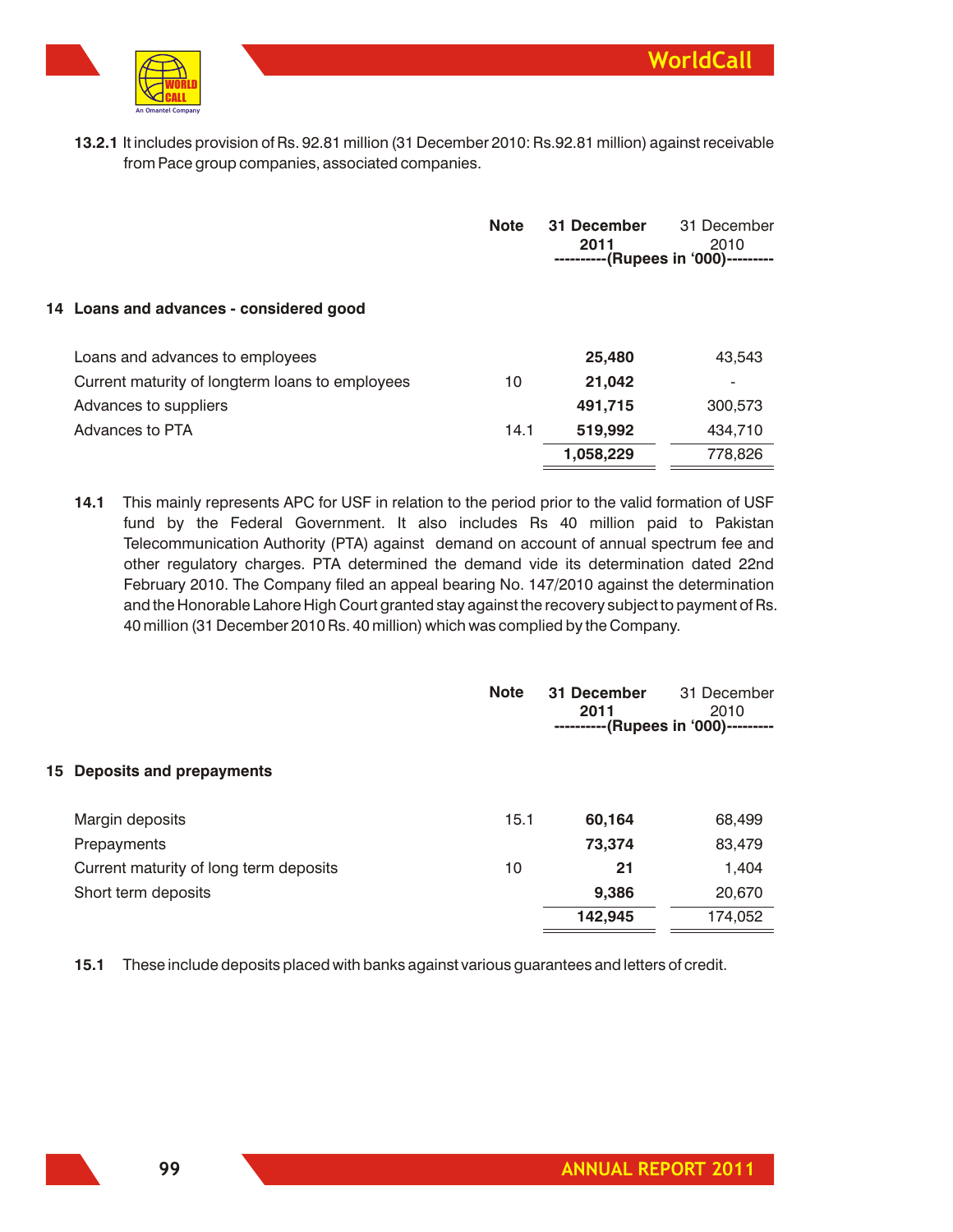

**16 Other receivables**

|      |                                                      | <b>Note</b> | 31 December<br>2011 | 31 December<br>2010<br>--------(Rupees in '000)--------- |
|------|------------------------------------------------------|-------------|---------------------|----------------------------------------------------------|
|      | 16 Other receivables                                 |             |                     |                                                          |
|      | Receivable from PTCL - unsecured considered doubtful |             |                     | 196,919                                                  |
|      | Less: provision for doubtful receivables             | 16.1        |                     | (196, 919)                                               |
|      |                                                      |             |                     |                                                          |
|      | Other receivables - considered good                  |             | 27,772              | 24,998                                                   |
|      | Other receivables - considered doubtful              |             | 15,139              | 40,096                                                   |
|      |                                                      |             | 42,911              | 65,094                                                   |
|      | Less: provision for doubtful receivables             | 16.2        | (15, 139)           | (40,096)                                                 |
|      |                                                      |             | 27,772              | 24,998                                                   |
|      | Sales tax refundable                                 |             | 54,223              |                                                          |
|      |                                                      |             | 81,995              | 24,998                                                   |
| 16.1 | <b>Provision for doubtful receivables-PTCL</b>       |             |                     |                                                          |
|      | Opening balance                                      |             | 196,919             | 196,919                                                  |
|      | Written off during the year                          |             | (196, 919)          |                                                          |
|      | Closing balance                                      |             |                     | 196,919                                                  |
| 16.2 | <b>Provision for doubtful receivables</b>            |             |                     |                                                          |
|      | Opening balance                                      |             | 40,096              | 45,609                                                   |
|      | Written off during the year                          |             | (24, 957)           |                                                          |
|      | Adjustment discontinued operations                   |             |                     | (5, 513)                                                 |
|      | Closing balance                                      |             | 15,139              | 40,096                                                   |
|      |                                                      |             |                     |                                                          |
|      | Short term investments-available for sale            |             |                     |                                                          |
|      | Carrying value                                       | 17.1        | 53,849              | 85,461                                                   |
|      | Fair value adjustment                                |             | (12, 105)           | (31, 612)                                                |
|      |                                                      |             | 41,744              | 53,849                                                   |
|      | <b>Related parties</b>                               |             |                     |                                                          |
|      | Carrying value                                       | 17.2        | 256,623             | 292,978                                                  |
|      | Fair value adjustment                                |             | (183, 878)          | (36, 355)                                                |
|      |                                                      |             | 72,745              | 256,623                                                  |
|      |                                                      |             | 114,489             | 310,472                                                  |
|      |                                                      |             |                     |                                                          |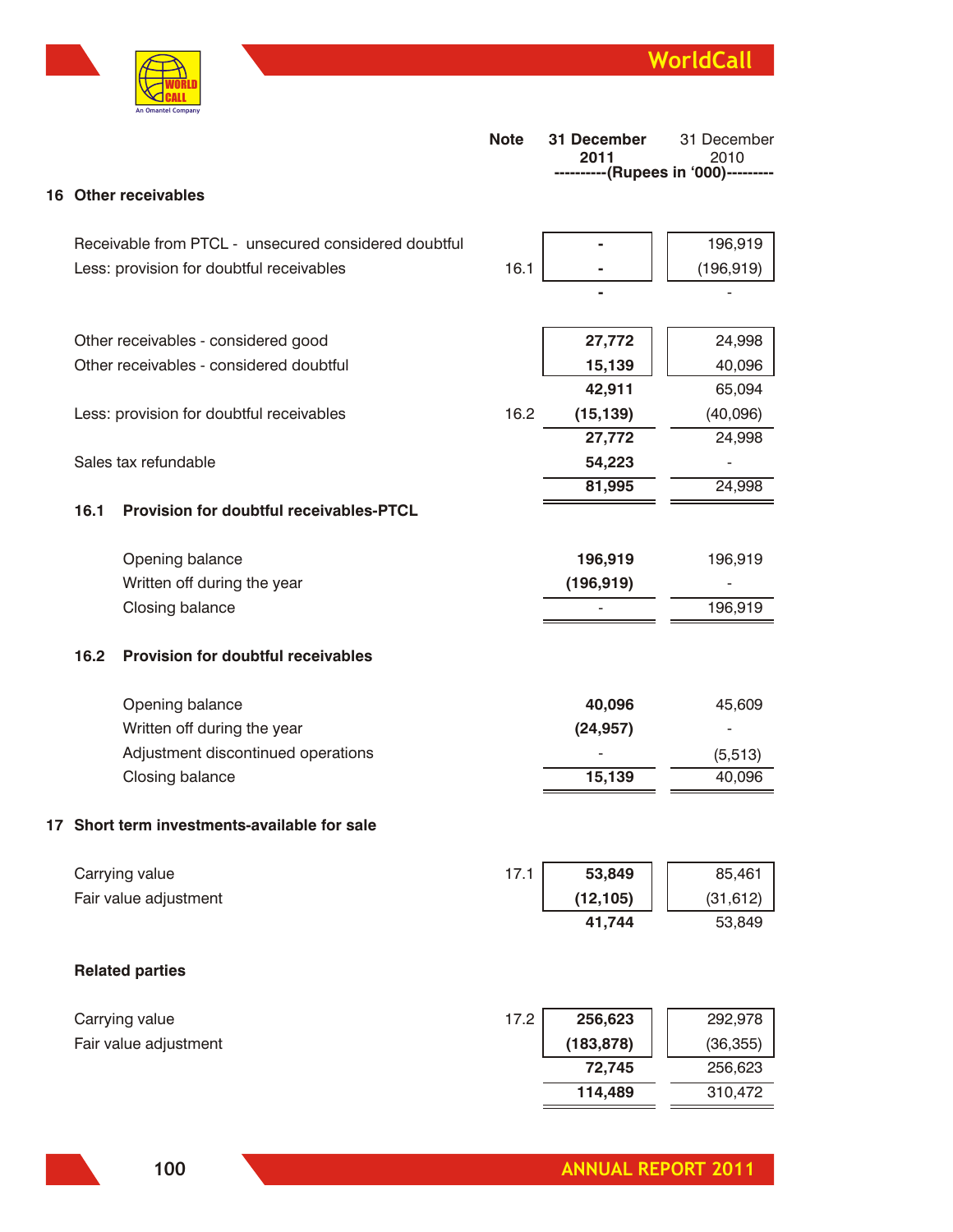

#### **17.1 Particulars of listed shares - At fair value**

All shares have face value of Rs. 10 each.

| Name                            | No. of shares |             |          |               |                                                |             |
|---------------------------------|---------------|-------------|----------|---------------|------------------------------------------------|-------------|
|                                 | 31 Dec 2011   | 31 Dec 2010 |          | 31 Dec 2011   |                                                | 31 Dec 2010 |
|                                 |               |             | Carrying | <b>Market</b> | Carrying                                       | Market      |
|                                 |               |             | value    | value         | value                                          | value       |
|                                 |               |             |          |               | --------(Rupees in '000)---------------------- |             |
|                                 |               |             |          |               |                                                |             |
| <b>Commercial Banks</b>         |               |             |          |               |                                                |             |
| The Bank of Punjab              | 10,528        | 10,528      | 103      | 57            | 205                                            | 103         |
|                                 |               |             |          |               |                                                |             |
| <b>Mutual Fund</b>              |               |             |          |               |                                                |             |
| <b>First Dawood Mutual Fund</b> | 580,750       | 580,750     | 1,162    | 987           | 981                                            | 1,162       |
| Pak Oman Advantage Fund         | 1,000,000     | 1,000,000   | 10,350   | 9,120         | 10,500                                         | 10,350      |
|                                 |               |             |          |               |                                                |             |
| <b>Electric Appliances</b>      |               |             |          |               |                                                |             |
| <b>Pak Elektron Limited</b>     | 9             | 9           |          |               | $\overline{2}$                                 |             |
|                                 |               |             |          |               |                                                |             |
| Leasing                         |               |             |          |               |                                                |             |
| <b>Standard Chartered</b>       |               |             |          |               |                                                |             |
| Leasing Limited                 | 70,000        | 70,000      | 199      | 210           | 180                                            | 199         |
|                                 |               |             |          |               |                                                |             |
| <b>Insurance</b>                |               |             |          |               |                                                |             |
| Shaheen Insurance               |               |             |          |               |                                                |             |
| Company Limited                 | 3,136,963     | 3,136,963   | 42,035   | 31,370        | 73,593                                         | 42,035      |
|                                 |               |             |          |               |                                                |             |
|                                 |               |             | 53,849   | 41,744        | 85,461                                         | 53,849      |
|                                 |               |             |          |               |                                                |             |

#### **17.2 Particulars of listed shares of related parties - At fair value**

All shares have face value of Rs. 10 each

| Name                                                                         |             | No. of shares |          |               |                                            |             |
|------------------------------------------------------------------------------|-------------|---------------|----------|---------------|--------------------------------------------|-------------|
|                                                                              | 31 Dec 2011 | 31 Dec 2010   |          | 31 Dec 2011   |                                            | 31 Dec 2010 |
|                                                                              |             |               | Carrying | <b>Market</b> | Carrying                                   | Market      |
|                                                                              |             |               | value    | value         | value                                      | value       |
|                                                                              |             |               |          |               | -(Rupees in '000)------------------------- |             |
| <b>First Capital Securities</b>                                              |             |               |          |               |                                            |             |
| <b>Corporation Limited</b>                                                   | 3,991,754   | 3,991,754     | 14,211   | 7,425         | 34,438                                     | 14,211      |
| Percentage of equity held 1.27%<br>(31 Dec 2010: 1.27%)                      |             |               |          |               |                                            |             |
| Pace (Pakistan) Limited                                                      | 6,959,290   | 6,959,290     | 18,999   | 9,047         | 40,712                                     | 18,999      |
| Percentage of equity held 2.5%<br>(31 Dec 2010: 2.5%)<br>Media Times Limited |             |               |          |               |                                            |             |
| Percentage of equity held 3.13%                                              |             |               |          |               |                                            |             |
| (31 Dec 2010: 3.13%)                                                         | 4,199,500   | 4,199,500     | 223,413  | 56,273        | 217,828                                    | 223,413     |
|                                                                              |             |               | 256,623  | 72,745        | 292,978                                    | 256,623     |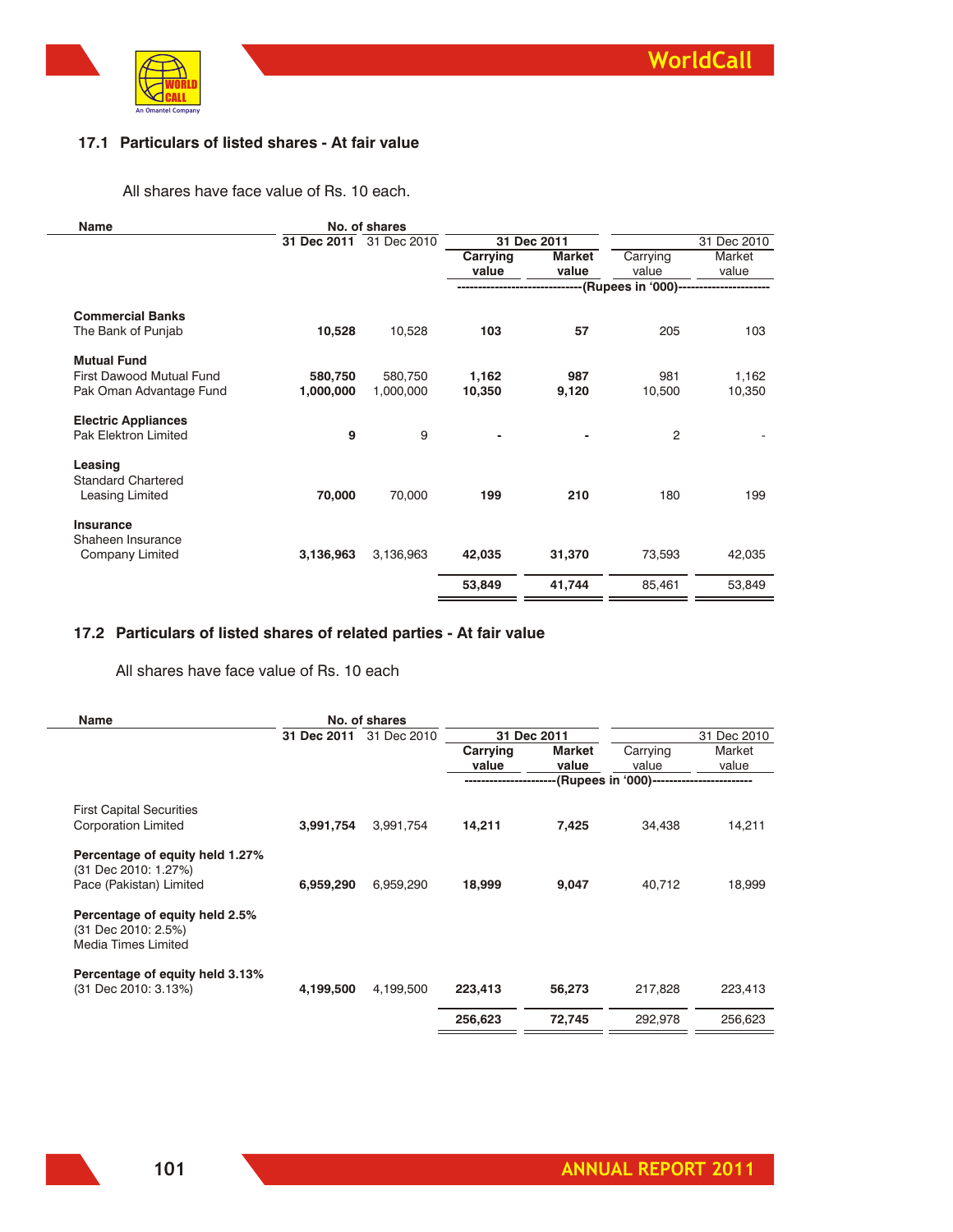**WorldCall**



| Note 31 December                    | 31 December |  |
|-------------------------------------|-------------|--|
| 2011                                | 2010        |  |
| ----------(Rupees in '000)--------- |             |  |
|                                     |             |  |

#### **18 Cash and bank balances**

| At banks in      | 18.1 | 7,728            | 8,392             |
|------------------|------|------------------|-------------------|
| Current accounts |      | 310,082          | 163,065           |
| Saving accounts  |      | 317,810          | 171,457           |
| Cash in hand     |      | 9,218<br>327,028 | 12,503<br>183,960 |

**18.1** The balances in saving accounts bear mark up at the rate of 5% to 11.5% per annum (31 December 2010: 1.5% to 11% per annum). The balance includes Rs. 40 million (31 December 2010: Rs. 40 million ) and interest accrued thereon deposited in Escrow account as stated in note 32.1.2. It also includes Rs. 180 million under lien.

#### **19 Non current assets and liabilities classified as held for sale**

The Group's foreign subsidiary namely Worldcall Telecommunications Lanka (Private) Limited has been suffering losses since many years as the demand for payphones in Sri Lanka has greatly diminished. Keeping in view the Sri Lankan market conditions and negative equity of the subsidiary, the management has decided and approved the winding up of the subsidiary. Long term investment in subsidiary has been classified as discontinued operations.

The following are the results for the year ending 31 December 2011 and the comparative year of discontinued operations.

|                                                                | 31 December                         | 31 December |  |
|----------------------------------------------------------------|-------------------------------------|-------------|--|
|                                                                | 2011                                | 2010        |  |
|                                                                | ----------(Rupees in '000)--------- |             |  |
| <b>Results of discontinued operations</b>                      |                                     |             |  |
| Revenue                                                        | 1,234                               | 3,528       |  |
| <b>Expenses</b>                                                | (10,794)                            | (10, 425)   |  |
| Results from operating activities                              | (9, 560)                            | (6, 897)    |  |
| Finance cost                                                   | (64)                                | (2,553)     |  |
| Other income                                                   | 11,691                              | 49          |  |
| Profit/(loss) for the year                                     | 2,067                               | (9,401)     |  |
| Cash flow used in discontinued operations                      |                                     |             |  |
| Net cash (used in)/generated from operating activities         | (10, 151)                           | 1,045       |  |
| Net cash generated from investing activities                   |                                     |             |  |
| Net cash generated from financing activities                   | 10,030                              |             |  |
| Net cash used in discontinued operations                       | (121)                               | 1,045       |  |
| Non current assets and liabilities classified as held for sale |                                     |             |  |
| <b>Assets</b>                                                  |                                     |             |  |
| Cash and bank balance                                          | 23                                  | 144         |  |
| <b>Liabilities</b>                                             |                                     |             |  |
| Trade and other payables                                       | 7,271                               | 18,132      |  |
| Income tax payable                                             |                                     |             |  |
|                                                                | 7,278                               | 18,139      |  |
|                                                                |                                     |             |  |

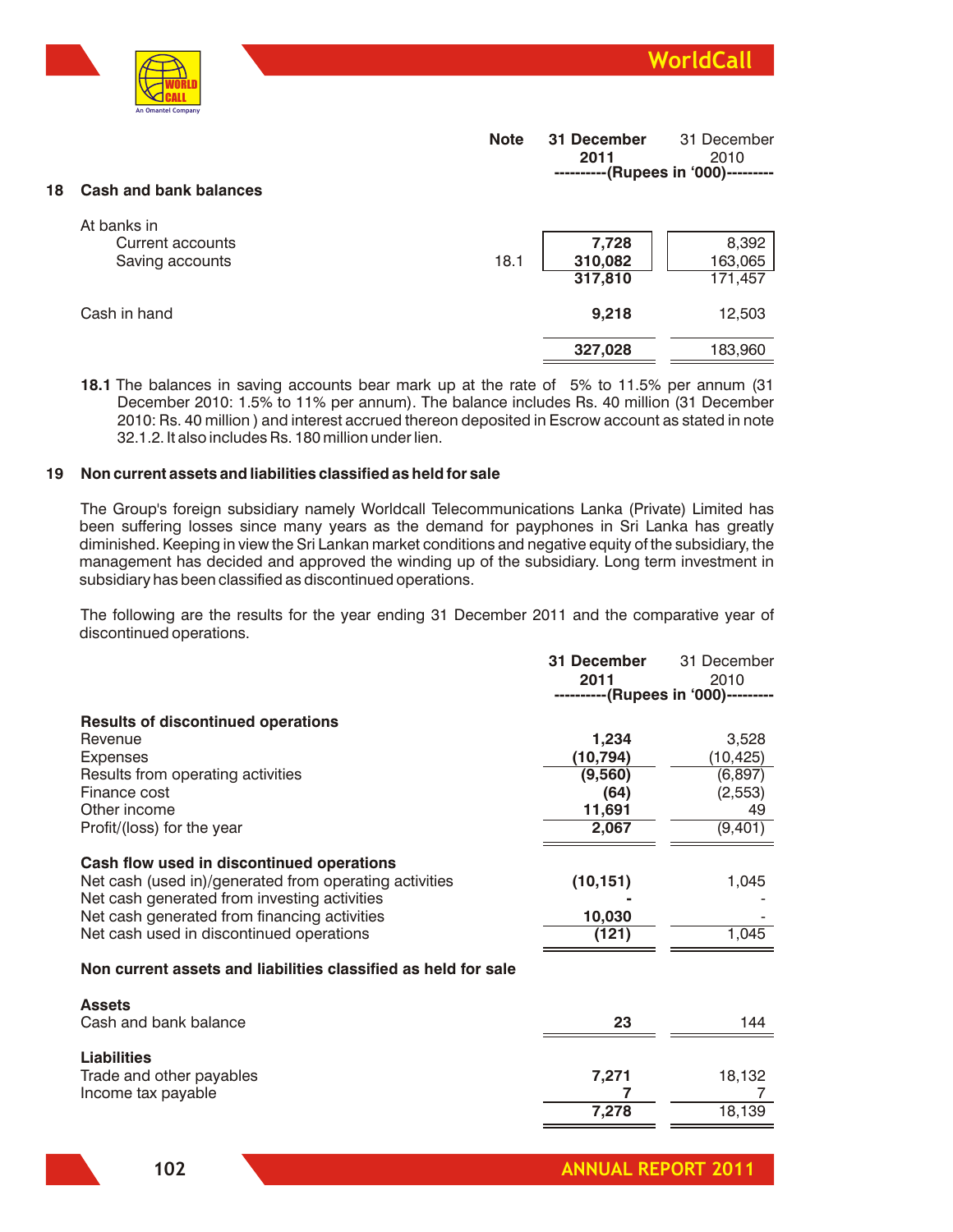

| 20 | <b>Current maturities of non-current liabilities</b> | <b>Note</b> | 31 December<br>2011<br>----------(Rupees in '000)--------- | 31 December<br>2010      |
|----|------------------------------------------------------|-------------|------------------------------------------------------------|--------------------------|
|    |                                                      |             |                                                            |                          |
|    | Term finance certificates                            | 26          | 1,095,825                                                  | 1,211,126                |
|    | Payable to Pakistan Telecommunication Authority      |             | 404.140                                                    | $\overline{\phantom{a}}$ |
|    | Payable to Multinet Pakistan (pvt) Limited           | 31.1        | 539,608                                                    | -                        |
|    | Liabilities against assets subject to finance lease  | 30          | 55.543                                                     | 13,545                   |
|    |                                                      |             | 2,095,116                                                  | 1,224,671                |
|    |                                                      |             |                                                            |                          |

#### **21 Running finance under markup arrangements-Secured**

Short term running finances available from commercial banks under mark up arrangements amount to Rs. 998 million (31 December 2010: Rs. 1,181 million). Mark up is charged at rates ranging from 14.72% to 18.42% per annum (31 December 2010: 13.73% to 19% per annum). These are completely secured under joint pari passu hypothecation agreement with 25% security margin over the facility amount.

|                                                        | <b>Note</b>  | 31 December<br>2011     | 31 December<br>2010<br>----------(Rupees in '000)--------- |
|--------------------------------------------------------|--------------|-------------------------|------------------------------------------------------------|
| 22 Short term borrowings                               |              |                         |                                                            |
| Bridge finance facility<br>Other short term borrowings | 22.1<br>22.2 | ۰<br>118,503<br>118,503 | 200,000<br>200,000                                         |

- **22.1** This represents a bridge finance facility of Rs. 200 million obtained from Habib Bank Limited to retire the Letter of Credit. This carries mark up at three months KIBOR plus 3% per annum.This bridge finance facility has been settled during the year.
- **22.2** These represent short term facilities carry markup 21-24% per annum. These are secured by hypothecation charge on assets and lien over import documents.

| 23 | License fee payable                 | 31 December<br>2011<br>----------(Rupees in '000)--------- | 31 December<br>2010 |
|----|-------------------------------------|------------------------------------------------------------|---------------------|
|    | Opening balance                     | 1,021,500                                                  | 1,100,781           |
|    | Interest charged to profit and loss | ۰                                                          | 34,219              |
|    | Less: payments                      | ۰                                                          | (113,500)           |
|    |                                     | 1,021,500                                                  | 1,021,500           |
|    |                                     |                                                            |                     |

This represents interest free license fee payable to PTA for WLL licenses.

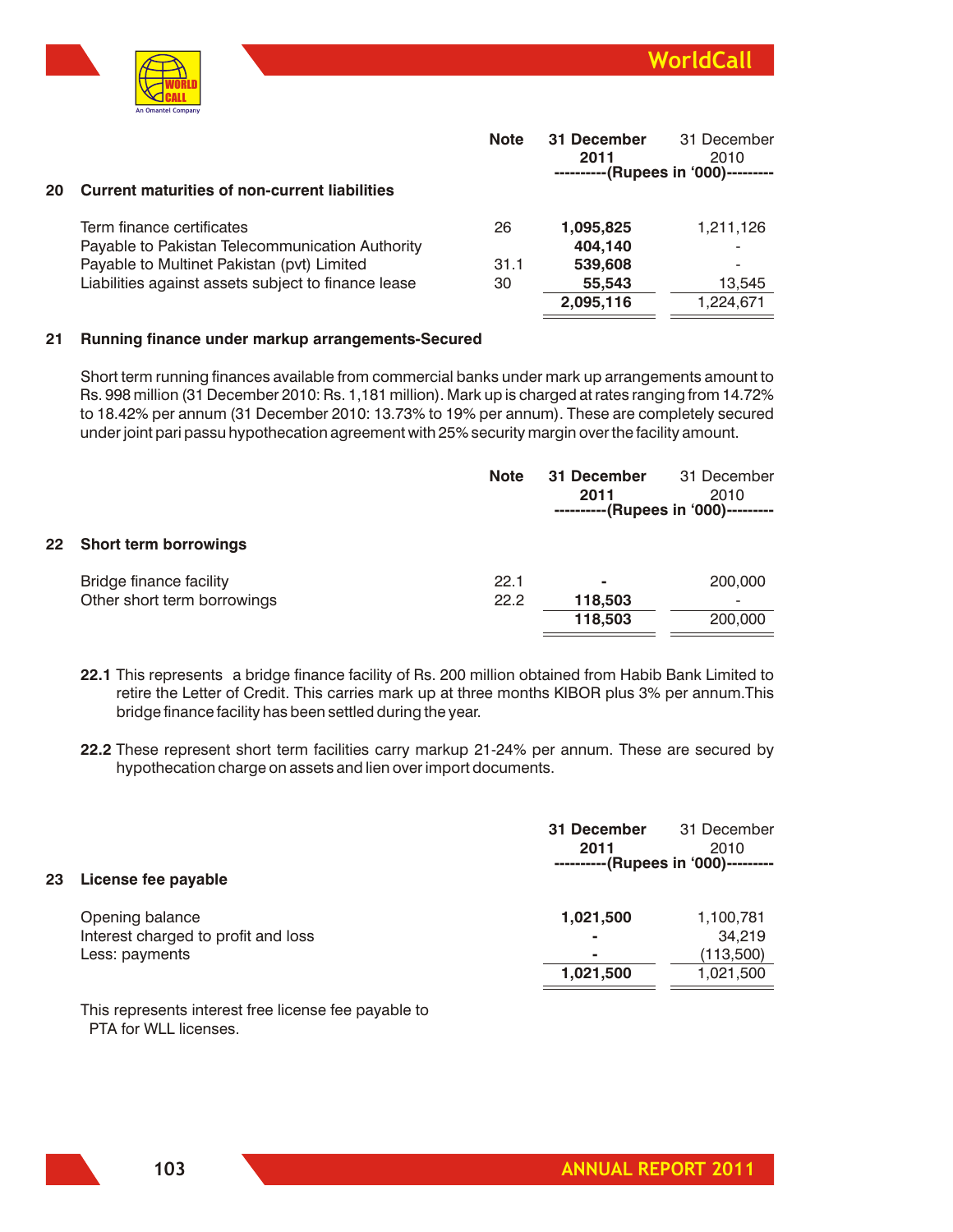

|    |                                                     | <b>Note</b> | 31 December<br>2011 | 31 December<br>2010<br>----------(Rupees in '000)--------- |
|----|-----------------------------------------------------|-------------|---------------------|------------------------------------------------------------|
| 24 | <b>Trade and other payables</b>                     |             |                     |                                                            |
|    | <b>Trade creditors</b>                              |             |                     |                                                            |
|    | Related parties - associated companies              | 24.1        | 1,487,304           | 1,145,191                                                  |
|    | <b>Others</b>                                       |             | 2,551,952           | 3,282,154                                                  |
|    |                                                     |             | 4,039,256           | 4,427,345                                                  |
|    | Accrued and other liabilities                       |             | 295,789             | 234,150                                                    |
|    | Advance from customers                              |             | 108,427             | 216,180                                                    |
|    | Retention money                                     |             | 40,775              | 53,183                                                     |
|    | Sales tax                                           |             |                     | 66,595                                                     |
|    | Tax deducted at source                              |             | 103,673             | 39,644                                                     |
|    | Un claimed dividend                                 |             | 1,807               | 1,807                                                      |
|    |                                                     |             | 4,589,727           | 5,038,904                                                  |
|    | 24<br>This includes payable to the holding company. |             |                     |                                                            |
| 25 | Interest and mark-up accrued                        |             |                     |                                                            |
|    | Long term financing                                 |             | 7,209               |                                                            |
|    | Short term borrowings/running finance               |             | 32,989              | 48,005                                                     |
|    | Share deposit money                                 |             | 351                 | 351                                                        |
|    | Term finance certificates                           |             | 99,634              | 122,213                                                    |
|    |                                                     |             | 140,183             | 170,569                                                    |
| 26 | <b>Term finance certificates - Secured</b>          |             |                     |                                                            |
|    | Term Finance Certificates - II                      | 26.1        |                     | 116,572                                                    |
|    | Term Finance Certificates - III                     | 26.2        | 2,191,648           | 3,287,473                                                  |
|    |                                                     |             | 2,191,648           | 3,404,045                                                  |
|    | Less: initial transaction cost                      |             | (53, 994)           | (60, 928)                                                  |
|    |                                                     |             | 2,137,654           | 3,343,117                                                  |
|    | Amortization of transaction cost                    |             | 39,384              | 34,088                                                     |
|    |                                                     |             | 2,177,038           | 3,377,205                                                  |
|    | Less: current maturity                              | 20          | (1,095,825)         | (1,211,126)                                                |
|    |                                                     |             | 1,081,213           | 2,166,079                                                  |

Term Finance Certificates have a face value of Rs. 5,000 per certificate.

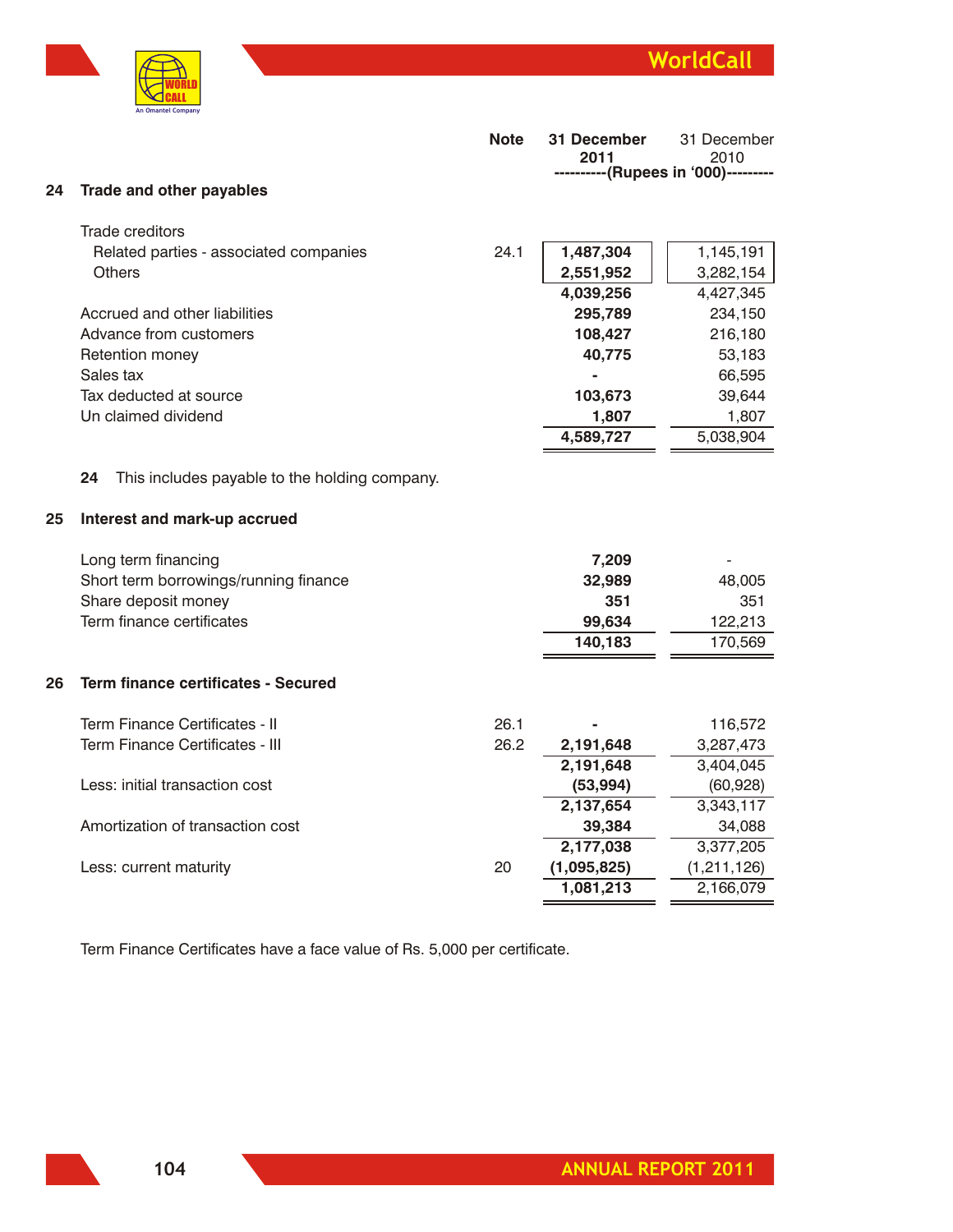

#### **26.1 Term Finance Certificates - II**

These represented listed term finance certificates amounting to Rs. 350 million issued during the year ended 30 June 2007. These TFCs were redeemable in six equal semi annual installments commencing May 2009. Profit rate charged at six months average KIBOR plus 2.75% per annum. These were secured by way of first pari passu hypothecation charge on the present and future fixed assets of the Company amounting to Rs. 467 million. TFC-II has been fully redeemed on 28 November, 2011

#### **26.2 Term Finance Certificates - III**

These represent listed Term Finance Certificates amounting to Rs. 4,000 million out of this Rs. 3,000 million was received on account of Pre-IPO and Rs. 1,000 million was offered to public for subscription. These TFCs are redeemable in seven equal semi annual installments commencing October 2010. Profit rate is charged at six months average KIBOR plus 1.60% per annum. These are secured by way of first pari passu charge on the present and future fixed assets of the Company amounting to Rs. 5,333.33 million and assignment of licenses.

First Dawood Investment Bank Limited and Noman Abid Investment Management Limited ("the Underwriters") have defaulted to comply with their underwriting commitments of Rs. 162.312 million arising out of short subscription of IPO of TFC. The Securities and Exchange Commission of Pakistan (SECP) through its No Objection Certificate dated 04 November 2008 issued for 60 days had allowed the Company partial allotment to the extent of Rs 3,837.688 million out of total issue of Rs. 4,000 million. This NOC was subject to a condition that the Company recovers the remaining amount of Rs. 162.312 million from the defaulting underwriters. The Company through its letter dated 30 December 2008 issued before expiry of 60 days has requested SECP to reduce the size of TFC issue to Rs. 3,837.688 million due to the default made by above underwriters. The Company has issued legal notices to underwriters and requested SECP through its letter dated 19 March 2009 for just and equitable resolution of the matter.

If the Company fails to redeem any TFC-III on the redemption date, the obligation shall become immediately due. TFC-III will mature on 06 October 2013.

|    |                                       | 31 December<br>2011 | 31 December<br>2010         |
|----|---------------------------------------|---------------------|-----------------------------|
| 27 | Long term loan                        |                     | --(Rupees in '000)--------- |
|    | Received during the year              | 2,943,855           |                             |
|    | Less: Initial transaction cost        | (42, 668)           |                             |
|    |                                       | 2,901,187           |                             |
|    | Add: Amortization of transaction cost | 4,572               |                             |
|    |                                       | 2,905,759           |                             |
|    | Add: Exchange loss during the period  | 154.245             |                             |
|    |                                       | 3,060,004           |                             |
|    |                                       |                     |                             |

This represents foreign currency syndicated loan facility amounting to USD 35 million from Askari Bank Limited OFF-Shore Banking Unit, Bahrain with the lead arranger being Askari Bank Limited. During the year USD 34.5 million have been drawn from this facility. This loan is re-payable in 20 equal quarterly installments with 2 years grace period commencing 06 June 2013. Profit is charged at three months average LIBOR plus 1.75% per annum and monitoring fee at 1.2% per annum. To secure the facility an unconditional, irrevocable, first demand stand-by letter of credit has been issued by National Bank of Oman favoring Askari Bank Limited against the corporate guarantee of Oman Telecommunication Company SAOG. This arrangement shall remain effective until all obligations under the facility are settled.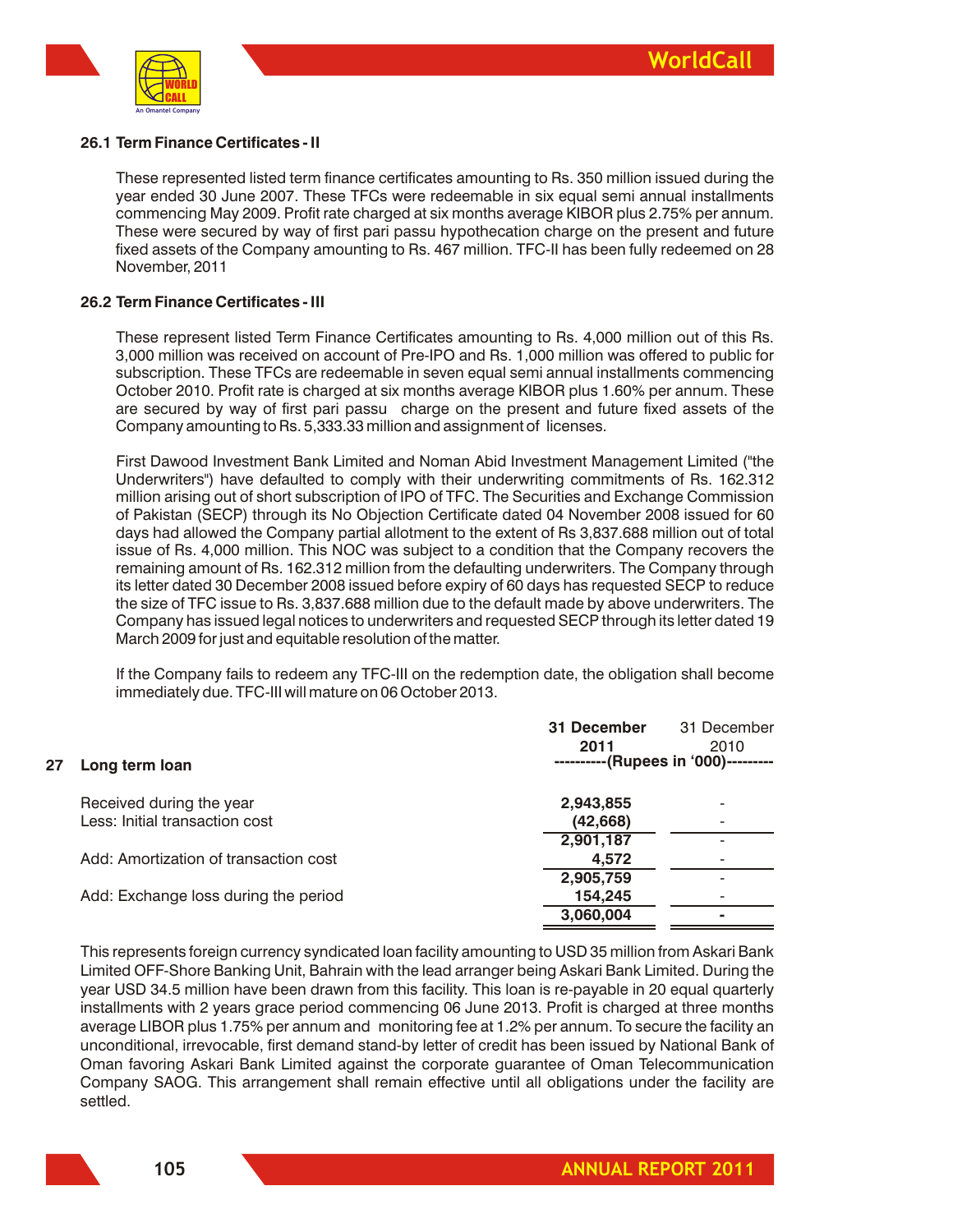**WorldCall**



| 28 | Deferred income                                                         | <b>Note</b> | 31 December<br>2011<br>----------(Rupees in '000)--------- | 31 December<br>2010          |
|----|-------------------------------------------------------------------------|-------------|------------------------------------------------------------|------------------------------|
|    | Opening balance<br>Addition during the year<br>Adjusted during the year | 28.1        | 254,716<br>۰<br>(88, 416)<br>166,300                       | 157,144<br>97,572<br>254,716 |

It represents the amount received against contracts valuing Rs 786 million and 487 million for the deployment of network in MTR-I and GTR respectively awarded by Universal Service Fund Company (USFC), a Company established for the purpose of increasing teledensity in Pakistan.

**28.1** This represents amount adjusted against receipts from USF Company on account of achievement of milestone.

|    |                                                                                                                  | <b>Note</b>  | 31 December<br>2011                       | 31 December<br>2010<br>----------(Rupees in '000)--------- |
|----|------------------------------------------------------------------------------------------------------------------|--------------|-------------------------------------------|------------------------------------------------------------|
| 29 | <b>Retirement benefits</b>                                                                                       |              |                                           |                                                            |
|    | Gratuity<br>Accumulated compensated absences                                                                     | 29.1<br>29.2 | 262,701<br>37,374<br>300,075              | 208,819<br>18,160<br>226,979                               |
|    | 29.1 Gratuity                                                                                                    |              |                                           |                                                            |
|    | The amount recognized in the balance sheet<br>is as follows:                                                     |              |                                           |                                                            |
|    | Present value of defined benefit obligation<br>Unrecognized actuarial (gain)/losses<br>Benefits due but not paid |              | 251,878<br>(7, 776)<br>18,599<br>262,701  | 185,500<br>7,293<br>16,026<br>208,819                      |
|    | Liability at beginning of the year<br>Charge for the year<br>Paid during the year                                | 29.1.1       | 208,819<br>72,386<br>(18, 504)<br>262,701 | 169,336<br>76,412<br>(36,929)<br>208,819                   |

**29.1.1** Salaries, wages, amenities and other benefits include the following in respect of retirement and other benefits:

|                                           | 31 December | 31 December                         |
|-------------------------------------------|-------------|-------------------------------------|
|                                           | 2011        | 2010                                |
|                                           |             | ----------(Rupees in '000)--------- |
|                                           |             |                                     |
| Interest cost for the year                | 24,115      | 20,778                              |
| Current service cost                      | 48,271      | 55,628                              |
| Actuarial loss recognized during the year | ۰           |                                     |
|                                           | 72,386      | 76.412                              |

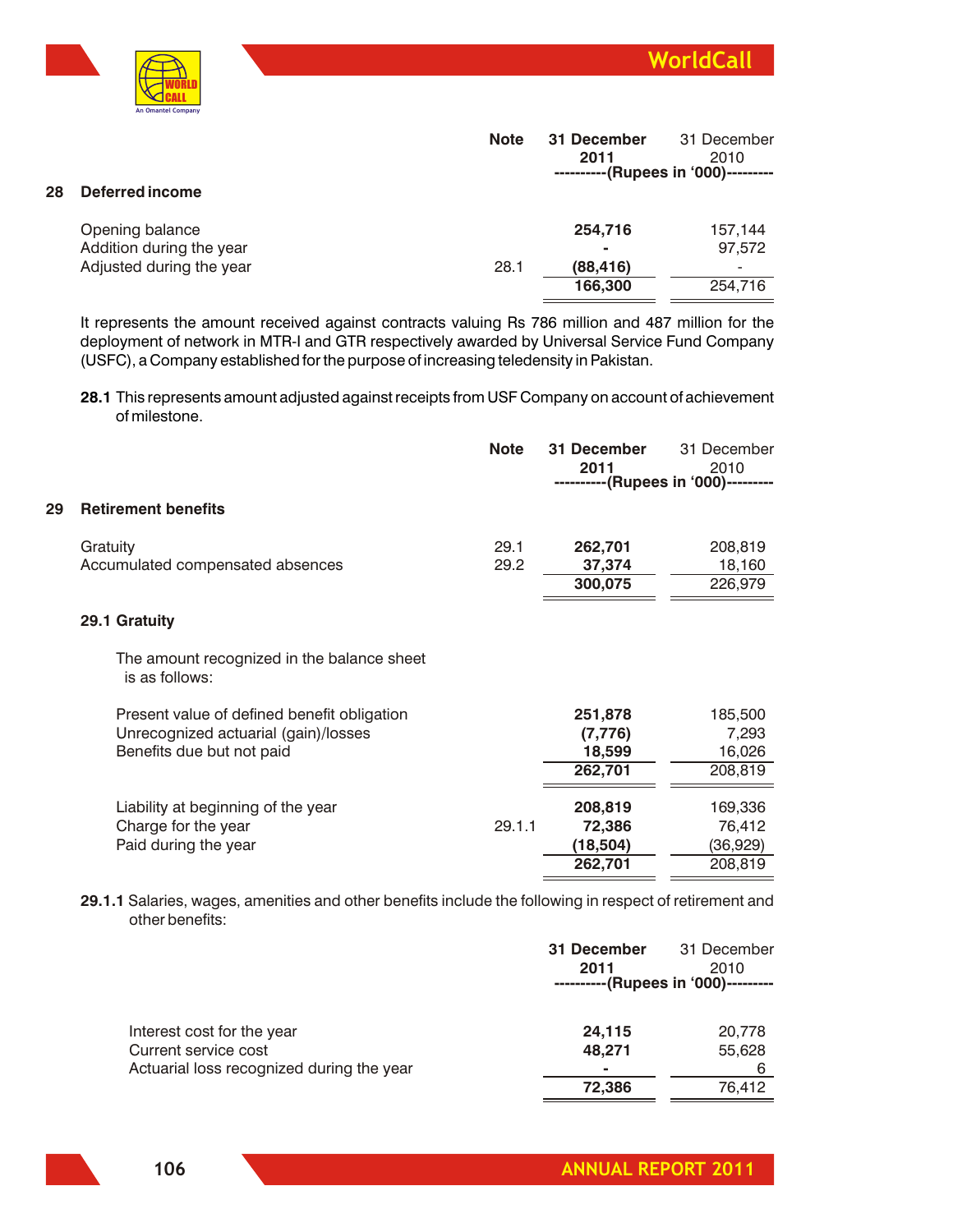

**29.1.2** Recent actuarial valuation of plan was carried out on 31 December 2011 by Nauman Associates.

Significant actuarial assumptions used for valuation of these plans are as follows:

|                                                           | 31 December | 31 December |  |
|-----------------------------------------------------------|-------------|-------------|--|
|                                                           | 2011        | 2010        |  |
|                                                           |             |             |  |
| Discount rate (per annum)                                 | 12.5%       | 13%         |  |
| Expected rate of salary increase (per annum)              | 11.5%       | 12%         |  |
| Average expected remaining working life time of employees | 12 years    | 13 years    |  |

#### **29.1.3 Historical information for gratuity**

|      |                                                                                                                                                                           |         |             | June 2008 Dec 2008 Dec 2009 | <b>Dec 2010</b><br>------------------(Rupees in '000)------------------------- | <b>Dec 2011</b>                                            |
|------|---------------------------------------------------------------------------------------------------------------------------------------------------------------------------|---------|-------------|-----------------------------|--------------------------------------------------------------------------------|------------------------------------------------------------|
|      | Present value of defined<br>benefit obligation                                                                                                                            | 133,328 | 152,633     | 173,153                     | 185,500                                                                        | 251,878                                                    |
|      | Experience adjustment arising<br>on plan liabilities                                                                                                                      | (2,096) | 5,042       | (8,883)                     | (21, 811)                                                                      | 15,069                                                     |
| 29.2 | <b>Accumulated compensated absences</b>                                                                                                                                   |         | <b>Note</b> |                             | 31 December<br>2011                                                            | 31 December<br>2010<br>----------(Rupees in '000)--------- |
|      | The amount recognized in the balance sheet<br>Is as follows:<br>Present value of defined benefit obligation<br>Unrecognized actuarial losses<br>Benefits due but not paid |         |             |                             | 35,716<br>(2, 156)<br>3,814<br>37,374                                          | 26,603<br>(11, 391)<br>2,948<br>18,160                     |
|      | Liability at beginning of the year<br>Charge for the year<br>Paid during the year                                                                                         |         |             | 29.2.1                      | 18,160<br>22,426<br>(3,212)<br>37,374                                          | 6,606<br>18,452<br>(6,898)<br>18,160                       |
|      | 29.2.1 Salaries, wages, amenities and other benefits<br>include the following in respect of retirement<br>and other benefits:                                             |         |             |                             |                                                                                |                                                            |
|      | Interest cost for the year<br>Current service cost<br>Past service cost<br>Additional liability charge for the year<br>Actuarial loss recognized during the year          |         |             |                             | 3,458<br>5,495<br>9,235<br>4,238<br>22,426                                     | 2,836<br>5,562<br>7,077<br>2,977<br>18,452                 |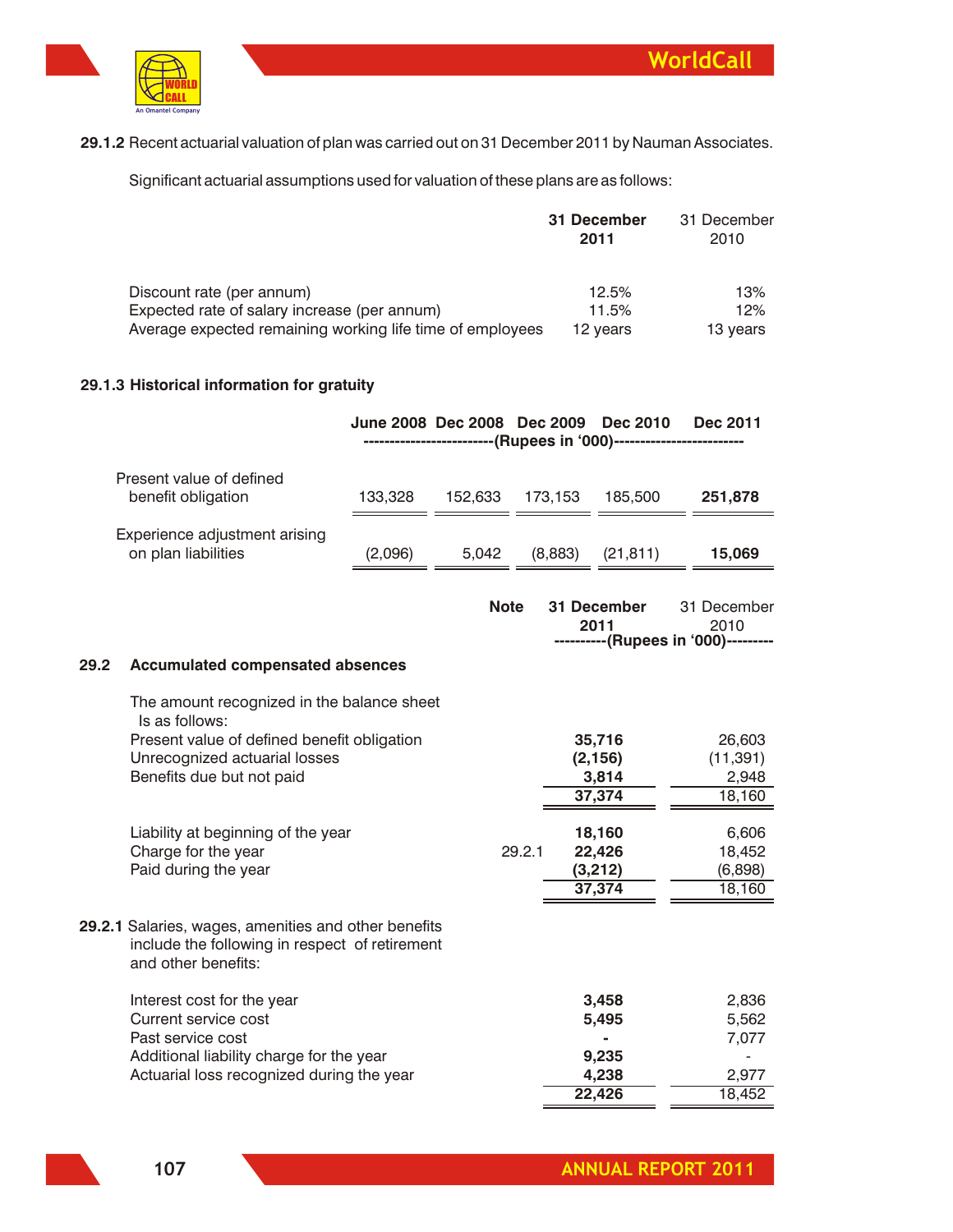

**29.2.2** Recent actuarial valuation of plan was carried out on 31 December 2011 by Nauman Associates.

Significant actuarial assumptions used for valuation of this plan are as follows:

|    |                                                                                                                             |             | 31 December<br>2011           | 31 December<br>2010<br>----------(Rupees in '000)--------- |  |
|----|-----------------------------------------------------------------------------------------------------------------------------|-------------|-------------------------------|------------------------------------------------------------|--|
|    | Discount rate (per annum)<br>Expected rate of salary increase (per annum)<br>Average number of leaves accumulated per annum |             | 12.5%<br>11.5%                | 13%<br>12%                                                 |  |
|    | by the employees<br>Average number of leaves utilized per annum by                                                          |             | 10 days                       | 10 days                                                    |  |
|    | the employees                                                                                                               |             | 10 days                       | 10 days                                                    |  |
|    |                                                                                                                             | <b>Note</b> | 31 December<br>2011           | 31 December<br>2010<br>--(Rupees in '000)---------         |  |
| 30 | Liabilities against assets subject to finance lease                                                                         |             |                               |                                                            |  |
|    | Present value of minimum lease payments<br>Less: Current portion shown under current liabilities                            | 20          | 145,014<br>(55,543)<br>89,471 | 29,507<br>(13, 545)<br>15,962                              |  |
|    |                                                                                                                             |             |                               |                                                            |  |

Interest rate used as discounting factor is ranging from 14.97 % to 17.15% per annum (31 December 2010: 12% to 17.76% per annum)**.** Taxes, repairs, replacements and insurance costs are to be borne by lessee. Under the terms of the agreements, the Company has an option to acquire the assets at the end of the respective lease terms by adjusting the deposit amount against the residual value of the assets. The Company intends to exercise the option. In case of default in payment of installments, the Company will be liable to pay additional lease rental on overdue payment at the rate of 0.1% per day.

The amount of future payments of the lease and the period in which these payments will become due are as follows:

|                                                      | 31 December 2011                   |                        |                  | 31 December 2010            |                 |           |  |  |
|------------------------------------------------------|------------------------------------|------------------------|------------------|-----------------------------|-----------------|-----------|--|--|
|                                                      | <b>Minimum</b><br>lease<br>payment | <b>Finance</b><br>cost | <b>Principal</b> | Minimum<br>lease<br>payment | Finance<br>cost | Principal |  |  |
|                                                      | (Rupees in '000)--                 |                        |                  |                             |                 |           |  |  |
| Not later than one year                              | 71,209                             | 15.666                 | 55.543           | 16.399                      | 2.854           | 13,545    |  |  |
| Later than one year but not<br>later than five years | 97,514                             | 8.043                  | 89,471           | 16.932                      | 970             | 15.962    |  |  |
|                                                      | 168,723                            | 23,709                 | 145,014          | 33,331                      | 3,824           | 29,507    |  |  |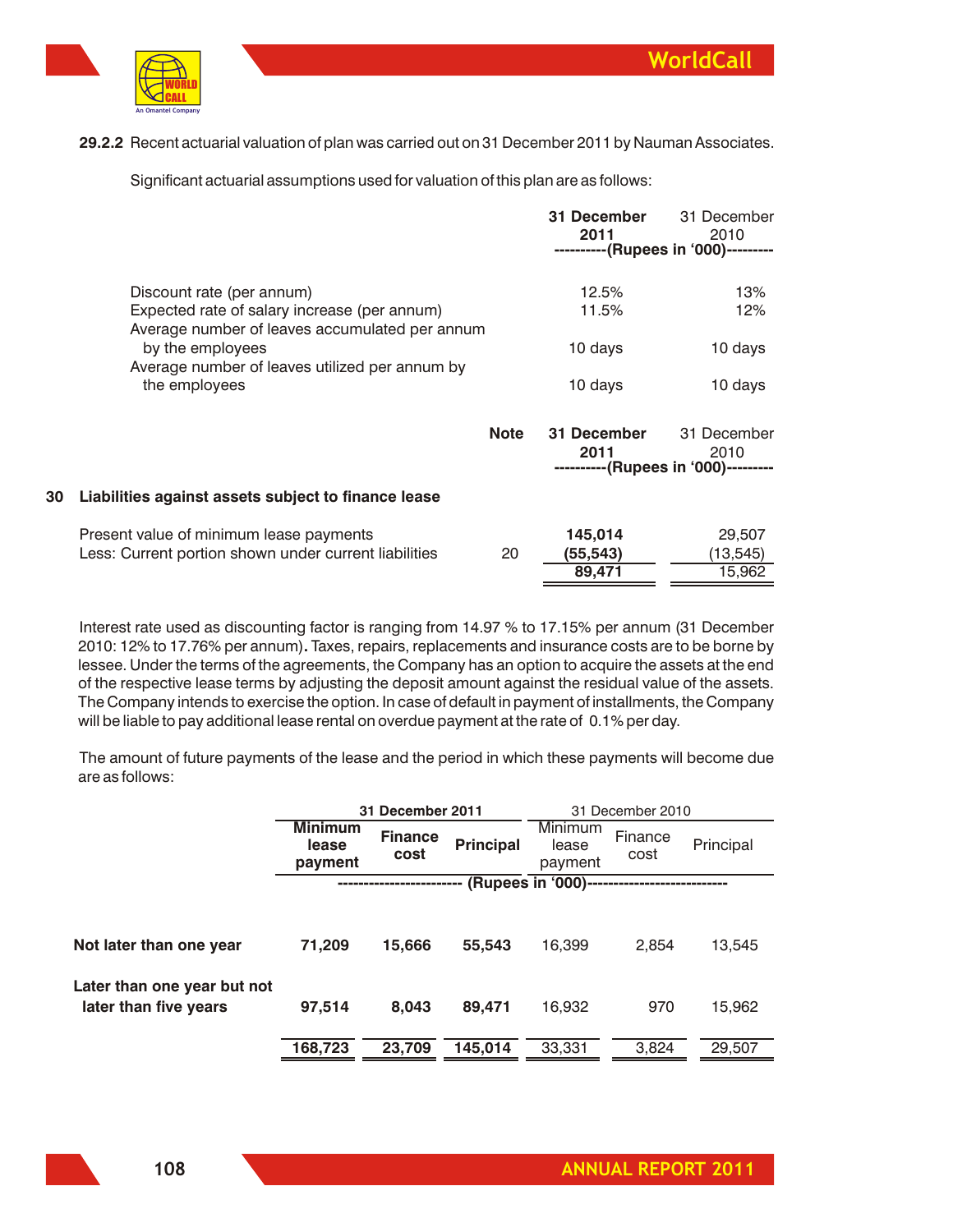

| 31 | Long term payables                                   | <b>Note</b> | 31 December<br>2011 | 31 December<br>2010<br>----------(Rupees in '000)--------- |
|----|------------------------------------------------------|-------------|---------------------|------------------------------------------------------------|
|    | Payable to Pakistan Telecommunication Authority      | 31.1        | 545,955             |                                                            |
|    | Payable to Multinet Pakistan (Pvt) Limited           | 31.2        | 173,863             |                                                            |
|    | <b>Others</b>                                        |             | 774,802             | 631,645                                                    |
|    |                                                      |             | 1,494,620           | 631,645                                                    |
|    | 31.1 Payable to Pakistan Telecommunication Authority |             |                     |                                                            |
|    | Carrying value of payable to PTA                     |             | 1,373,557           |                                                            |
|    | Less: present value adjustment                       |             | (273, 831)          |                                                            |
|    |                                                      |             | 1,099,726           |                                                            |
|    | Add: unwinding of discount on liability              |             | 2,986               |                                                            |
|    |                                                      |             | 1,102,712           |                                                            |
|    | Less: payments during the year                       |             | (152, 617)          |                                                            |
|    |                                                      |             | 950,095             |                                                            |
|    | Less: current maturity                               |             | (404, 140)          |                                                            |
|    |                                                      |             | 545,955             |                                                            |

This represents interest free access promotion contribution charges (APC) for USF payable to PTA. PTA has allowed payment of outstanding amount in 36 equal installments, commencing from 01 September 2011. The liability is discounted using the effective interest rate of 16% per annum.

|                                                 | <b>Note</b> | 31 December<br>2011 | 31 December<br>2010<br>-(Rupees in '000)-- |
|-------------------------------------------------|-------------|---------------------|--------------------------------------------|
| 31.2 Payable to Multinet Pakistan (Pvt) Limited |             |                     |                                            |
| Carrying value of liability                     |             | 784,800             |                                            |
| Less: present value adjustment                  |             | (103, 356)          |                                            |
|                                                 |             | 681,444             |                                            |
| Add: unwinding of discount on liability         |             | 8,627               |                                            |
|                                                 |             | 690,071             |                                            |
| Add: exchange loss                              |             | 23,400              |                                            |
|                                                 |             | 713,471             |                                            |
| Less: current maturity                          | 20          | (539,608)           |                                            |
|                                                 |             | 173,863             |                                            |

This represents amount payable to Multinet Pakistan (Pvt) Limited ("MPL") in respect of indefeasible right to use of media. Subsequent to initial recognition, the consideration that was immediately payable was deferred for period of five years by MPL. Gain on remeasurement has been calculated using the effective interest rate of 16% per annum.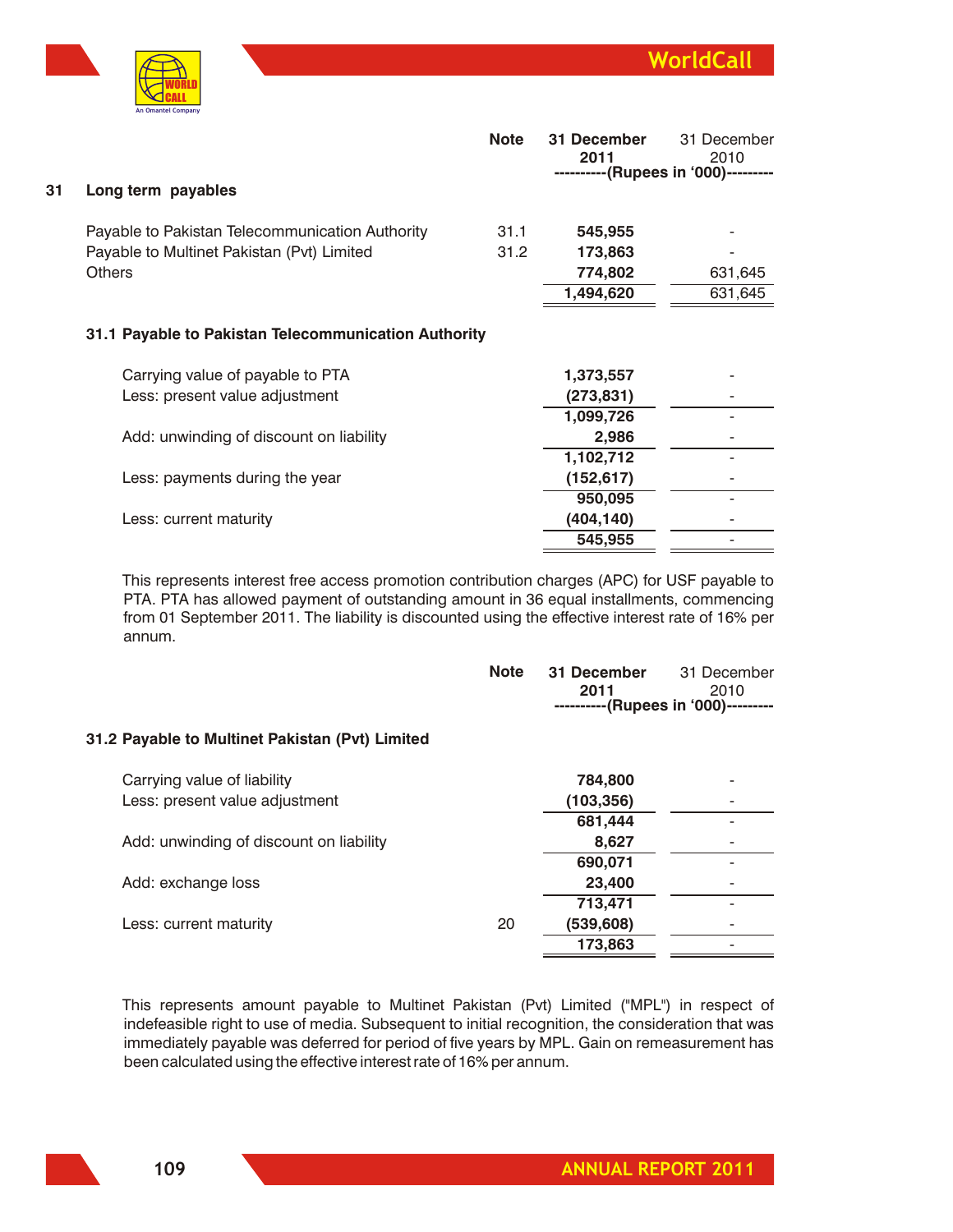

#### **32 Contingencies and commitments - The Company**

#### **32.1 Billing disputes with PTCL**

- **32.1.1** There is a dispute of Rs. 72.64 million (31 December 2010: Rs 72.22 million) with PTCL of non revenue time of prepaid calling cards and Rs. 38.84 million (31 December 2010: Rs 32.13 million) for excess minutes billed on account of interconnect and settlement charges. The management is hopeful that matter will be decided in favour of the Company.
- **32.1.2** PTCL has charged the Company excess Domestic Private Lease Circuits (DPLC) and other media charges amounting to Rs. 168.8 million (31 December 2010: Rs.140.07 million) on account of difference in rates, distances and date of activations. The Company has deposited Rs. 40 million (31 December 2010: Rs. 40 million) in Escrow Account on account of dispute of charging of bandwidth charges from the date of activation of Digital Interface Units (DIUs) for commercial operation and in proportion to activation of DIUs related to each DPLC link and excess charging in respect of Karachi-Rawalpindi link which was never activated. The management is hopeful that matter will be decided in favour of the Company.

#### **32.2 Disputes with Pakistan Telecommunication Authority (PTA)**

- **32.2.1** There is a dispute with PTA on roll out of Company's 479 MHz and 3.5 GHz frequency bands licenses for allegedly not completing roll out within prescribed time. The dispute is pending adjudication at PTA. The Company is hopeful that the issue will be favorably resolved at the level of PTA in as much as the Company has now started it roll out plan.
- **32.2.2** There is a dispute with PTA on payment of R&D Fund contribution amounting to Rs. 11.3 million (31 December 2010: Rs. 11.3 million). The legal validity of this fund is under challenge before the Honorable Supreme Court of Pakistan. The Company is hopeful of a favorable decision.
- **32.2.3** There is a dispute with PTA on payment of contribution of APC for USF amounting to Rs. 491 million (31 December 2010: Rs. 491 million). Out of this amount, Rs. 394 million has been deposited with PTA in relation to the period prior to the valid formation of USF fund by the Federal Government. The matter is pending adjudication before the Honorable Supreme Court of Pakistan. The Company is hopeful of a favorable decision.

#### **32.3 Taxation issues**

- **32.3.1** Income Tax Return for the tax year ended 30 June 2006 was filed under the self assessment scheme. Subsequently, the case was reopened by invoking the provisions of section 122 (5A). Additions were made on account of brought forward losses, gratuity and goodwill of Rs. 773 million. The appeal of the Company is pending in Income Tax Appellate Tribunal Lahore. The management is hopeful that the matter will be decided in favour of the Company.
- **32.3.2** Income Tax Returns for the tax year ended 30 June 2003 were filed under the self assessment scheme of Worldcall Communications Limited, Worldcall Multimedia Limited, Worldcall Broadband Limited and Worldcall Phonecards Limited, now merged into the Company. The Company has received orders under section 122(5A) against the said returns filed under self assessment on 02 January 2009. As per Orders, the Income Tax Department intends to amend the returns on certain issues such as depreciation, turnover tax adjustment, gratuity provision, share premium, allocation of expenses to capital gain, mark up from associates and share deposit money amounting to Rs. 29.9 million. An appeal has been filed by the Company against the orders before the Commissioner of Income Tax (Appeals). Commissioner of Income Tax (Appeals) has restored the original assessment order U/S 177 dated 17 May 2005 for Worldcall Broadband Limited. Remaining appeals were also decided and a partial relief was given by CIT (Appeals), while being aggrieved, the Company has filed appeals in Income Tax Appellate Tribunal Lahore. Based on legal advice, the management is hopeful that matter will be decided in favour of the Company.

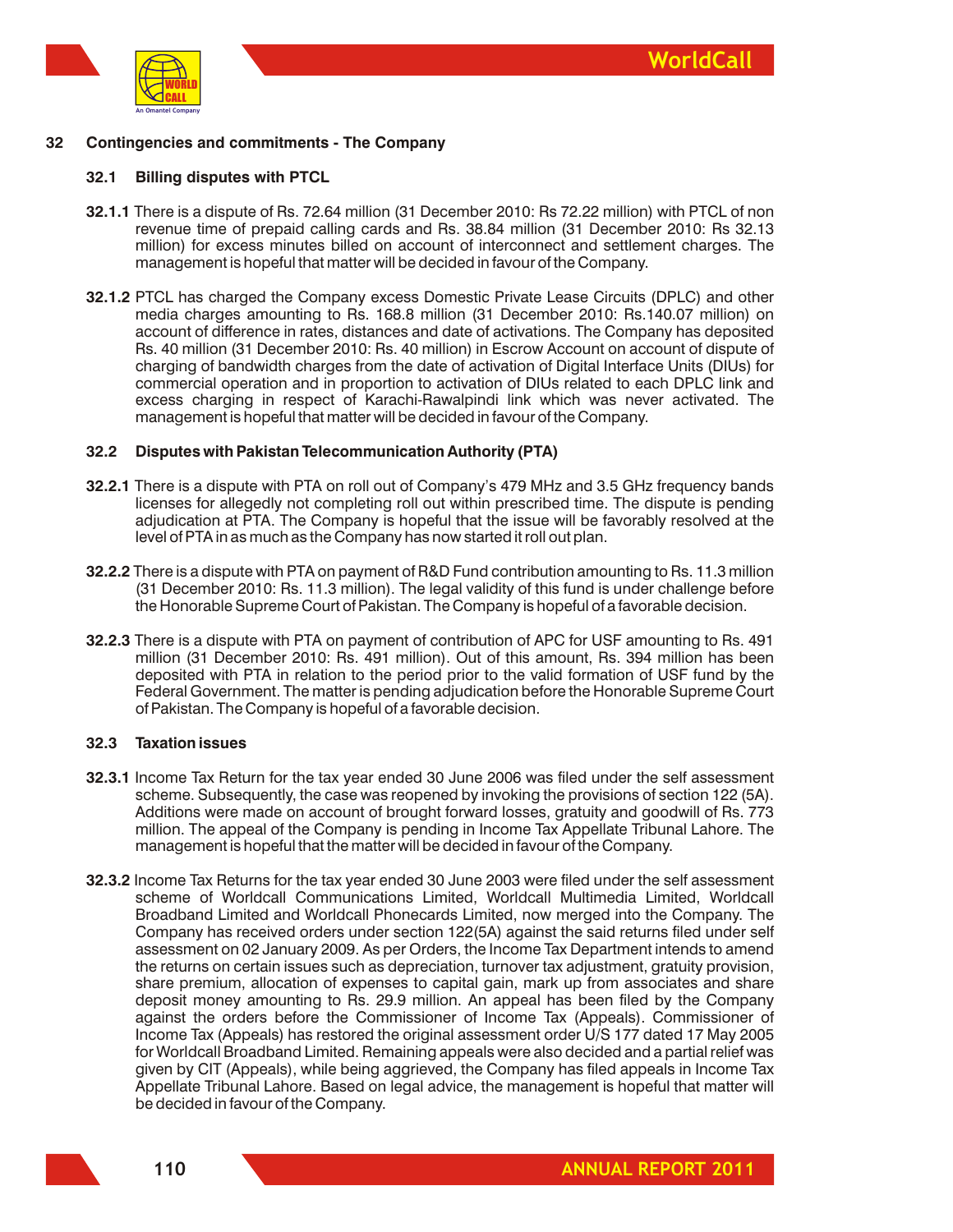

- **32.3.3** There is a dispute with sales tax authorities for payment of Rs.167 million claimed and obtained as sales tax refund in the year 2006 by the Company. The matter is presently being adjudicated by the Honorable Lahore High Court Lahore. An injunction currently holds field which precludes recovery from the Company. The Company has paid 20% of principal amount to date to the department against the said dispute. Moreover, this is an industrial issue and in case companies of other jurisdiction the Inland Revenue Tribunal has dismissed the case of sales tax authorities. It is therefore, the Company is hopeful of a favorable decision.
- **32.3.4** The department of Inland Revenue, Sales Tax, LTU has issued a show cause notice under section 11(2) and 36(1) of the Sales Tax Act 1990 demanding Rs. 232.35 million allegedly claimed wrongly as input tax during the period 2005 to 2009 on LDI services. It is the case of the department that LDI services are exempt under Federal Excise Act therefore input tax cannot be claimed for exempt services. The case is at first stage i.e. adjudication and based on legal advice Company is hopeful of a favourable decision.
- **32.3.5** The Deputy Commissioner Inland Revenue finalized the assessment under section 161/205 of the Ordinance for tax year 2006 and create a demand of Rs.113.39 million. The Company is in process to file Appeal before CIT(Appeals). The management is hopeful that the matter will be decided in favour of the Company.

|    |                                                                                  |                                                 | 31 December<br>2011   |                                                | 31 December<br>2010<br>----------(Rupees in '000)--------- |
|----|----------------------------------------------------------------------------------|-------------------------------------------------|-----------------------|------------------------------------------------|------------------------------------------------------------|
|    | <b>32.4</b> Outstanding guarantees                                               |                                                 | 963,482               |                                                | 1,012,853                                                  |
|    | 32.5 Commitments in respect of capital expenditure                               |                                                 | 2,185,760             |                                                | 757,484                                                    |
|    | 32.6 Outstanding letters of credit                                               |                                                 | 55,697                |                                                | 75,800                                                     |
| 33 | Issued, subscribed and paid up capital                                           | 31 Dec.<br>2011<br>--------(No of shares)------ | 31 Dec.<br>2010       | 31 Dec.<br>2011<br>------ (Rupees in '000)---- | 31 Dec.<br>2010                                            |
|    | Ordinary shares of Rs. 10 each as fully paid in cash                             | 344.000.000                                     | 344,000,000           | 3,440,000                                      | 3,440,000                                                  |
|    | Ordinary shares of Rs. 10 each issued in accordance<br>with the scheme of merger | 309.965.789                                     | 309,965,789           | 3,099,658                                      | 3,099,658                                                  |
|    | Ordinary shares of Rs. 10 each issued as fully<br>paid bonus shares              | 98.094.868                                      | 98,094,868            | 980.949                                        | 980,949                                                    |
|    | Ordinary shares of Rs. 10 each issued against<br>convertible loan                | 108,510,856                                     | 108,510,856           | 1,085,109                                      | 1,085,109                                                  |
|    |                                                                                  | 860,571,513                                     | 860,571,513 8,605,716 |                                                | 8,605,716                                                  |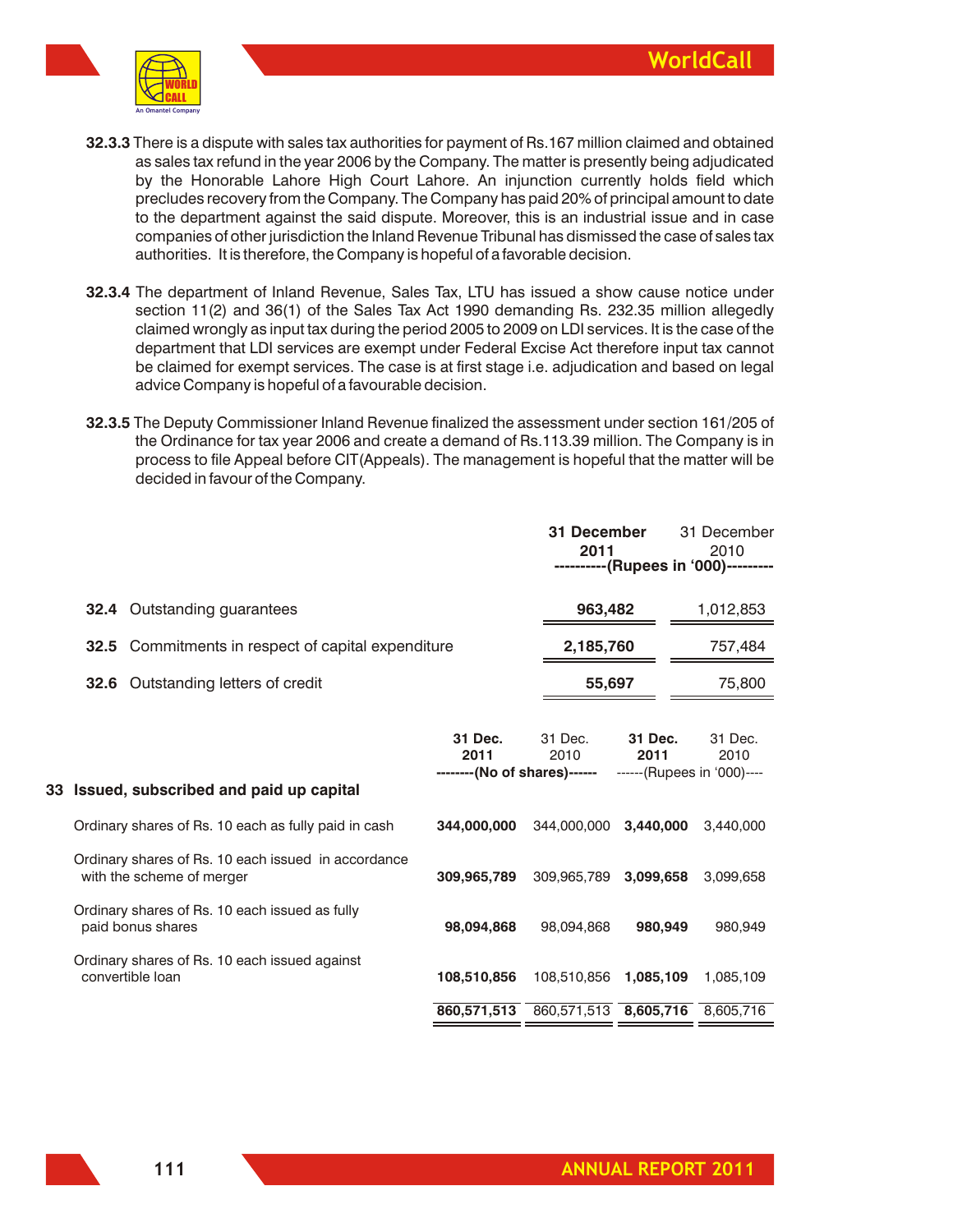

**33.1** As at 31 December 2011, Oman Telecommunications Company SAOG the holding company, holds 488,839,429 ordinary shares (31 December 2010: 488,839,429) of the Company. In addition 78,541,360 ordinary shares (31 December 2010: 78,541,360 ordinary shares) are held by the following related parties as at 31 December 2011:

|                                                                                                                        | 31 December<br>2011            | 31 December<br>2010<br>-(Rupees in '000)--------- |
|------------------------------------------------------------------------------------------------------------------------|--------------------------------|---------------------------------------------------|
| <b>Related parties</b>                                                                                                 |                                |                                                   |
| <b>First Capital Securities Corporation Limited</b><br>Pace (Pakistan) Limited<br><b>Arif Habib Securities Limited</b> | 4,221,207<br>912<br>74,319,241 | 4,221,207<br>912<br>74,319,241                    |
|                                                                                                                        | 78,541,360                     | 78,541,360                                        |

#### **34 Share premium**

This reserve can be utilized by the Goup only for the purposes specified in section 83(2) of the Companies Ordinance, 1984.

|                                                                                                   | 31 December<br>2011<br>----------(Rupees in '000)--- | 31 December<br>2010 |
|---------------------------------------------------------------------------------------------------|------------------------------------------------------|---------------------|
| 35 Surplus on revaluation                                                                         |                                                      |                     |
| Revaluation surplus on:                                                                           |                                                      |                     |
| Plant & equipment                                                                                 | 64,059                                               | 64,059              |
| Intangible assets                                                                                 | 430,393                                              | 430,393             |
|                                                                                                   | 494,452                                              | 494,452             |
| Less: Related deferred tax liability                                                              | (173,058)                                            | (173,058)           |
| Less: Transfer to retained earning in respect of                                                  |                                                      |                     |
| incremental amortization net of deferred tax<br>Add: Transfer from retained earning in respect of | (74, 190)                                            | (52, 993)           |
| decremental depreciation net of deferred tax                                                      | 96,041                                               | 69,959              |
|                                                                                                   | 21,851                                               | 16,966              |
|                                                                                                   | 343,245                                              | 338,360             |
|                                                                                                   |                                                      |                     |

**35.1** The surplus on revaluation shall not be utilized directly or indirectly by way of dividend or bonus shares as per Section 235 of the Companies Ordinance, 1984.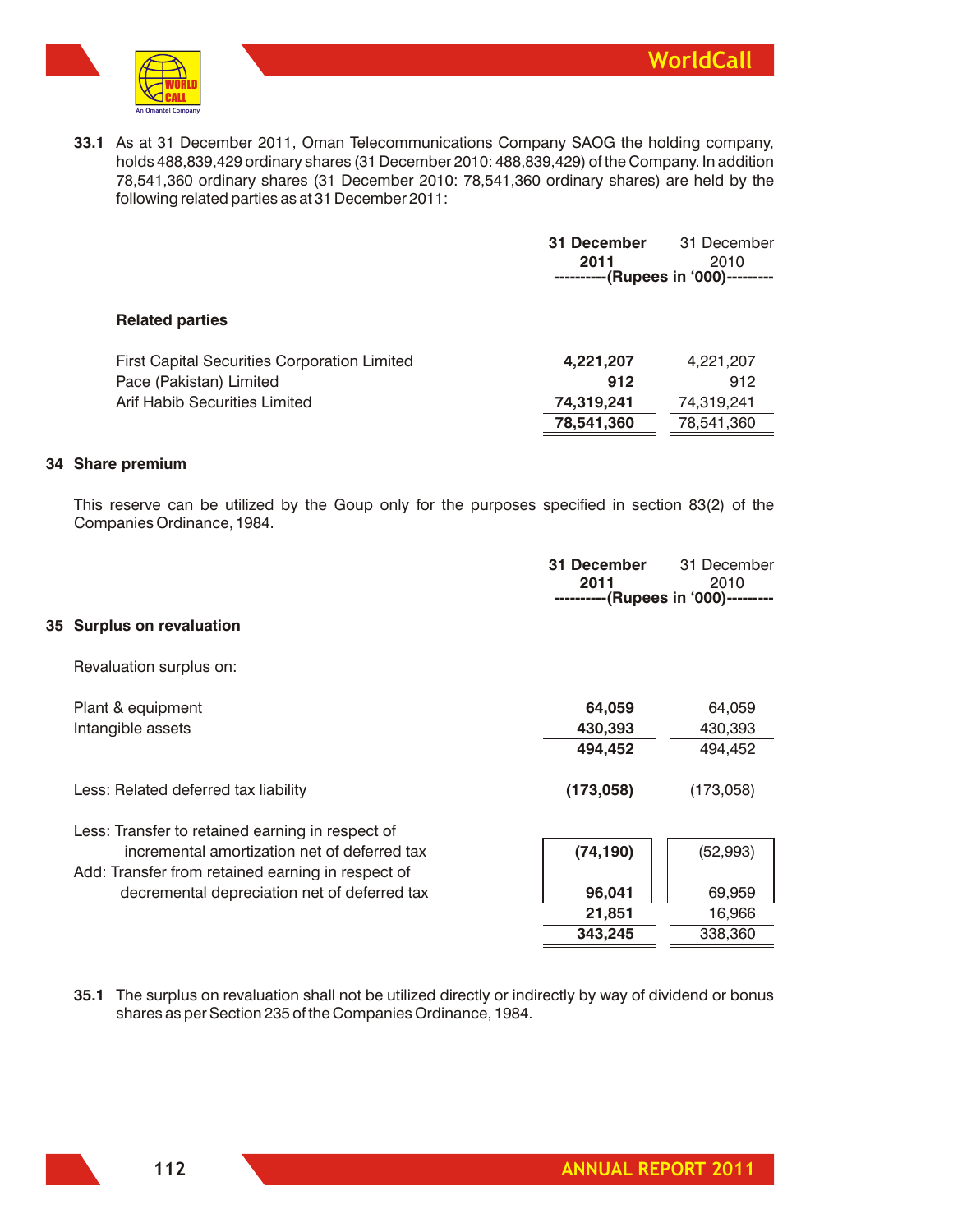

| <b>Note</b>                                | 31 December<br>2011 | 31 December<br>2010<br>----------(Rupees in '000)--------- |
|--------------------------------------------|---------------------|------------------------------------------------------------|
| 36 Revenue - Net                           |                     |                                                            |
| Gross revenue                              | 8,686,042           | 7,937,527                                                  |
| Less:                                      |                     |                                                            |
| Sales tax                                  | 156,397             | 294,895                                                    |
| Discount and commission                    | 528,632             | 178,228                                                    |
|                                            | 685,029             | 473,123                                                    |
|                                            | 8,001,013           | 7,464,404                                                  |
| <b>Direct cost</b><br>37                   |                     |                                                            |
| Interconnect, settlement and other charges | 3,284,867           | 3,619,710                                                  |
| Bandwidth and other PTCL charges           | 455,597             | 537,913                                                    |
| Depreciation<br>4.7                        | 1,175,664           | 1,363,805                                                  |
| Amortization of intangible assets<br>6.5   | 163,758             | 100,467                                                    |
| Power consumption and pole rent            | 445,961             | 450,048                                                    |
| Security services                          | 48,563              | 37,149                                                     |
| PTA charges<br>37.1                        | 30,234              | 48,935                                                     |
| Cable license fee                          | 30,999              | 30,649                                                     |
| Inventory consumed                         | 2,653               | 16,302                                                     |
| Stores and spares consumed                 | 43,899              | 47,325                                                     |
| Annual spectrum fee                        | 35,883              | 35,883                                                     |
| Content cost                               | 53,230              | 55,785                                                     |
| Network maintenance and insurance          | 165,536             | 201,553                                                    |
| Amortization cost of receivables           |                     | 18,437                                                     |
| <b>Others</b>                              | 75,930<br>6,012,774 | 52,023<br>6,615,984                                        |
|                                            |                     |                                                            |
| 37.1 PTA Charges                           |                     |                                                            |
| <b>LDI License</b><br>37.1.1               | 15,743              | 30,977                                                     |
| <b>WLL License</b><br>37.1.2               | 9,615               | 10,676                                                     |
| <b>Broadband License</b>                   | 4,157               | 4,009                                                      |
| <b>Telephony License</b><br>37.1.3         | 303                 | 313                                                        |
| Annual numbering charges                   | 416                 | 2,960                                                      |
|                                            | 30,234              | 48,935                                                     |
| 37.1.1 LDI License                         |                     |                                                            |
| Universal service fund                     | 9,445               | 18,587                                                     |
| Research and development fund              | 3,149               | 6,195                                                      |
| Annual regulatory fee                      | 3,149               | 6,195                                                      |
|                                            | 15,743              | 30,977                                                     |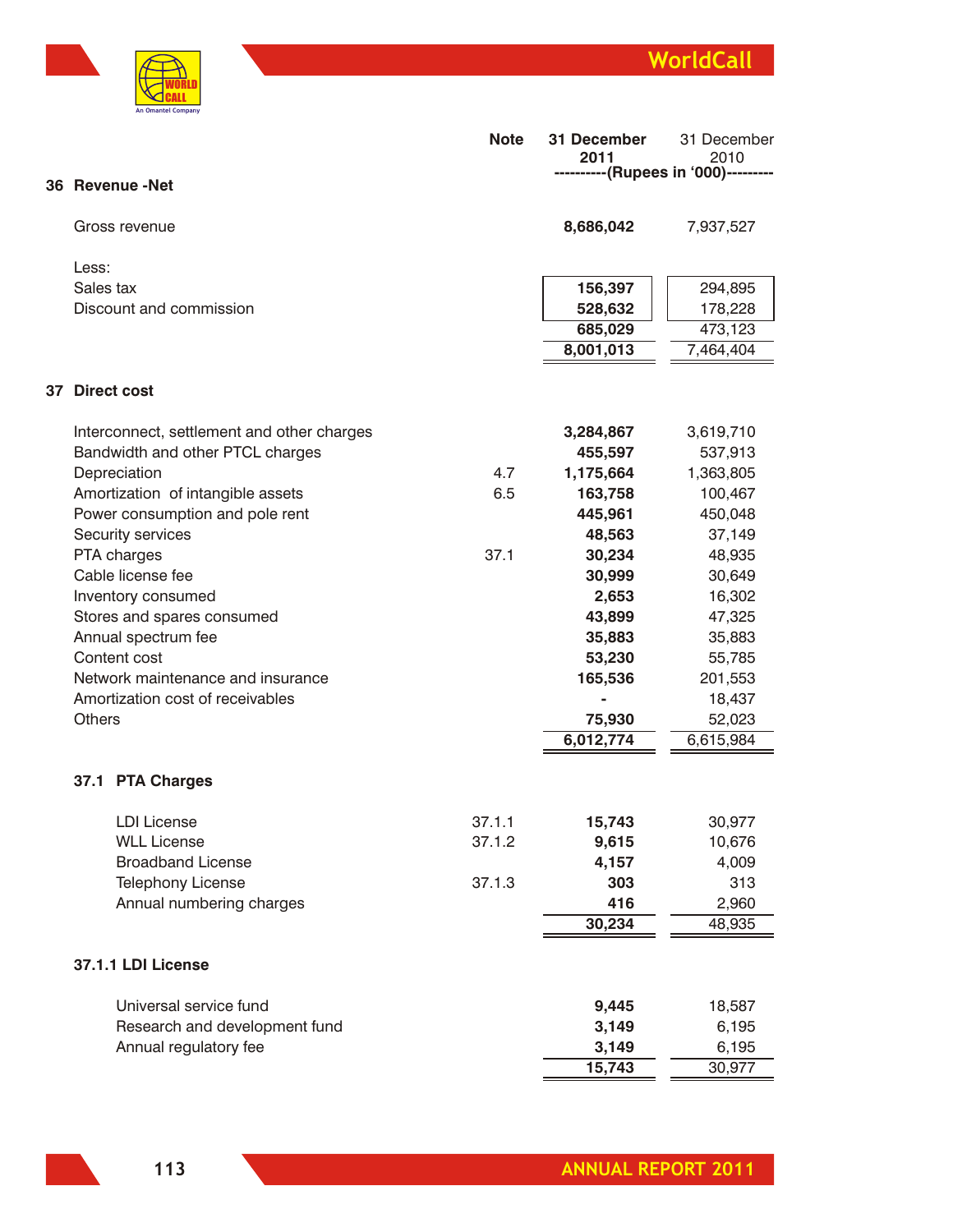

|                                                    | <b>Note</b> | 31 December<br>2011 | 31 December<br>2010<br>----------(Rupees in '000)--------- |
|----------------------------------------------------|-------------|---------------------|------------------------------------------------------------|
| 37.1.2 WLL License                                 |             |                     |                                                            |
| Universal service fund                             |             | 3,207               | 4,614                                                      |
| Research and development fund                      |             | 1,069               | 1,538                                                      |
| Annual regulatory fee                              |             | 1,069               | 1,538                                                      |
| Royalty fee                                        |             | 4,270               | 2,986                                                      |
|                                                    |             | 9,615               | 10,676                                                     |
| 37.1.3 Telephony License                           |             |                     |                                                            |
| Universal service fund                             |             | 181                 | 187                                                        |
| Research and development fund                      |             | 61                  | 63                                                         |
| Annual regulatory fee                              |             | 61                  | 63                                                         |
|                                                    |             | 303                 | 313                                                        |
| 38 Operating cost                                  |             |                     |                                                            |
| Salaries, wages and benefits                       |             | 717,296             | 699,240                                                    |
| Marketing, advertisement and selling expenses      |             | 50,940              | 158,112                                                    |
| Rent, rates and taxes                              |             | 93,982              | 97,546                                                     |
| Communications                                     |             | 17,778              | 18,595                                                     |
| Transportation                                     |             | 27,021              | 33,379                                                     |
| Legal and professional                             |             | 14,841              | 30,885                                                     |
| Insurance                                          |             | 31,438              | 46,847                                                     |
| <b>Utilities</b>                                   |             | 60,982              | 66,481                                                     |
| Printing and stationery                            |             | 11,234              | 9,132                                                      |
| Entertainment                                      |             | 24,835              | 18,942                                                     |
| Travel and conveyance                              |             | 142,550             | 126,221                                                    |
| Repairs and maintenance                            |             | 19,613              | 24,817                                                     |
| Provision for doubtful debts and other receivables |             | 119,683             | 134,889                                                    |
| Donations                                          | 37.1        | 3,129               | 2,756                                                      |
| Fees and subscriptions                             |             | 4,022               | 8,806                                                      |
| Directors meeting fee                              |             | 2,161               | 2,529                                                      |
| Postage and courier                                |             | 1,708               | 2,116                                                      |
| Newspapers and periodicals                         |             | 382                 | 809                                                        |
| Auditor's remuneration                             | 37.2        | 9,950               | 7,750                                                      |
| Depreciation                                       | 3.9         | 65,422              | 66,382                                                     |
| Miscellaneous                                      |             | 41,270              | 53,807                                                     |
|                                                    |             | 1,460,237           | 1,610,041                                                  |

**37.1** None of the Directors of the Group or any of their spouses have any interest in or otherwise associated with any of the recipients of donations made by the Group during the year.

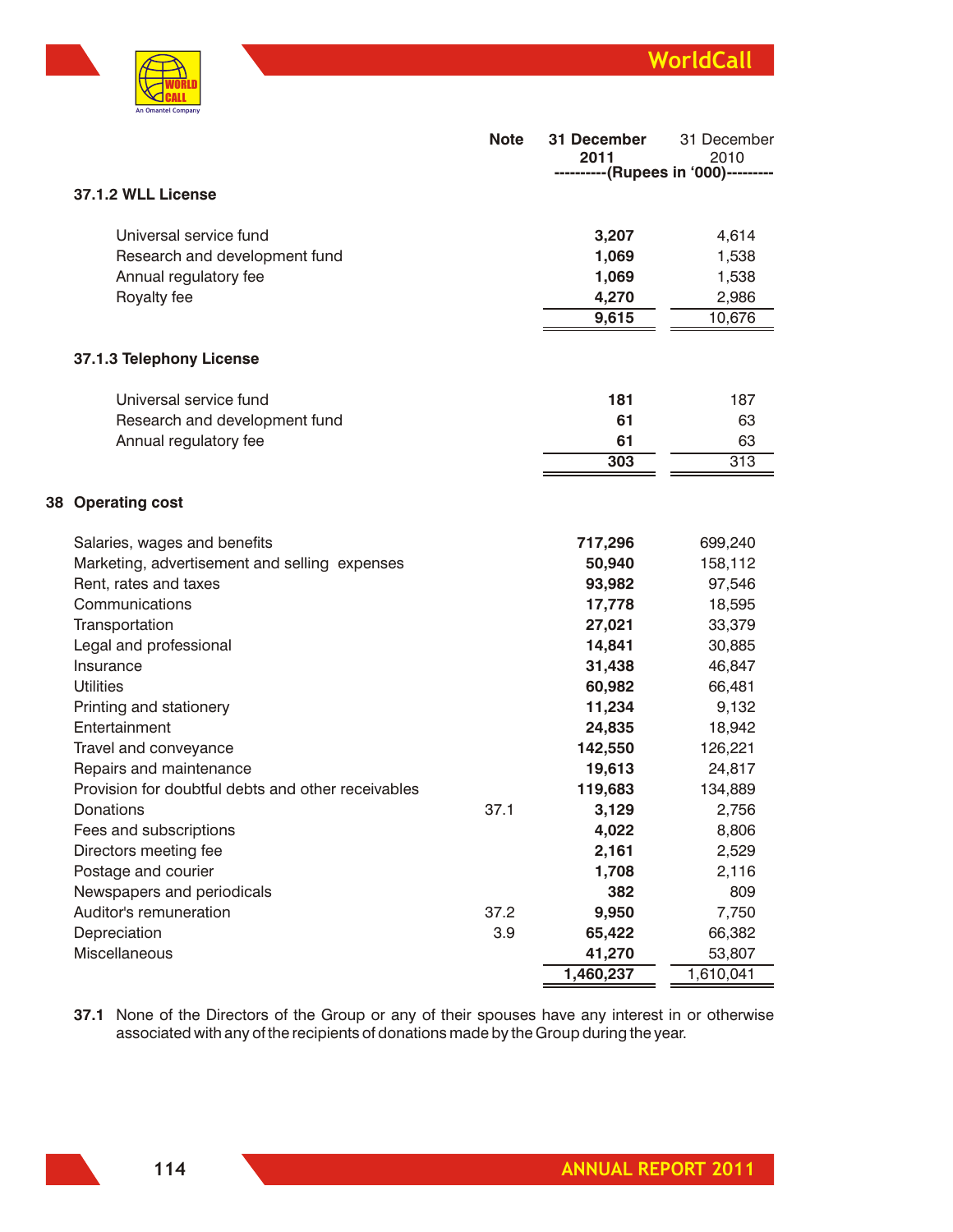

|    |                 |                                                                           | <b>Note</b> | 31 December<br>2011 | 31 December<br>2010<br>----------(Rupees in '000)--------- |
|----|-----------------|---------------------------------------------------------------------------|-------------|---------------------|------------------------------------------------------------|
|    |                 | 38.2 Auditor's remuneration                                               |             |                     |                                                            |
|    |                 | Statutory audit                                                           |             | 3,750               | 3,750                                                      |
|    |                 | Half year review                                                          |             | 1,000               | 1,000                                                      |
|    |                 | International reporting                                                   |             | 2,750               | 2,750                                                      |
|    |                 | Taxation and other services                                               |             | 1,975               |                                                            |
|    |                 | Out of pocket expenses                                                    |             | 475                 | 250                                                        |
|    |                 |                                                                           |             | 9,950               | 7,750                                                      |
| 39 |                 | <b>Finance cost</b>                                                       |             |                     |                                                            |
|    |                 | Mark-up on long term loans                                                |             | 70,583              | 965                                                        |
|    |                 | Mark-up on short term loans/running finance                               |             | 113,084             | 165,037                                                    |
|    |                 | Interest on PTA license fee                                               |             |                     | 34,219                                                     |
|    |                 | Financial charge on leased liabilities                                    |             | 15,521              | 6,138                                                      |
|    |                 | Mark up on Term Finance Certificates                                      |             | 426,675             | 511,991                                                    |
|    |                 | Discounting charges                                                       |             | 24,556              |                                                            |
|    |                 | Amortization of transaction cost                                          |             | 16,801              | 11,431                                                     |
|    |                 | Bank charges and commission                                               |             | 47,434              | 13,632                                                     |
|    |                 |                                                                           |             | 714,654             | 743,413                                                    |
|    |                 | 40 Other operating income<br>Income from financial assets/liabilities     |             |                     |                                                            |
|    |                 | Income on deposit and saving accounts                                     |             | 23,835              | 19,476                                                     |
|    |                 | Dividend income                                                           |             | 1,225               | 934                                                        |
|    |                 | Mark-up on advance to associated company                                  |             |                     | 1,698                                                      |
|    |                 | Gain on remeasurement of financial liabilities<br>Liabilities written off |             | 377,188             |                                                            |
|    |                 | Amortization of receivable                                                |             | 31,327              |                                                            |
|    |                 | Exchange gain                                                             |             | 5,071               | 5,052                                                      |
|    |                 |                                                                           |             | 438,646             | 27,160                                                     |
|    |                 | Income from non-financial assets                                          |             |                     |                                                            |
|    |                 | Scrap sales                                                               |             | 84                  | 161                                                        |
|    |                 | Profit on sale of property, plant and equipment                           |             | 61,476              | 15,320                                                     |
|    |                 | <b>Miscellaneous</b>                                                      |             | 4,007               | 15,456                                                     |
|    |                 |                                                                           |             | 65,567              | 30,937                                                     |
|    |                 |                                                                           |             | 504,213             | 58,097                                                     |
| 41 | <b>Taxation</b> |                                                                           |             |                     |                                                            |
|    |                 | <b>Current tax</b>                                                        | 41.1        | 80,133              | 52,628                                                     |
|    |                 | Deferred tax                                                              |             | (269, 546)          | (417, 075)                                                 |
|    |                 |                                                                           |             | (189, 413)          | (364, 447)                                                 |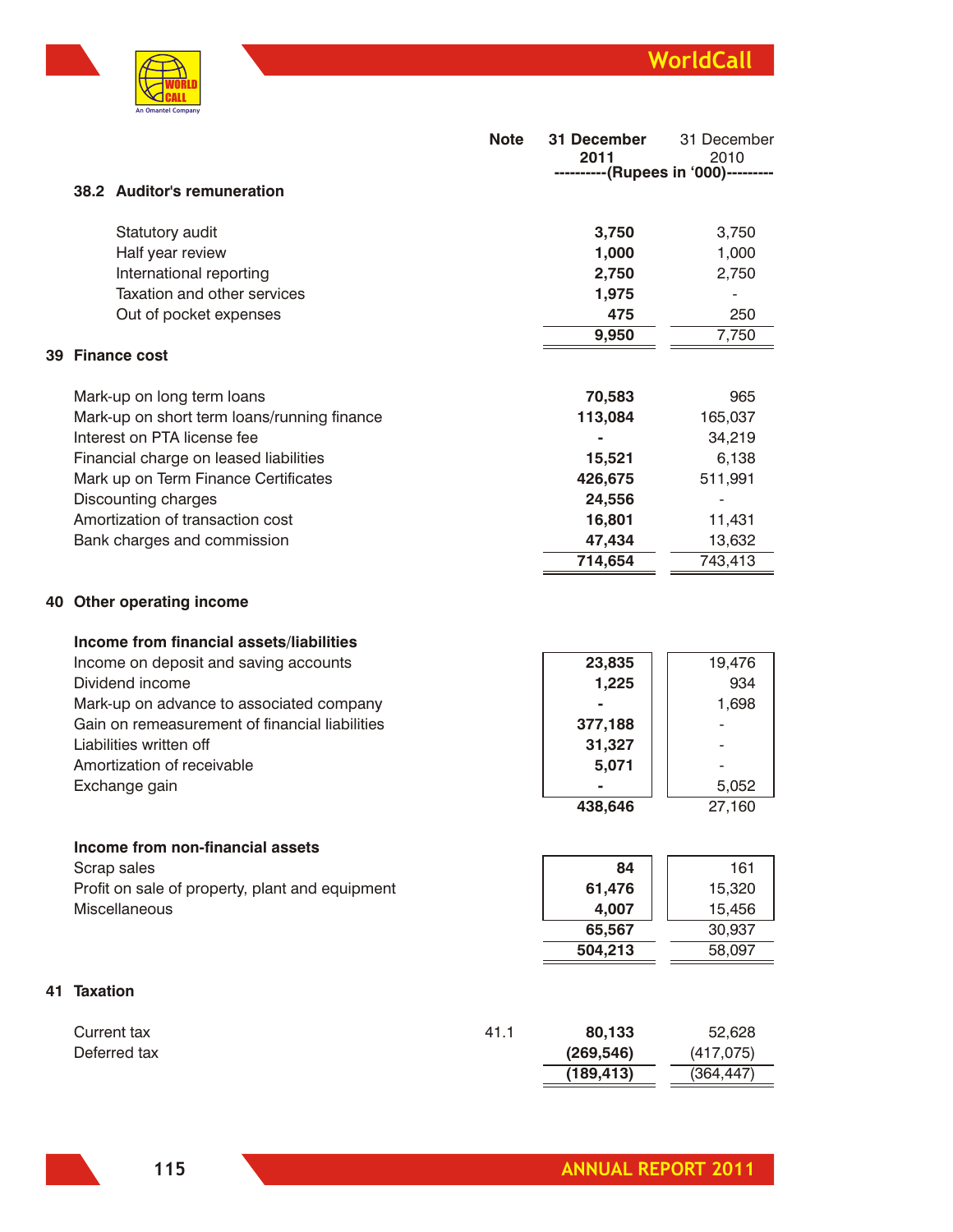

- **41.1** It includes tax on income covered under presumptive tax regime under section 113 of the Income Tax Ordinance, 2001 and minimum turnover tax.
- **41.2** Since the Company is subject to minimum tax under section 113 of Income tax Ordinance, therefore tax charge reconciliation has not been prepared.

|  |                                                                                     |                | 31 December<br>2011 | 31 December<br>2010 |
|--|-------------------------------------------------------------------------------------|----------------|---------------------|---------------------|
|  | 42 Earning/(loss) per share                                                         |                |                     |                     |
|  | 42.1 Basic and diluted earning/(loss) per share                                     |                |                     |                     |
|  | Profit/(loss) after taxation available for<br>distribution to ordinary shareholders | Rupees in '000 | 291,711             | (1, 153, 648)       |
|  | Weighted average number of<br>ordinary shares                                       | Number in '000 | 860,572             | 860,572             |
|  | Basic and diluted earning/(loss)<br>per share                                       | Rupees         | 0.34                | (1.34)              |
|  | 42.2 From continuing operations                                                     |                |                     |                     |
|  | Profit/(loss) after taxation available for<br>distribution to ordinary shareholders | Rupees in '000 | 290,250             | (1, 147, 006)       |
|  | Weighted average number of ordinary<br>shares                                       | Number in '000 | 860,572             | 860,572             |
|  | Basic and diluted earning/(loss)<br>per share                                       | Rupees         | 0.34                | (1.33)              |
|  |                                                                                     |                |                     |                     |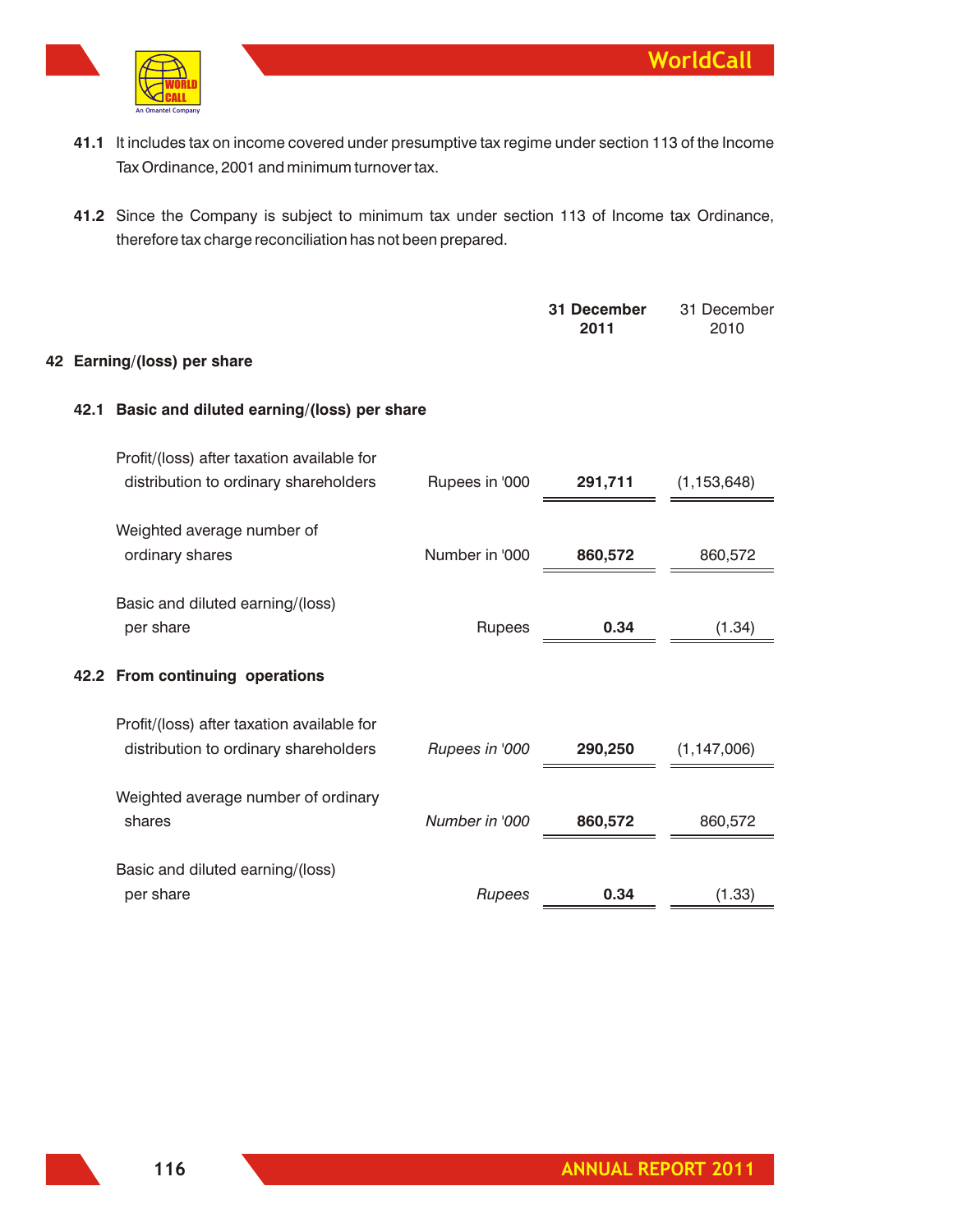

#### **43 Related party transactions**

The related parties comprise associated companies, related group companies, directors of the Company, companies where directors also hold directorship and key management personnel. Significant transactions with related parties are summarized as follows:

|                |                                      |                                                                                                                                          | 31 December<br>2011<br>----------(Rupees in '000)--------- | 31 December<br>2010                        |
|----------------|--------------------------------------|------------------------------------------------------------------------------------------------------------------------------------------|------------------------------------------------------------|--------------------------------------------|
|                | <b>Relationship with the Company</b> | <b>Nature of transactions</b>                                                                                                            |                                                            |                                            |
| 1              | Parent Company                       | Purchase of goods and services<br>Sale of goods and services                                                                             | 373,957<br>154,035                                         | 500,677<br>389,204                         |
| $\overline{2}$ | Other related parties                | Purchase of goods and services<br>Purchase of property<br>Sale of goods and services<br>Interest on loan<br>Provision for doubtful debts | 12,332<br>21,000<br>813                                    | 14,586<br>30,000<br>277<br>1,698<br>54,648 |
| 3              | Key management personnel             | Salaries and other employee<br>benefits                                                                                                  | 352,489                                                    | 290,510                                    |

All transactions with related parties have been carried out on commercial terms and conditions.

### **Year end balances**

| Receivable from related parties | 232.281   | 207.814   |
|---------------------------------|-----------|-----------|
| Payable to related parties      | 1.487.304 | 1.156.250 |

These are in normal course of business and are interest free.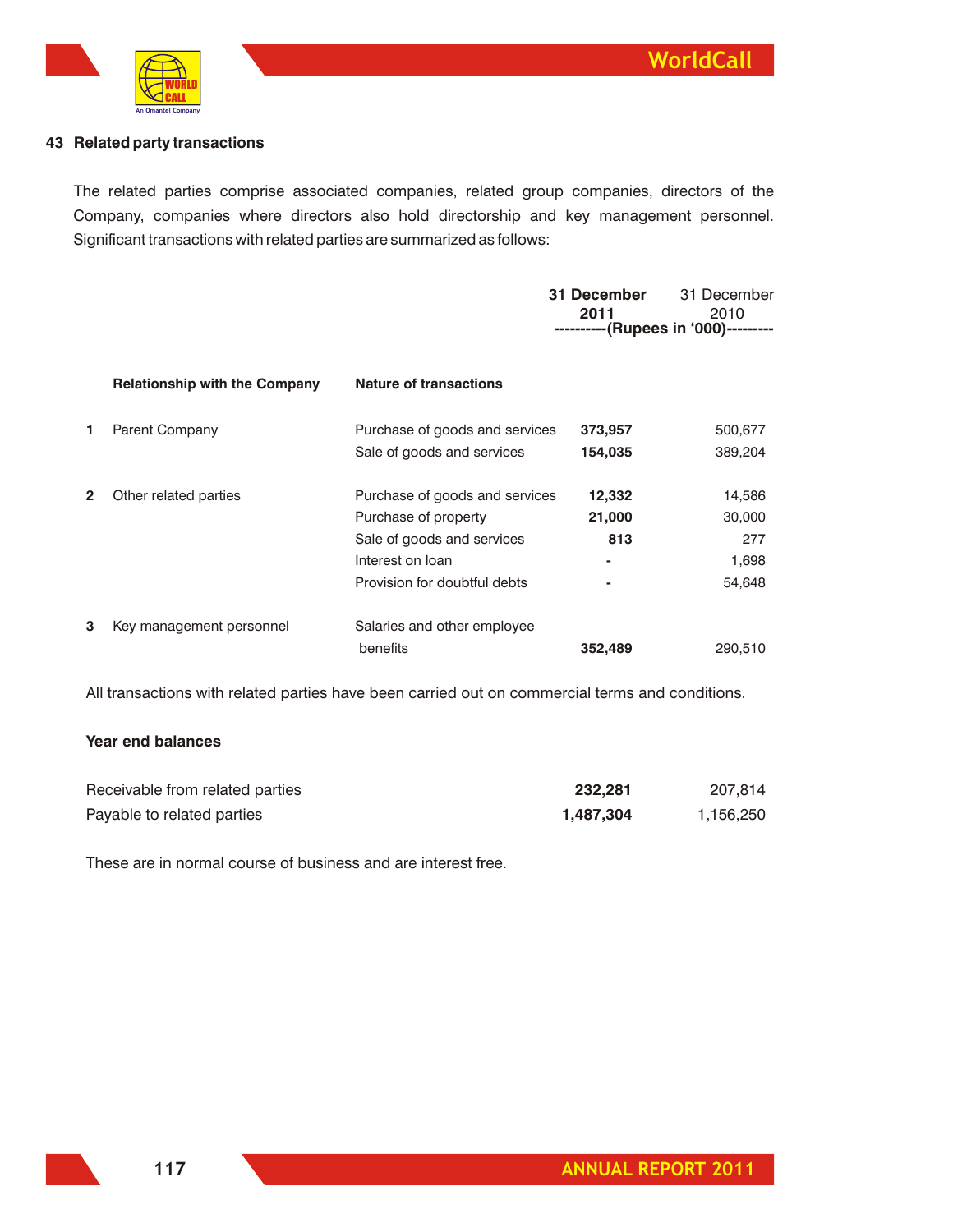

|                                                        | 31 December<br>2011 | 31 December<br>2010                 |
|--------------------------------------------------------|---------------------|-------------------------------------|
| <b>Cash generated from operations</b>                  |                     | ----------(Rupees in '000)--------- |
| Profit/(loss) before taxation                          | 102,904             | (1,520,854)                         |
| Adjustment for:                                        |                     |                                     |
| Depreciation                                           | 1,241,086           | 1,430,187                           |
| Amortization of intangible assets                      | 163,758             | 100,467                             |
| Amortization of transaction cost                       | 16,801              | 11,431                              |
| Discounting charges-net                                | 19,485              | 18,437                              |
| Interest on PTA license fee                            |                     | 34,219                              |
| Provision for doubtful receivables                     | 119,683             | 134,889                             |
| Provision for stock in trade and stores & spares       | 6,000               | 23,200                              |
| Exchange translation difference                        | (958)               | (1,970)                             |
| Gain on disposal of property, plant and equipment      | (61, 476)           | (15, 320)                           |
| Gain on re-measurement of investment property          |                     |                                     |
| at fair value                                          |                     | (1,378)                             |
| Gain on remeasurement of liabilities                   | (377, 188)          |                                     |
| Liabilities written off                                | (31, 327)           |                                     |
| Exchange loss on foreign currency loan                 | 154,245             |                                     |
| Impairment loss on available for sale financial assets | 26,508              | 65,894                              |
| <b>Retirement benefits</b>                             | 95,194              | 94,865                              |
| Finance costs                                          | 673,361             | 700,316                             |
| Profit before working capital changes                  | 2,148,076           | 1,074,382                           |

Effect on cash flow due to working capital changes:

| (Increase)/Decrease in the current assets |               |           |
|-------------------------------------------|---------------|-----------|
| Stores and spares                         | (49, 347)     | 110,826   |
| Stock in trade                            | (8,989)       | (19, 323) |
| Trade debts                               | (1, 186, 407) | (39, 773) |
| Loans and advances                        | (276, 113)    | 85,674    |
| Deposits and prepayments                  | 31,100        | 7,856     |
| Other receivables                         | (127, 932)    | (9, 381)  |
| Increase in the current liabilities       |               |           |
| Trade and other payables                  | (44, 939)     | 1,807,070 |
|                                           | (1,663,627)   | 1,942,948 |
|                                           | 484,449       | 3,017,330 |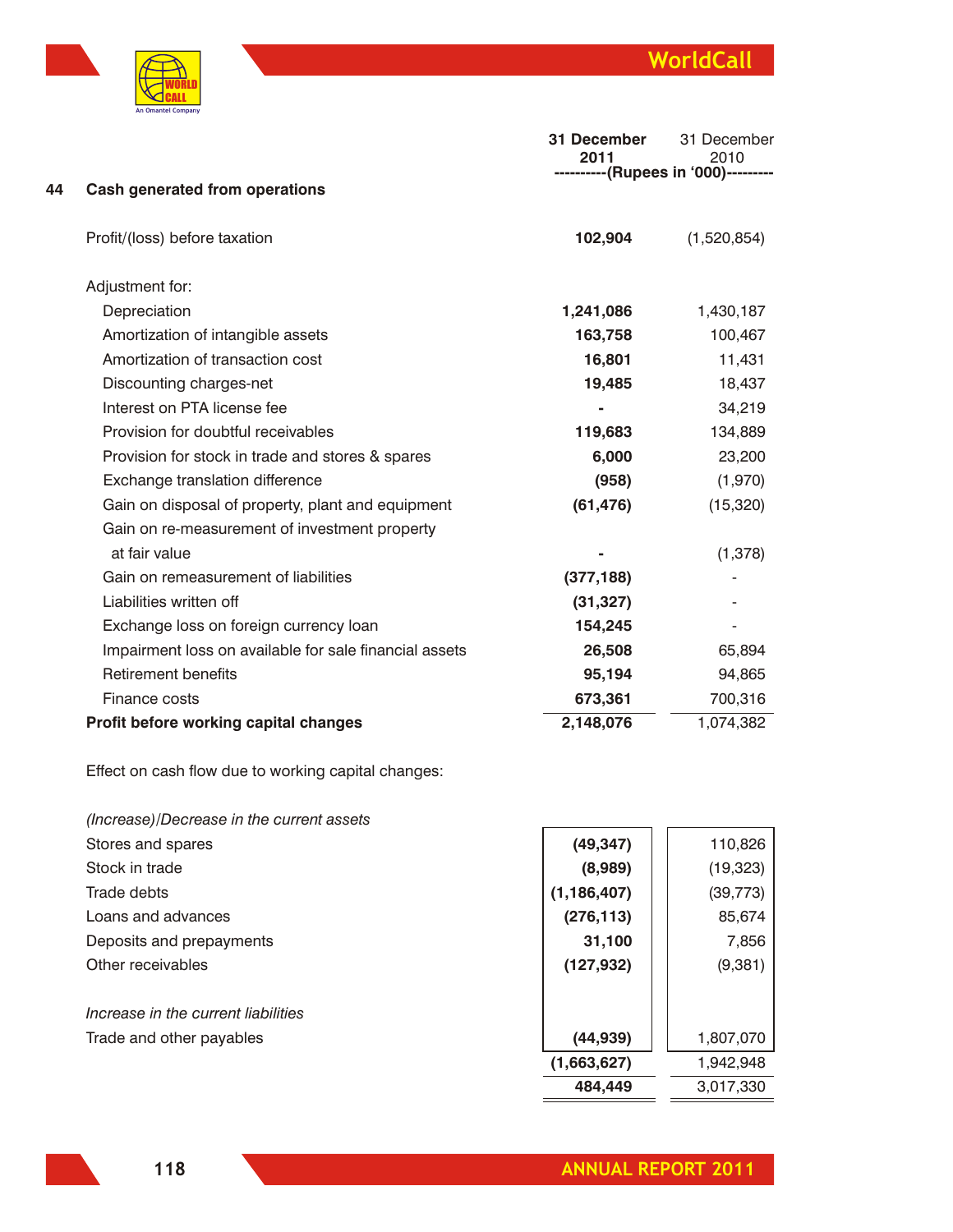

#### **45 Remuneration of chief executive, directors and executives**

The aggregate amount charged in the financial statements for the year for remuneration, including certain benefits, to the chief executive, directors and executives of the Company are as follows:

|                            | <b>Chief Executive</b> |         |         | <b>Directors</b>                        |         | <b>Executives</b> |
|----------------------------|------------------------|---------|---------|-----------------------------------------|---------|-------------------|
|                            | 31 Dec.                | 31 Dec. | 31 Dec. | 31 Dec.                                 | 31 Dec. | 31 Dec.           |
|                            | 2011                   | 2010    | 2011    | 2010                                    | 2011    | 2010              |
|                            |                        |         |         | --(Rupees in '000)--------------------- |         |                   |
|                            |                        |         |         |                                         |         |                   |
| Managerial remuneration    | 17,920                 | 16,000  |         |                                         | 194,414 | 157,856           |
|                            |                        |         |         |                                         |         |                   |
| <b>Retirement benefits</b> | 2,987                  | 2,667   |         |                                         | 31,001  | 27,059            |
| Housing                    | 7,168                  | 6,400   | ٠       | $\overline{a}$                          | 77,766  | 63,142            |
|                            |                        |         |         |                                         |         |                   |
| Utilities                  | 1,792                  | 1,600   |         |                                         | 19,441  | 15,786            |
|                            |                        |         |         |                                         |         |                   |
|                            | 29,867                 | 26,667  |         |                                         | 322,622 | 263,843           |
| <b>Number of persons</b>   | 1                      |         |         |                                         | 174     | 136               |
|                            |                        |         |         |                                         |         |                   |

The chief executive and certain executives of the Group are provided with Group maintained vehicles and residential telephones.

Meeting fee Rs. 2.161 million (31 December 2010: Rs. 2.529) was paid to directors during the year .

#### **46 Financial risk management**

The Company finances its operations through equity, borrowings and management of working capital with a view to obtain a reasonable mix between the various sources of finance to minimize the risk. Taken as a whole, risk arising from the Company's financial instruments is limited as there is no significant exposure to market risk in respect of such instruments.

The Company has exposure to the following risks from its use of financial instruments

- Credit risk
- Liquidity risk
- Market risk

#### **46.1 Credit risk**

Credit risk represents the accounting loss that would be recognized at the reporting date if counter parties failed completely to perform as contracted. The Company's credit risk is primarily attributable to its trade debts and loans and advances. The Company has no significant concentration of credit risk as exposure is spread over a large number of counter parties in the case of trade debts. To manage exposure to credit risk, the Company applies credit limits to its customers and obtains advances from certain customers.

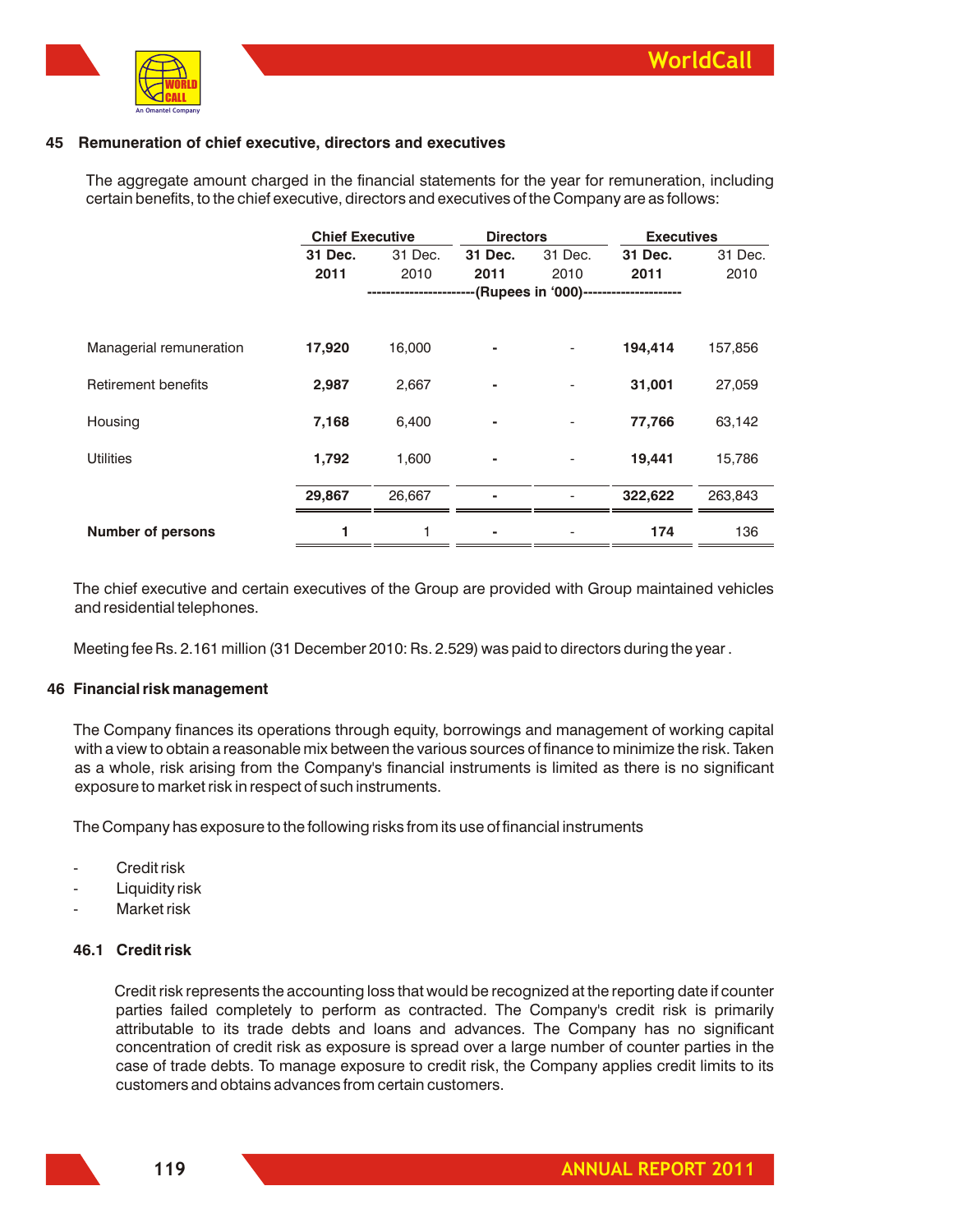

## **46.1.1 Exposure to credit risk**

The carrying amount of financial assets represents the maximum credit exposure. The maximum exposure to credit risk at the balance sheet date was:

|                                      | 31 December | 31 December             |
|--------------------------------------|-------------|-------------------------|
|                                      | 2011        | 2010                    |
|                                      |             | -(Rupees in '000)------ |
|                                      |             |                         |
| Long term advances and deposits      | 153,386     | 64,843                  |
| Long term trade receivable           | 18,092      | 46,805                  |
| Trade debts                          | 3,473,689   | 2,731,112               |
| Loans and advances - considered good | 545,472     | 478,253                 |
| Short term deposits                  | 69,550      | 89,169                  |
| Other receivables                    | 42.911      | 262.014                 |
| Short term investments               | 114,489     | 310,472                 |
| Cash and bank balances               | 327,028     | 183,960                 |
|                                      | 4.744.617   | 4,166,628               |

**46.1.2** The age of trade receivables and related impairment loss at the balance sheet date was:

| The age of trade receivables<br>Not past due         | 2011<br>1,876,999<br>1,221,035 | 2010<br>----------(Rupees in '000)---------<br>359,348 |
|------------------------------------------------------|--------------------------------|--------------------------------------------------------|
|                                                      |                                |                                                        |
|                                                      |                                |                                                        |
|                                                      |                                |                                                        |
|                                                      |                                |                                                        |
| Past due 0 - 180 days                                |                                | 1,587,137                                              |
| Past due 181 - 365 days                              | 164,296                        | 119,079                                                |
| $1 - 2$ years                                        | 115,752                        | 119,172                                                |
| More than 2 years                                    | 113,699                        | 593,181                                                |
|                                                      | 3,491,781                      | 2,777,917                                              |
| The age of impairment loss against trade receivables |                                |                                                        |
| Not past due                                         |                                |                                                        |
| Past due 0 - 180 days                                | 24,685                         | 30,597                                                 |
| Past due 181 - 365 days                              | 30,174                         | 37,211                                                 |
| $1 - 2$ years                                        | 52,448                         | 53,705                                                 |
| More than 2 years                                    | 113,699                        | 593,181                                                |
|                                                      | 221,006                        | 714,694                                                |
| The movement in provision for impairment of          |                                |                                                        |
| receivables is as follows:                           |                                |                                                        |
| Opening balance                                      | 714,694                        | 583,033                                                |
| Charge for the year                                  | 119,683                        | 134,889                                                |
| Written off for the year                             | (613, 371)                     |                                                        |
| Exchange adjustment                                  |                                | (3,228)                                                |
| Closing balance                                      | 221,006                        | 714,694                                                |

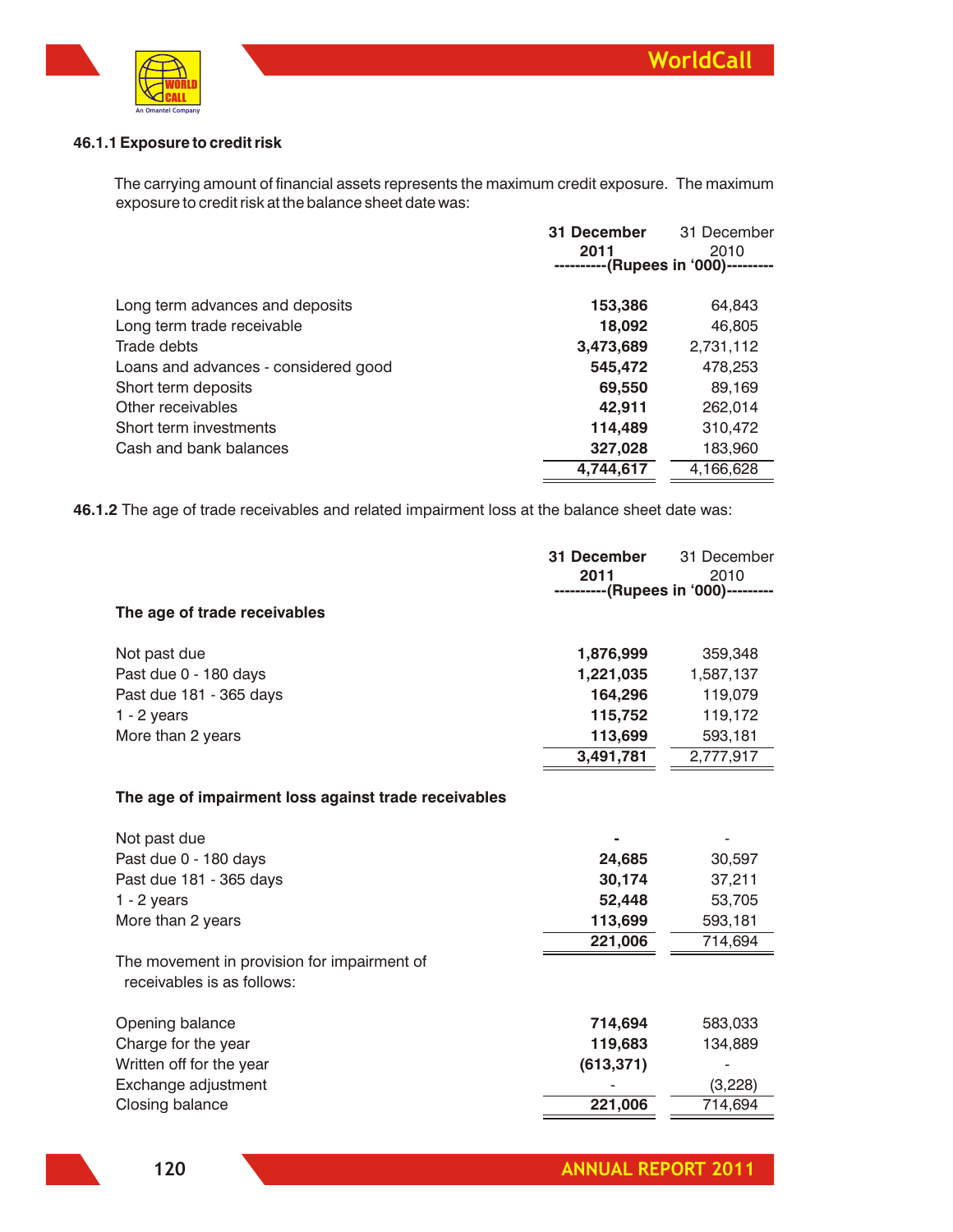

### **46.2 Liquidity risk**

Liquidity risk reflects an enterprise's inability in raising funds to meet commitments. The Group follows an effective cash management and planning policy and maintains flexibility in funding by keeping committed credit lines available.

The following are the contractual maturities of financial liabilities as on 31 December 2011:

|                                       | Carrying<br>Amount | 6 months<br>or less | 6-12 months        | 1-2 year  | More than<br>2 years |
|---------------------------------------|--------------------|---------------------|--------------------|-----------|----------------------|
|                                       |                    |                     | (Rupees in '000)-- |           |                      |
| Term finance certificates - secured   | 2,177,038          | 547,912             | 547,913            | 1,081,213 |                      |
| Long term loan                        | 3,060,004          |                     |                    | 464,715   | 2,595,289            |
| Liabilities against assets subject to |                    |                     |                    |           |                      |
| finance lease                         | 145,014            | 26,414              | 29,129             | 53,540    | 35,931               |
| Long term payables                    | 1,494,620          |                     |                    | 1,089,961 | 404,659              |
| Long term deposits                    | 42,661             |                     |                    |           | 42,661               |
| License fee payable                   | 1,021,500          | 1,021,500           |                    |           |                      |
| Running finance under markup          |                    |                     |                    |           |                      |
| Arrangements-secured                  | 979,373            | 979,373             |                    |           |                      |
| Short term borrowings                 | 118,503            | 118,503             |                    |           |                      |
| Trade and other payables              | 5,321,375          | 4,874,658           | 446,717            |           |                      |
| Interest and mark up accrued          | 140,183            | 140,183             |                    |           |                      |
|                                       | 14,500,271         | 7,708,543           | 1,023,759          | 2,689,429 | 3,078,540            |

The following are the contractual maturities of financial liabilities as on 31 December 2010:

|                                       | Carrying<br>Amount | 6 months<br>or less | 6-12 months         | 1-2 year  | More than<br>2 years |
|---------------------------------------|--------------------|---------------------|---------------------|-----------|----------------------|
|                                       |                    |                     | -(Rupees in '000)-- |           |                      |
| Term finance certificates - secured   | 3,377,205          | 606,199             | 604,927             | 1,095,825 | 1,070,254            |
| Liabilities against assets subject to |                    |                     |                     |           |                      |
| to finance lease                      | 29,507             | 7.789               | 5.756               | 12,863    | 3,099                |
| Long term payables                    | 886,361            |                     |                     | 886.361   |                      |
| Long term deposits                    | 43,208             |                     |                     |           | 43,208               |
| License fee payable                   | 1,021,500          | 1,021,500           |                     |           |                      |
| Running finance under markup          |                    |                     |                     |           |                      |
| arrangements-secured                  | 1,170,964          | 1,170,964           |                     |           |                      |
| Short term borrowings                 | 200,000            | 200,000             |                     |           |                      |
| Trade and other payables              | 4,321,776          | 3,986,799           | 334,977             |           |                      |
| Interest and mark up accrued          | 170,569            | 170,569             |                     |           |                      |
|                                       | 11,221,090         | 7,163,820           | 945,660             | 1,995,049 | 1,116,561            |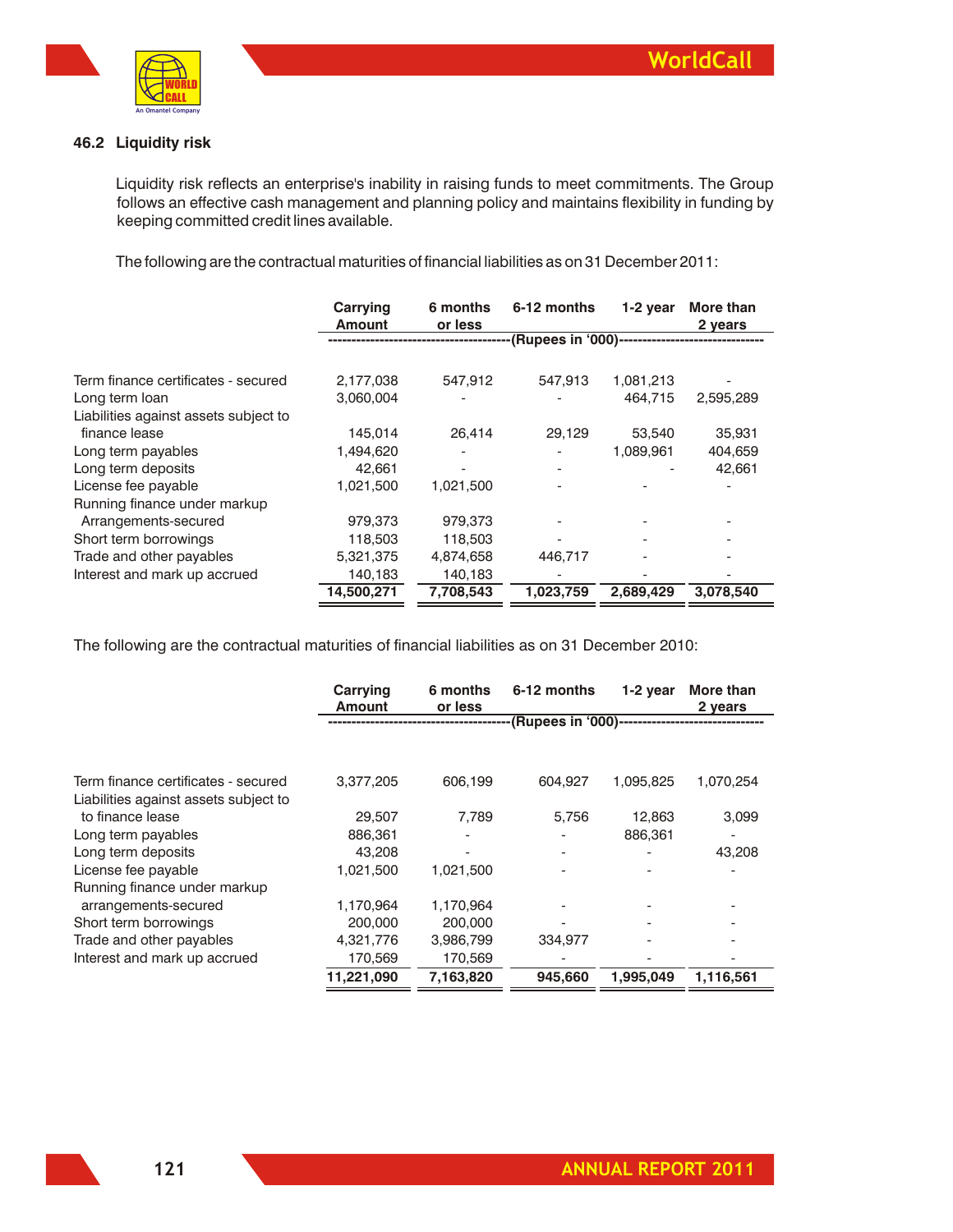

#### **46.3 Market risk**

#### **46.3.1 Currency risk**

Foreign currency risk arises mainly where receivables and payables exist due to transactions entered into foreign currency. The Group is exposed to foreign currency risk on sales and purchases that are entered in a currency other than functional currency. The Group's foreign currency payables are substantially hedged against foreign currency receivables.

The Group exposure to foreign currency risk was as follows:

|                                                                                              | 31 December<br>2011<br><b>USD ('000)</b>                   | 31 December<br>2010<br>USD ('000)           |
|----------------------------------------------------------------------------------------------|------------------------------------------------------------|---------------------------------------------|
| Trade receivables<br>Trade payables<br><b>Suppliers</b><br><b>Borrowings</b><br>Net exposure | 17,143<br>(17, 513)<br>(17, 981)<br>(34, 500)<br>(52, 851) | 23,283<br>(19, 464)<br>(11,950)<br>(8, 131) |
|                                                                                              | 31 December<br>2011                                        | 31 December<br>2010                         |
| The Following significant exchange rates were<br>applied during the year                     |                                                            |                                             |
| Average Rate - Rupees per US Dollar<br>Reporting Date Rate - Rupees per US Dollar            | 87.78<br>89.75                                             | 85.00<br>85.80                              |

A 5% strengthening of Pak Rupees against the above currency would have decreased equity and profit and loss account by Rs. 169.86 million (31 December 2010: 34.882 million). This analysis assumes that all other variables, in particular interest rates remain constant.

A 5% weakening of Pak Rupees would have equal but opposite effect.

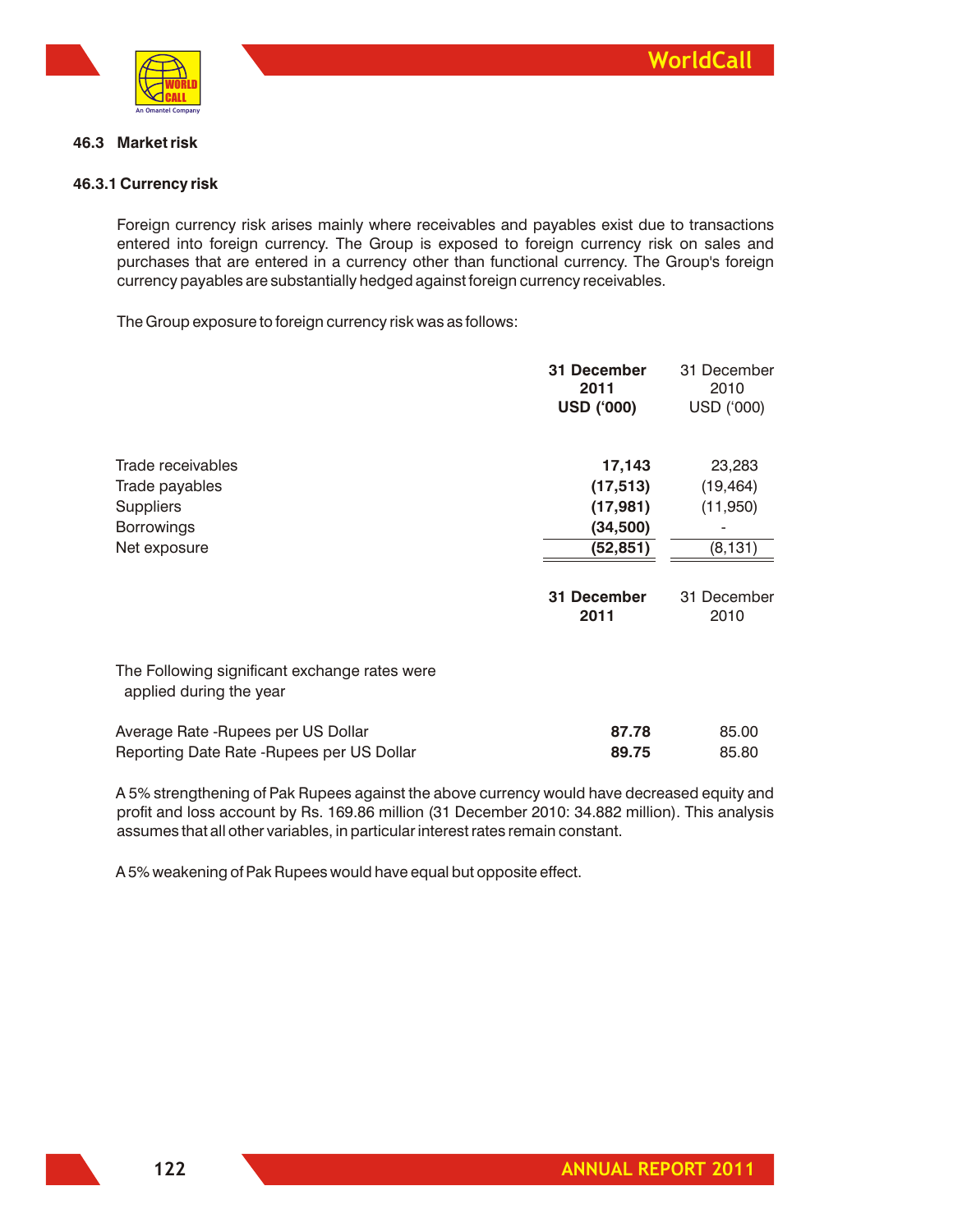

#### **46.3.2 Interest rate risk**

Interest rate risk is the risk that the value of a financial instrument will fluctuate due to changes in market interest rates. The Company has adopted appropriate policies to cover interest rate risk.

At the balance sheet date the interest rate profile of the Company's interest bearing financial instruments was:

|                                                                                   | 31 December<br>2011<br>----------(Rupees in '000)--------- | 31 December<br>2010      |
|-----------------------------------------------------------------------------------|------------------------------------------------------------|--------------------------|
| <b>Fixed rate instruments</b>                                                     |                                                            |                          |
| <b>Financial assets</b>                                                           |                                                            |                          |
| Cash and bank balances- deposit accounts                                          |                                                            |                          |
| <b>Floating rate instruments</b>                                                  |                                                            |                          |
| <b>Financial assets</b>                                                           |                                                            |                          |
| Cash and bank balances- saving accounts                                           | 310,082                                                    | 163,065                  |
| <b>Financial liabilities</b>                                                      |                                                            |                          |
| Term finance certificates - secured                                               | 2,191,648                                                  | 3,404,045                |
| Long term finances-secured<br>Liabilities against assets subject to finance lease | 2,943,855<br>145,014                                       | 29,507                   |
| Short term borrowings                                                             | 118,503                                                    | 200,000                  |
|                                                                                   |                                                            |                          |
|                                                                                   |                                                            |                          |
| Running finance under markup arrangements-secured                                 | 979,373<br>(6,068,311)                                     | 1,170,964<br>(4,641,451) |

#### **Fair value sensitivity analysis for fixed rate instruments**

The Company does not account for any fixed rate financial assets and liabilities at fair value through profit or loss. Therefore a change in interest rates at the balance sheet date would not affect profit or loss.

#### **Cash flow sensitivity analysis for variable rate instruments**

An increase of 1% in interest rate at the reporting date would have increased markup by Rs. 30.919 million. Similarly a decrease of 1% in interest rate would have decreased markup by similar amount. This analysis assumes that all other variables remain constant.

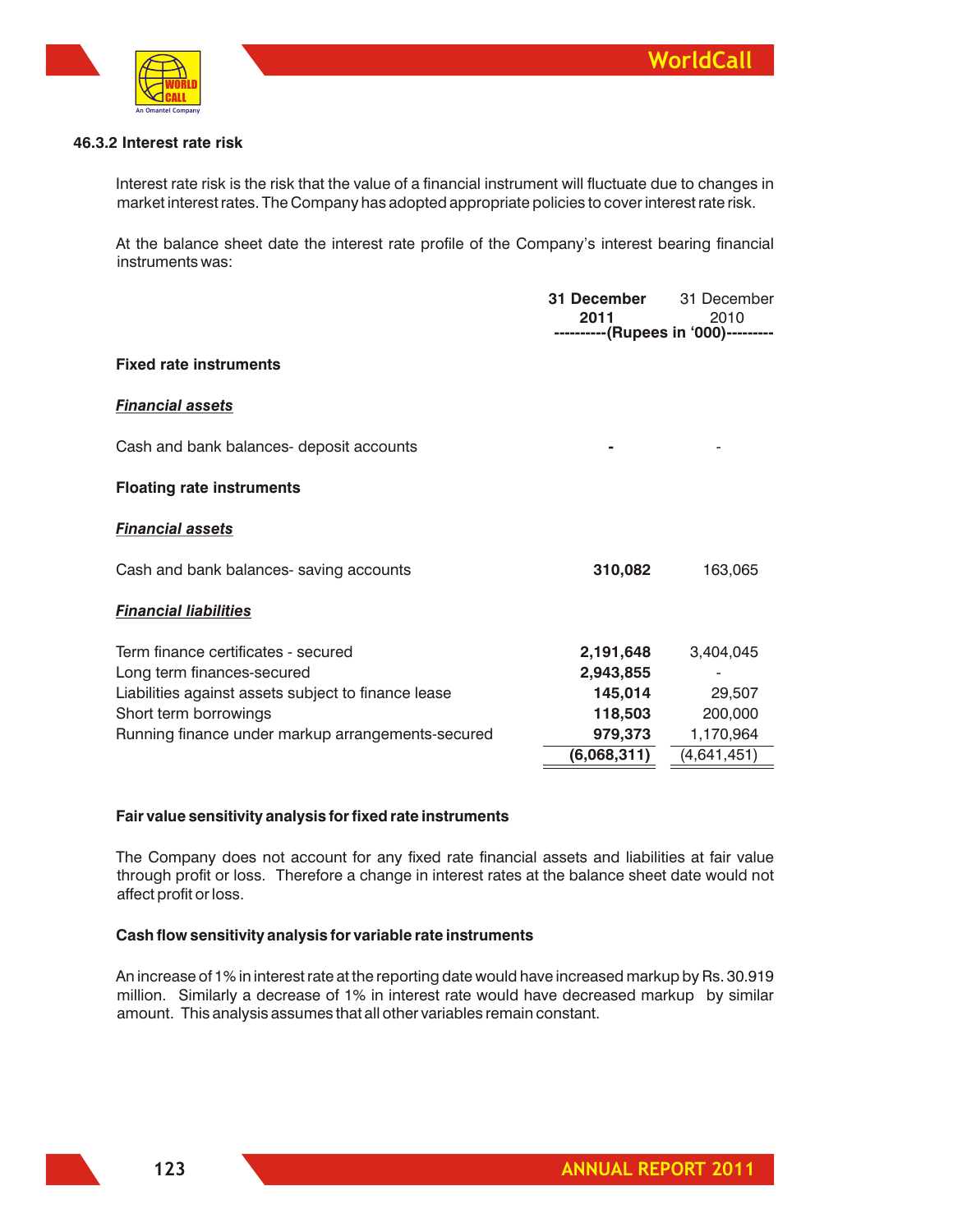

#### **46.3.3 Other market price risk**

Equity price risk arises from investments at fair value through profit or loss. The primary goal of the company investment strategy is to maximise investments return on the surplus cash balance. In accordance with this strategy certain investments are designated at fair value through profit or loss because their performance is actively monitored and they are managed on a fair value basis.

Since the investment amount is less than 1% of company's total assets, the performance of the investments will not have any material impact on the group's performance.

#### **46.4 Fair values of financial assets and liabilities**

The carrying values of all financial assets and liabilities reflected in consolidated financial statements approximate their fair values. Fair value is determined on the basis of objective evidence at each reporting date.

#### **46.5 Capital management**

The Company board's policy is to maintain an efficient capital base so as to maintain investor, creditor and market confidence and to sustain the future development of Company's business. The Board of Directors monitors the return on capital employed, which the Company defines as operating income divided by total capital employed. The Board of Directors also monitors the level of dividends to ordinary shareholders.

The Company's objectives when managing capital are:

- a) to safeguard the entity's ability to continue as a going concern, so that it can continue to provide returns for shareholders and benefits for other stakeholders, and
- b) to provide an adequate return to shareholders.

The Company manages the capital structure in the context of economic conditions and the risk characteristics of the underlying assets. In order to maintain or adjust the capital structure, the Company may, for example, adjust the amount of dividends paid to shareholders, issue new shares, or sell assets to reduce debt. The Company monitors capital on the basis of the debt-toequity ratio calculated as a ratio of total debt to equity and total debt.

The debt-to-equity ratio is as follows:

|                       | 31 December<br>2011<br>----------(Rupees in '000)--------- | 31 December<br>2010 |
|-----------------------|------------------------------------------------------------|---------------------|
| Total debt            | 6,479,932                                                  | 4,577,676           |
| Total equity and debt | 16,479,333                                                 | 14,460,684          |
| Debt-to-equity ratio  | 39:61                                                      | 32:68               |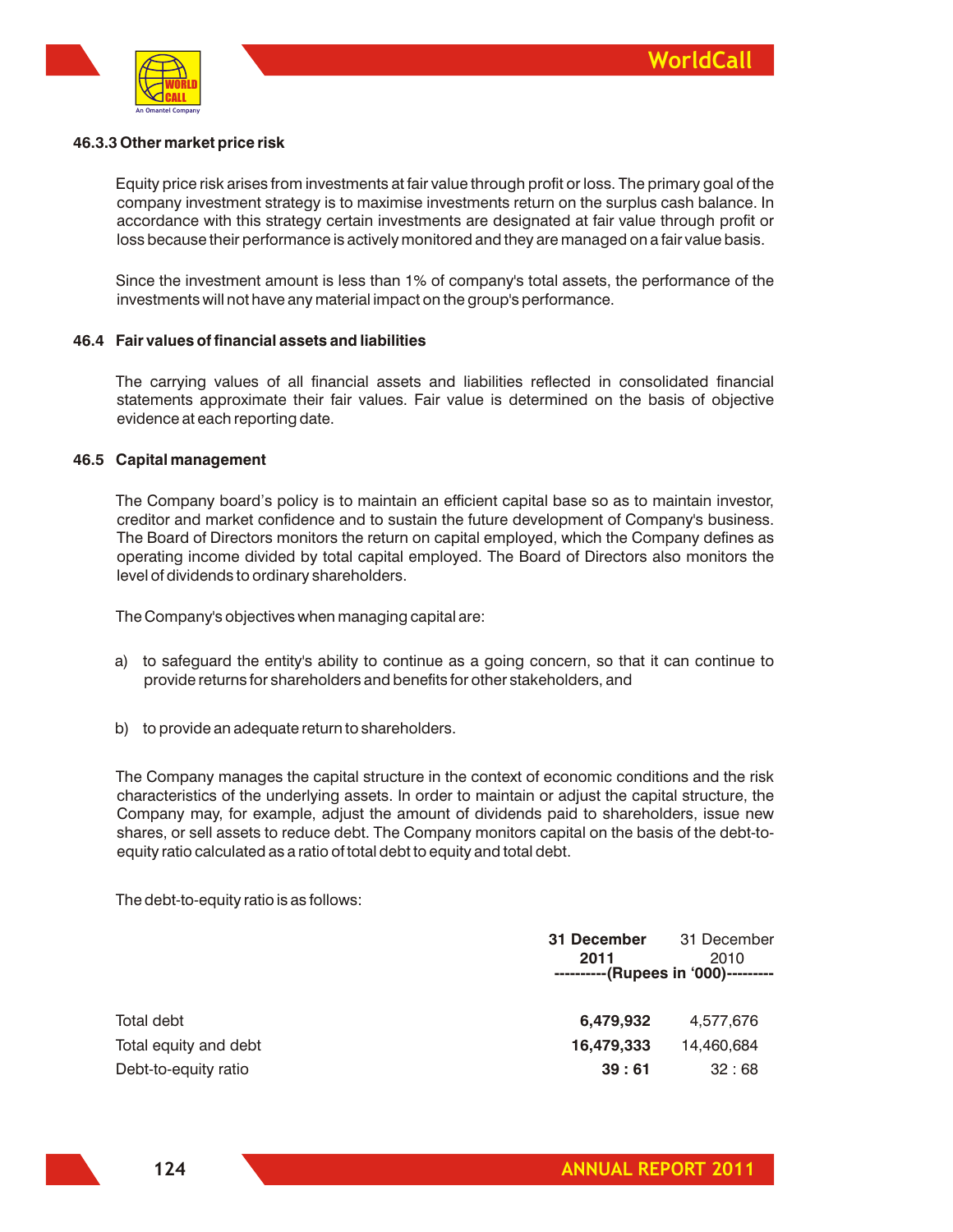

There were no changes in the Group's approach to capital management during the year and the Group is not subject to externally imposed capital requirements.

#### **47 Date of authorization for issue**

These financial statements were authorized for issue on 27 January 2012 by the Board of Directors.

#### **48 Standards, interpretations and amendments to published approved accounting standards that are yet not effective**

The following standards, amendments and interpretations of approved accounting standards will be effective for accounting periods beginning on or after 01 January 2012:

- Amendments to IAS 12 deferred tax on investment property (effective for annual periods beginning on or after 1 January 2012). The 2010 amendment provides an exception to the measurement principle in respect of investment property measured using the fair value model in accordance with IAS 40 Investment Property. The measurement of deferred tax assets and liabilities, in this limited circumstance, is based on a rebuttable presumption that the carrying amount of the investment property will be recovered entirely through sale. The presumption can be rebutted only if the investment property is depreciable and held within a business model whose objective is to consume substantially all of the asset's economic benefits over the life of the asset. The amendment has no impact on financial statements of the Company.
- IAS 27 Separate Financial Statements (2011) (effective for annual periods beginning on or after 1 January 2013). IAS 27 (2011) supersedes IAS 27 (2008). Three new standards IFRS 10 - Consolidated Financial Statements, IFRS 11- Joint Arrangements and IFRS 12- Disclosure of Interest in Other Entities dealing with IAS 27 would be applicable effective 1 January 2013. IAS 27 (2011) carries forward the existing accounting and disclosure requirements for separate financial statements, with some minor clarifications. The amendments have no impact on financial statements of the Company.
- IAS 28 Investments in Associates and Joint Ventures (2011) (effective for annual periods beginning on or after 1 January 2013). IAS 28 (2011) supersedes IAS 28 (2008). IAS 28 (2011) makes the amendments to apply IFRS 5 to an investment, or a portion of an investment, in an associate or a joint venture that meets the criteria to be classified as held for sale; and on cessation of significant influence or joint control, even if an investment in an associate becomes an investment in a joint venture. The amendments have no impact on financial statements of the Company.
- IAS 19 Employee Benefits (amended 2011) (effective for annual periods beginning on or after 1 January 2013). The amended IAS 19 includes the amendments that require actuarial gains and losses to be recognised immediately in other comprehensive income; this change will remove the corridor method and eliminate the ability for entities to recognise all changes in the defined benefit obligation and in plan assets in profit or loss, which currently is allowed under IAS 19; and that the expected return on plan assets recognised in profit or loss is calculated based on the rate used to discount the defined benefit obligation.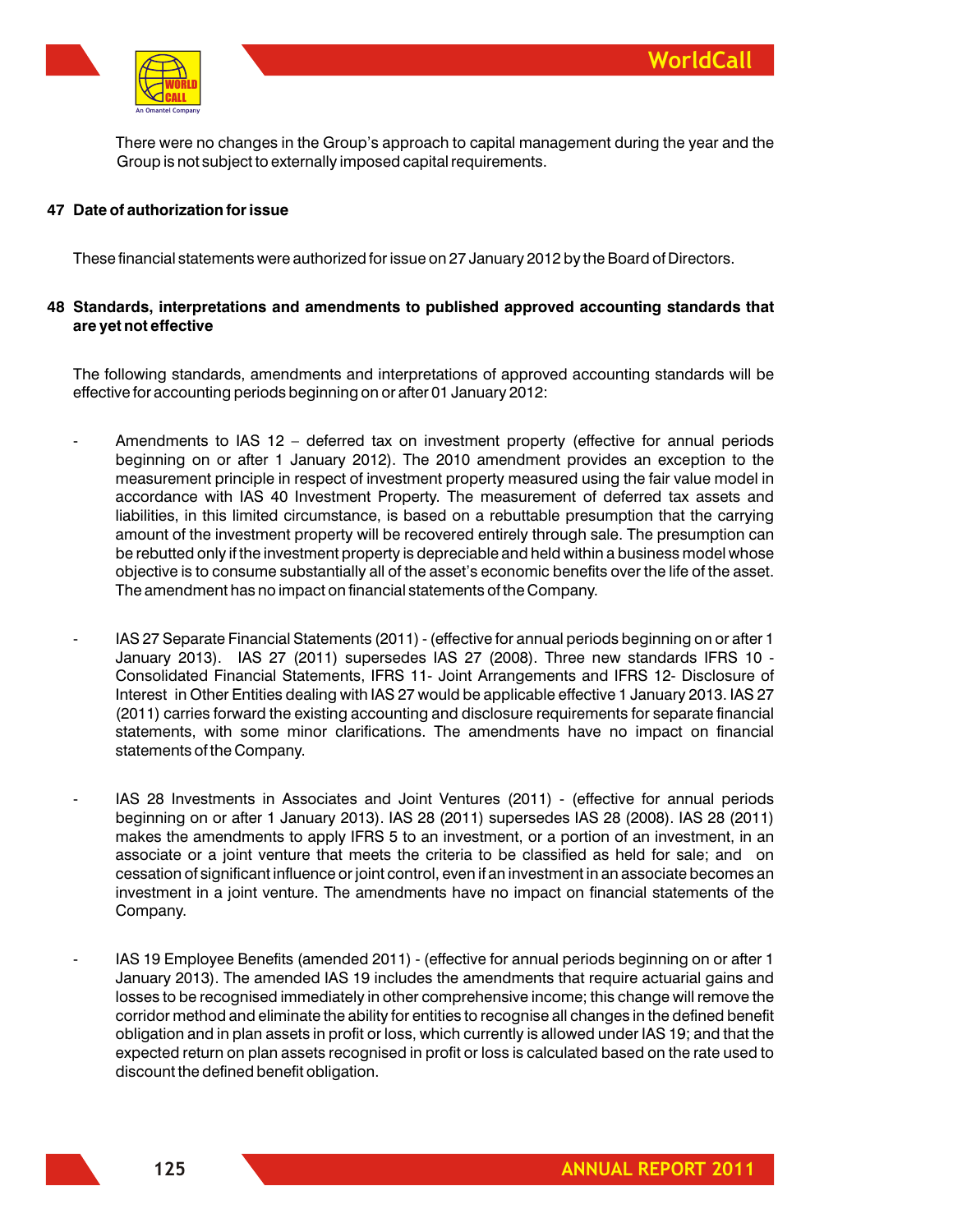

- Presentation of Items of Other Comprehensive Income (Amendments to IAS 1) (effective for annual periods beginning on or after 1 July 2012). The amendments require that an entity present separately the items of other comprehensive income that would be reclassified to profit or loss in the future if certain conditions are met from those that would never be reclassified to profit or loss. The amendments do not address which items are presented in other comprehensive income or which items need to be reclassified. The requirements of other IFRSs continue to apply in this regard. The amendments have no impact on financial statements of the Company.
- Disclosures Transfers of Financial Assets (Amendments to IFRS 7) (effective for annual periods beginning on or after 1 July 2011). The amendments introduce new disclosure requirements about transfers of financial assets, including disclosures for financial assets that are not derecognised in their entirety; and financial assets that are derecognised in their entirety but for which the entity retains continuing involvement. The amendments have no impact on financial statements of the Company.
- Offsetting Financial Assets and Financial Liabilities (Amendments to IAS 32) (effective for annual periods beginning on or after 1 January 2014). The amendments address inconsistencies in current practice when applying the offsetting criteria in IAS 32 Financial Instruments: Presentation. The amendments clarify the meaning of 'currently has a legally enforceable right of set-off'; and that some gross settlement systems may be considered equivalent to net settlement.
- Offsetting Financial Assets and Financial Liabilities (Amendments to IFRS 7) (effective for annual periods beginning on or after 1 January 2013). The amendments to IFRS 7 contain new disclosure requirements for financial assets and liabilities that are offset in the statement of financial position or subject to master netting agreement or similar arrangement.
- IFRIC 20 Stripping cost in the production phase of a surface mining (effective for annual periods beginning on or after 1 January 2013). The interpretation requires production stripping cost in a surface mine to be capitalized if certain criteria are met. The amendments have no impact on financial statements of the Company.

#### **49 General**

- **49.1** Figures have been rounded off to the nearest thousand of rupee.
- **49.2** Certain comparatives amounts have been reclassified to conform to current year presentation. material reclassification is in respect of advance to Pakistan Telecommunication Authority amounting to Rs. 394.7 million which was previously grouped in Trade and Other Payables and has now been grouped in Loans and Advances.

**Lahore:** 27 January 2012

Babanail **CHIEF EXECUTIVE OFFICER** 



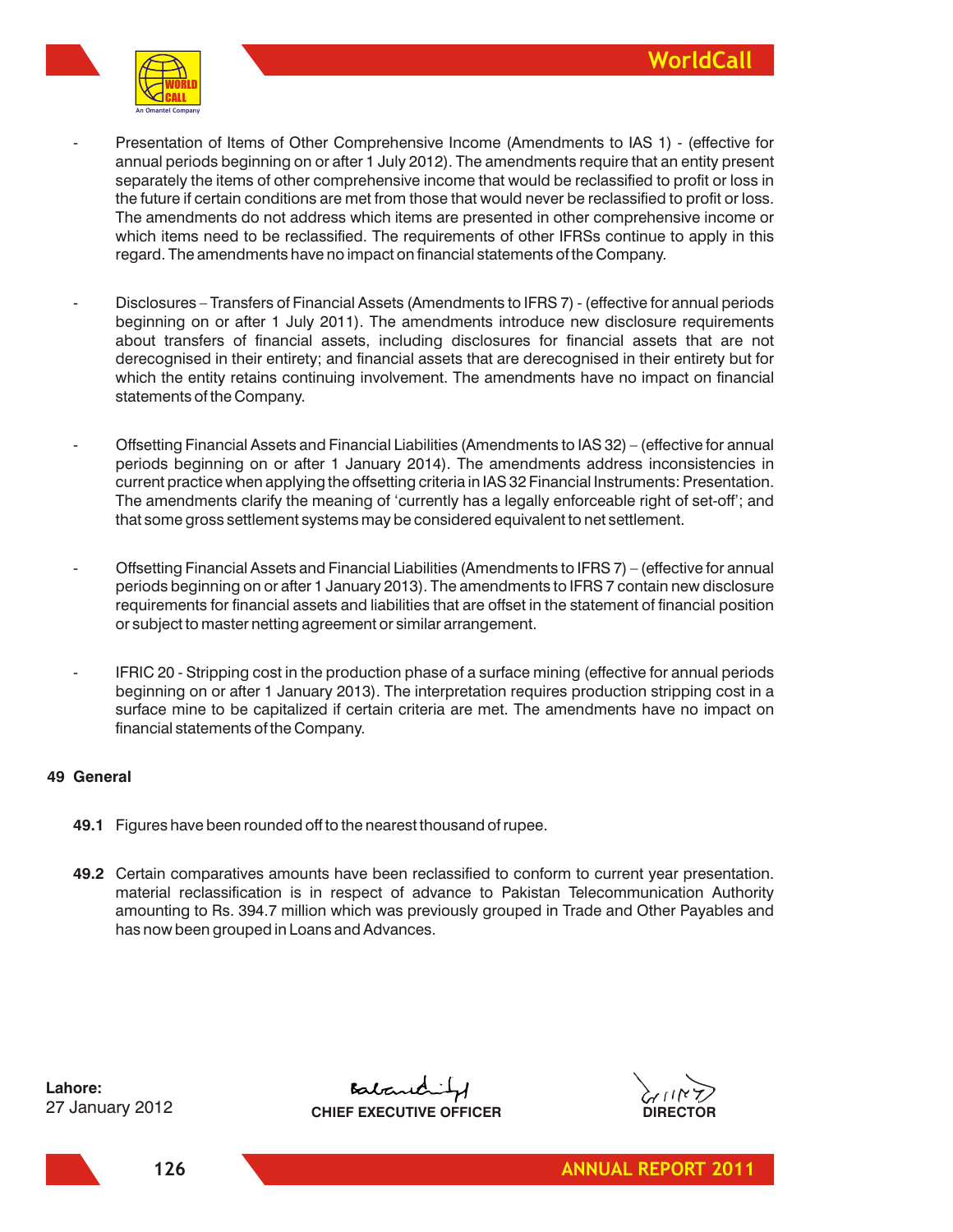

# **PATTERN OF SHAREHOLDING AS AT 31 DECEMBER 2011**

#### 100 500 1000 5000 10000 15000 20000 25000 30000 35000 40000 45000 50000 55000 60000 65000 70000 75000 80000 85000 90000 95000 100000 105000 110000 115000 120000 125000 130000 135000 140000 145000 150000 155000 160000 165000 1 101 501 1001 5001 10001 15001 20001 25001 30001 35001 40001 45001 50001 55001 60001 65001 70001 75001 80001 85001 90001 95001 100001 105001 110001 115001 120001 125001 130001 135001 140001 145001 150001 155001 160001 549 1274 3320 2337 731 279 232 158 99 75 52 26 103 34 33 14 12 17 14 7 8 7 51 8 10 7 5 11 8 2 8 2 8 4 1 4 **No. of Shareholders Shareholdings From To Shares Held - - - - - - - - - - - - - - - - - - - - - - - - - - - - - - - - - - - -** 25,240 402,782 2,282,558 6,390,178 6,100,879 3,643,697 4,366,863 3,697,853 2,794,557 2,493,612 2,018,788 1,136,733 5,094,379 1,775,890 1,959,075 882,594 830,293 1,261,038 1,100,977 578,004 708,463 654,882 5,088,365 813,479 1,089,213 788,289 593,696 1,365,179 1,030,794 262,276 1,106,581 282,400 1,200,000 607,175 160,000 657,298

#### *INCORPORATION NUMBER: 0042200 of 15-03-2001*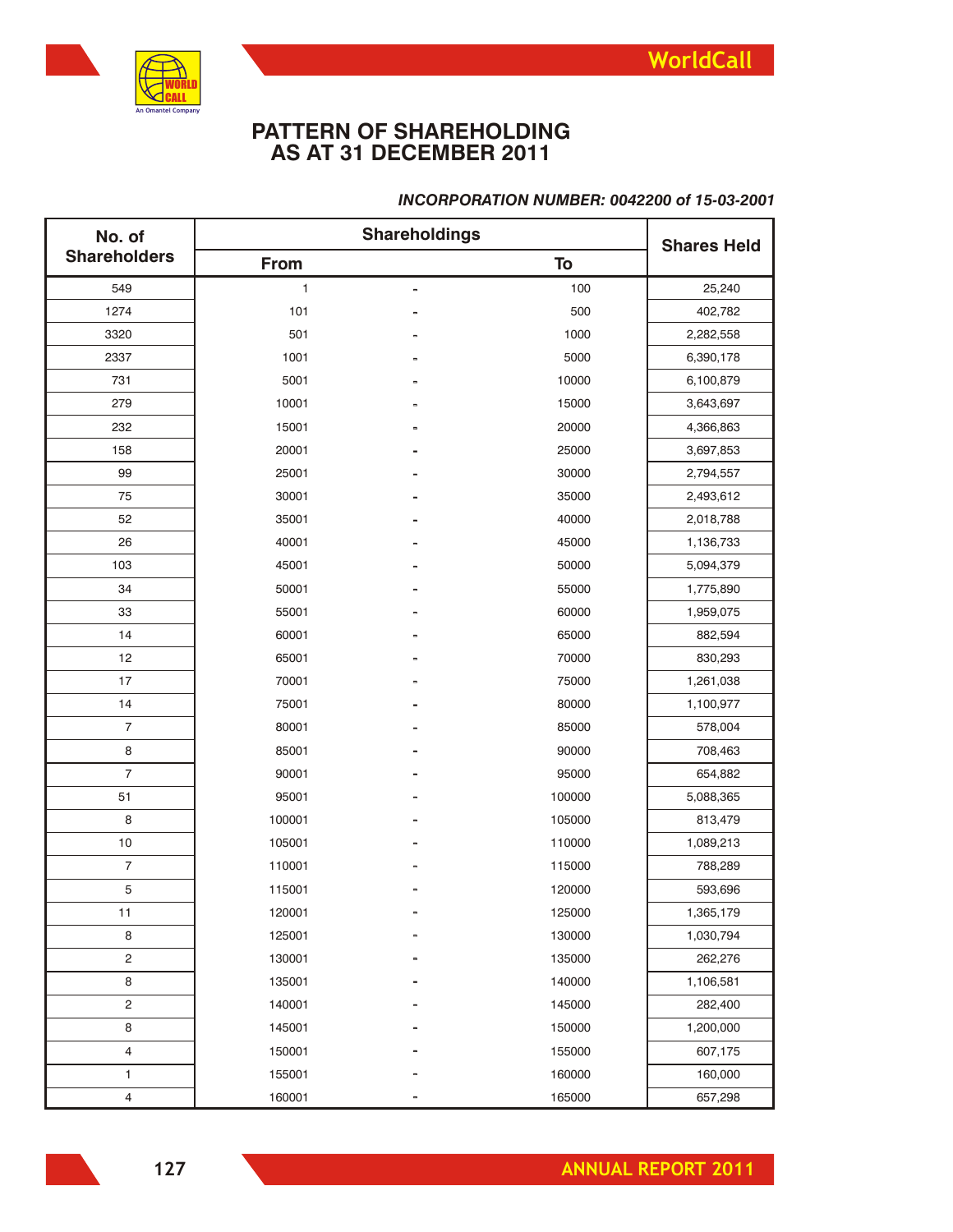

| No. of                  | <b>Shareholdings</b> |  |        | <b>Shares Held</b> |
|-------------------------|----------------------|--|--------|--------------------|
| <b>Shareholders</b>     | <b>From</b>          |  | To     |                    |
| 5                       | 165001               |  | 170000 | 839,739            |
| 5                       | 170001               |  | 175000 | 871,009            |
| 2                       | 175001               |  | 180000 | 355,499            |
| 1                       | 180001               |  | 185000 | 184,633            |
| 4                       | 185001               |  | 190000 | 753,303            |
| $\overline{c}$          | 190001               |  | 195000 | 388,952            |
| 20                      | 195001               |  | 200000 | 3,995,616          |
| 3                       | 200001               |  | 205000 | 606,999            |
| 3                       | 205001               |  | 210000 | 629,000            |
| $\mathbf 2$             | 210001               |  | 215000 | 427,599            |
| 1                       | 215001               |  | 220000 | 218,500            |
| 1                       | 220001               |  | 225000 | 225,000            |
| 2                       | 225001               |  | 230000 | 460,000            |
| 3                       | 230001               |  | 235000 | 694,934            |
| 3                       | 235001               |  | 240000 | 712,488            |
| $\mathbf 2$             | 240001               |  | 245000 | 486,000            |
| 8                       | 245001               |  | 250000 | 1,998,975          |
| 1                       | 250001               |  | 255000 | 252,116            |
| 3                       | 255001               |  | 260000 | 770,053            |
| 3                       | 260001               |  | 265000 | 793,202            |
| 1                       | 265001               |  | 270000 | 270,000            |
| 4                       | 270001               |  | 275000 | 1,096,046          |
| 3                       | 275001               |  | 280000 | 830,075            |
| $\overline{c}$          | 280001               |  | 285000 | 566,000            |
| 3                       | 285001               |  | 290000 | 864,000            |
| 5                       | 295001               |  | 300000 | 1,500,000          |
| $\mathbf{1}$            | 300001               |  | 305000 | 305,000            |
| 1                       | 310001               |  | 315000 | 310,591            |
| 1                       | 315001               |  | 320000 | 317,598            |
| 1                       | 320001               |  | 325000 | 321,846            |
| $\mathbf 2$             | 345001               |  | 350000 | 695,274            |
| 1                       | 350001               |  | 355000 | 355,000            |
| 1                       | 355001               |  | 360000 | 356,000            |
| $\mathbf 2$             | 370001               |  | 375000 | 746,491            |
| 1                       | 385001               |  | 390000 | 390,000            |
| 8                       | 395001               |  | 400000 | 3,199,070          |
| 1                       | 400001               |  | 405000 | 400,021            |
| 1                       | 410001               |  | 415000 | 412,294            |
| 1                       | 425001               |  | 430000 | 430,000            |
| $\overline{\mathbf{c}}$ | 430001               |  | 435000 | 864,098            |
| 1                       | 440001               |  | 445000 | 441,498            |

# **128 ANNUAL REPORT 2011**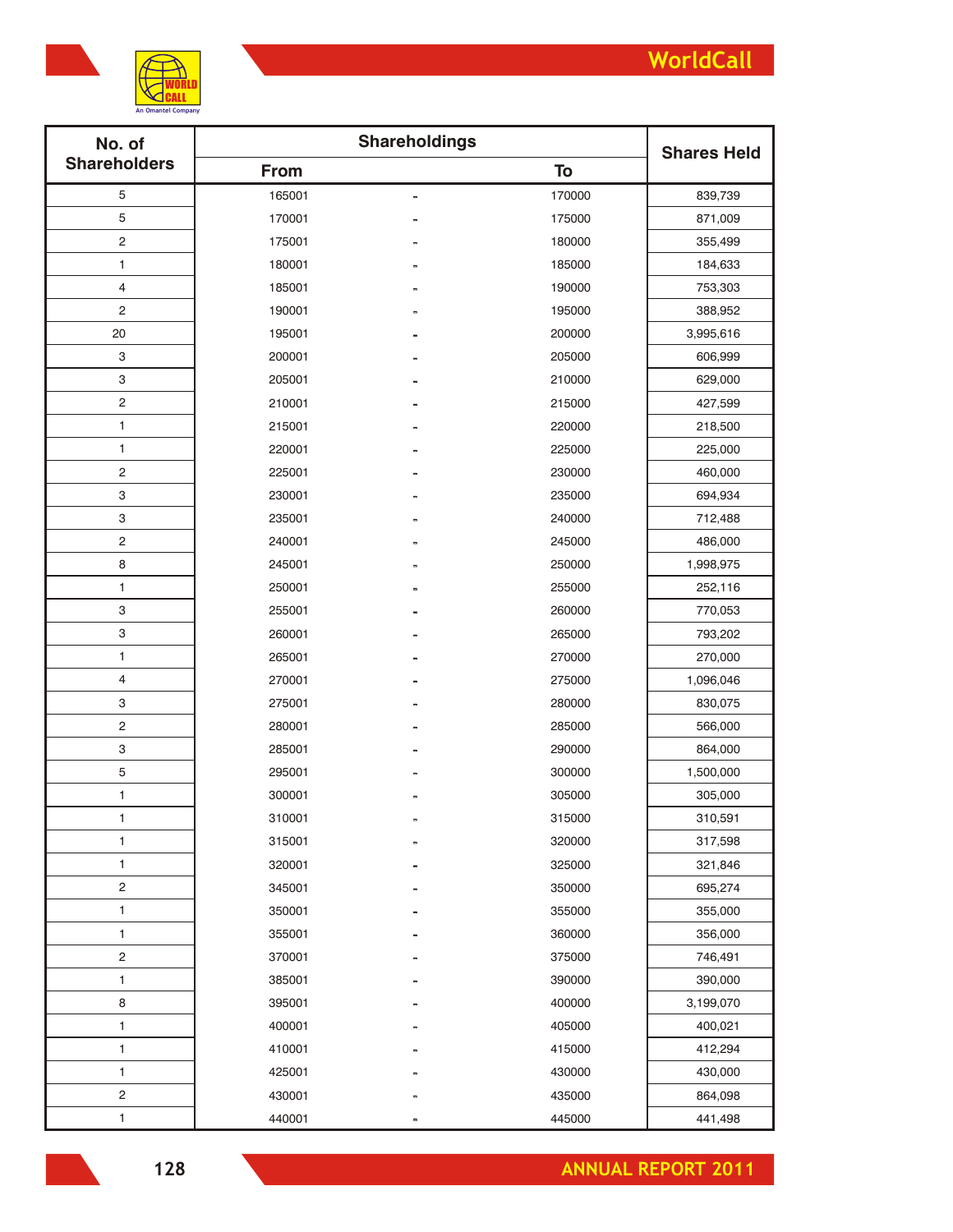

| No. of              | <b>Shareholdings</b> |  |         | <b>Shares Held</b> |
|---------------------|----------------------|--|---------|--------------------|
| <b>Shareholders</b> | <b>From</b>          |  | To      |                    |
| 3                   | 445001               |  | 450000  | 1,350,000          |
| 1                   | 450001               |  | 455000  | 455,000            |
| 2                   | 490001               |  | 495000  | 985,821            |
| 2                   | 495001               |  | 500000  | 1,000,000          |
| 1                   | 510001               |  | 515000  | 511,848            |
| 1                   | 515001               |  | 520000  | 516,437            |
| 1                   | 520001               |  | 525000  | 523,545            |
| 1                   | 580001               |  | 585000  | 584,900            |
| 2                   | 595001               |  | 600000  | 1,200,000          |
| 1                   | 605001               |  | 610000  | 605,943            |
| 2                   | 650001               |  | 655000  | 1,304,973          |
| 1                   | 675001               |  | 680000  | 680,000            |
| 1                   | 725001               |  | 730000  | 725,758            |
| 1                   | 745001               |  | 750000  | 750,000            |
| 1                   | 795001               |  | 800000  | 800,000            |
| 1                   | 845001               |  | 850000  | 850,000            |
| 1                   | 850001               |  | 855000  | 852,200            |
| 1                   | 855001               |  | 860000  | 860,000            |
| 1                   | 860001               |  | 865000  | 861,500            |
| 1                   | 870001               |  | 875000  | 875,000            |
| 1                   | 880001               |  | 885000  | 885,000            |
| 1                   | 895001               |  | 900000  | 900,000            |
| 1                   | 910001               |  | 915000  | 910,878            |
| 1                   | 915001               |  | 920000  | 916,200            |
| 1                   | 920001               |  | 925000  | 922,901            |
| 1                   | 950001               |  | 955000  | 954,000            |
| 1                   | 995001               |  | 1000000 | 1,000,000          |
| 1                   | 1050001              |  | 1055000 | 1,053,686          |
| 1                   | 1150001              |  | 1155000 | 1,153,024          |
| 1                   | 1195001              |  | 1200000 | 1,200,000          |
| 1                   | 1200001              |  | 1205000 | 1,200,022          |
| 1                   | 1235001              |  | 1240000 | 1,237,408          |
| 1                   | 1345001              |  | 1350000 | 1,350,000          |
| 1                   | 1500001              |  | 1505000 | 1,500,059          |
| $\mathbf{1}$        | 1505001              |  | 1510000 | 1,508,403          |
| 1                   | 1645001              |  | 1650000 | 1,650,000          |
| $\mathbf{1}$        | 2100001              |  | 2105000 | 2,101,164          |
| 1                   | 2210001              |  | 2215000 | 2,213,613          |
| $\mathbf{1}$        | 2285001              |  | 2290000 | 2,286,689          |
| 1                   | 2760001              |  | 2765000 | 2,763,268          |
| $\mathbf{1}$        | 2795001              |  | 2800000 | 2,800,000          |

# **129 ANNUAL REPORT 2011**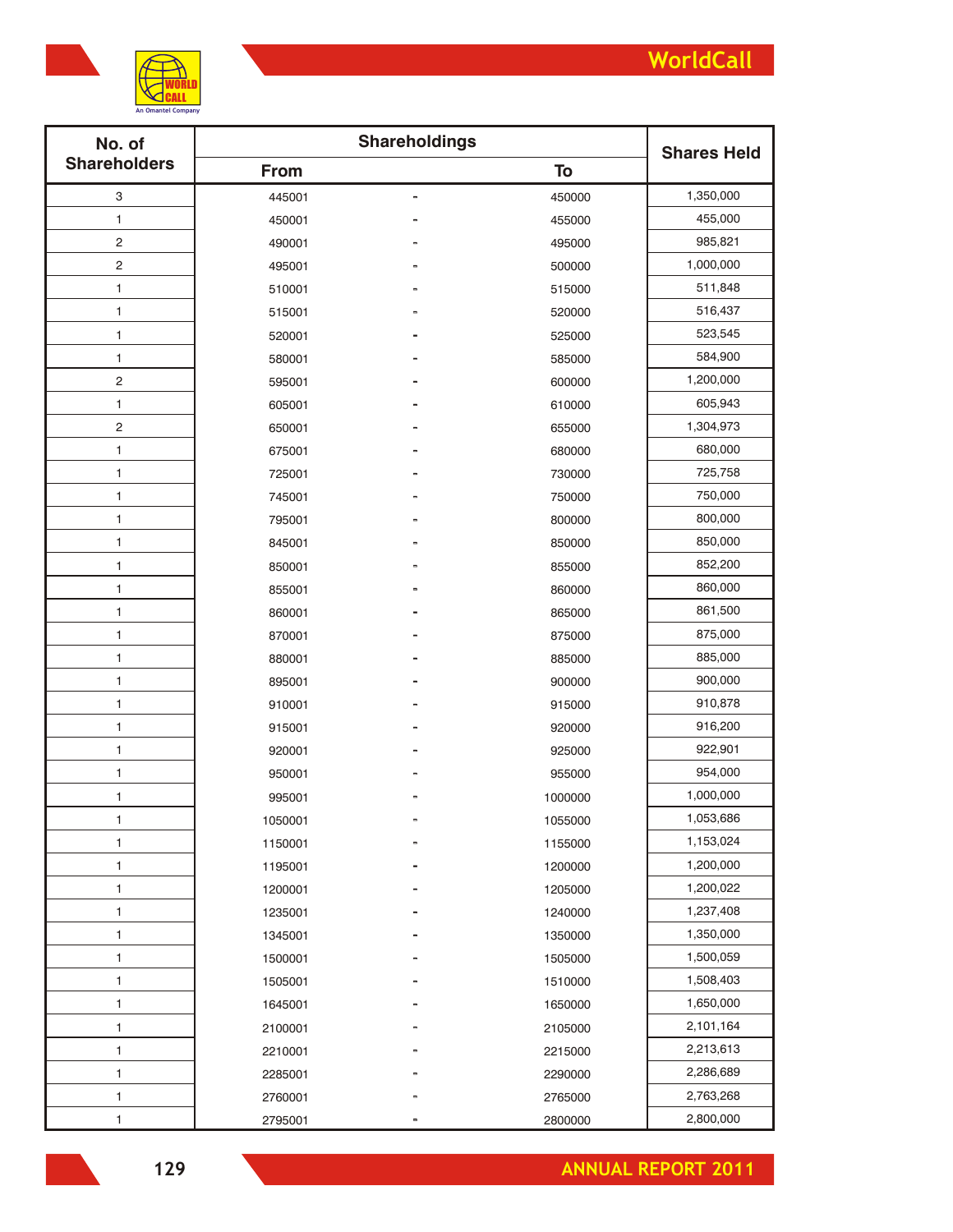

| No. of              | <b>Shareholdings</b> |  |           | <b>Shares Held</b> |
|---------------------|----------------------|--|-----------|--------------------|
| <b>Shareholders</b> | <b>From</b>          |  | To        |                    |
| 1                   | 2800001              |  | 2805000   | 2,804,627          |
| 1                   | 3295001              |  | 3300000   | 3,300,000          |
| 1                   | 3385001              |  | 3390000   | 3,387,629          |
| 1                   | 3455001              |  | 3460000   | 3,455,008          |
| $\mathbf{1}$        | 4220001              |  | 4225000   | 4,220,677          |
| 1                   | 4560001              |  | 4565000   | 4,561,611          |
| 1                   | 4610001              |  | 4615000   | 4,610,988          |
| 1                   | 6045001              |  | 6050000   | 6,050,000          |
| 1                   | 8155001              |  | 8160000   | 8,159,524          |
| 1                   | 8935001              |  | 8940000   | 8,936,659          |
| 1                   | 9995001              |  | 10000000  | 10,000,000         |
| 1                   | 10210001             |  | 10215000  | 10,213,350         |
| $\overline{c}$      | 13795001             |  | 13800000  | 27,600,000         |
| 1                   | 19245001             |  | 19250000  | 19,247,414         |
| 1                   | 19650001             |  | 19655000  | 19,651,662         |
| $\mathbf{1}$        | 21595001             |  | 21600000  | 21,599,123         |
| 1                   | 71555001             |  | 71560000  | 71,555,973         |
| 1                   | 488835001            |  | 488840000 | 488,839,429        |
| 9693                |                      |  |           | 860,571,513        |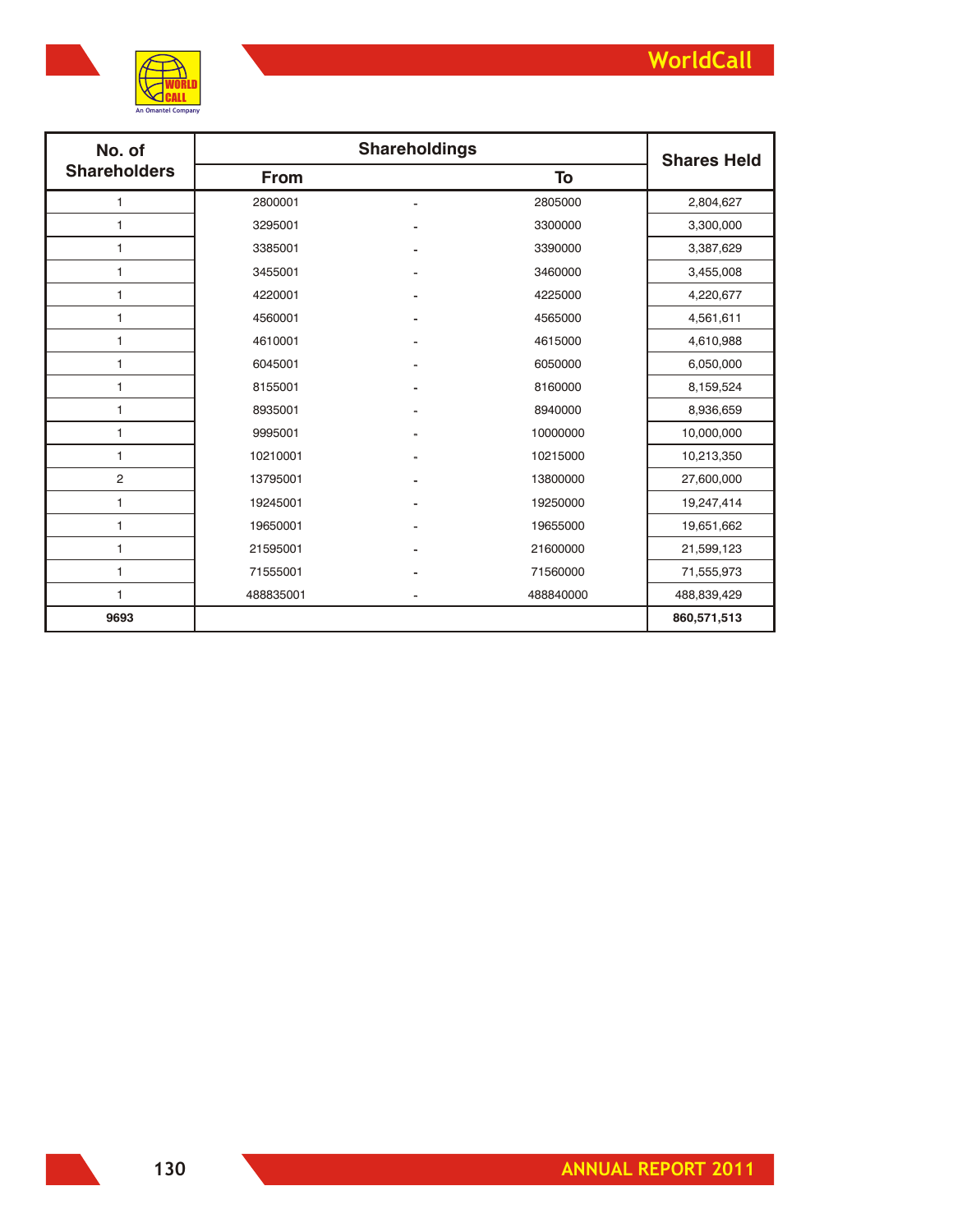

# **PATTERN OF SHAREHOLDING AS AT 31 DECEMBER 2011**

| <b>Categories of Shareholders</b>                                           | <b>Shares held</b>        | Percentage      |  |
|-----------------------------------------------------------------------------|---------------------------|-----------------|--|
| Directors, Chief Executive Officer, their                                   |                           |                 |  |
| spouses and minor children                                                  | 123,150                   | 0.01%           |  |
| Associated Companies, undertakings and related parties                      | 567,380,789               | 65.93%          |  |
| NIT and ICP                                                                 | 318,655                   | 0.04%           |  |
| Banks, Development Financial Institutions,<br>Non-Banking Finance Companies | 38,623,952                | 4.49%           |  |
| <b>Insurance Companies</b>                                                  | 269,365                   | 0.03%           |  |
| Modarabas and Mutual Funds                                                  | 2,852,710                 | 0.33%           |  |
| Shareholders holding 10% or more                                            | 488,839,429               | 56.80%          |  |
| <b>General Public</b><br>a. Local<br>b. Foreign                             | 179,397,339<br>25,811,799 | 20.85%<br>3.00% |  |
| Others<br>- Joint Stock Companies<br>- Foreign Companies                    | 45,617,898<br>175,856     | 5.30%<br>0.02%  |  |

**Note:-** Some of the shareholders are reflected in more than one category.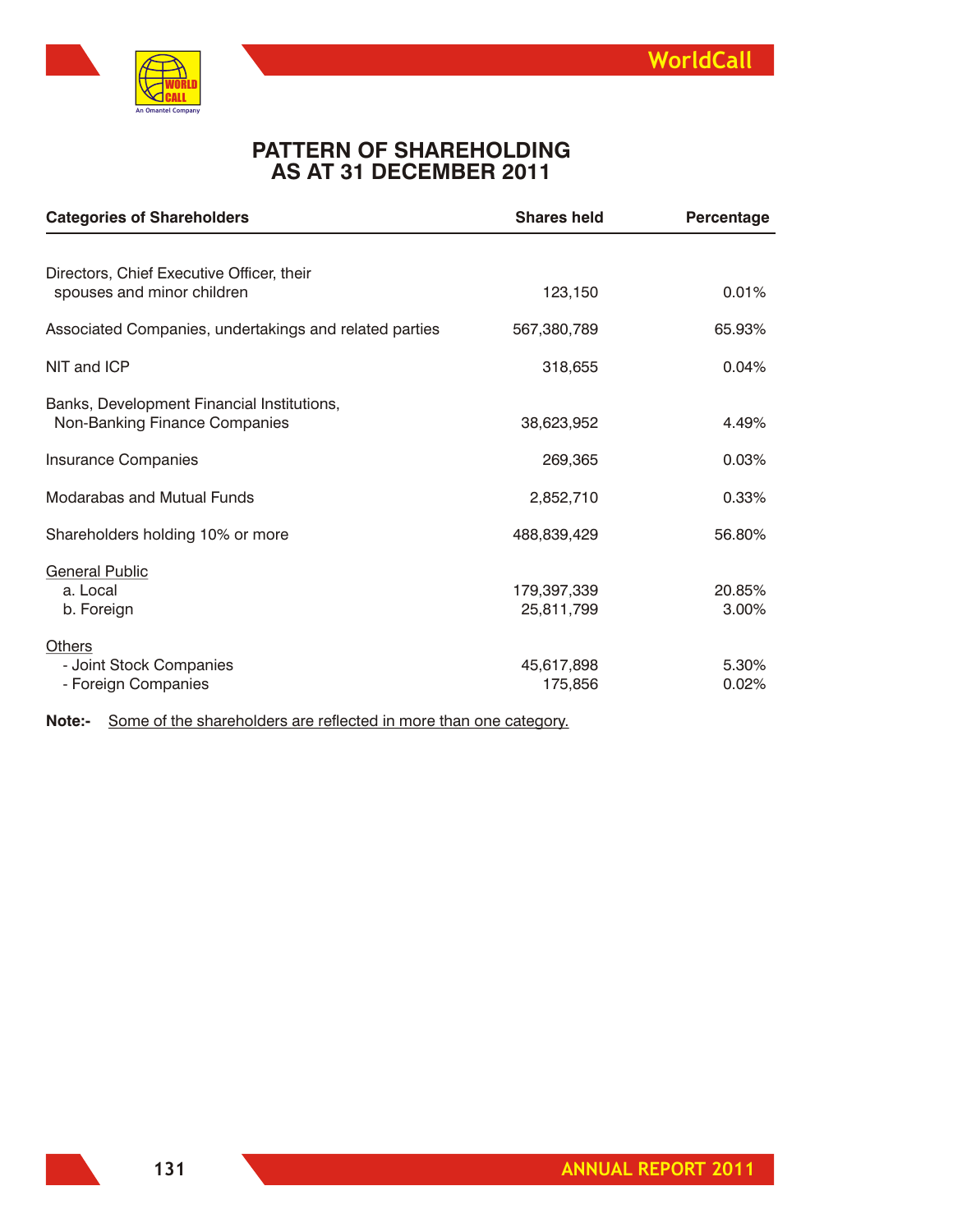

# **PATTERN OF SHAREHOLDING AS PER LISTING REGULATIONS AS AT 31 DECEMBER 2011**

| <b>Shareholders' Category</b>                                        | <b>Number of</b> | $%$ of<br><b>Shares held shareholding</b> |  |  |
|----------------------------------------------------------------------|------------------|-------------------------------------------|--|--|
| Associated Companies, undertaking and related parties                |                  |                                           |  |  |
| <b>Arif Habib Securities Limited</b>                                 | 74,319,241       | 8.64%                                     |  |  |
| <b>First Capital Securities Corporation Limited</b>                  | 4,221,207        | 0.49%                                     |  |  |
| Oman Telecommunications Company (S.A.O.G.)                           | 488,839,429      | 56.80%                                    |  |  |
| Pace (Pakistan) Limited                                              | 912              | 0.00%                                     |  |  |
| <b>NIT and ICP</b>                                                   |                  |                                           |  |  |
| National Bank of Pakistan - Trustee Department NI(U)T Fund           | 310,591          | 0.04%                                     |  |  |
| National Investment Trust Limited                                    | 8,064            | 0.00%                                     |  |  |
| Directors, Chief Executive Officer and their Spouse & Minor Children |                  |                                           |  |  |
| Mr. Mehdi Mohammed Al Abduwani                                       | 20,500           | 0.00%                                     |  |  |
| Mr. Talal Said Marhoon Al Mamari                                     | 500              | 0.00%                                     |  |  |
| Mr. Aimen Bin Ahmed Al Hosni                                         | 575              | 0.00%                                     |  |  |
| Mr. Samy Ahmed Abdulqadir Al Ghassany                                | 500              | 0.00%                                     |  |  |
| Mr. Shehryar Ali Taseer                                              | 500              | 0.00%                                     |  |  |
| Mr. Sohail Qadir                                                     | 500              | 0.00%                                     |  |  |
| Mr. Asadullah Khawaja                                                | 100,000          | 0.01%                                     |  |  |
| Mr. Babar Ali Syed (CEO)                                             | 75               | 0.00%                                     |  |  |
| <b>Spouse &amp; Minor Children</b>                                   |                  | 0.00%                                     |  |  |
| <b>Executives</b>                                                    |                  | 0.00%                                     |  |  |
| <b>Public Sector Companies and Corporations</b>                      | 45,617,898       | 5.30%                                     |  |  |
| <b>Banks, Development Financial Institutions, Non-Banking</b>        |                  |                                           |  |  |
| <b>Finance Institutions</b>                                          | 38,623,952       | 4.49%                                     |  |  |
| <b>Insurance Companies,</b>                                          | 269,365          | 0.03%                                     |  |  |
| <b>Modarabas and Mutual Funds etc.</b>                               | 2,852,710        | 0.33%                                     |  |  |
| <b>Foreign Companies</b>                                             | 175,856          | 0.02%                                     |  |  |
| <b>General Public</b>                                                | 205,209,138      | 23.85%                                    |  |  |
| Shareholders holding 10% or more voting interest in the Company      |                  |                                           |  |  |
| Oman Telecommunications Company (S.A.O.G.)                           | 488,839,429      | 56.80%                                    |  |  |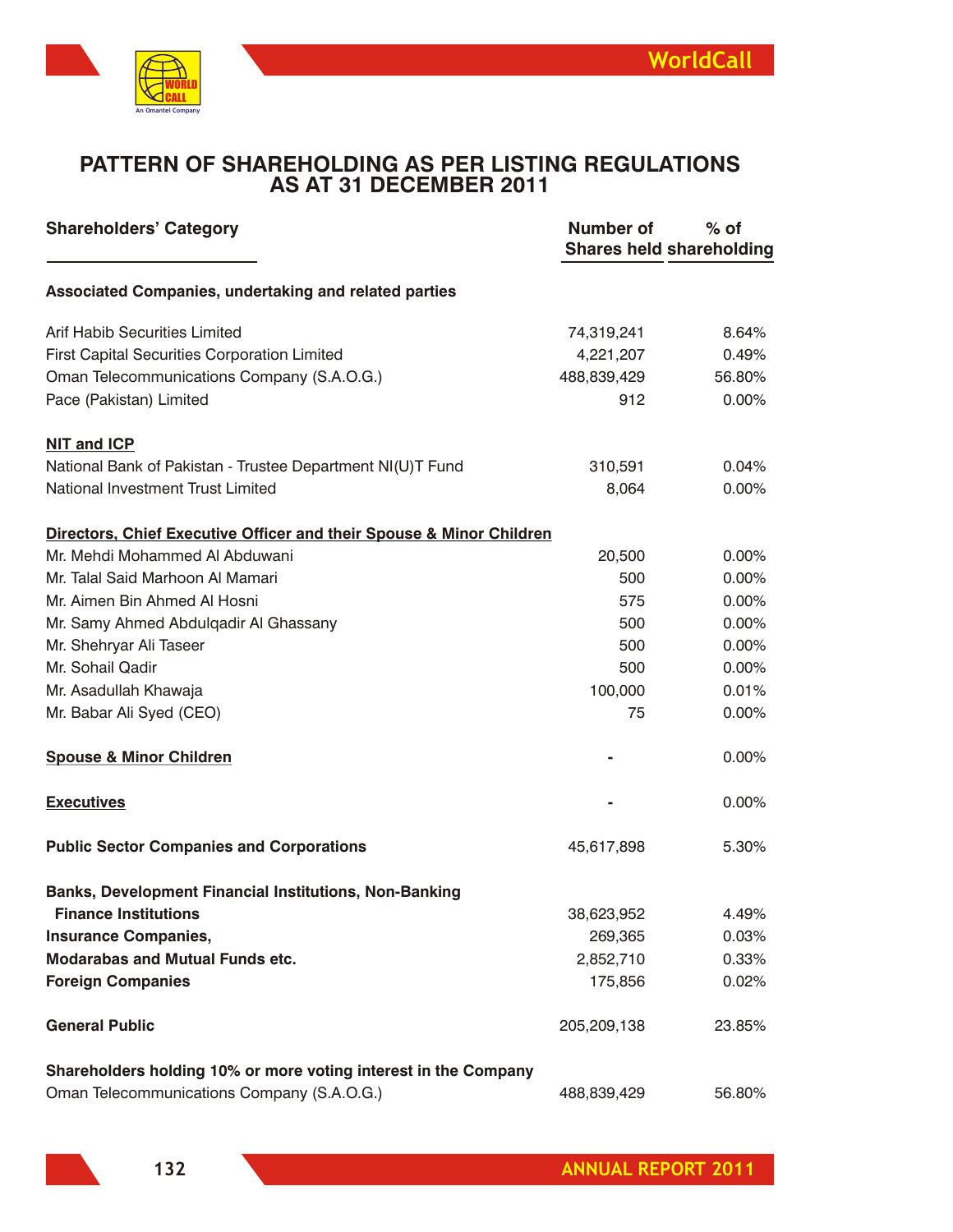

## **FORM OF PROXY**

| The Company Secretary<br>Worldcall Telecom Limited<br>67-A, C-III, Gulberg-III<br>Lahore                                                                                                                                                                                                                                                                                |                                                                    | Folio No./CDC A/c No.<br>Shares Held: |                                              |  |  |
|-------------------------------------------------------------------------------------------------------------------------------------------------------------------------------------------------------------------------------------------------------------------------------------------------------------------------------------------------------------------------|--------------------------------------------------------------------|---------------------------------------|----------------------------------------------|--|--|
| (Name)                                                                                                                                                                                                                                                                                                                                                                  |                                                                    | (Address)                             |                                              |  |  |
| the<br>being                                                                                                                                                                                                                                                                                                                                                            | member (s) of Worldcall Telecom Limited hereby appoint Mr. / Mrs./ |                                       |                                              |  |  |
|                                                                                                                                                                                                                                                                                                                                                                         |                                                                    |                                       |                                              |  |  |
| (Name)                                                                                                                                                                                                                                                                                                                                                                  |                                                                    | (Address)                             |                                              |  |  |
|                                                                                                                                                                                                                                                                                                                                                                         |                                                                    |                                       |                                              |  |  |
|                                                                                                                                                                                                                                                                                                                                                                         |                                                                    |                                       |                                              |  |  |
| {who is also member of the Company vide Registered Folio No. ____________ (being the member of the<br>Company) as my / our proxy to attend at and vote for me / us and on my/our behalf at the Annual General<br>Meeting of the Company to be held at Avari Hotel, 87, Shahrah-e-Quaid-e-Azam, Lahore on 30 April 2012 at<br>11:00 a.m. and at any adjournment thereof. |                                                                    |                                       |                                              |  |  |
|                                                                                                                                                                                                                                                                                                                                                                         |                                                                    |                                       |                                              |  |  |
| (Witnesses)                                                                                                                                                                                                                                                                                                                                                             |                                                                    |                                       | <b>Affix Revenue Stamp</b><br>of Rupees Five |  |  |
| $1.$ The state of $\sim$ 100 $\mu$ m $\sim$ 100 $\mu$                                                                                                                                                                                                                                                                                                                   |                                                                    |                                       |                                              |  |  |
| 2.                                                                                                                                                                                                                                                                                                                                                                      |                                                                    |                                       |                                              |  |  |

(Signature appended should agree with the specimen signature registered with the Company.)

### **Notes:**

- 1. This Proxy Form, duly completed and signed, must be received at the Registered Office of the Company not later than 48 hours before the time of holding the meeting.
- 2. No person shall act as proxy unless he himself is a member of the Company, except that a corporation may appoint a person who is not a member.
- 3. CDC account holders will further have to follow the guidelines as laid down in Circular No. 1 dated 26 January 2000 issued by the Securities and Exchange Commission of Pakistan.